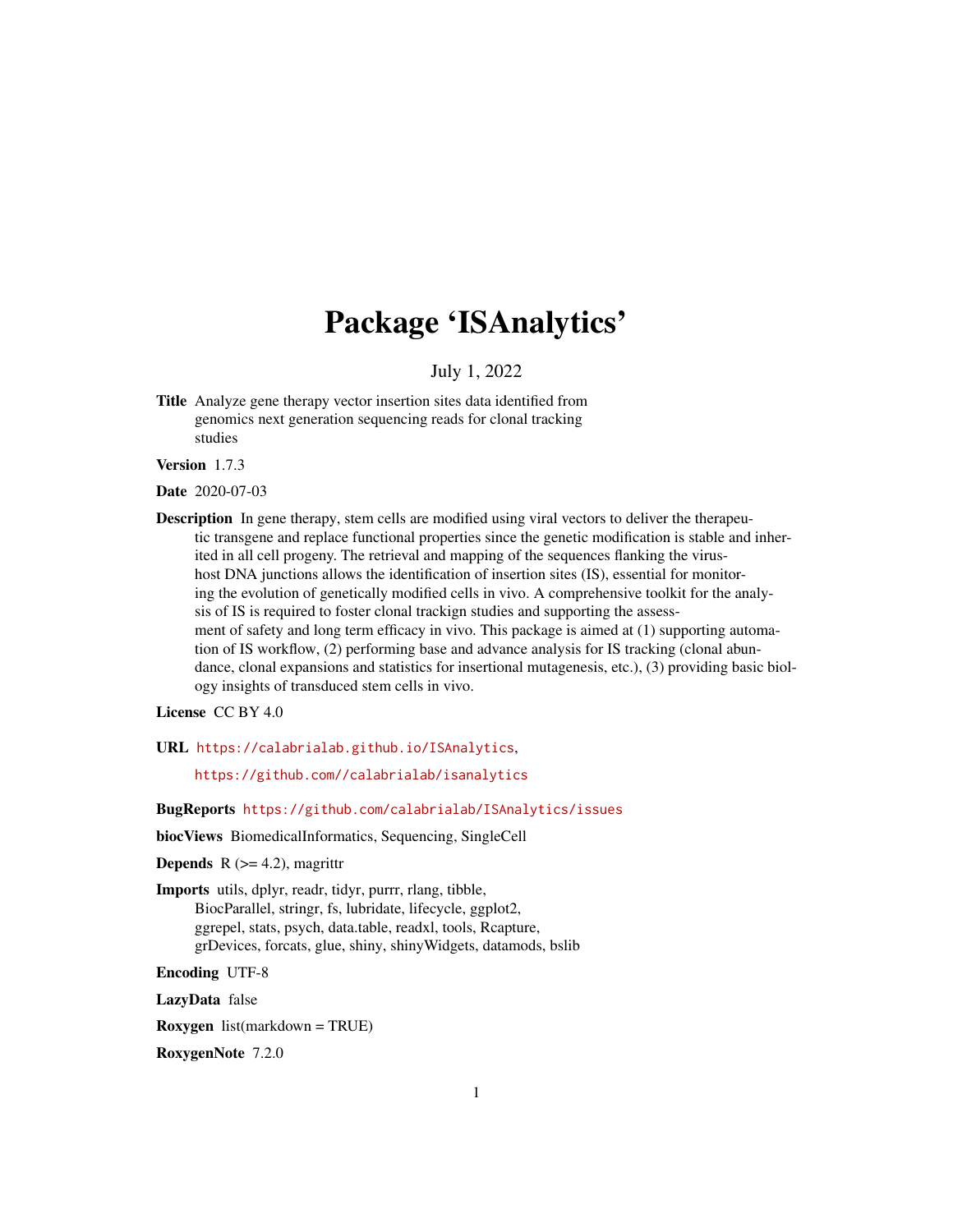Suggests testthat, covr, knitr, BiocStyle, sessioninfo, rmarkdown, roxygen2, vegan, withr, extraDistr, ggalluvial, scales, gridExtra, R.utils, RefManageR, flexdashboard, DT, circlize, plotly, gtools, eulerr, openxlsx, jsonlite, pheatmap

VignetteBuilder knitr

RdMacros lifecycle

Config/testthat/edition 3

git\_url https://git.bioconductor.org/packages/ISAnalytics

git\_branch master

git\_last\_commit 1a76b49

git\_last\_commit\_date 2022-06-17

Date/Publication 2022-07-01

Author Andrea Calabria [aut, cre], Giulio Spinozzi [aut], Giulia Pais [aut]

Maintainer Andrea Calabria <calabria.andrea@hsr.it>

# R topics documented:

| $\overline{4}$                                                                                                           |
|--------------------------------------------------------------------------------------------------------------------------|
| 5                                                                                                                        |
| $\overline{7}$                                                                                                           |
| $\overline{7}$                                                                                                           |
| 8                                                                                                                        |
| 9                                                                                                                        |
| 10                                                                                                                       |
| 10                                                                                                                       |
| 11                                                                                                                       |
| 12                                                                                                                       |
| 14                                                                                                                       |
| 16<br>$CIS_voleano_plot \dots \dots \dots \dots \dots \dots \dots \dots \dots \dots \dots \dots \dots \dots \dots \dots$ |
| 18                                                                                                                       |
| 18                                                                                                                       |
| 20                                                                                                                       |
| 21                                                                                                                       |
|                                                                                                                          |
| 24                                                                                                                       |
| 26                                                                                                                       |
| 26                                                                                                                       |
| 27                                                                                                                       |
| 27                                                                                                                       |
| 28                                                                                                                       |
| 29                                                                                                                       |
| 29                                                                                                                       |
| 30                                                                                                                       |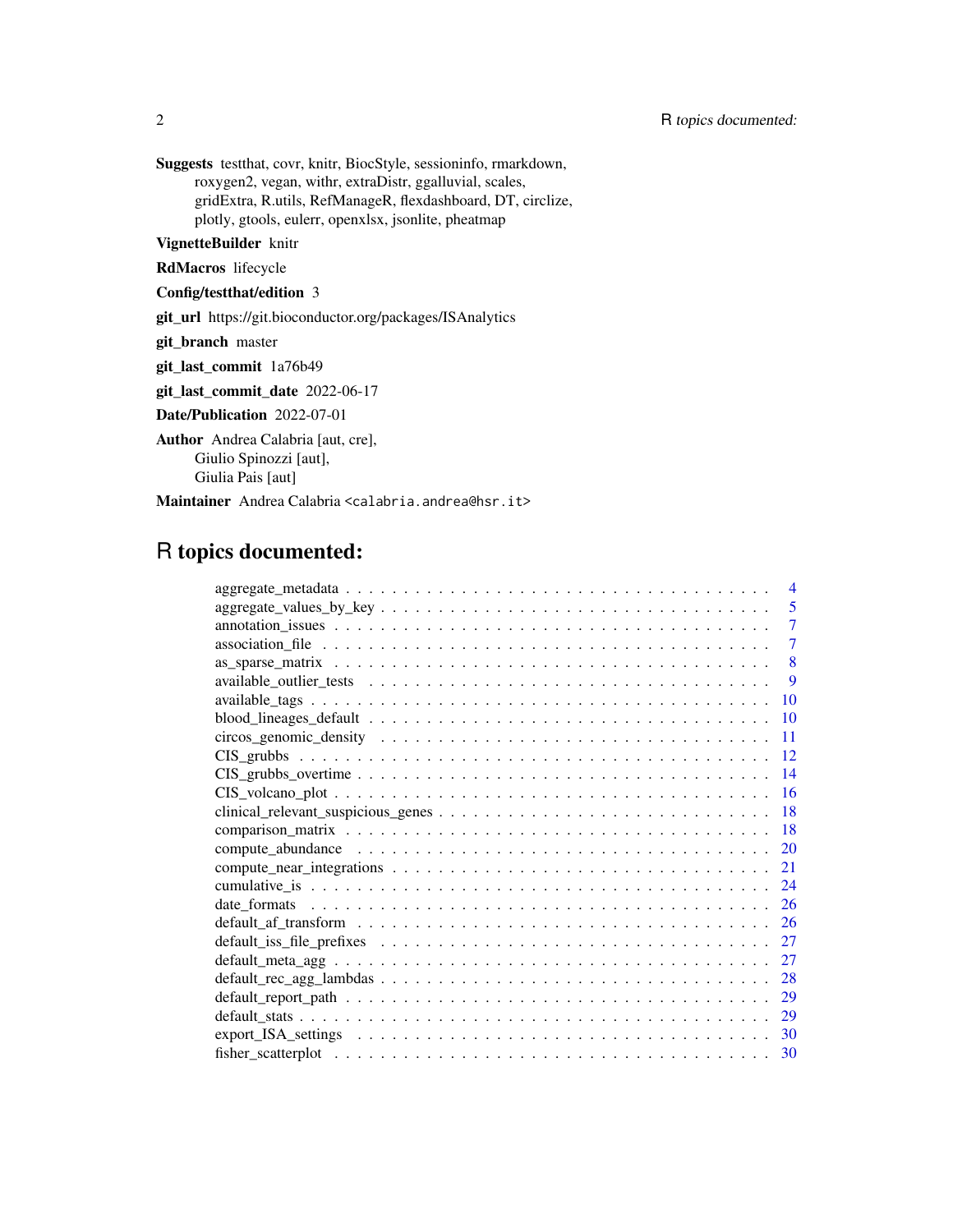| 33                                                                                                                  |
|---------------------------------------------------------------------------------------------------------------------|
|                                                                                                                     |
|                                                                                                                     |
|                                                                                                                     |
| 38                                                                                                                  |
| 41                                                                                                                  |
| 43                                                                                                                  |
| 44                                                                                                                  |
| 46                                                                                                                  |
| 48                                                                                                                  |
| 49                                                                                                                  |
| 50                                                                                                                  |
|                                                                                                                     |
|                                                                                                                     |
|                                                                                                                     |
|                                                                                                                     |
|                                                                                                                     |
|                                                                                                                     |
| 59                                                                                                                  |
| 60                                                                                                                  |
| 62                                                                                                                  |
| 63                                                                                                                  |
| 64                                                                                                                  |
| 65                                                                                                                  |
| 67                                                                                                                  |
| 68                                                                                                                  |
| 69                                                                                                                  |
| 70                                                                                                                  |
| 71                                                                                                                  |
| 71                                                                                                                  |
| $reset\_mandatory_S_vars \dots \dots \dots \dots \dots \dots \dots \dots \dots \dots \dots \dots \dots \dots$<br>73 |
| - 74                                                                                                                |
|                                                                                                                     |
|                                                                                                                     |
|                                                                                                                     |
| 81                                                                                                                  |
| 82                                                                                                                  |
| 83                                                                                                                  |
| 87                                                                                                                  |
| 89                                                                                                                  |
| 92                                                                                                                  |
| 94                                                                                                                  |
| 96                                                                                                                  |
|                                                                                                                     |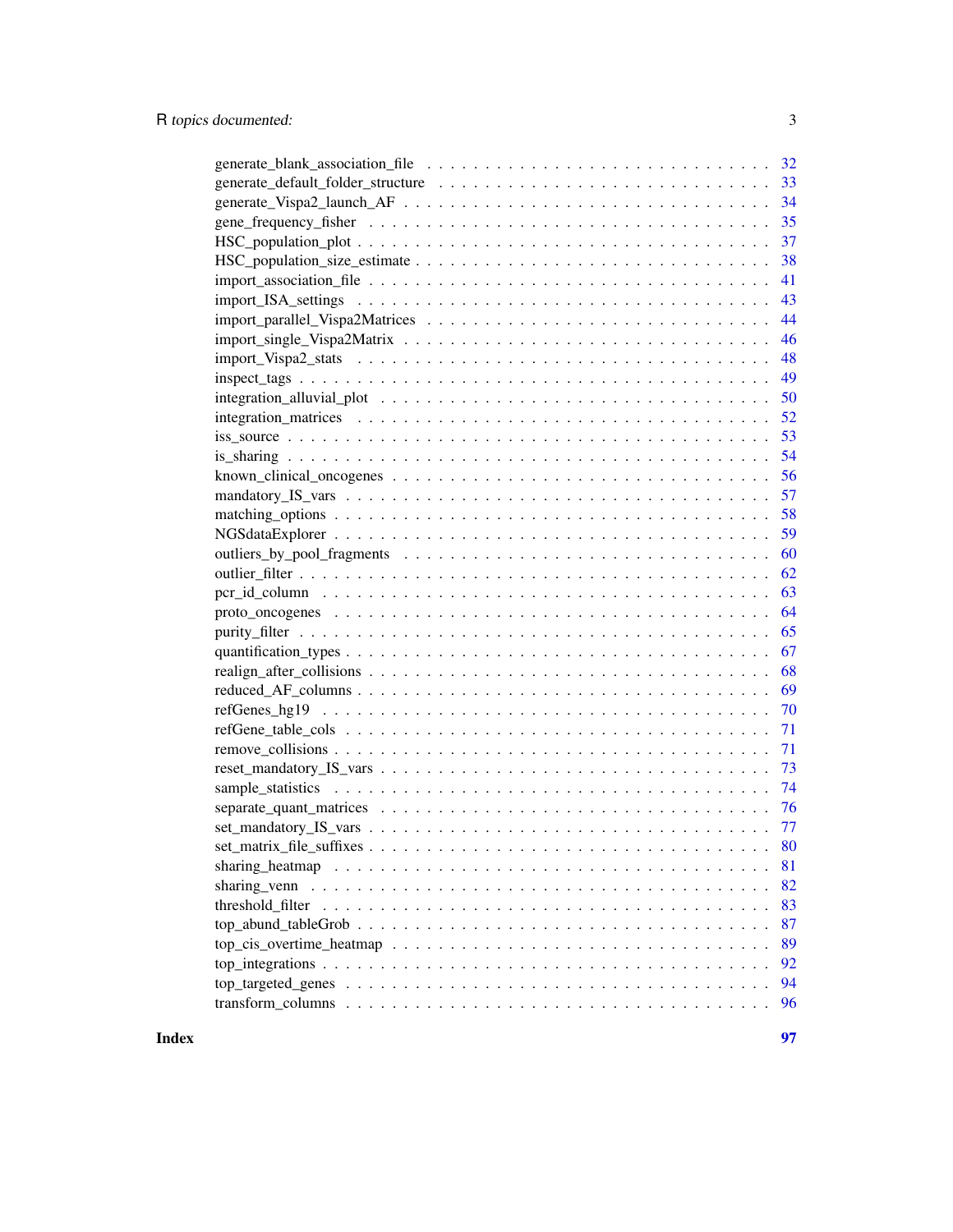<span id="page-3-1"></span><span id="page-3-0"></span>aggregate\_metadata *Performs aggregation on metadata contained in the association file.*

# **Description**

[Stable] Groups metadata by the specified grouping keys and returns a summary of info for each group. For more details on how to use this function: vignette("workflow\_start", package = "ISAnalytics")

#### Usage

```
aggregate_metadata(
  association_file,
  grouping_keys = c("SubjectID", "CellMarker", "Tissue", "TimePoint"),
  aggregating_functions = default_meta_agg(),
  import_stats = lifecycle::deprecated()
\lambda
```
#### Arguments

association\_file

The imported association file (via [import\\_association\\_file\)](#page-40-1)

|                       | grouping keys A character vector of column names to form a grouping operation                                                                                                                                                                                           |
|-----------------------|-------------------------------------------------------------------------------------------------------------------------------------------------------------------------------------------------------------------------------------------------------------------------|
| aggregating functions |                                                                                                                                                                                                                                                                         |
|                       | A data frame containing specifications of the functions to be applied to columns<br>in the association file during aggregation. It defaults to default_meta_agg. The<br>structure of this data frame should be maintained if the user wishes to change<br>the defaults. |
| import_stats          | [Deprecated] The import of VISPA2 stats has been moved to its dedicated func-<br>tion, see import_Vispa2_stats.                                                                                                                                                         |

# Value

An aggregated data frame

# See Also

```
Other Data cleaning and pre-processing: aggregate_values_by_key(), compute_near_integrations(),
default_meta_agg(), outlier_filter(), outliers_by_pool_fragments(), purity_filter(),
realign_after_collisions(), remove_collisions(), threshold_filter()
```
# Examples

```
data("association_file", package = "ISAnalytics")
aggreg_meta <- aggregate_metadata(
    association_file = association_file
\lambdahead(aggreg_meta)
```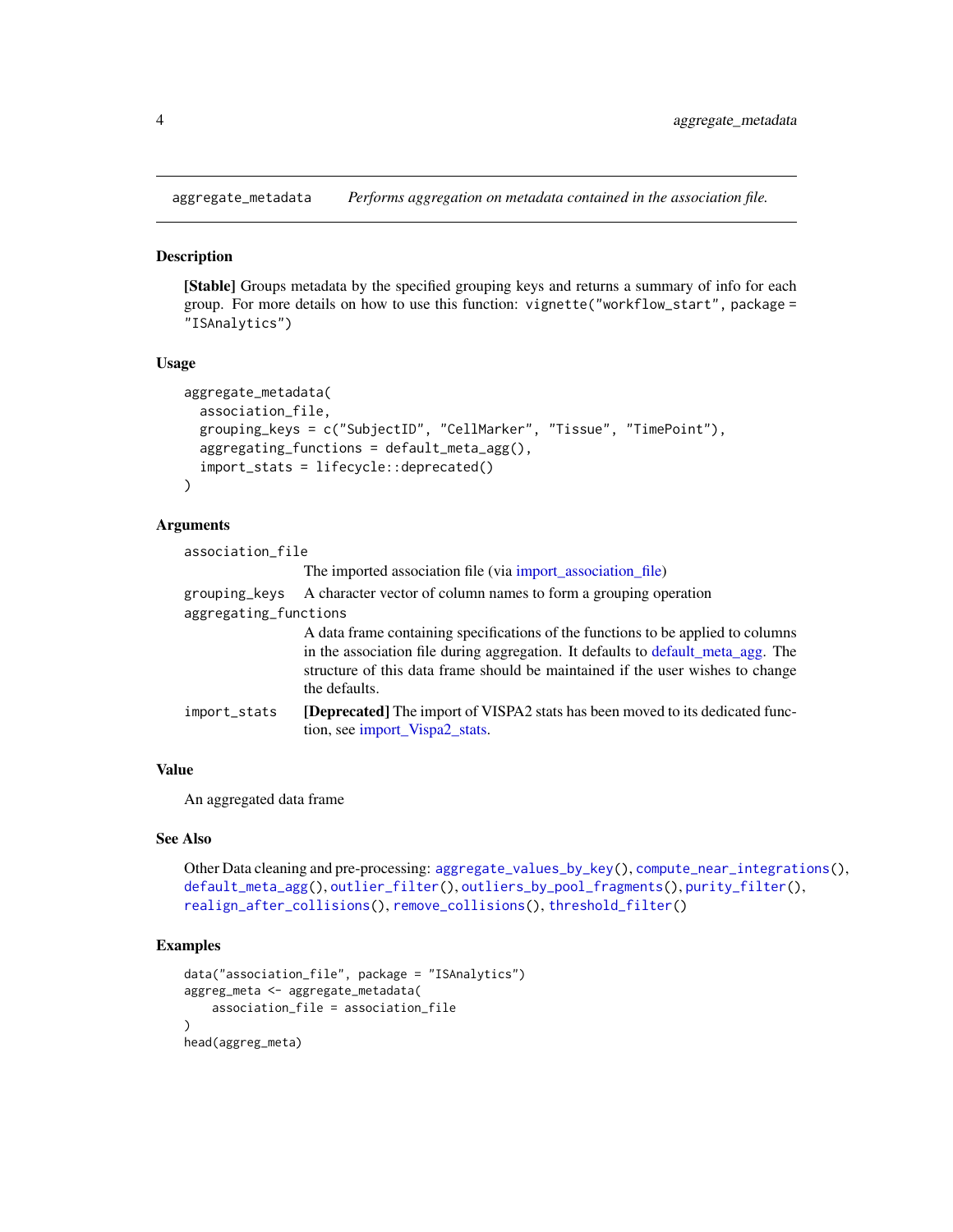<span id="page-4-1"></span><span id="page-4-0"></span>aggregate\_values\_by\_key

*Aggregates matrices values based on specified key.*

#### Description

[Stable] Performs aggregation on values contained in the integration matrices based on the key and the specified lambda. For more details on how to use this function: vignette("workflow\_start", package = "ISAnalytics")

#### Usage

```
aggregate_values_by_key(
  x,
  association_file,
  value_cols = "Value",
  key = c("SubjectID", "CellMarker", "Tissue", "TimePoint"),
  lambda = list(sum = \text{sum}(.x, \text{na}.\text{rm} = \text{TRUE})),group = c(mandatory_IS_vars(), annotation_IS_vars()),
  join_af_by = "CompleteAmplificationID"
)
```
# Arguments

| X                | A single integration matrix or a list of imported integration matrices                                                                        |
|------------------|-----------------------------------------------------------------------------------------------------------------------------------------------|
| association_file |                                                                                                                                               |
|                  | The imported association file.                                                                                                                |
| value_cols       | A character vector containing the names of the columns to apply the given lamb-<br>das. Must be numeric or integer columns.                   |
| key              | A string or a character vector with column names of the association file to take<br>as key                                                    |
| lambda           | A named list of functions or purrr-style lambdas. See details section.                                                                        |
| group            | Other variables to include in the grouping besides key, can be set to NULL                                                                    |
| join_af_by       | A character vector representing the joining key between the matrix and the meta-<br>data. Useful to re-aggregate already aggregated matrices. |

#### Details

#### Setting the lambda parameter:

The lambda parameter should always contain a named list of either functions or purrr-style lambdas. It is also possible to specify the namespace of the function in both ways, for example:

 $lambda = list(sum = sum, desc = psych::describe)$ 

Using purrr-style lambdas allows to specify arguments for the functions, keeping in mind that the first parameter should always be .x: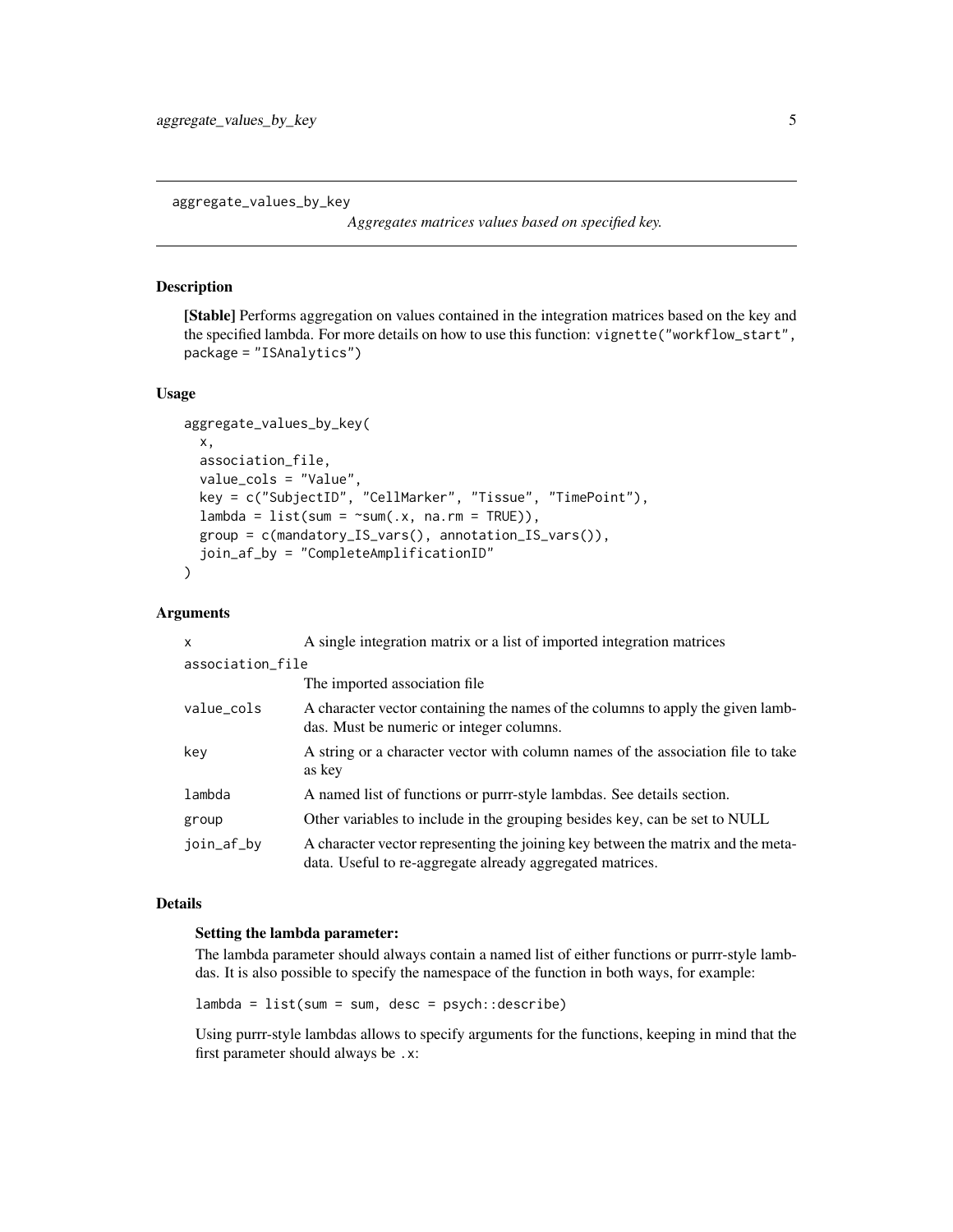```
lambda = list(sum = "sum(.x, na.rm = TRUE))
```
It is also possible to use custom user-defined functions, keeping in mind that the symbol will be evaluated in the calling environment, for example if the function is called in the global environment and lambda contains "foo" as a function, "foo" will be evaluated in the global environment.

```
foo \le function(x) {
  sum(x)}
lambda = list(sum = "sum(.x, na.rm = TRUE), foo = foo)# Or with lambda notation
lambda = list(sum = \simsum(.x, na.rm = TRUE), foo = \simfoo(.x))
```
## Constraints on aggregation functions:

Functions passed in the lambda parameters must respect a few constraints to properly work and it's the user responsibility to ensure this.

- Functions have to accept as input a numeric or integer vector
- Function should return a single value or a list/data frame: if a list or a data frame is returned as a result, all the columns will be added to the final data frame.

#### Value

A list of data frames or a single data frame aggregated according to the specified arguments

# See Also

```
Other Data cleaning and pre-processing: aggregate_metadata(), compute_near_integrations(),
default_meta_agg(), outlier_filter(), outliers_by_pool_fragments(), purity_filter(),
realign_after_collisions(), remove_collisions(), threshold_filter()
```
## Examples

```
data("integration_matrices", package = "ISAnalytics")
data("association_file", package = "ISAnalytics")
aggreg <- aggregate_values_by_key(
   x = integration_matrices,
   association_file = association_file,
   value_cols = c("seqCount", "fragmentEstimate")
)
head(aggreg)
```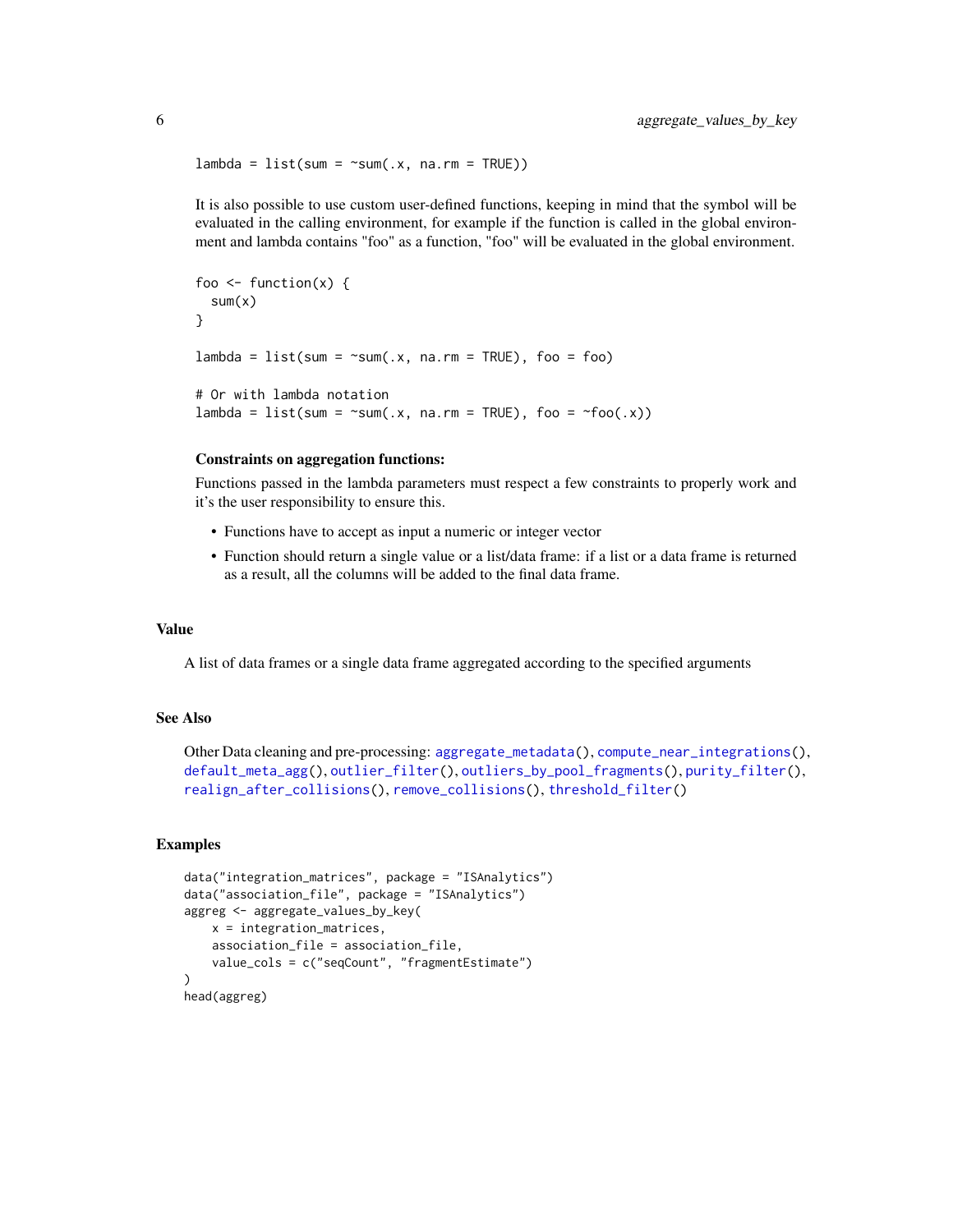<span id="page-6-1"></span><span id="page-6-0"></span>annotation\_issues *Check for genomic annotation problems in IS matrices.*

# Description

[Experimental] This helper function checks if each individual integration site, identified by the mandatory\_IS\_vars(), has been annotated with two or more distinct gene symbols.

#### Usage

```
annotation_issues(matrix)
```
#### Arguments

matrix Either a single matrix or a list of matrices, ideally obtained via import\_parallel\_Vispa2Matrices() or import\_single\_Vispa2Matrix()

#### Value

Either NULL if no issues were detected or 1 or more data frames with genomic coordinates of the IS and the number of distinct genes associated

# See Also

Other Import functions helpers: [date\\_formats\(](#page-25-1)), [default\\_af\\_transform\(](#page-25-2)), [default\\_iss\\_file\\_prefixes\(](#page-26-2)), [matching\\_options\(](#page-57-1)), [quantification\\_types\(](#page-66-1))

#### Examples

data("integration\_matrices", package = "ISAnalytics") annotation\_issues(integration\_matrices)

association\_file *Example of association file.*

#### Description

This file is a simple example of association file. Use it as reference to properly fill out yours. To generate an empty association file to fill see the generate\_blank\_association\_file() function.

#### Usage

```
data("association_file")
```
#### Format

An object of class data.table (inherits from data.frame) with 53 rows and 83 columns.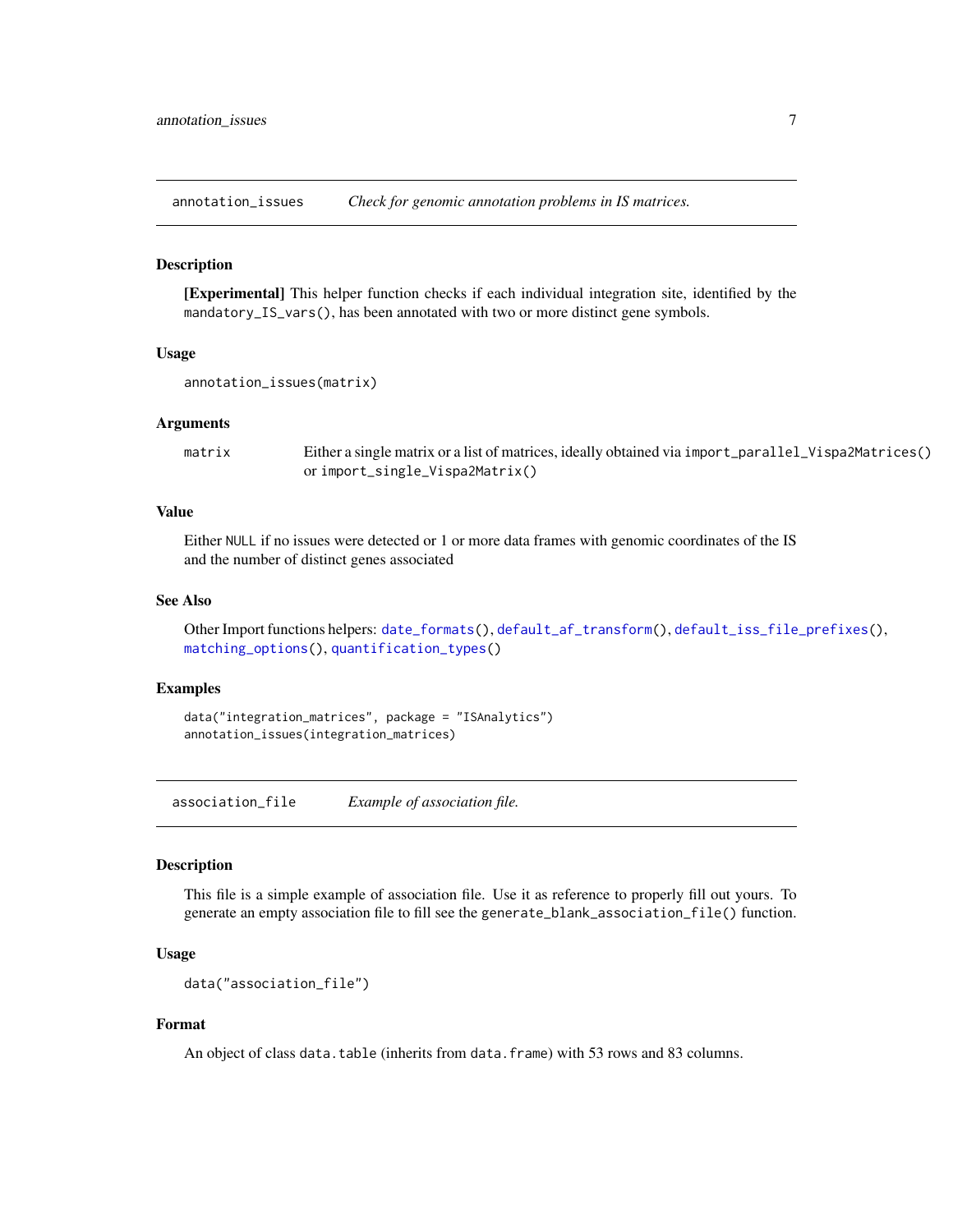<span id="page-7-0"></span>The data was obtained manually by simulating real research data.

#### See Also

[generate\\_blank\\_association\\_file](#page-31-1)

<span id="page-7-1"></span>as\_sparse\_matrix *Converts tidy integration matrices in the original sparse matrix form.*

# Description

[Stable] This function is particularly useful when a sparse matrix structure is needed by a specific function (mainly from other packages).

# Usage

```
as_sparse_matrix(
  x,
  single_value_col = "Value",
  fragmentEstimate = "fragmentEstimate",
  seqCount = "seqCount",
 barcodeCount = "barcodeCount",
  cellCount = "cellCount",
  ShsCount = "ShsCount",
 key = per_id\_column())
```
# Arguments

| $\boldsymbol{\mathsf{x}}$ | A single tidy integration matrix or a list of integration matrices. Supports also<br>multi-quantification matrices obtained via comparison_matrix |
|---------------------------|---------------------------------------------------------------------------------------------------------------------------------------------------|
| single_value_col          |                                                                                                                                                   |
|                           | Name of the column containing the values when providing a single-quantification<br>matrix                                                         |
| fragmentEstimate          |                                                                                                                                                   |
|                           | For multi-quantification matrix support: the name of the fragment estimate val-<br>ues column                                                     |
| seqCount                  | For multi-quantification matrix support: the name of the sequence count values<br>column                                                          |
| barcodeCount              | For multi-quantification matrix support: the name of the barcode count values<br>column                                                           |
| cellCount                 | For multi-quantification matrix support: the name of the cell count values col-<br>umn                                                            |
| ShsCount                  | For multi-quantification matrix support: the name of the Shs Count values col-<br>umn                                                             |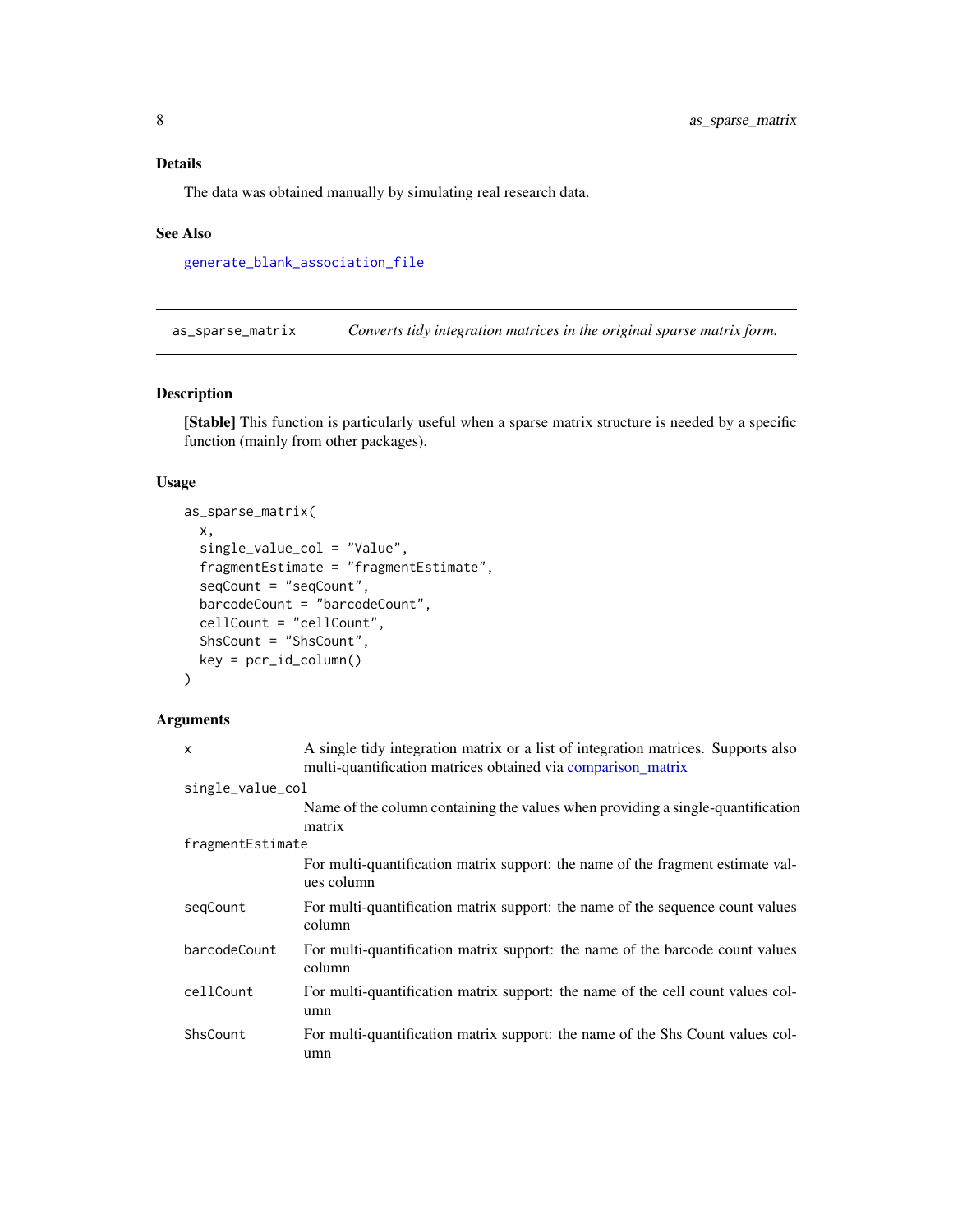<span id="page-8-0"></span>key The name of the sample identifier fields (for aggregated matrices can be a vector with more than 1 element)

#### Value

Depending on input, 2 possible outputs:

- A single sparse matrix (data frame) if input is a single quantification matrix
- A list of sparse matrices divided by quantification if input is a single multi-quantification matrix or a list of matrices

# See Also

```
Other Utilities: comparison_matrix(), export_ISA_settings(), generate_Vispa2_launch_AF(),
generate_blank_association_file(), generate_default_folder_structure(), import_ISA_settings(),
separate_quant_matrices(), transform_columns()
```
# Examples

```
data("integration_matrices", package = "ISAnalytics")
sparse <- as_sparse_matrix(integration_matrices)
```

```
available_outlier_tests
```
*A character vector containing all the names of the currently supported outliers tests that can be called in the function [outlier\\_filter.](#page-61-1)*

# Description

A character vector containing all the names of the currently supported outliers tests that can be called in the function outlier filter.

#### Usage

```
available_outlier_tests()
```
#### Value

A character vector

#### Examples

available\_outlier\_tests()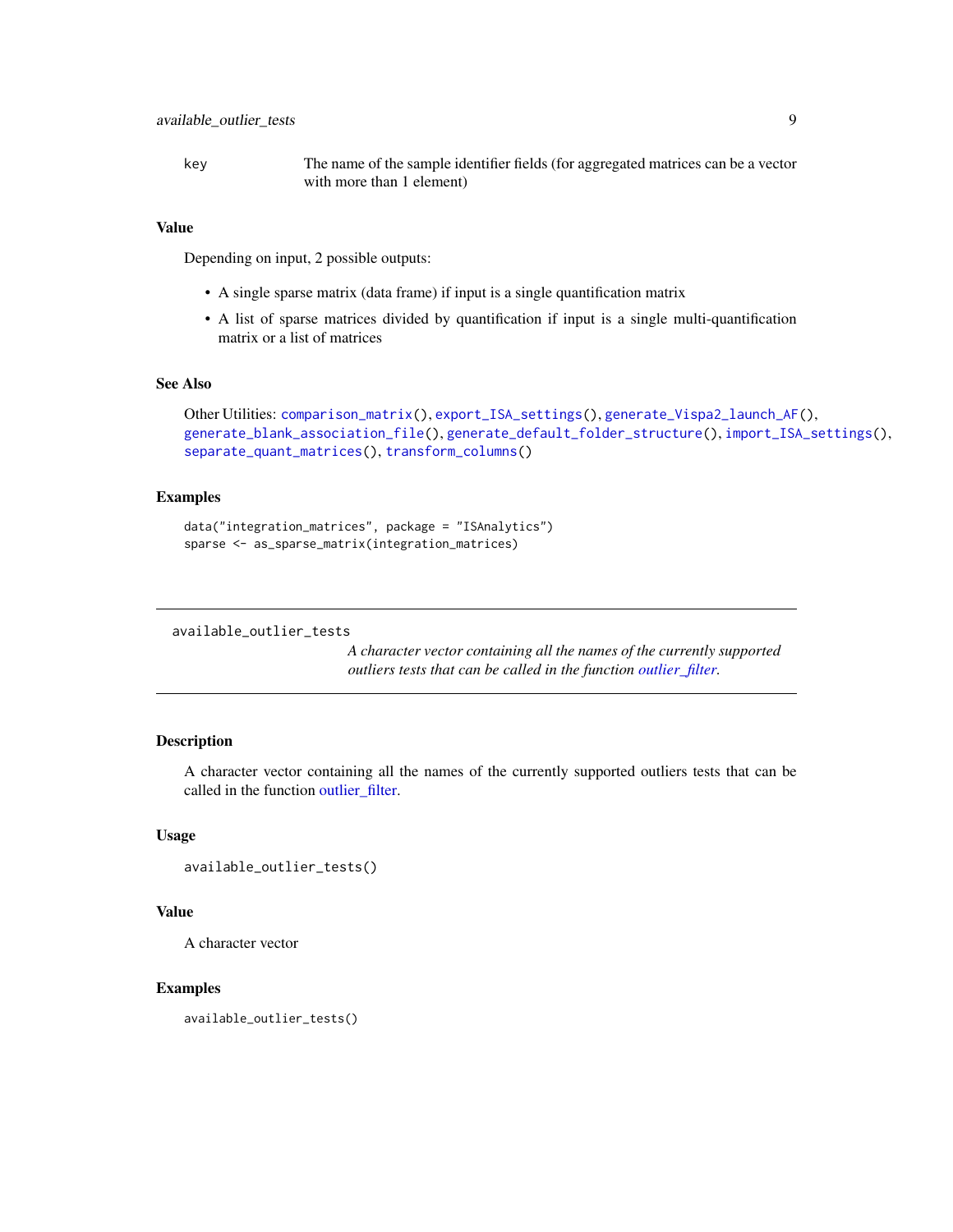<span id="page-9-0"></span>

# Description

Contains all information associated with critical tags used in the dynamic vars system. To know more see vignette("workflow\_start", package="ISAnalytics").

#### Usage

```
available_tags()
```
# Value

A data frame

# Examples

available\_tags()

blood\_lineages\_default

*Default blood lineages info*

# Description

A default table with info relative to different blood lineages associated with cell markers that can be supplied as a parameter to [HSC\\_population\\_size\\_estimate](#page-37-1)

#### Usage

blood\_lineages\_default()

#### Value

A data frame

# Examples

blood\_lineages\_default()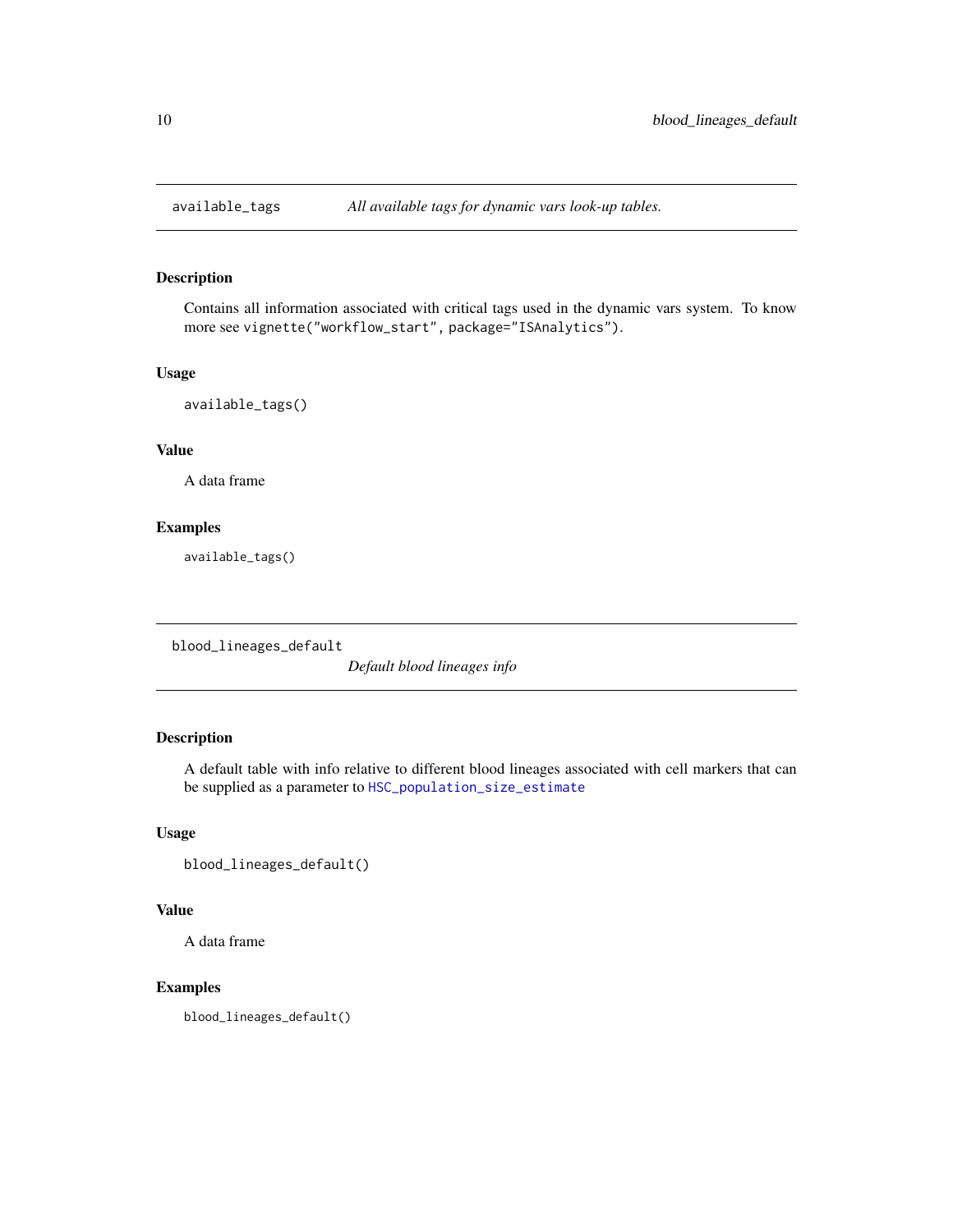<span id="page-10-1"></span><span id="page-10-0"></span>circos\_genomic\_density

*Trace a circos plot of genomic densities.*

# Description

[Stable] For this functionality the suggested package [circlize](https://cran.r-project.org/web/packages/circlize/index.html) is required. Please note that this function is a simple wrapper of basic circlize functions, for an in-depth explanation on how the functions work and additional arguments please refer to the official documentation [Circular](https://jokergoo.github.io/circlize_book/book/) [Visualization in R](https://jokergoo.github.io/circlize_book/book/)

# Usage

```
circos_genomic_density(
  data,
  gene_labels = NULL,
  label_col = NULL,
  cytoband_specie = "hg19",
  track_colors = "navyblue",
  grDevice = c("png", "pdf", "svg", "jpeg", "bmp", "tiff", "default"),
  file\_path = getwd(),
  ...
)
```
# Arguments

| data            | Either a single integration matrix or a list of integration matrices. If a list is<br>provided, a separate density track for each data frame is plotted.                                                                    |
|-----------------|-----------------------------------------------------------------------------------------------------------------------------------------------------------------------------------------------------------------------------|
| gene_labels     | Either NULL or a data frame in bed format. See details.                                                                                                                                                                     |
| label_col       | Numeric index of the column of gene_labels that contains the actual labels.<br>Relevant only if gene_labels is not set to NULL.                                                                                             |
| cytoband_specie |                                                                                                                                                                                                                             |
|                 | Specie for initializing the cytoband                                                                                                                                                                                        |
| track_colors    | Colors to give to density tracks. If more than one integration matrix is pro-<br>vided as data should be of the same length. Values are recycled if length of<br>track_colors is smaller than the length of the input data. |
| grDevice        | The graphical device where the plot should be traced. default, if executing<br>from RStudio is the viewer.                                                                                                                  |
| file_path       | If a device other than default is chosen, the path on disk where the file should<br>be saved. Defaults to {current directory}/circos_plot. {device}.                                                                        |
| $\ddots$ .      | Additional named arguments to pass on to chosen device, circlize: : circos.par(),<br>circlize::circos.genomicDensity() and circlize::circos.genomicLabels()                                                                 |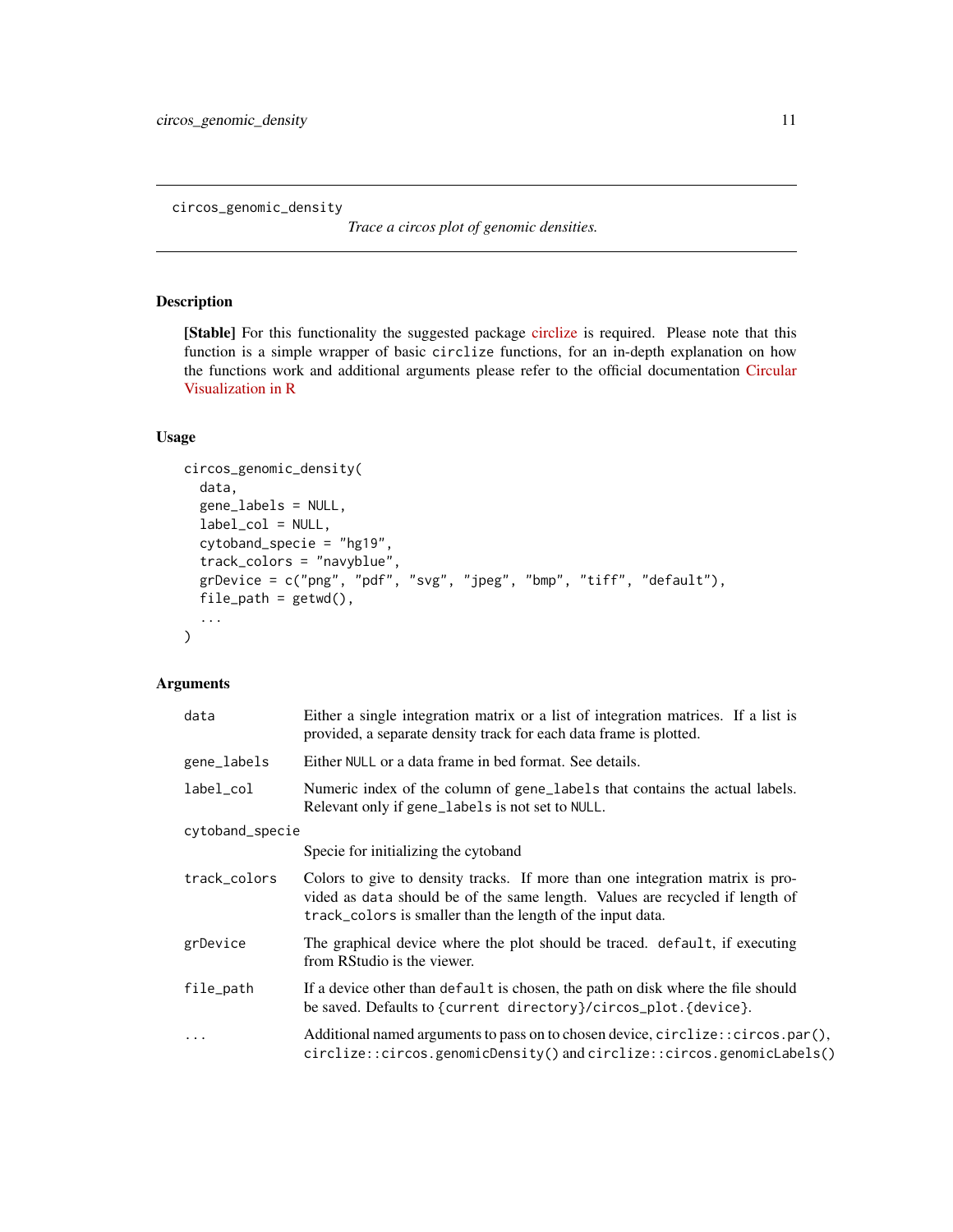# Details

#### Providing genomic labels:

If genomic labels should be plotted alongside genomic density tracks, the user should provide them as a simple data frame in standard bed format, namely chr, start, end plus a column containing the labels. NOTE: if the user decides to plot on the default device (viewer in RStudio), he must ensure there is enough space for all elements to be plotted, otherwise an error message is thrown.

# Value

NULL

#### See Also

```
Other Plotting functions: CIS_volcano_plot(), HSC_population_plot(), fisher_scatterplot(),
integration_alluvial_plot(), sharing_heatmap(), sharing_venn(), top_abund_tableGrob(),
top_cis_overtime_heatmap()
```
#### Examples

```
data("integration_matrices", package = "ISAnalytics")
data("association_file", package = "ISAnalytics")
aggreg <- aggregate_values_by_key(
   x = integration_matrices,
   association_file = association_file,
   value_cols = c("seqCount", "fragmentEstimate")
)
by_subj <- aggreg %>%
    dplyr::group_by(.data$SubjectID) %>%
    dplyr::group_split()
circos_genomic_density(by_subj,
    track_colors = c("navyblue", "gold"),
    grDevice = "default", track.height = 0.1
)
```
<span id="page-11-1"></span>CIS\_grubbs *Grubbs test for Common Insertion Sites (CIS).*

#### Description

[Stable] Statistical approach for the validation of common insertion sites significance based on the comparison of the integration frequency at the CIS gene with respect to other genes contained in the surrounding genomic regions. For more details please refer to this paper: [https://](https://ashpublications.org/blood/article/117/20/5332/21206/Lentiviral-vector-common-integration-sites-in) [ashpublications.org/blood/article/117/20/5332/21206/Lentiviral-vector-common-integration-sites-in](https://ashpublications.org/blood/article/117/20/5332/21206/Lentiviral-vector-common-integration-sites-in)

<span id="page-11-0"></span>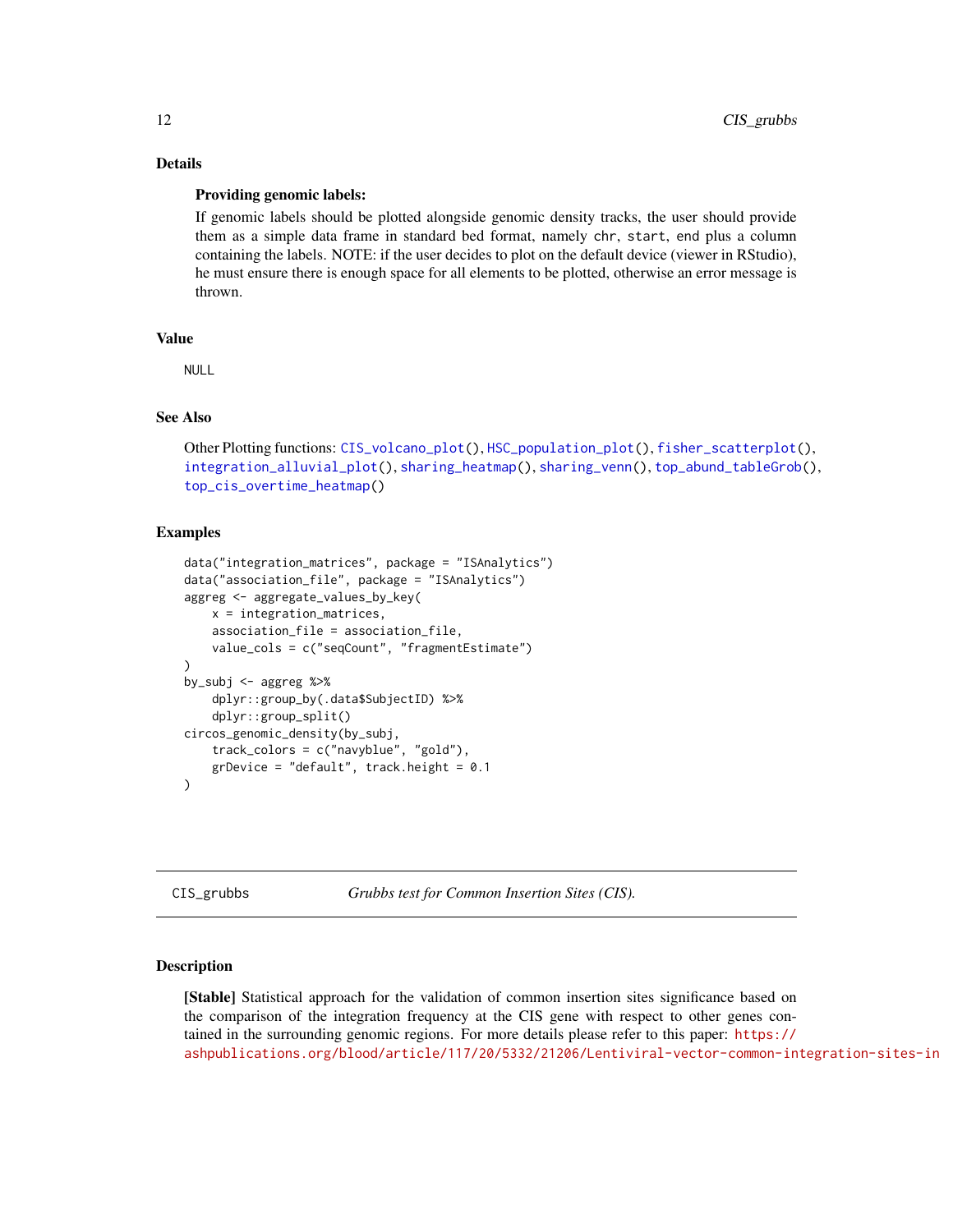# CIS\_grubbs 13

# Usage

```
CIS_grubbs(
  x,
  genomic_annotation_file = "hg19",
  grubbs_flanking_gene_bp = 1e+05,
  threshold_alpha = 0.05,
  by = NULL,return_missing_as_df = TRUE,
  results_as_list = TRUE
\mathcal{E}
```
# Arguments

|                      | X                       | An integration matrix, must include the mandatory_IS_vars() columns and<br>the annotation_IS_vars() columns                                                                                                                                                                                                                                          |
|----------------------|-------------------------|------------------------------------------------------------------------------------------------------------------------------------------------------------------------------------------------------------------------------------------------------------------------------------------------------------------------------------------------------|
|                      | genomic_annotation_file |                                                                                                                                                                                                                                                                                                                                                      |
|                      |                         | Database file for gene annotation, see details.                                                                                                                                                                                                                                                                                                      |
|                      | grubbs_flanking_gene_bp |                                                                                                                                                                                                                                                                                                                                                      |
|                      |                         | Number of base pairs flanking a gene                                                                                                                                                                                                                                                                                                                 |
|                      | threshold_alpha         |                                                                                                                                                                                                                                                                                                                                                      |
|                      |                         | Significance threshold                                                                                                                                                                                                                                                                                                                               |
|                      | by                      | Either NULL or a character vector of column names. If not NULL, the function<br>will perform calculations for each group and return a list of data frames with<br>the results. E.g. for by $=$ "SubjectID", CIS will be computed for each distinct<br>SubjectID found in the table ("SubjectID" column must be included in the input<br>data frame). |
| return_missing_as_df |                         |                                                                                                                                                                                                                                                                                                                                                      |
|                      |                         | Returns those genes present in the input df but not in the refgenes as a data<br>frame?                                                                                                                                                                                                                                                              |
| results_as_list      |                         |                                                                                                                                                                                                                                                                                                                                                      |
|                      |                         | If TRUE return the group computations as a named list, otherwise return a single<br>df with an additional column containing the group id                                                                                                                                                                                                             |
|                      |                         |                                                                                                                                                                                                                                                                                                                                                      |

# Details

#### Genomic annotation file:

A data frame containing genes annotation for the specific genome. From version 1.5.4 the argument genomic\_annotation\_file accepts only data frames or package provided defaults. The user is responsible for importing the appropriate tabular files if customization is needed. The annotations for the human genome (hg19) and murine genome (mm9) are already included in this package: to use one of them just set the argument genomic\_annotation\_file to either "hg19" or "mm9". If for any reason the user is performing an analysis on another genome, this file needs to be changed respecting the USCS Genome Browser format, meaning the input file headers should include:

name2, chrom, strand, min\_txStart, max\_txEnd, minmax\_TxLen, average\_TxLen, name, min\_cdsStart, max\_cdsEnd, minmax\_CdsLen, average\_CdsLen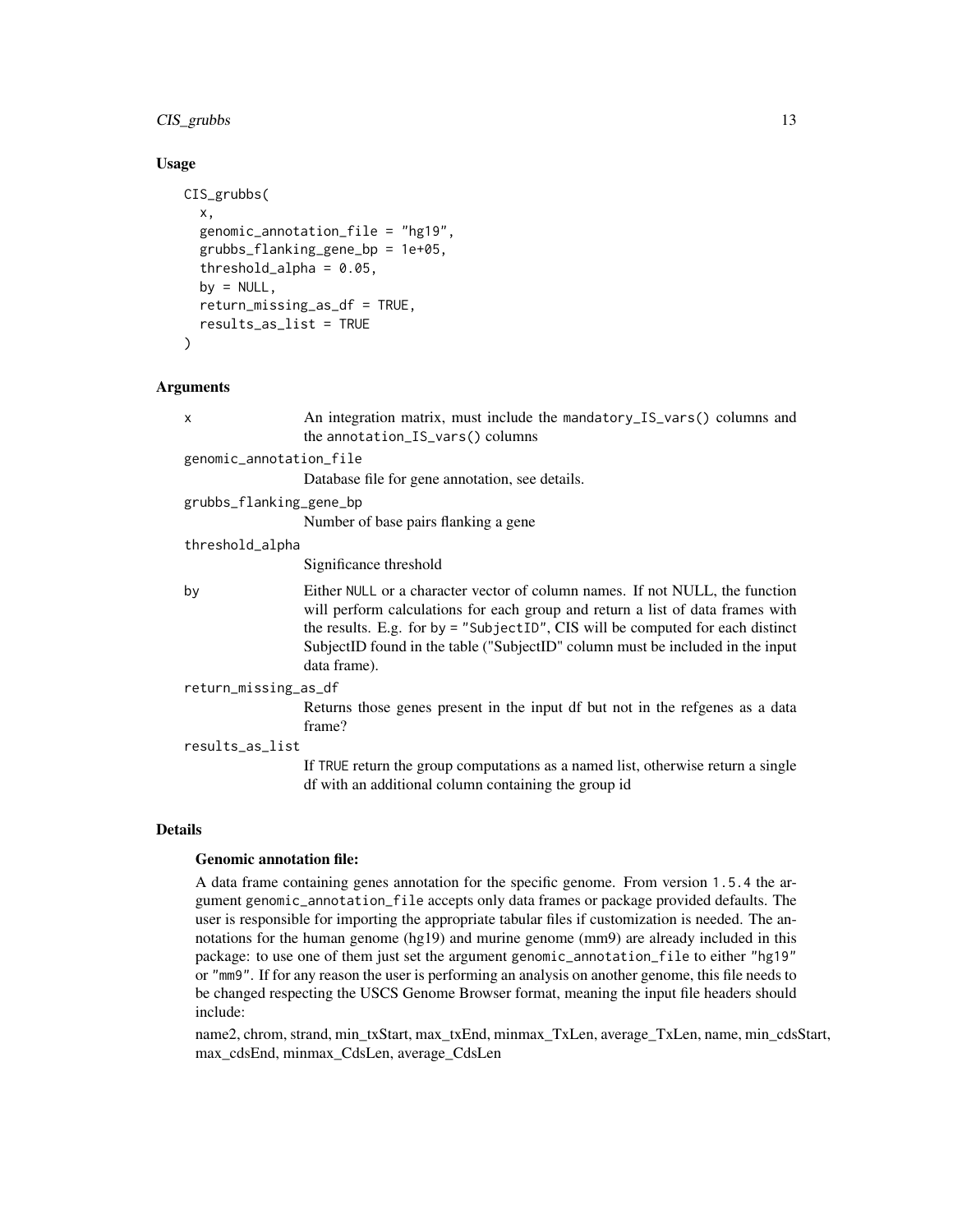# Value

A data frame

# Required tags

The function will explicitly check for the presence of these tags:

- chromosome
- locus
- is\_strand
- gene\_symbol
- gene\_strand

#### See Also

```
Other Analysis functions: HSC_population_size_estimate(), compute_abundance(), cumulative_is(),
gene_frequency_fisher(), is_sharing(), iss_source(), sample_statistics(), top_integrations(),
top_targeted_genes()
```
# Examples

```
data("integration_matrices", package = "ISAnalytics")
cis <- CIS_grubbs(integration_matrices)
cis
```
CIS\_grubbs\_overtime *Compute CIS and Grubbs test over different time points and groups.*

# Description

[Experimental] Computes common insertion sites and Grubbs test for each separate group and separating different time points among the same group. The logic applied is the same as the function CIS\_grubbs().

#### Usage

```
CIS_grubbs_overtime(
  x,
  genomic_annotation_file = "hg19",
  grubbs_flanking_gene_bp = 1e+05,
  threshold_alpha = 0.05,
  group = "SubjectID",
  timepoint_col = "TimePoint",
  as_d f = TRUE,
  return_missing_as_df = TRUE,
  max_workers = NULL
)
```
<span id="page-13-0"></span>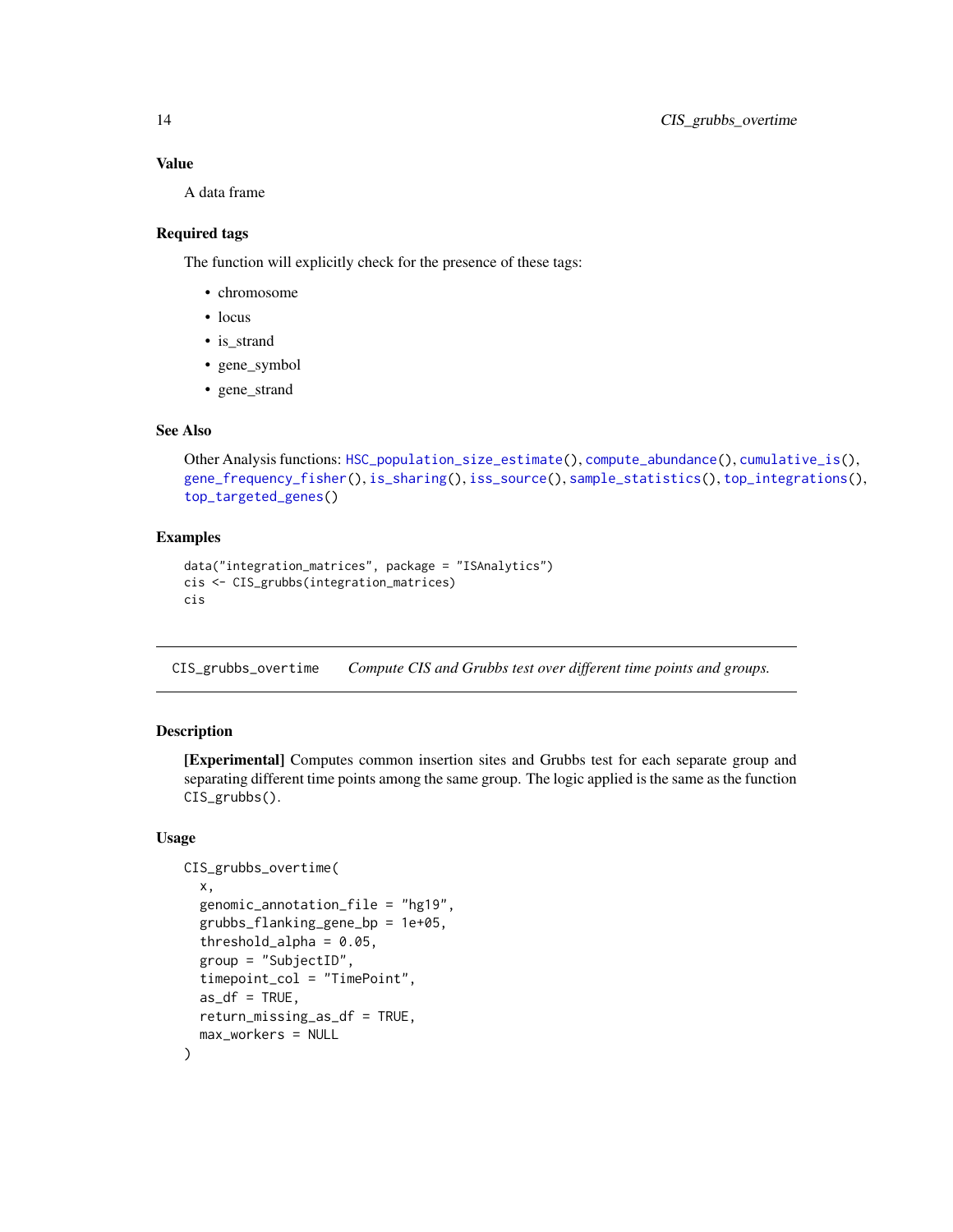#### **Arguments**

| $\times$                | An integration matrix, must include the mandatory_IS_vars() columns and<br>the annotation_IS_vars() columns                                                                                                                                                                                                                                                                                              |
|-------------------------|----------------------------------------------------------------------------------------------------------------------------------------------------------------------------------------------------------------------------------------------------------------------------------------------------------------------------------------------------------------------------------------------------------|
| genomic_annotation_file |                                                                                                                                                                                                                                                                                                                                                                                                          |
|                         | Database file for gene annotation, see details.                                                                                                                                                                                                                                                                                                                                                          |
| grubbs_flanking_gene_bp |                                                                                                                                                                                                                                                                                                                                                                                                          |
|                         | Number of base pairs flanking a gene                                                                                                                                                                                                                                                                                                                                                                     |
| threshold_alpha         |                                                                                                                                                                                                                                                                                                                                                                                                          |
|                         | Significance threshold                                                                                                                                                                                                                                                                                                                                                                                   |
| group                   | A character vector of column names that identifies a group. Each group must<br>contain one or more time points.                                                                                                                                                                                                                                                                                          |
| timepoint_col           | What is the name of the column containing time points?                                                                                                                                                                                                                                                                                                                                                   |
| as_df                   | Choose the result format: if TRUE the results are returned as a single data frame<br>containing a column for the group id and a column for the time point, if FALSE<br>results are returned in the form of nested lists (one table for each time point and<br>for each group), if "group" results are returned as a list separated for each group<br>but containing a single table with all time points. |
| return_missing_as_df    |                                                                                                                                                                                                                                                                                                                                                                                                          |
|                         | Returns those genes present in the input df but not in the refgenes as a data<br>frame?                                                                                                                                                                                                                                                                                                                  |
| max_workers             | Maximum number of parallel workers. If NULL the maximum number of workers<br>is calculated automatically.                                                                                                                                                                                                                                                                                                |

# Details

#### Genomic annotation file:

A data frame containing genes annotation for the specific genome. From version 1.5.4 the argument genomic\_annotation\_file accepts only data frames or package provided defaults. The user is responsible for importing the appropriate tabular files if customization is needed. The annotations for the human genome (hg19) and murine genome (mm9) are already included in this package: to use one of them just set the argument genomic\_annotation\_file to either "hg19" or "mm9". If for any reason the user is performing an analysis on another genome, this file needs to be changed respecting the USCS Genome Browser format, meaning the input file headers should include:

name2, chrom, strand, min\_txStart, max\_txEnd, minmax\_TxLen, average\_TxLen, name, min\_cdsStart, max\_cdsEnd, minmax\_CdsLen, average\_CdsLen

# Value

A list with results and optionally missing genes info

# Examples

```
data("integration_matrices", package = "ISAnalytics")
data("association_file", package = "ISAnalytics")
aggreg <- aggregate_values_by_key(
```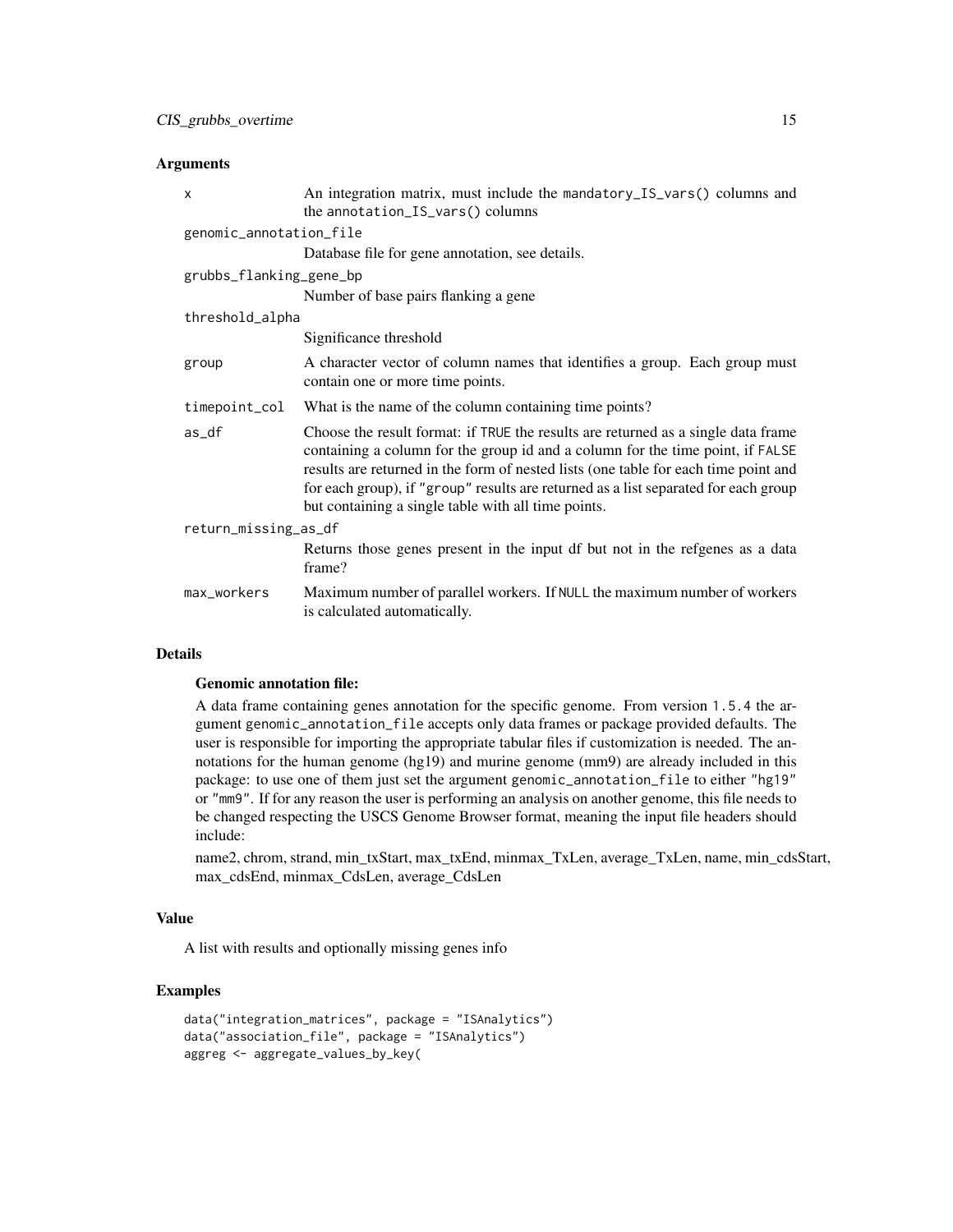```
x = integration_matrices,
    association_file = association_file,
    value_cols = c("seqCount", "fragmentEstimate")
\mathcal{L}cis_overtime <- CIS_grubbs_overtime(aggreg)
cis_overtime
```
<span id="page-15-1"></span>CIS\_volcano\_plot *Trace volcano plot for computed CIS data.*

# Description

[Stable] Traces a volcano plot for IS frequency and CIS results.

#### Usage

```
CIS_volcano_plot(
  x,
  onco_db_file = "proto_oncogenes",
  tumor_suppressors_db_file = "tumor_suppressors",
  species = "human",
  known_onco = known_clinical_oncogenes(),
  suspicious_genes = clinical_relevant_suspicious_genes(),
  significance_threshold = 0.05,
  annotation_threshold_ontots = 0.1,
  highlight_genes = NULL,
  title_prefix = NULL,
  return_df = FALSE
\mathcal{L}
```
#### Arguments

| $\mathsf{x}$              | Either a simple integration matrix or a data frame resulting from the call to<br>$CIS$ <sub>_grubbs</sub> with add_standard_padjust = TRUE |  |
|---------------------------|--------------------------------------------------------------------------------------------------------------------------------------------|--|
| onco_db_file              | Uniprot file for proto-oncogenes (see details). If different from default, should<br>be supplied as a path to a file.                      |  |
| tumor_suppressors_db_file |                                                                                                                                            |  |
|                           | Uniprot file for tumor-suppressor genes. If different from default, should be<br>supplied as a path to a file.                             |  |
| species                   | One between "human", "mouse" and "all"                                                                                                     |  |
| known_onco                | Data frame with known oncogenes. See details.                                                                                              |  |
| suspicious_genes          |                                                                                                                                            |  |
|                           | Data frame with clinical relevant suspicious genes. See details.                                                                           |  |
| significance_threshold    |                                                                                                                                            |  |

The significance threshold

<span id="page-15-0"></span>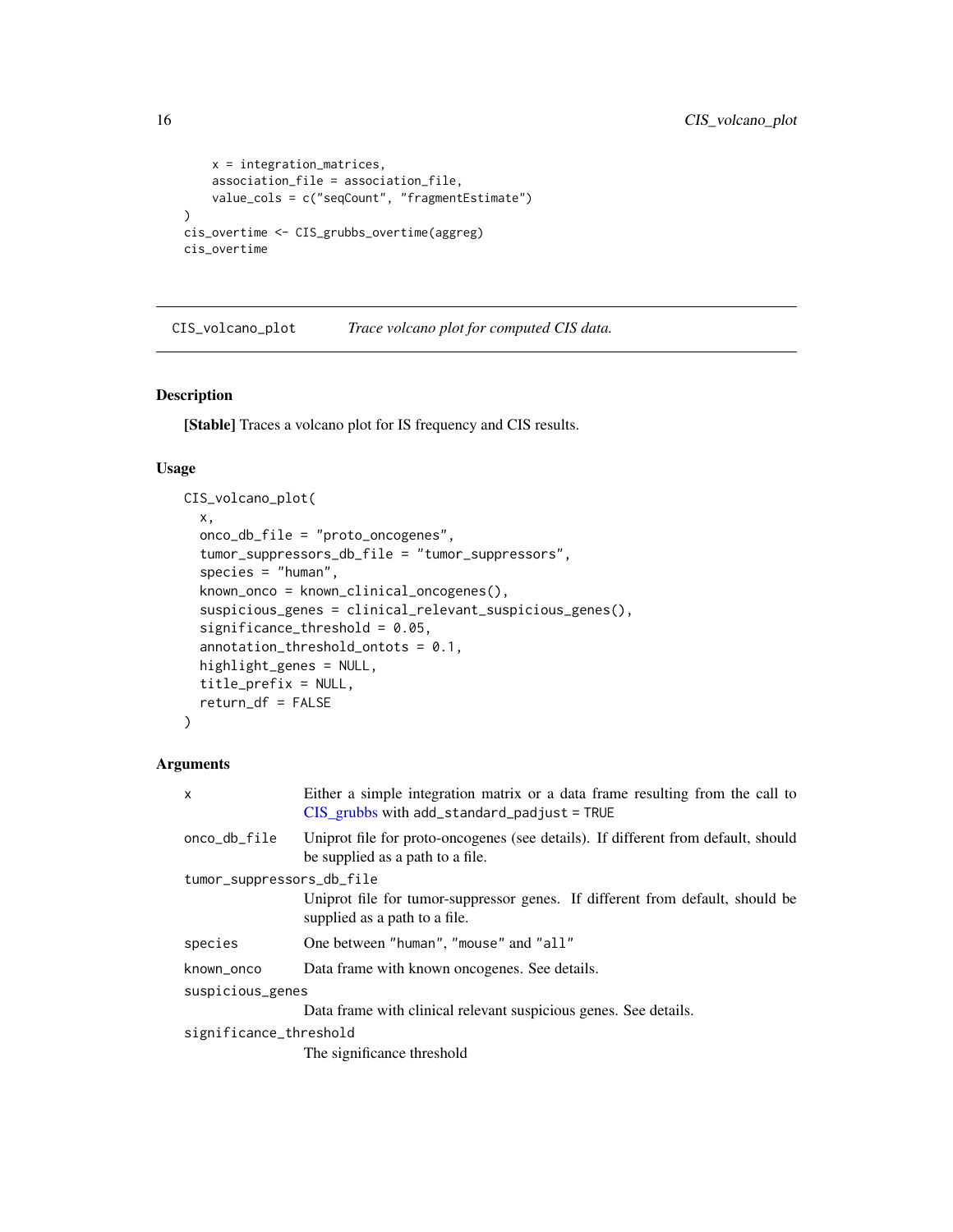# CIS\_volcano\_plot 17

| annotation_threshold_ontots                                                                                                                                                                                            |
|------------------------------------------------------------------------------------------------------------------------------------------------------------------------------------------------------------------------|
| Value above which genes are annotated with colorful labels                                                                                                                                                             |
| highlight_genes                                                                                                                                                                                                        |
| Either NULL or a character vector of genes to be highlighted in the plot even if<br>they're not above the threshold                                                                                                    |
| A string or character vector to be displayed in the title - usually the project name<br>and other characterizing info. If a vector is supplied, it is concatenated in a<br>single string via paste()                   |
| Return the data frame used to generate the plot? This can be useful if the user<br>wants to manually modify the plot with ggplot2. If TRUE the function returns a<br>list containing both the plot and the data frame. |
|                                                                                                                                                                                                                        |

# **Details**

#### Input data frame:

Users can supply as x either a simple integration matrix or a data frame resulting from the call to [CIS\\_grubbs.](#page-11-1) In the first case an internal call to the function CIS\_grubbs() is performed.

#### Oncogene and tumor suppressor genes files:

These files are included in the package for user convenience and are simply UniProt files with gene annotations for human and mouse. For more details on how this files were generated use the help ?tumor\_suppressors, ?proto\_oncogenes

# Known oncogenes:

The default values are included in this package and it can be accessed by doing:

```
known_clinical_oncogenes()
```
If the user wants to change this parameter the input data frame must preserve the column structure. The same goes for the suspicious\_genes parameter (DOIReference column is optional):

```
clinical_relevant_suspicious_genes()
```
# Value

A plot or a list containing a plot and a data frame

#### Required tags

The function will explicitly check for the presence of these tags:

• gene\_symbol

# See Also

Other Plotting functions: [HSC\\_population\\_plot\(](#page-36-1)), [circos\\_genomic\\_density\(](#page-10-1)), [fisher\\_scatterplot\(](#page-29-2)), [integration\\_alluvial\\_plot\(](#page-49-1)), [sharing\\_heatmap\(](#page-80-1)), [sharing\\_venn\(](#page-81-1)), [top\\_abund\\_tableGrob\(](#page-86-1)), [top\\_cis\\_overtime\\_heatmap\(](#page-88-1))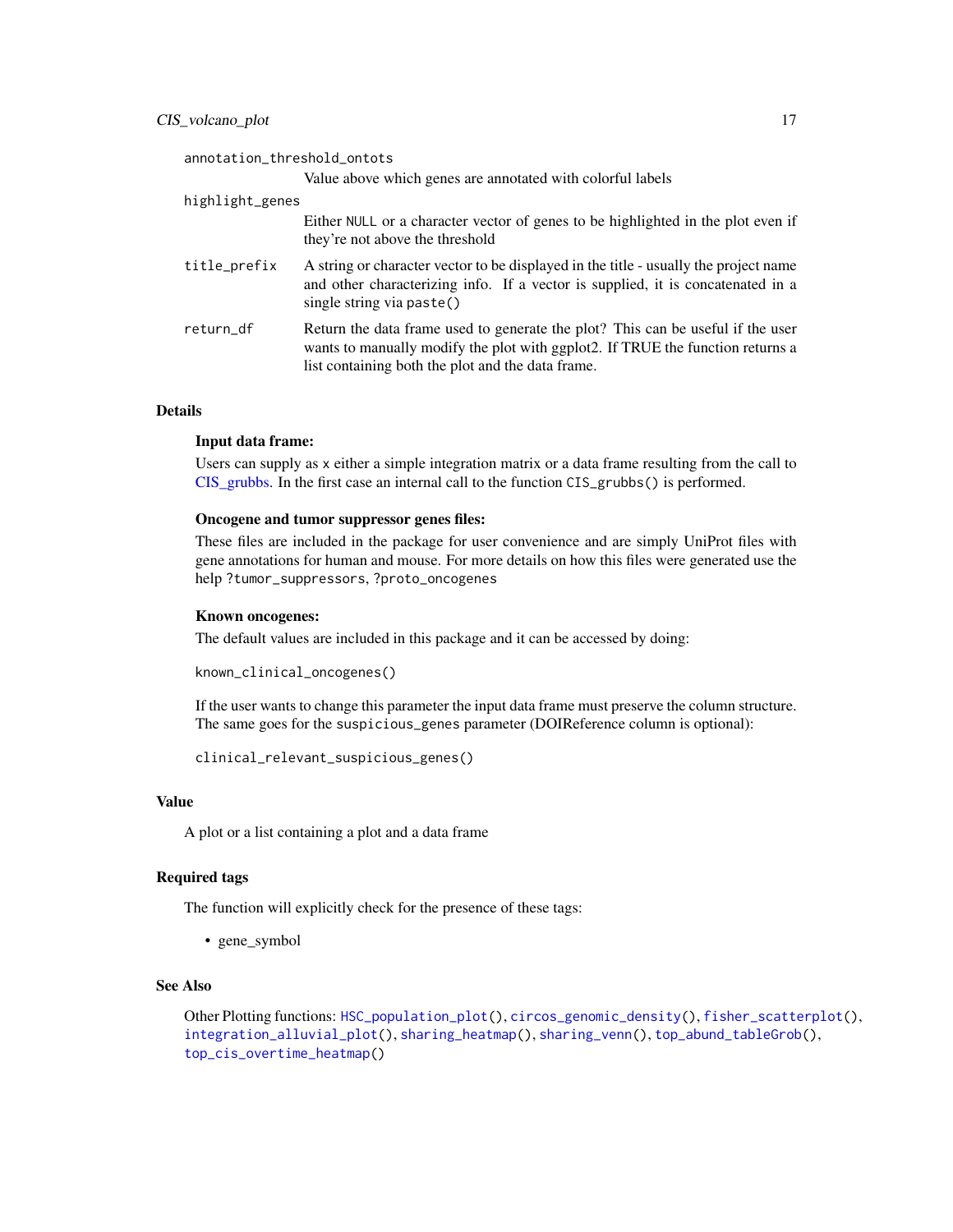#### Examples

```
data("integration_matrices", package = "ISAnalytics")
cis_plot <- CIS_volcano_plot(integration_matrices,
   title_prefix = "PJ01"
)
cis_plot
```
clinical\_relevant\_suspicious\_genes *Clinical relevant suspicious genes (for mouse and human).*

# Description

Clinical relevant suspicious genes (for mouse and human).

# Usage

clinical\_relevant\_suspicious\_genes()

# Value

A data frame

#### See Also

Other Plotting function helpers: [known\\_clinical\\_oncogenes\(](#page-55-1))

# Examples

clinical\_relevant\_suspicious\_genes()

<span id="page-17-1"></span>

| comparison_matrix | Obtain a single integration matrix from individual quantification ma- |
|-------------------|-----------------------------------------------------------------------|
|                   | trices.                                                               |

# Description

[Stable] Takes a list of integration matrices referring to different quantification types and merges them into a single data frame with multiple value columns, each renamed according to their quantification type of reference.

<span id="page-17-0"></span>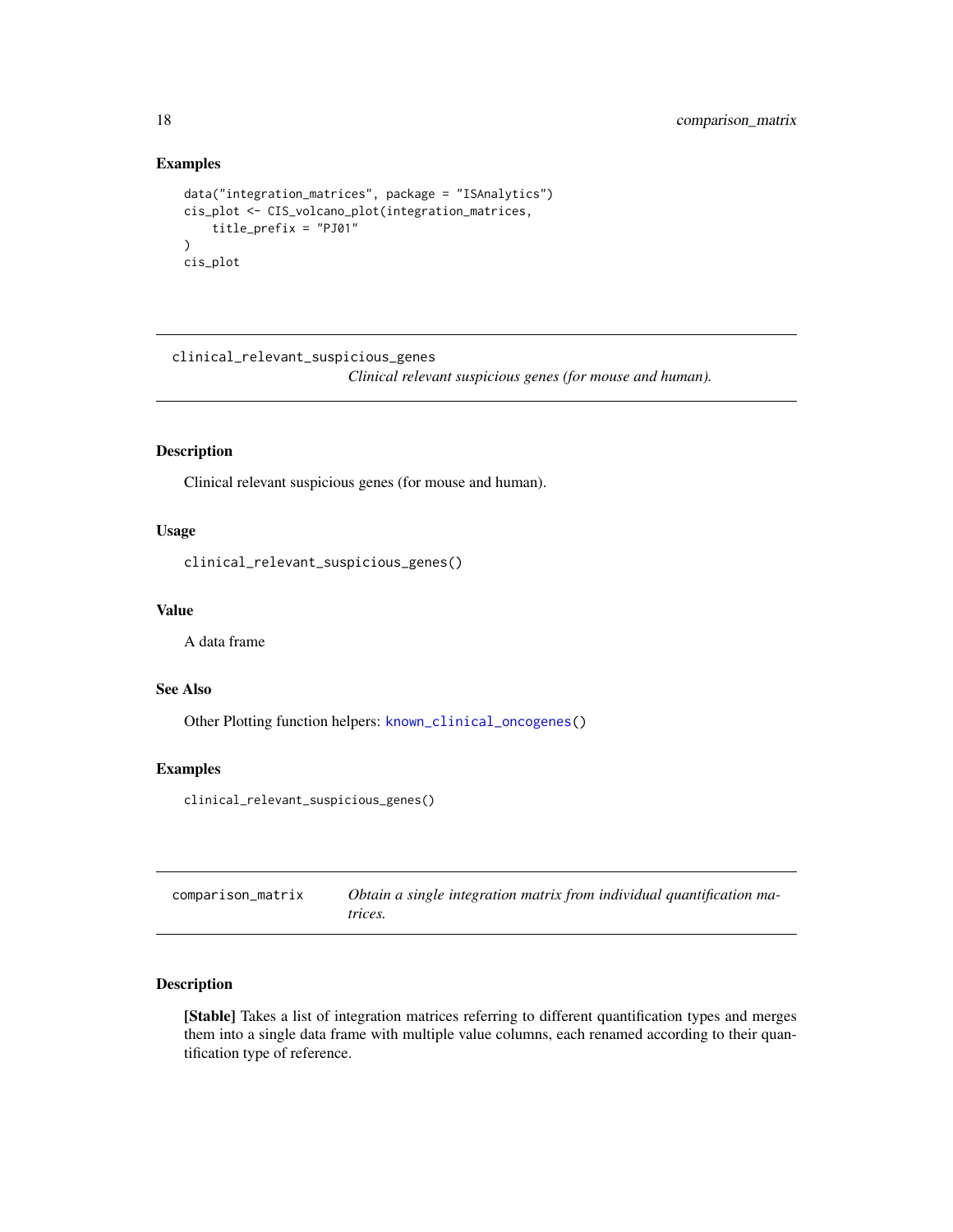# comparison\_matrix 19

# Usage

```
comparison_matrix(
  x,
  fragmentEstimate = "fragmentEstimate",
  seqCount = "seqCount",
  barcodeCount = "barcodeCount",
  cellCount = "cellCount",
  ShsCount = "ShsCount",
  value_col_name = "Value"
)
```
# Arguments

| $\mathsf{x}$     | A named list of integration matrices, ideally obtained via import_parallel_Vispa2Matrices.   |  |
|------------------|----------------------------------------------------------------------------------------------|--|
|                  | Names must be quantification types in quantification_types().                                |  |
| fragmentEstimate |                                                                                              |  |
|                  | The name of the output column for fragment estimate values                                   |  |
| segCount         | The name of the output column for sequence count values                                      |  |
| barcodeCount     | The name of the output column for barcode count values                                       |  |
| cellCount        | The name of the output column for cell count values                                          |  |
| ShsCount         | The name of the output column for Shs count values                                           |  |
|                  | value_col_name Name of the column containing the corresponding values in the single matrices |  |

# Value

A single data frame

#### See Also

[quantification\\_types](#page-66-1)

```
Other Utilities: as_sparse_matrix(), export_ISA_settings(), generate_Vispa2_launch_AF(),
generate_blank_association_file(), generate_default_folder_structure(), import_ISA_settings(),
separate_quant_matrices(), transform_columns()
```
# Examples

```
sc <- tibble::tribble(
   ~chr, ~integration_locus, ~strand, ~CompleteAmplificationID, ~Value,
    "1", 45324, "+", "ID1", 543,
    "2", 52423, "-", "ID1", 42,
   "6", 54623, "-", "ID2", 67,
    "X", 12314, "+", "ID3", 8
)
fe <- tibble::tribble(
   ~chr, ~integration_locus, ~strand, ~CompleteAmplificationID, ~Value,
    "1", 45324, "+", "ID1", 56.76,
    "2", 52423, "-", "ID1", 78.32,
    "6", 54623, "-", "ID2", 123.45,
```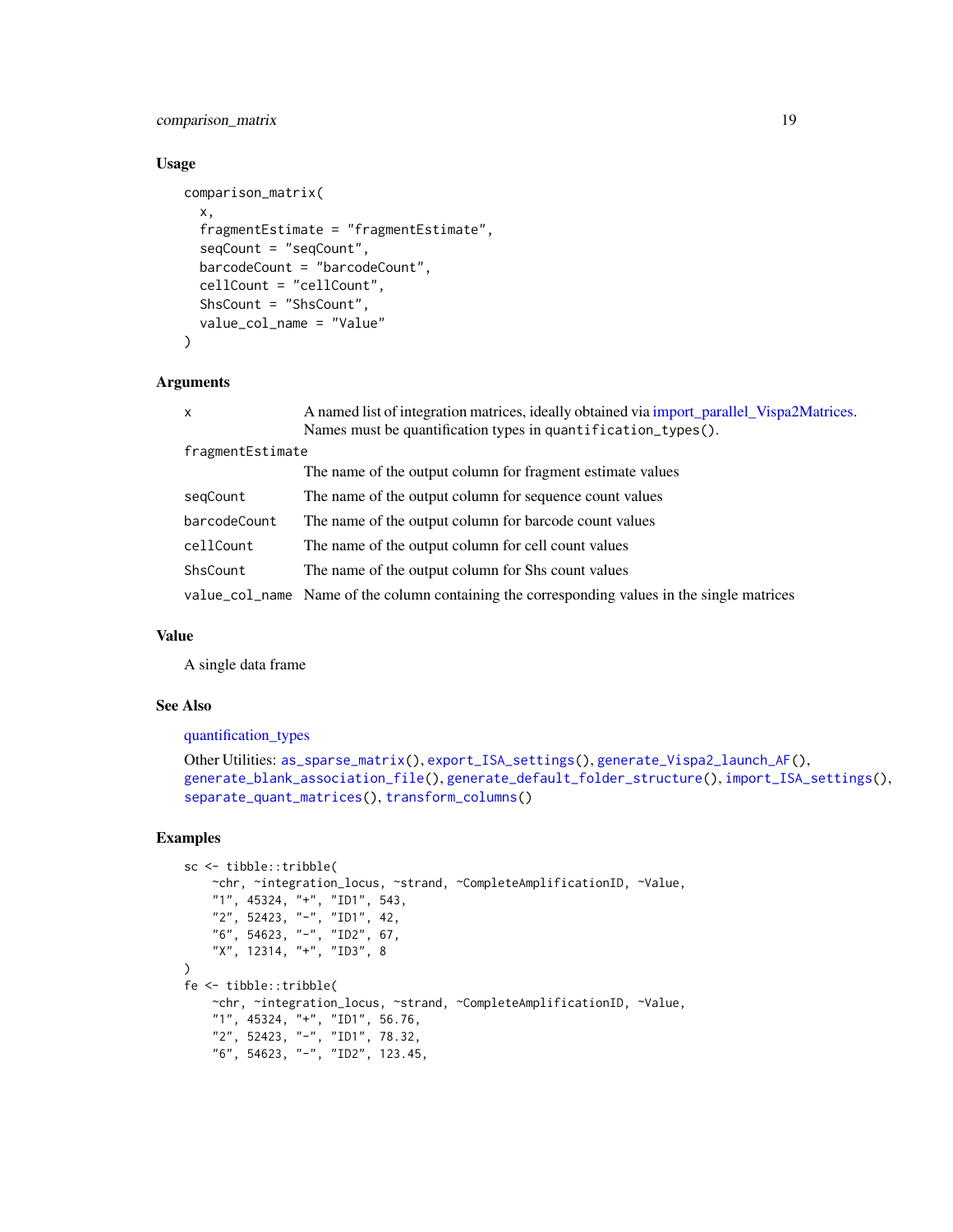```
"X", 12314, "+", "ID3", 5.34
\mathcal{L}comparison_matrix(list(
    fragmentEstimate = fe,
    seqCount = sc
))
```
<span id="page-19-1"></span>compute\_abundance *Computes the abundance for every integration event in the input data frame.*

#### Description

[Stable] Abundance is obtained for every integration event by calculating the ratio between the single value and the total value for the given group.

#### Usage

```
compute_abundance(
  x,
 columns = c("fragmentEstimate_sum"),
 percentage = TRUE,
 key = c("SubjectID", "CellMarker", "Tissue", "TimePoint"),
 keep_totals = FALSE
)
```
#### Arguments

| $\mathsf{x}$ | An integration matrix - aka a data frame that includes the mandatory_IS_vars()<br>as columns. The matrix can either be aggregated (via aggregate_values_by_key())<br>or not.                                                                                                                                                                                   |
|--------------|----------------------------------------------------------------------------------------------------------------------------------------------------------------------------------------------------------------------------------------------------------------------------------------------------------------------------------------------------------------|
| columns      | A character vector of column names to process, must be numeric or integer<br>columns                                                                                                                                                                                                                                                                           |
| percentage   | Add abundance as percentage?                                                                                                                                                                                                                                                                                                                                   |
| key          | The key to group by when calculating totals                                                                                                                                                                                                                                                                                                                    |
| keep_totals  | A value between TRUE, FALSE or df. If TRUE, the intermediate totals for each<br>group will be kept in the output data frame as a dedicated column with a trail-<br>ing "_tot". If FALSE, totals won't be included in the output data frame. If df,<br>the totals are returned to the user as a separate data frame, together with the<br>abundance data frame. |

# Details

Abundance will be computed upon the user selected columns in the columns parameter. For each column a corresponding relative abundance column (and optionally a percentage abundance column) will be produced.

<span id="page-19-0"></span>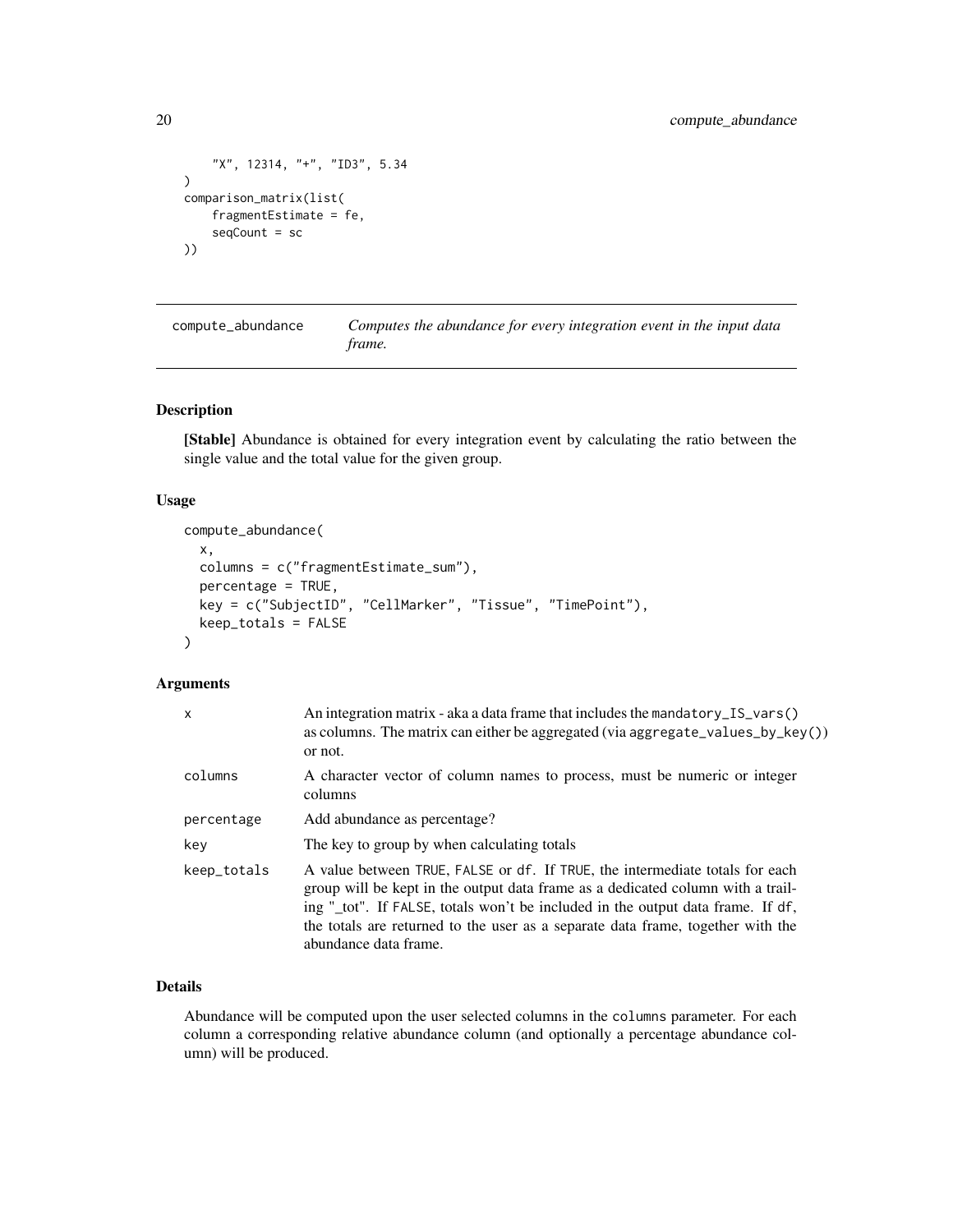# <span id="page-20-0"></span>Value

Either a single data frame with computed abundance values or a list of 2 data frames (abundance df, quant\_totals)

# Required tags

The function will explicitly check for the presence of these tags:

• All columns declared in mandatory\_IS\_vars()

# See Also

```
Other Analysis functions: CIS_grubbs(), HSC_population_size_estimate(), cumulative_is(),
gene_frequency_fisher(), is_sharing(), iss_source(), sample_statistics(), top_integrations(),
top_targeted_genes()
```
#### Examples

```
data("integration_matrices", package = "ISAnalytics")
abund <- compute_abundance(
   x = integration_matrices,
   columns = "fragmentEstimate",
   key = "CompleteAmplificationID"
)
head(abund)
```
<span id="page-20-1"></span>compute\_near\_integrations

*Scans input matrix to find and merge near integration sites.*

# Description

[Stable] This function scans the input integration matrix to detect eventual integration sites that are too "near" to each other and merges them into single integration sites adjusting their values if needed.

#### Usage

```
compute_near_integrations(
  x,
  threshold = 4,
  is_identity_tags = c("chromosome", "is_strand"),
  keep_criteria = c("max_value", "keep_first"),
  value_columns = c("seqCount", "fragmentEstimate"),
  max_value_column = "seqCount",
  sample_id_column = pcr_id_column(),
  additional_agg_lambda = list(.default = default_rec_agg_lambdas()),
  max_workers = 4,
```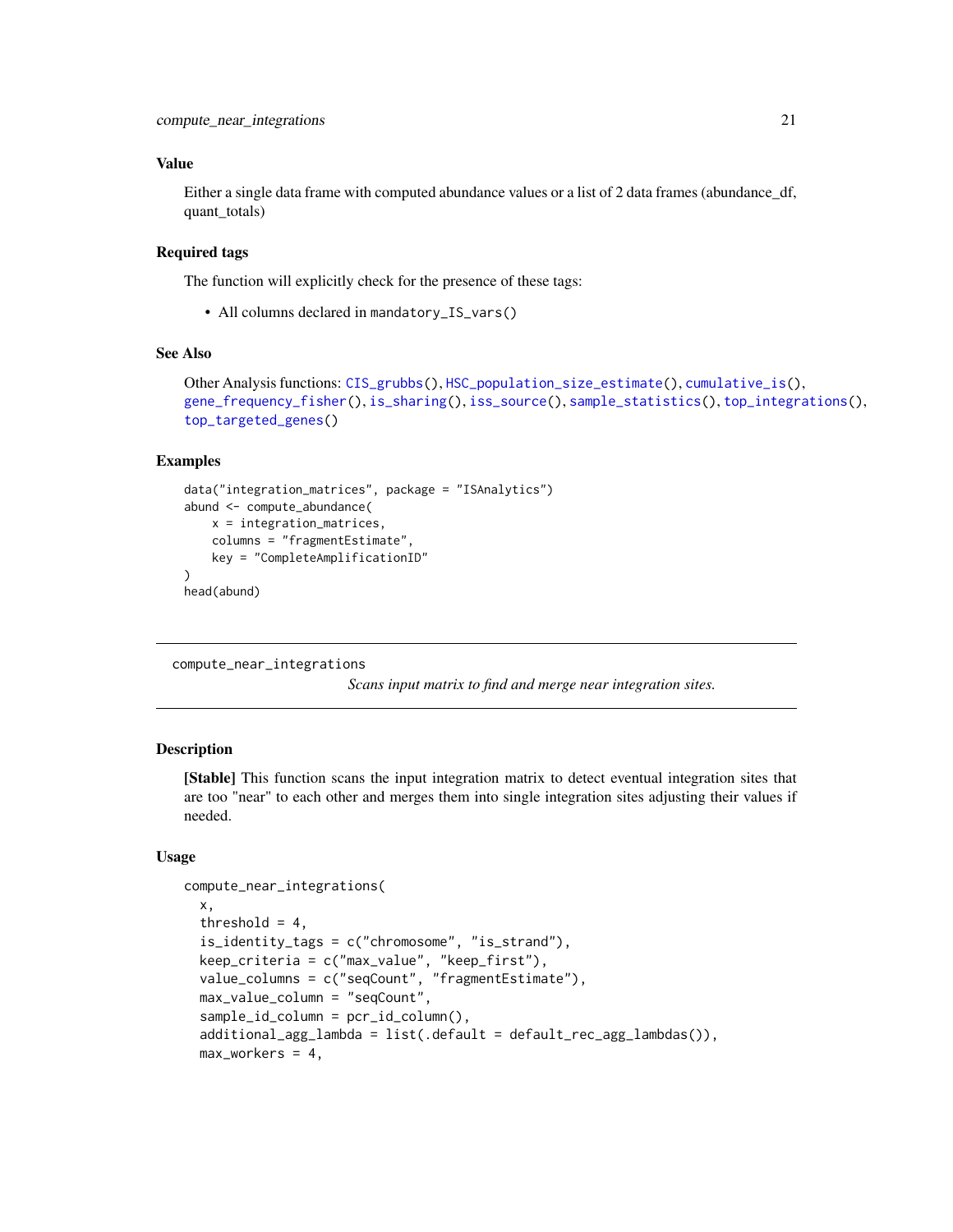```
map_as_file = TRUE,
  file_path = default_report_path(),
  strand_specific = lifecycle::deprecated()
\lambda
```
#### Arguments

| X                     | An integration matrix                                                                                                                                                                                                                                                                                   |  |  |  |
|-----------------------|---------------------------------------------------------------------------------------------------------------------------------------------------------------------------------------------------------------------------------------------------------------------------------------------------------|--|--|--|
| threshold             | A single integer that represents an absolute number of bases for which two in-<br>tegrations are considered distinct. If the threshold is set to 3 it means, provided<br>fields chr and strand are the same, integrations sites which have at least 3 bases<br>in between them are considered distinct. |  |  |  |
| is_identity_tags      |                                                                                                                                                                                                                                                                                                         |  |  |  |
|                       | Character vector of tags that identify the integration event as distinct (except for<br>"locus"). See details.                                                                                                                                                                                          |  |  |  |
| keep_criteria         | While scanning, which integration should be kept? The 2 possible choices for<br>this parameter are:                                                                                                                                                                                                     |  |  |  |
|                       | • "max_value": keep the integration site which has the highest value (and<br>collapse other values on that integration).                                                                                                                                                                                |  |  |  |
|                       | • "keep_first": keeps the first integration                                                                                                                                                                                                                                                             |  |  |  |
| value_columns         | Character vector, contains the names of the numeric experimental columns                                                                                                                                                                                                                                |  |  |  |
| max_value_column      |                                                                                                                                                                                                                                                                                                         |  |  |  |
|                       | The column that has to be considered for searching the maximum value                                                                                                                                                                                                                                    |  |  |  |
| sample_id_column      |                                                                                                                                                                                                                                                                                                         |  |  |  |
|                       | The name of the column containing the sample identifier                                                                                                                                                                                                                                                 |  |  |  |
| additional_agg_lambda |                                                                                                                                                                                                                                                                                                         |  |  |  |
|                       | A named list containing aggregating functions for additional columns. See de-<br>tails.                                                                                                                                                                                                                 |  |  |  |
| max_workers           | Maximum parallel workers allowed                                                                                                                                                                                                                                                                        |  |  |  |
| map_as_file           | Produce recalibration map as a .tsv file?                                                                                                                                                                                                                                                               |  |  |  |
| file_path             | String representing the path were the file will be saved. Must be a folder. Rele-<br>vant only if map_as_file is TRUE.                                                                                                                                                                                  |  |  |  |
| strand_specific       |                                                                                                                                                                                                                                                                                                         |  |  |  |
|                       | [Deprecated] Deprecated, use is_identity_tags                                                                                                                                                                                                                                                           |  |  |  |

# Details

#### The concept of "near":

An integration event is uniquely identified by all fields specified in the mandatory\_IS\_vars() look-up table. It can happen to find IS that are formally distinct (different combination of values in the fields), but that should not considered distinct in practice, since they represent the same integration event - this may be due to artefacts at the putative locus of the IS in the merging of multiple sequencing libraries.

We say that an integration event IS1 is near to another integration event IS2 if the absolute difference of their loci is strictly lower than the set threshold.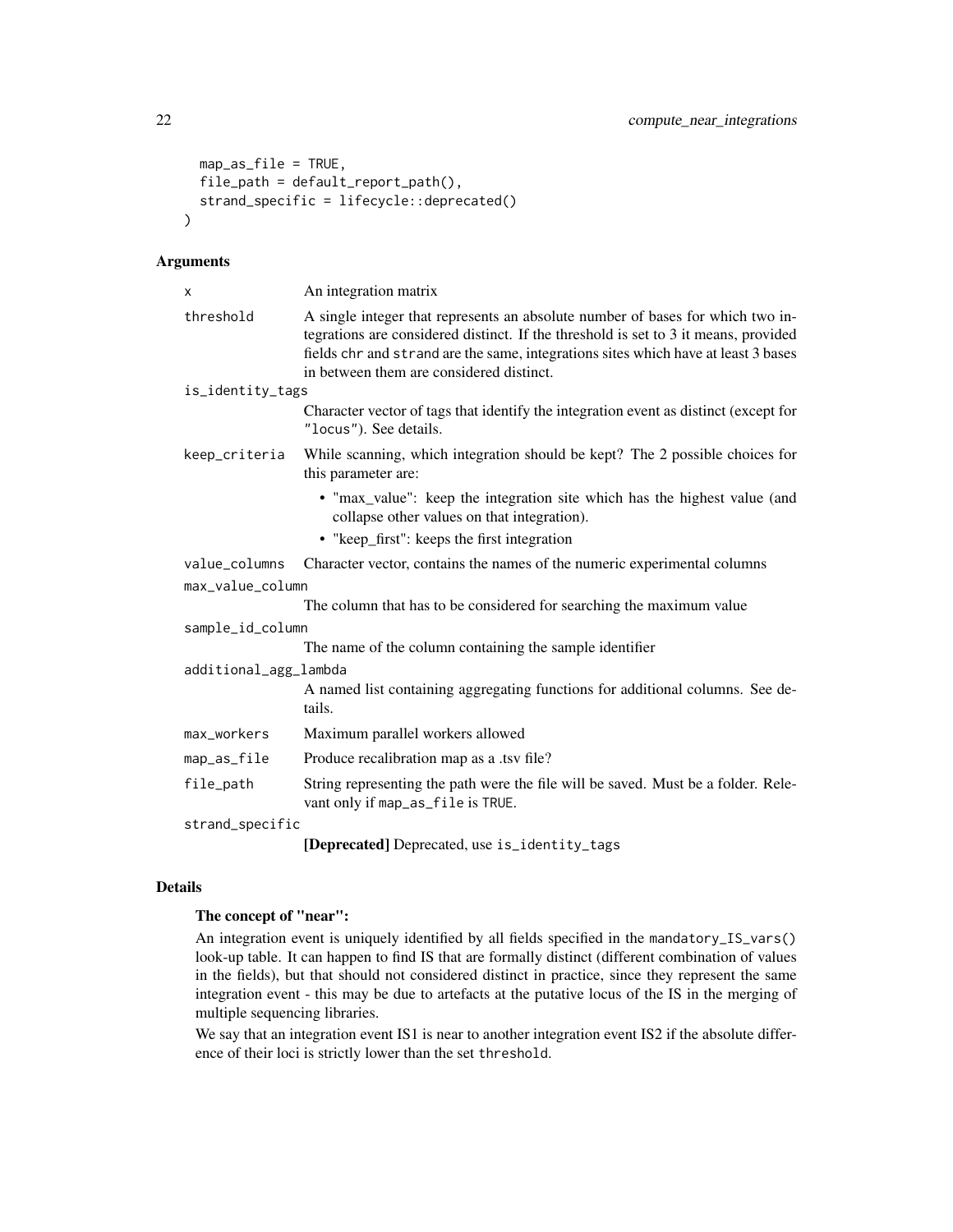#### The IS identity:

There is also another aspect to be considered. Since the algorithm is based on a sliding window mechanism, on which groups of IS should we set and slide the window?

By default, we have 3 fields in the mandatory\_IS\_vars(): chr, integration\_locus, strand, and we assume that all the fields contribute to the identity of the IS. This means that IS1 and IS2 can be compared only if they have the same chromosome and the same strand. However, if we would like to exclude the strand of the integration from our considerations then IS1 and IS2 can be selected from all the events that fall on the same chromosome. A practical example:

 $IS1 = (chr = "1", strand = "+", integration\_locus = 14568)$  $IS2 = (chr = "1", strand = "-", integration_loss = 14567)$ 

if is\_identity\_tags = c("chromosome", "is\_strand") IS1 and IS2 are considered distinct because they differ in strand, therefore no correction will be applied to loci of either of the 2. If is\_identity\_tags = c("chromosome") then IS1 and IS2 are considered near, because the strand is irrelevant, hence one of the 2 IS will change locus.

#### Aggregating near IS:

IS that fall in the same interval are evaluated according to the criterion selected - if recalibration is necessary, rows with the same sample ID are aggregated in a single row with a quantification value that is the sum of all the merged rows.

If the input integration matrix contains annotation columns, that is additional columns that are not

- part of the mandatory IS vars (see mandatory\_IS\_vars())
- part of the annotation IS vars (see annotation\_IS\_vars())
- the sample identifier column
- the quantification column

it is possible to specify how they should be aggregated. Defaults are provided for each column type (character, integer, numeric...), but custom functions can be specified as a named list, where names are column names in x and values are functions to be applied. NOTE: functions must be purrr-style lambdas and they must perform some kind of aggregating operation, aka they must take a vector as input and return a single value. The type of the output should match the type of the target column. If you specify custom lambdas, provide defaults in the special element .defaults. Example:

```
list(
  numeric\_col = ~ x sum(.x),
  char_col = \sim paste0(.x, collapse = ", "),
  .defaults = default_rec_agg_lambdas()
\lambda
```
# Value

An integration matrix with same or less number of rows

# Required tags

The function will explicitly check for the presence of these tags:

• chromosome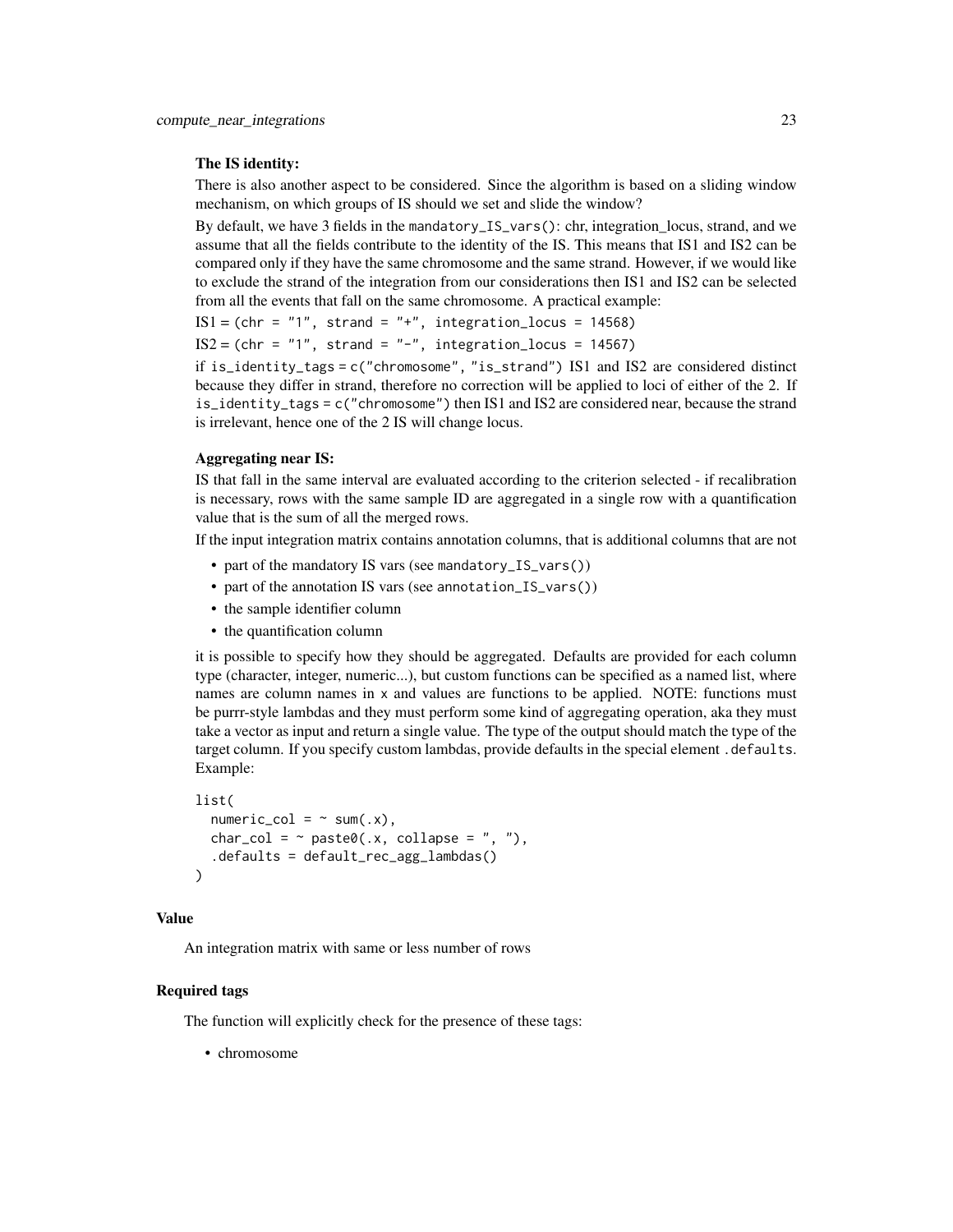- <span id="page-23-0"></span>• locus
- is strand
- gene\_symbol

# Note

We do recommend to use this function in combination with [comparison\\_matrix](#page-17-1) to automatically perform re-calibration on all quantification matrices.

#### See Also

```
Other Data cleaning and pre-processing: aggregate_metadata(), aggregate_values_by_key(),
default_meta_agg(), outlier_filter(), outliers_by_pool_fragments(), purity_filter(),
realign_after_collisions(), remove_collisions(), threshold_filter()
```
#### Examples

```
data("integration_matrices", package = "ISAnalytics")
rec <- compute_near_integrations(
   x = integration_matrices, map_as_file = FALSE
)
head(rec)
```
<span id="page-23-1"></span>

| cumulative_is | Expands integration matrix with the cumulative IS union over time. |  |  |  |
|---------------|--------------------------------------------------------------------|--|--|--|
|---------------|--------------------------------------------------------------------|--|--|--|

# Description

[Experimental] Given an input integration matrix that can be grouped over time, this function adds integrations in groups assuming that if an integration is observed at time point "t" then it is also observed in time point "t+1".

# Usage

```
cumulative_is(
  x,
  key = c("SubjectID", "CellMarker", "Tissue", "TimePoint"),
  timepoint_col = "TimePoint",
  include_tp_zero = FALSE,
  counts = TRUE,keep_og_is = FALSE,
  expand = TRUE)
```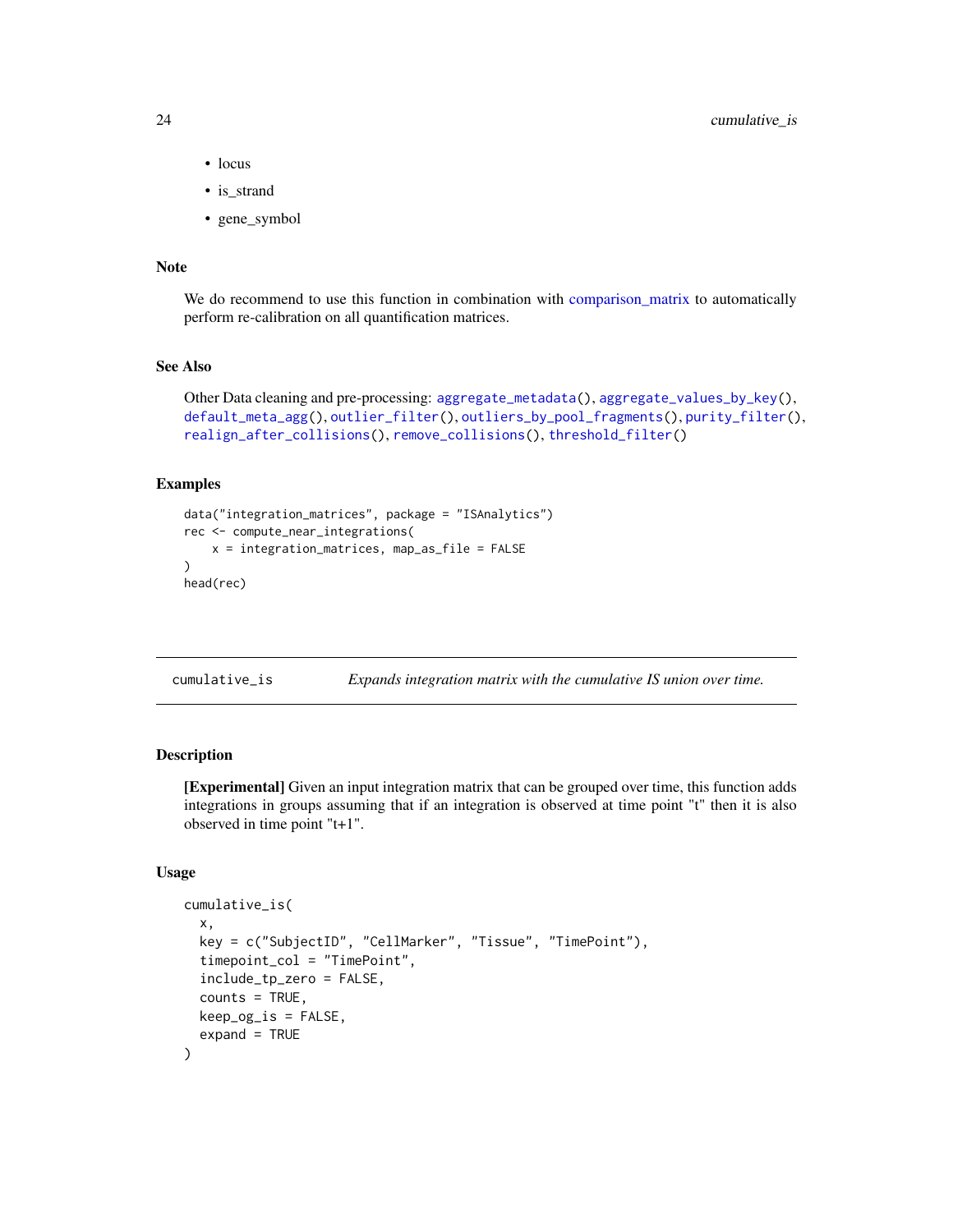# cumulative\_is 25

# Arguments

| X               | An integration matrix, ideally aggregated via aggregate_values_by_key()                                                                                   |  |  |  |
|-----------------|-----------------------------------------------------------------------------------------------------------------------------------------------------------|--|--|--|
| key             | The aggregation key used                                                                                                                                  |  |  |  |
| timepoint_col   | The name of the time point column                                                                                                                         |  |  |  |
| include_tp_zero |                                                                                                                                                           |  |  |  |
|                 | Should time point 0 be included?                                                                                                                          |  |  |  |
| counts          | Add cumulative counts? Logical                                                                                                                            |  |  |  |
| keep_og_is      | Keep original set of integrations as a separate column?                                                                                                   |  |  |  |
| expand          | If FALSE, for each group, the set of integration sites is returned in a separate<br>column as a nested table, otherwise the resulting column is unnested. |  |  |  |

# Value

A data frame

# Required tags

The function will explicitly check for the presence of these tags:

- All columns declared in mandatory\_IS\_vars()
- Checks if the matrix is annotated by assessing presence of annotation\_IS\_vars()

#### See Also

```
Other Analysis functions: CIS_grubbs(), HSC_population_size_estimate(), compute_abundance(),
gene_frequency_fisher(), is_sharing(), iss_source(), sample_statistics(), top_integrations(),
top_targeted_genes()
```
# Examples

```
data("integration_matrices", package = "ISAnalytics")
data("association_file", package = "ISAnalytics")
aggreg <- aggregate_values_by_key(
   x = integration_matrices,
   association_file = association_file,
   value_cols = c("seqCount", "fragmentEstimate")
\mathcal{L}cumulated_is <- cumulative_is(aggreg)
cumulated_is
```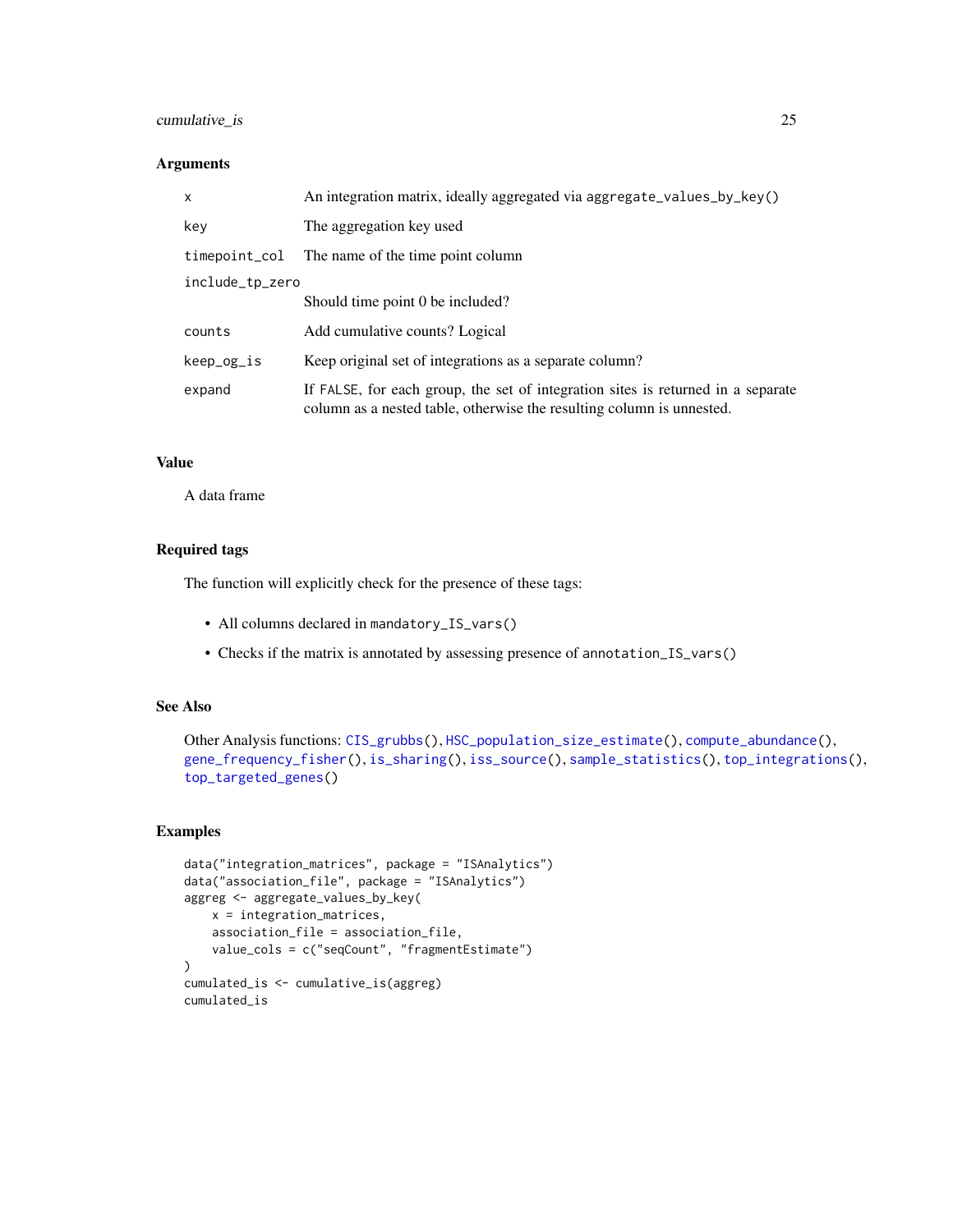<span id="page-25-1"></span><span id="page-25-0"></span>

| date_formats | Possible                             | choices                                           | for | the | dates_format             | pa- |  |
|--------------|--------------------------------------|---------------------------------------------------|-----|-----|--------------------------|-----|--|
|              | rameter                              | ın                                                |     |     | import_association_file. |     |  |
|              |                                      | import_parallel_vispa2Matrices_interactive<br>and |     |     |                          |     |  |
|              | import_parallel_vispa2Matrices_auto. |                                                   |     |     |                          |     |  |

# Description

All options correspond to lubridate functions, see more in the dedicated package documentation.

#### Usage

date\_formats()

# Value

A character vector

#### See Also

[import\\_association\\_file](#page-40-1), [import\\_parallel\\_Vispa2Matrices\\_auto](#page-0-0)

Other Import functions helpers: [annotation\\_issues\(](#page-6-1)), [default\\_af\\_transform\(](#page-25-2)), [default\\_iss\\_file\\_prefixes\(](#page-26-2)), [matching\\_options\(](#page-57-1)), [quantification\\_types\(](#page-66-1))

# Examples

date\_formats()

<span id="page-25-2"></span>default\_af\_transform *Default transformations to apply to association file columns.*

# Description

A list of default transformations to apply to the association file columns after importing it via import\_association\_file()

#### Usage

```
default_af_transform(convert_tp)
```
#### Arguments

convert\_tp The value of the argument convert\_tp in the call to import\_association\_file()

# Value

A named list of lambdas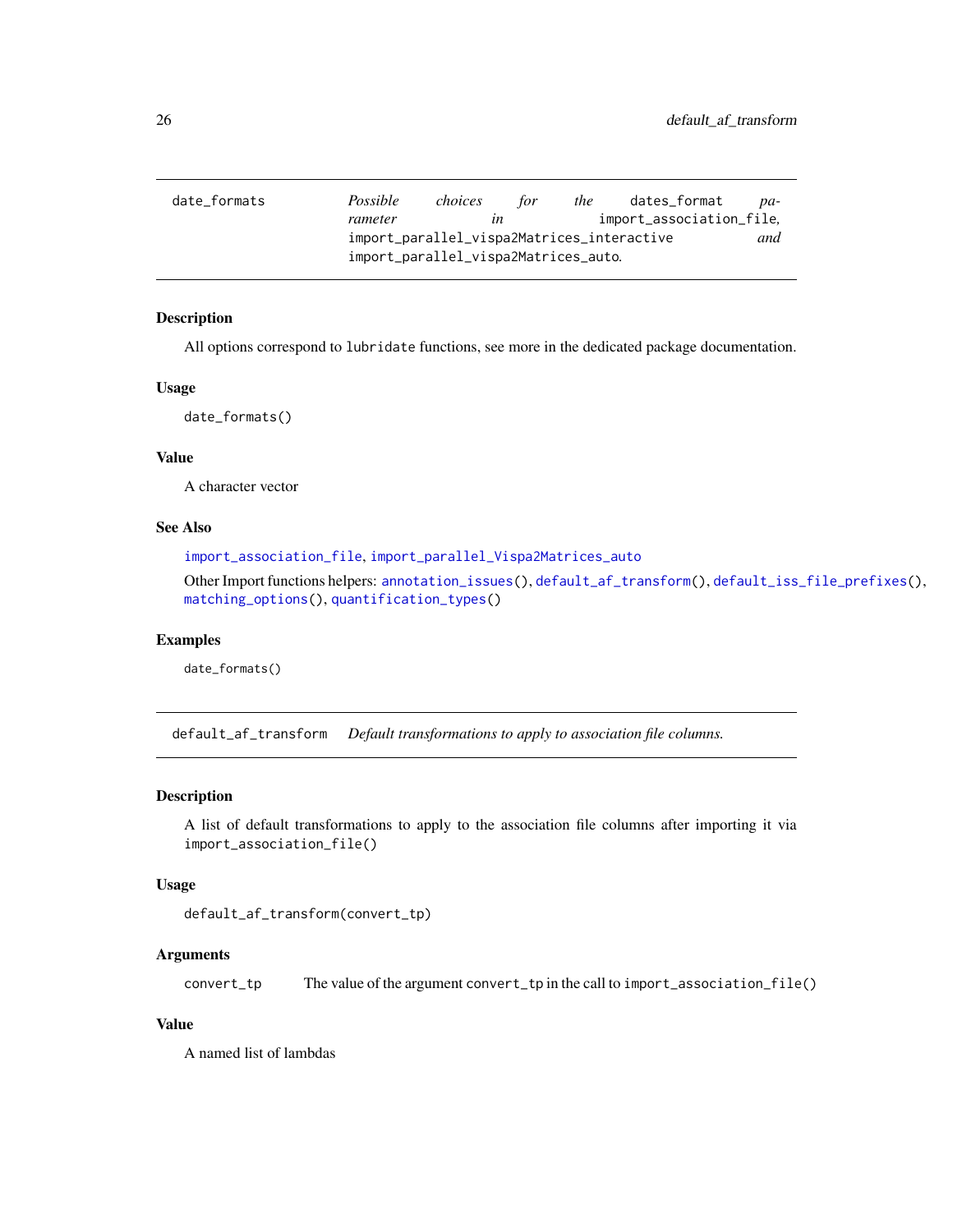# <span id="page-26-0"></span>See Also

Other Import functions helpers: [annotation\\_issues\(](#page-6-1)), [date\\_formats\(](#page-25-1)), [default\\_iss\\_file\\_prefixes\(](#page-26-2)), [matching\\_options\(](#page-57-1)), [quantification\\_types\(](#page-66-1))

# Examples

```
default_af_transform(TRUE)
```
<span id="page-26-2"></span>default\_iss\_file\_prefixes

*Default regex prefixes for Vispa2 stats files.*

#### Description

Note that each element is a regular expression.

#### Usage

default\_iss\_file\_prefixes()

#### Value

A character vector of regexes

#### See Also

Other Import functions helpers: [annotation\\_issues\(](#page-6-1)), [date\\_formats\(](#page-25-1)), [default\\_af\\_transform\(](#page-25-2)), [matching\\_options\(](#page-57-1)), [quantification\\_types\(](#page-66-1))

# Examples

default\_iss\_file\_prefixes()

<span id="page-26-1"></span>default\_meta\_agg *Default metadata aggregation function table*

# Description

A default columns-function specifications for [aggregate\\_metadata](#page-3-1)

#### Usage

default\_meta\_agg()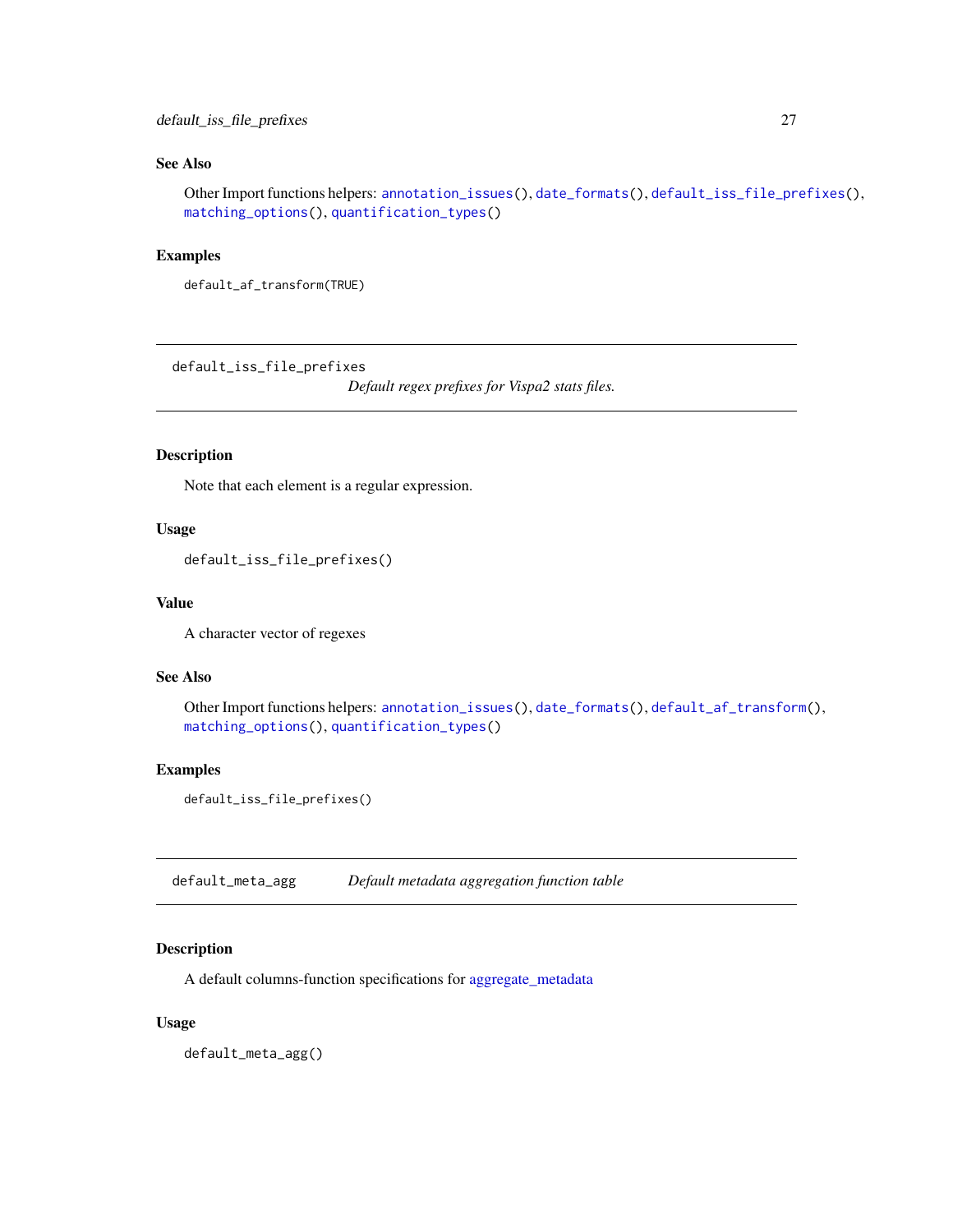## <span id="page-27-0"></span>Details

This data frame contains four columns:

- Column: holds the name of the column in the association file that should be processed
- Function: contains either the name of a function (e.g. mean) or a purrr-style lambda (e.g. ~ mean(.x, na.rm = TRUE)). This function will be applied to the corresponding column specified in Column
- Args: optional additional arguments to pass to the corresponding function. This is relevant ONLY if the corresponding Function is a simple function and not a purrr-style lambda.
- Output\_colname: a glue specification that will be used to determine a unique output column name. See [glue](#page-0-0) for more details.

# Value

A data frame

# See Also

```
Other Data cleaning and pre-processing: aggregate_metadata(), aggregate_values_by_key(),
compute_near_integrations(), outlier_filter(), outliers_by_pool_fragments(), purity_filter(),
realign_after_collisions(), remove_collisions(), threshold_filter()
```
# Examples

default\_meta\_agg()

| default_rec_agg_lambdas |                              |     |        |              |           |
|-------------------------|------------------------------|-----|--------|--------------|-----------|
|                         | <i>Defaults</i>              | tor | column | aggregations | $\iota$ n |
|                         | compute_near_integrations(). |     |        |              |           |

# Description

Defaults for column aggregations in compute\_near\_integrations().

#### Usage

default\_rec\_agg\_lambdas()

# Value

A named list of lambdas

#### Examples

default\_rec\_agg\_lambdas()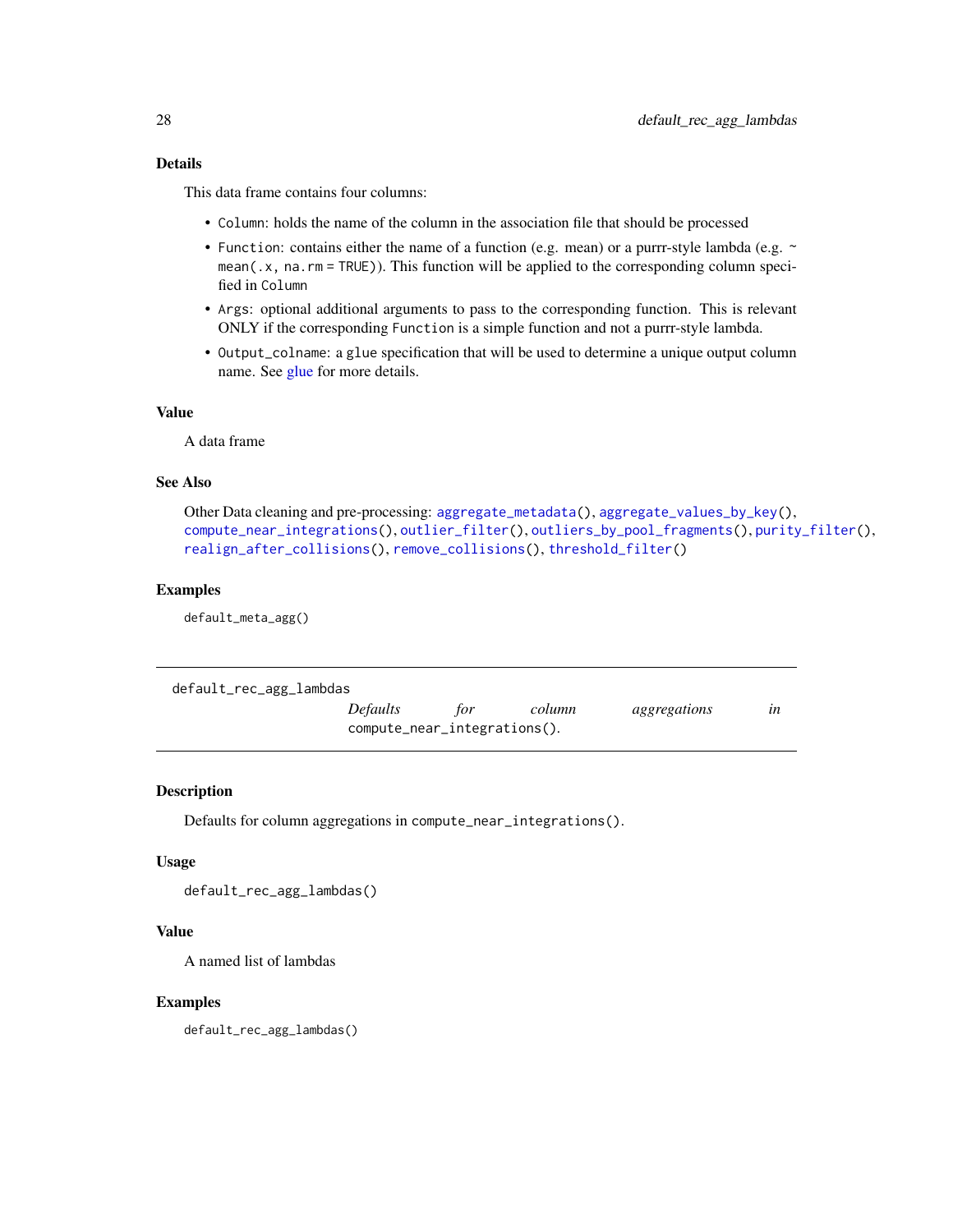<span id="page-28-0"></span>default\_report\_path *Default folder for saving ISAnalytics reports. Supplied as default argument for several functions.*

# Description

Default folder for saving ISAnalytics reports. Supplied as default argument for several functions.

#### Usage

default\_report\_path()

# Value

A path

# Examples

default\_report\_path()

default\_stats *A set of pre-defined functions for* sample\_statistics*.*

# Description

A set of pre-defined functions for sample\_statistics.

# Usage

default\_stats()

# Value

A named list of functions/purrr-style lambdas

# Examples

default\_stats()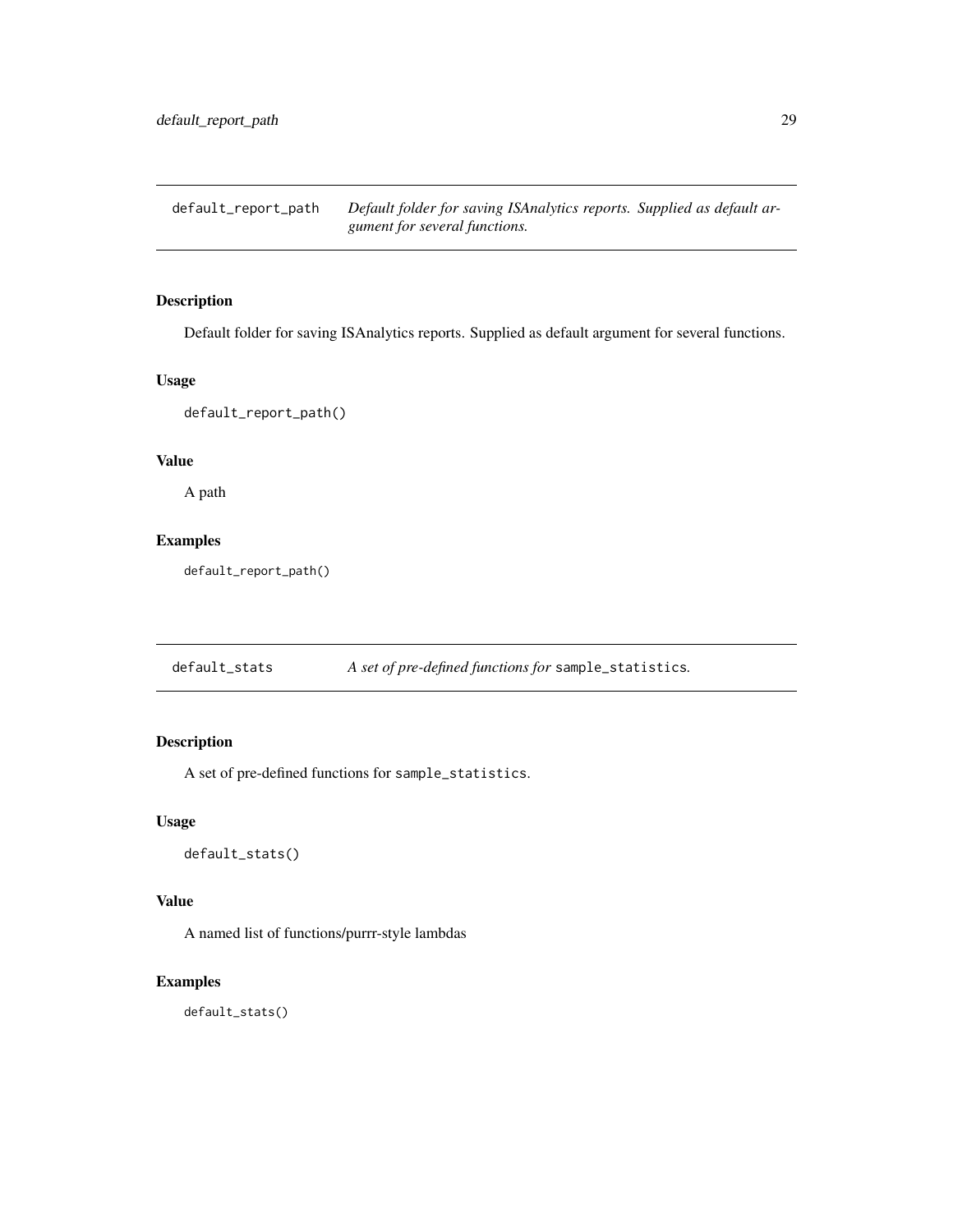<span id="page-29-1"></span><span id="page-29-0"></span>export\_ISA\_settings *Export a dynamic vars settings profile.*

#### Description

This function allows exporting the currently set dynamic vars in json format so it can be quickly imported later. Dynamic variables need to be properly set via the setter functions before calling the function. For more details, refer to the dedicated vignette vignette("workflow\_start", package="ISAnalytics").

#### Usage

```
export_ISA_settings(folder, setting_profile_name)
```
#### Arguments

folder The path to the folder where the file should be saved. If the folder doesn't exist, it gets created automatically

setting\_profile\_name

A name for the settings profile

# Value

NULL

# See Also

```
Other Utilities: as_sparse_matrix(), comparison_matrix(), generate_Vispa2_launch_AF(),
generate_blank_association_file(), generate_default_folder_structure(), import_ISA_settings(),
separate_quant_matrices(), transform_columns()
```
#### Examples

```
tmp_folder <- tempdir()
export_ISA_settings(tmp_folder, "DEFAULT")
```
<span id="page-29-2"></span>fisher\_scatterplot *Plot results of gene frequency Fisher's exact test.*

#### Description

[Stable] Plots results of Fisher's exact test on gene frequency obtained via gene\_frequency\_fisher() as a scatterplot.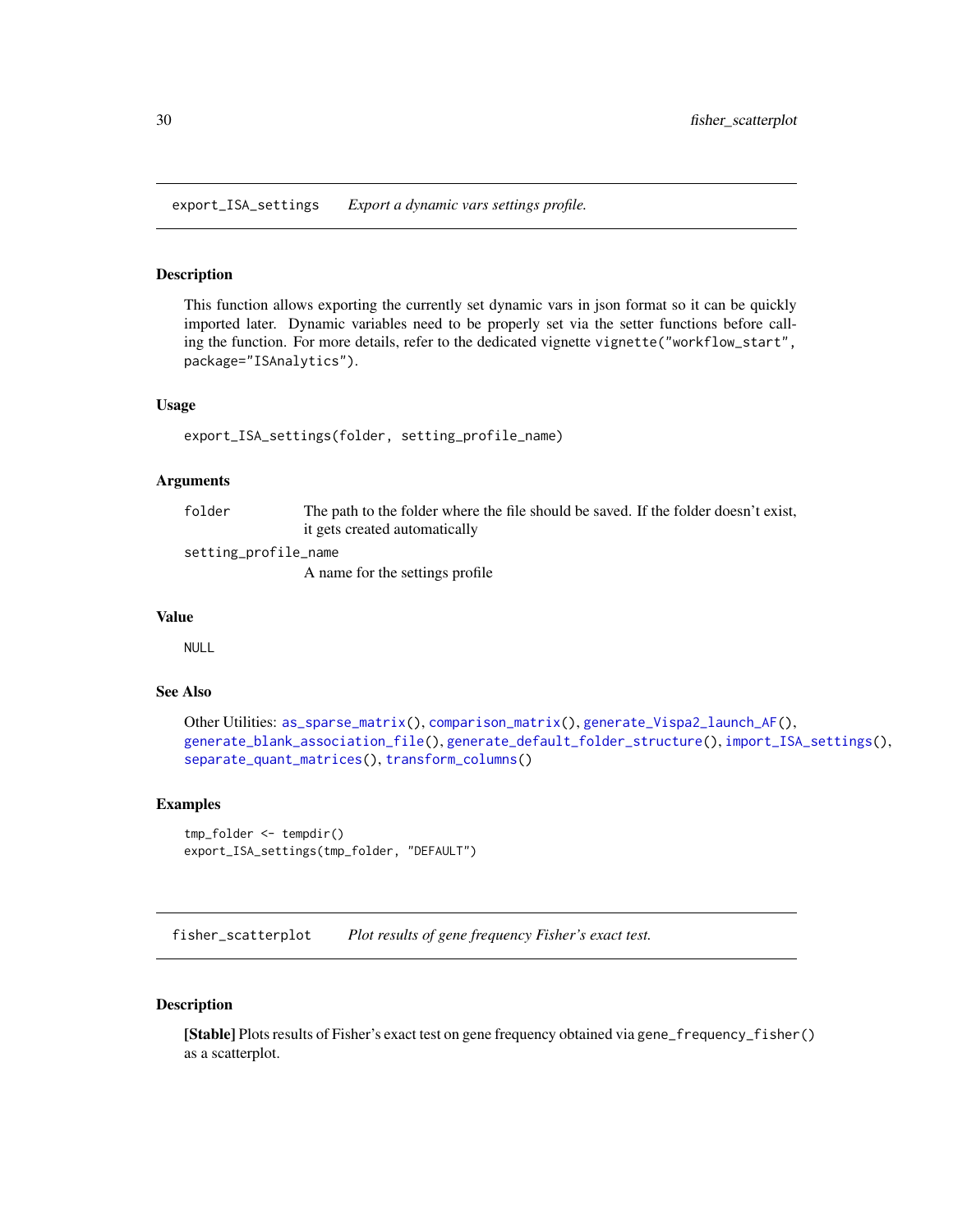# fisher\_scatterplot 31

# Usage

```
fisher_scatterplot(
  fisher_df,
  p_value_col = "Fisher_p_value_fdr",
  annot_{\text{threshold}} = 0.05,
  annot_color = "red",
  gene_sym_col = "GeneName",
  do_not_highlight = NULL,
  keep_not_highlighted = TRUE
\mathcal{L}
```
#### Arguments

| fisher_df            | Test results obtained via gene_frequency_fisher()                                                                                                                                                                  |  |  |  |  |
|----------------------|--------------------------------------------------------------------------------------------------------------------------------------------------------------------------------------------------------------------|--|--|--|--|
| p_value_col          | Name of the column containing the p-value to consider                                                                                                                                                              |  |  |  |  |
| annot_threshold      |                                                                                                                                                                                                                    |  |  |  |  |
|                      | Annotate with a different color if a point is below the significance threshold.<br>Single numerical value.                                                                                                         |  |  |  |  |
| annot_color          | The color in which points below the threshold should be annotated                                                                                                                                                  |  |  |  |  |
| gene_sym_col         | The name of the column containing the gene symbol                                                                                                                                                                  |  |  |  |  |
| do_not_highlight     |                                                                                                                                                                                                                    |  |  |  |  |
|                      | Either NULL, a character vector, an expression or a purrr-style lambda. Tells<br>the function to ignore the highlighting and labeling of these genes even if their<br>p-value is below the threshold. See details. |  |  |  |  |
| keep_not_highlighted |                                                                                                                                                                                                                    |  |  |  |  |
|                      | If present, how should not highlighted genes be treated? If set to TRUE points are<br>plotted and colored with the chosen color scale. If set to FALSE the points are<br>removed entirely from the plot.           |  |  |  |  |

# Details

# Specifying genes to avoid highlighting:

In some cases, users might want to avoid highlighting certain genes even if their p-value is below the threshold. To do so, use the argument do\_not\_highlight: character vectors are appropriate for specific genes that are to be excluded, expressions or lambdas allow a finer control. For example we can supply:

expr <- rlang::expr(!stringr::str\_starts(GeneName, "MIR") & average\_TxLen\_1 >= 300)

with this expression, genes that have a p-value < threshold and start with "MIR" or have an average\_TxLen\_1 lower than 300 are excluded from the highlighted points. NOTE: keep in mind that expressions are evaluated inside a dplyr::filter context.

Similarly, lambdas are passed to the filtering function but only operate on the column containing the gene symbol.

```
lambda <- ~ stringr::str_starts(.x, "MIR")
```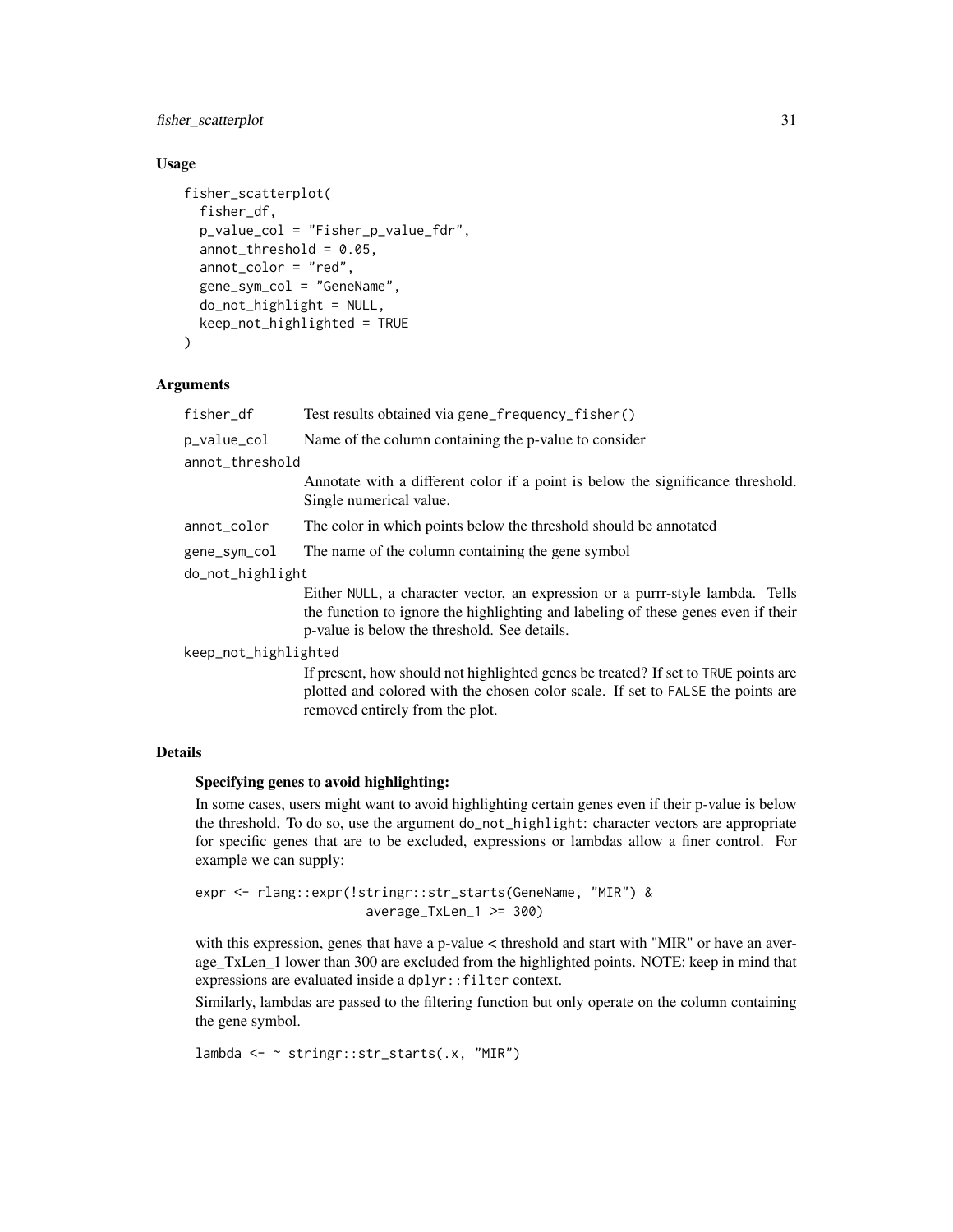# Value

A plot

#### See Also

```
Other Plotting functions: CIS_volcano_plot(), HSC_population_plot(), circos_genomic_density(),
integration_alluvial_plot(), sharing_heatmap(), sharing_venn(), top_abund_tableGrob(),
top_cis_overtime_heatmap()
```
# Examples

```
data("integration_matrices", package = "ISAnalytics")
data("association_file", package = "ISAnalytics")
aggreg <- aggregate_values_by_key(
    x = integration_matrices,
    association_file = association_file,
    value_cols = c("seqCount", "fragmentEstimate")
)
cis <- CIS_grubbs(aggreg, by = "SubjectID")
fisher <- gene_frequency_fisher(cis$cis$PT001, cis$cis$PT002,
    min_is_per_gene = 2
\lambdafisher_scatterplot(fisher)
```
<span id="page-31-1"></span>generate\_blank\_association\_file

*Create a blank association file.*

# Description

Produces a blank association file to start using both VISPA2 and ISAnalytics

# Usage

generate\_blank\_association\_file(path)

# **Arguments**

path The path on disk where the file should be written - must be a file

# Value

NULL<sub>1</sub>

# See Also

Other Utilities: [as\\_sparse\\_matrix\(](#page-7-1)), [comparison\\_matrix\(](#page-17-1)), [export\\_ISA\\_settings\(](#page-29-1)), [generate\\_Vispa2\\_launch\\_AF\(](#page-33-1)), [generate\\_default\\_folder\\_structure\(](#page-32-1)), [import\\_ISA\\_settings\(](#page-42-1)), [separate\\_quant\\_matrices\(](#page-75-1)), [transform\\_columns\(](#page-95-1))

<span id="page-31-0"></span>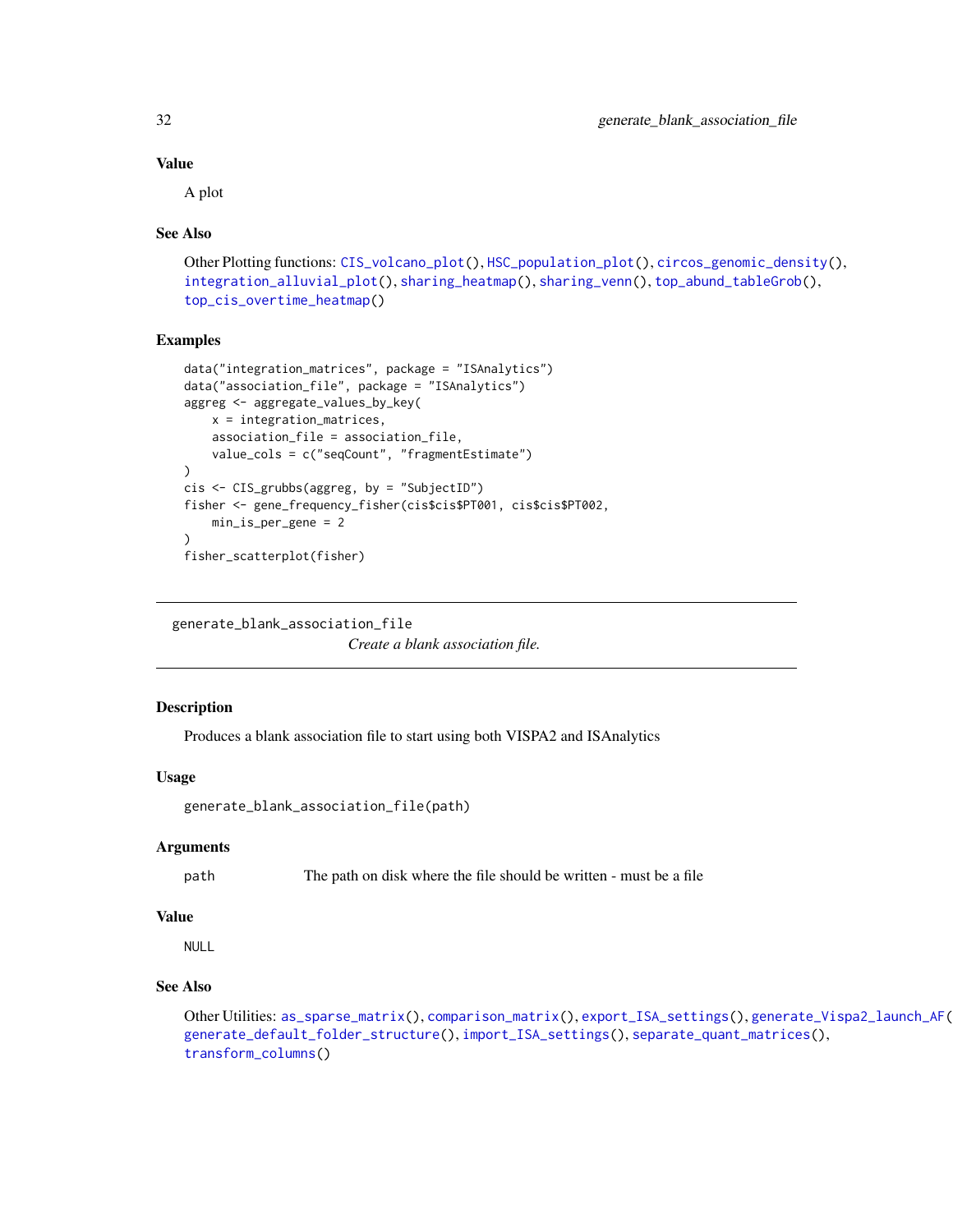# <span id="page-32-0"></span>Examples

```
temp <- tempfile()
generate_blank_association_file(temp)
```
<span id="page-32-1"></span>generate\_default\_folder\_structure

*Generate a default folder structure, following VISPA2 standards*

#### Description

The function produces a folder structure in the file system at the provided path that respects VISPA2 standards, with package-included data.

#### Usage

```
generate_default_folder_structure(
  type = "correct",
 dir = tempdir(),
 af = "default",
 matrices = "default"
)
```
#### Arguments

| type     | One value between "correct", "incorrect" and "both". Tells the function<br>wheter to produce a correct structure or introduce some errors (mainly for testing<br>purposes). |
|----------|-----------------------------------------------------------------------------------------------------------------------------------------------------------------------------|
| dir      | Path to the folder in which the structure will be produced                                                                                                                  |
| af       | Either "default" for the association file provided as example in the package or<br>a custom association file as a data frame                                                |
| matrices | Either "default" for integration matrices provided as example in the package<br>or a custom multi-quantification matrix                                                     |

# Value

A named list containing the path to the association file and the path to the top level folder(s) of the structure

# Required tags

The function will explicitly check for the presence of these tags:

- project\_id
- tag\_seq
- vispa\_concatenate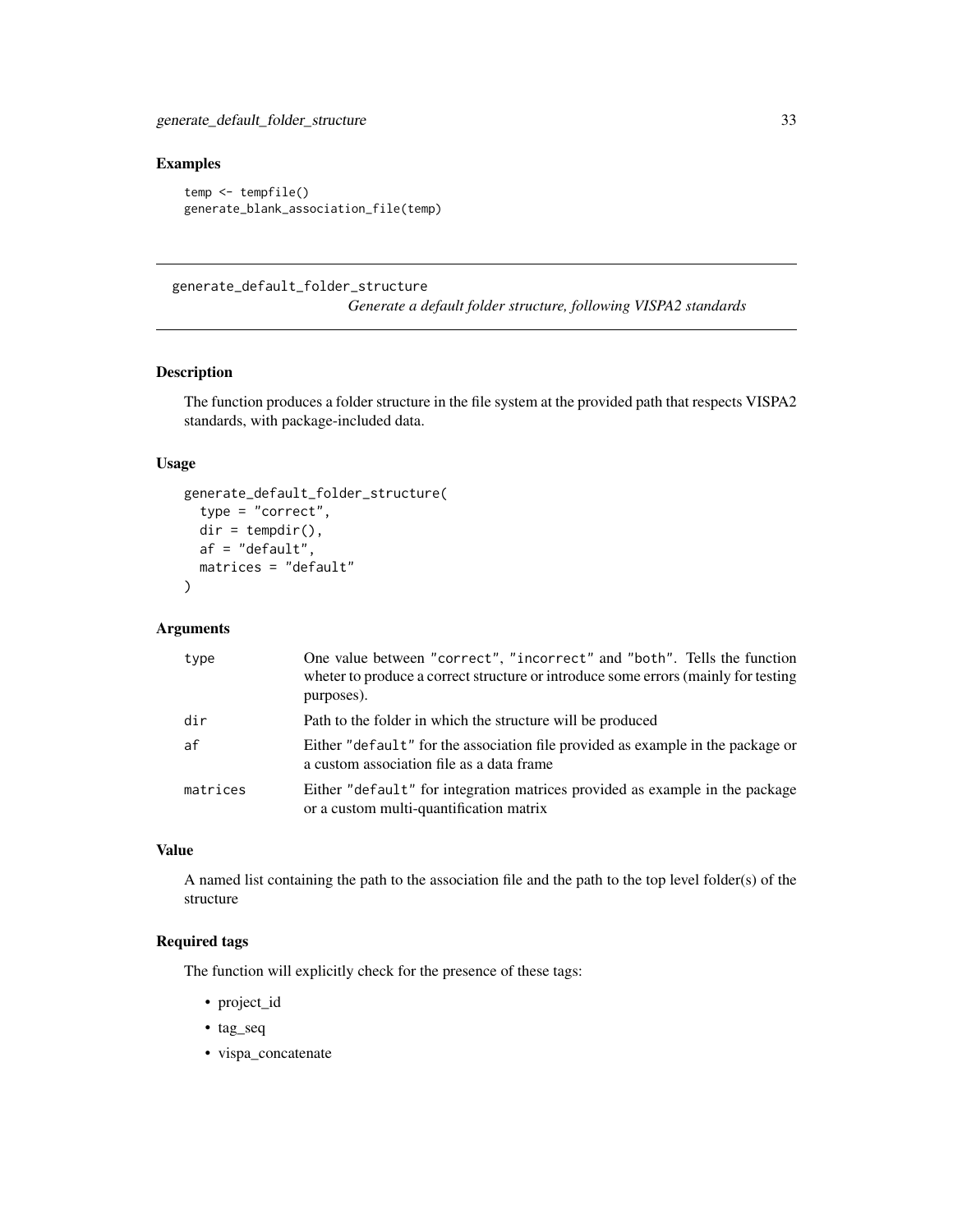#### <span id="page-33-0"></span>See Also

```
Other Utilities: as_sparse_matrix(), comparison_matrix(), export_ISA_settings(), generate_Vispa2_launch_AF(),
generate_blank_association_file(), import_ISA_settings(), separate_quant_matrices(),
transform_columns()
```
#### Examples

```
fs_path <- generate_default_folder_structure(type = "correct")
fs_path
```
<span id="page-33-1"></span>generate\_Vispa2\_launch\_AF

*Creates a reduced association file for a VISPA2 run, given project and pool*

#### Description

The function selects the appropriate columns and prepares a file for the launch of VISPA2 pipeline for each project/pool pair specified.

#### Usage

```
generate_Vispa2_launch_AF(association_file, project, pool, path)
```
# **Arguments**

| association_file |                                                                                                                                       |
|------------------|---------------------------------------------------------------------------------------------------------------------------------------|
|                  | The imported association file (via $import_$ association $_file()$ )                                                                  |
| project          | A vector of characters containing project names                                                                                       |
| pool             | A vector of characters containing pool names                                                                                          |
| path             | A single string representing the path to the folder where files should be written.<br>If the folder doesn't exist it will be created. |

# Details

Note: the function is vectorized, meaning you can specify more than one project and more than one pool as vectors of characters, but you must ensure that:

- Both project and pool vectors have the same length
- You correclty type names in corresponding positions, for example c("PJ01", "PJ01") c("POOL01", "POOL02"). If you type a pool in the position of a corresponding project that doesn't match no file will be produced since that pool doesn't exist in the corresponding project.

#### Value

NULL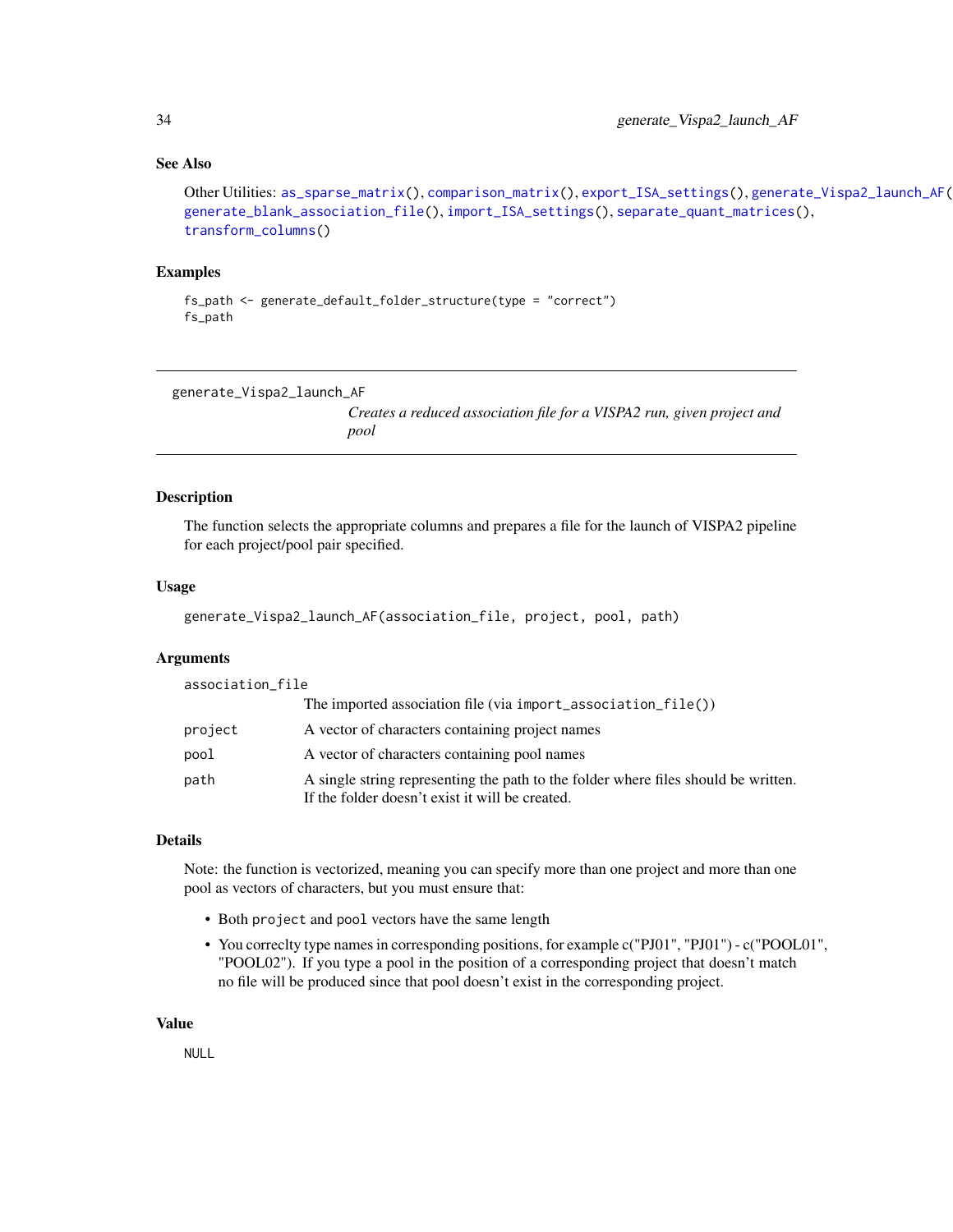# <span id="page-34-0"></span>Required tags

The function will explicitly check for the presence of these tags:

- cell\_marker
- fusion\_id
- pcr\_repl\_id
- pool\_id
- project\_id
- subject
- tag\_id
- tissue
- tp\_days
- vector\_id

The names of the pools in the pool argument is checked against the column corresponding to the pool\_id tag.

# See Also

```
as_sparse_matrix(comparison_matrix(export_ISA_settings(), generate_blank_association
generate_default_folder_structure(), import_ISA_settings(), separate_quant_matrices(),
transform_columns()
```
#### Examples

```
temp <- tempdir()
data("association_file", package = "ISAnalytics")
generate_Vispa2_launch_AF(association_file, "PJ01", "POOL01", temp)
```
<span id="page-34-1"></span>gene\_frequency\_fisher *Compute Fisher's exact test on gene frequencies.*

#### Description

[Experimental] Provided 2 data frames with calculations for CIS, via CIS\_grubbs(), computes Fisher's exact test. Results can be plotted via fisher\_scatterplot().

# Usage

```
gene_frequency_fisher(
 cis_x,
 cis_y,
 min_is_per_gene = 3,
 gene_set_method = c("intersection", "union"),
 onco_db_file = "proto_oncogenes",
```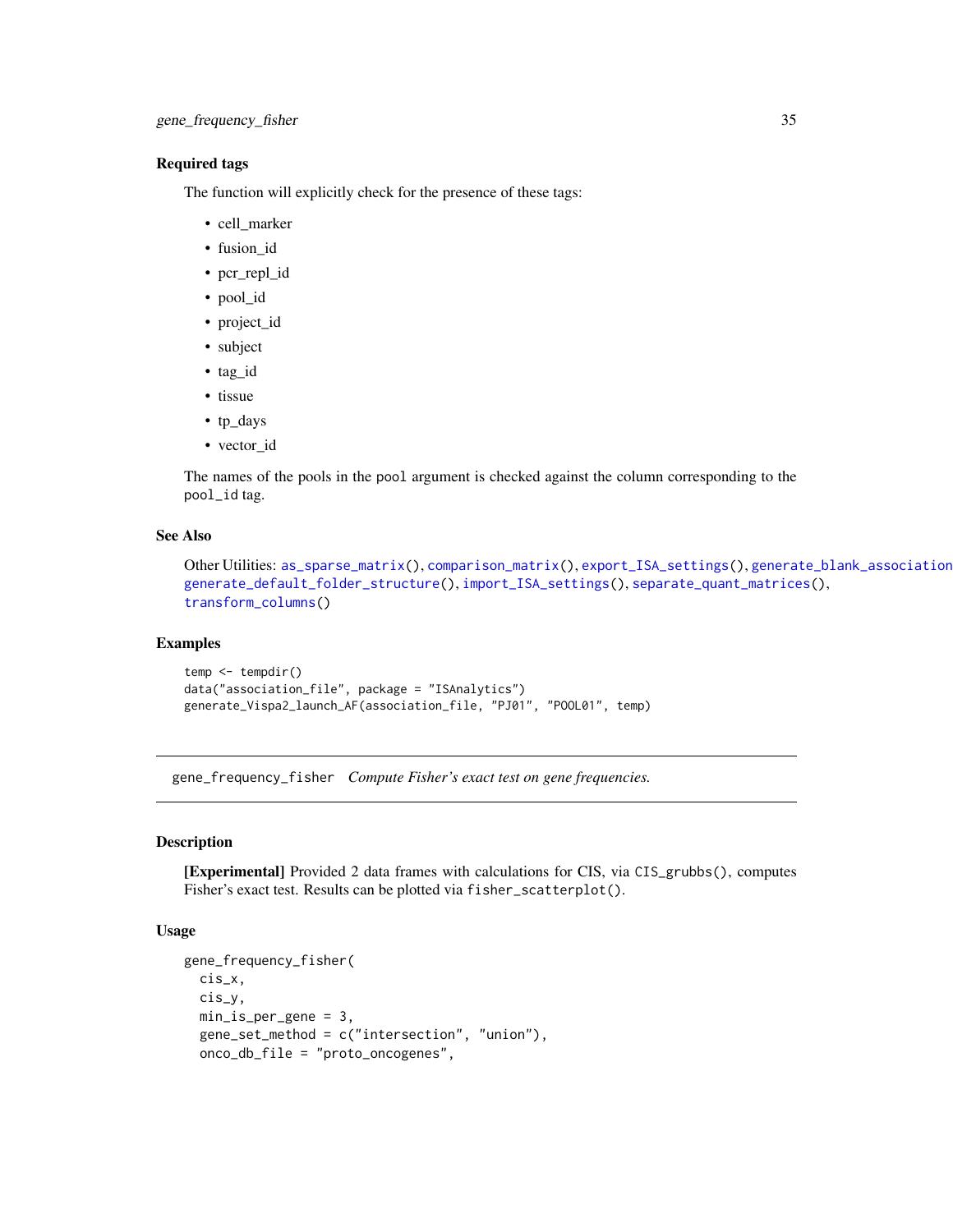```
tumor_suppressors_db_file = "tumor_suppressors",
species = "human",
known_onco = known_clinical_oncogenes(),
suspicious_genes = clinical_relevant_suspicious_genes(),
significance_threshold = 0.05,
remove_unbalanced_0 = TRUE
```
#### Arguments

)

| $CIS_X$ |  |  | A data frame obtained via CIS_grubbs() |  |  |  |  |
|---------|--|--|----------------------------------------|--|--|--|--|
|---------|--|--|----------------------------------------|--|--|--|--|

- cis\_y A data frame obtained via CIS\_grubbs()
- min\_is\_per\_gene

Used for pre-filtering purposes. Genes with a number of distinct integration less than this number will be filtered out prior calculations. Single numeric or integer.

gene\_set\_method

One between "intersection" and "union". When merging the 2 data frames, intersection will perform an inner join operation, while union will perform a full join operation.

onco\_db\_file Uniprot file for proto-oncogenes (see details). If different from default, should be supplied as a path to a file.

tumor\_suppressors\_db\_file

Uniprot file for tumor-suppressor genes. If different from default, should be supplied as a path to a file.

species One between "human", "mouse" and "all"

- known\_onco Data frame with known oncogenes. See details.
- suspicious\_genes

Data frame with clinical relevant suspicious genes. See details.

significance\_threshold

Significance threshold for the Fisher's test p-value

#### remove\_unbalanced\_0

Remove from the final output those pairs in which there are no IS for one group or the other and the number of IS of the non-missing group are less than the mean number of IS for that group

#### Details

#### Oncogene and tumor suppressor genes files:

These files are included in the package for user convenience and are simply UniProt files with gene annotations for human and mouse. For more details on how this files were generated use the help ?tumor\_suppressors, ?proto\_oncogenes

# Known oncogenes:

The default values are included in this package and it can be accessed by doing:

```
known_clinical_oncogenes()
```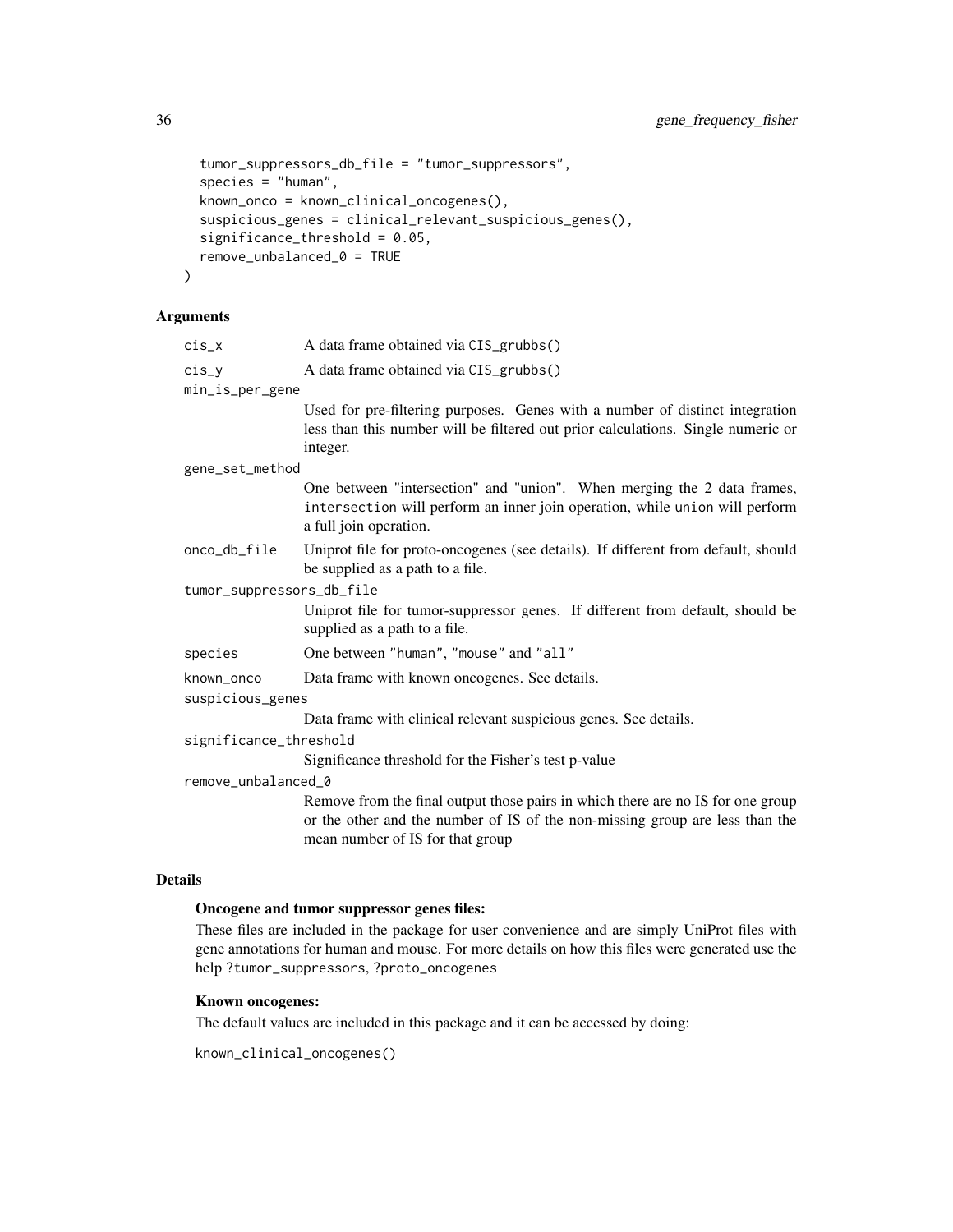# HSC\_population\_plot 37

If the user wants to change this parameter the input data frame must preserve the column structure. The same goes for the suspicious\_genes parameter (DOIReference column is optional):

```
clinical_relevant_suspicious_genes()
```
## Value

A data frame

## Required tags

The function will explicitly check for the presence of these tags: \*

### See Also

```
Other Analysis functions: CIS_grubbs(), HSC_population_size_estimate(), compute_abundance(),
cumulative_is(), is_sharing(), iss_source(), sample_statistics(), top_integrations(),
top_targeted_genes()
```
# Examples

```
data("integration_matrices", package = "ISAnalytics")
data("association_file", package = "ISAnalytics")
aggreg <- aggregate_values_by_key(
    x = integration_matrices,
    association_file = association_file,
    value_cols = c("seqCount", "fragmentEstimate")
\mathcal{L}cis <- CIS_grubbs(aggreg, by = "SubjectID")
fisher <- gene_frequency_fisher(cis$cis$PT001, cis$cis$PT002,
    min_is_per_gene = 2
)
fisher
```
<span id="page-36-0"></span>HSC\_population\_plot *Plot of the estimated HSC population size for each patient.*

## Description

Plot of the estimated HSC population size for each patient.

## Usage

```
HSC_population_plot(
  estimates,
 project_name,
 timepoints = "Consecutive",
  models = "Mth Chao (LB)"
)
```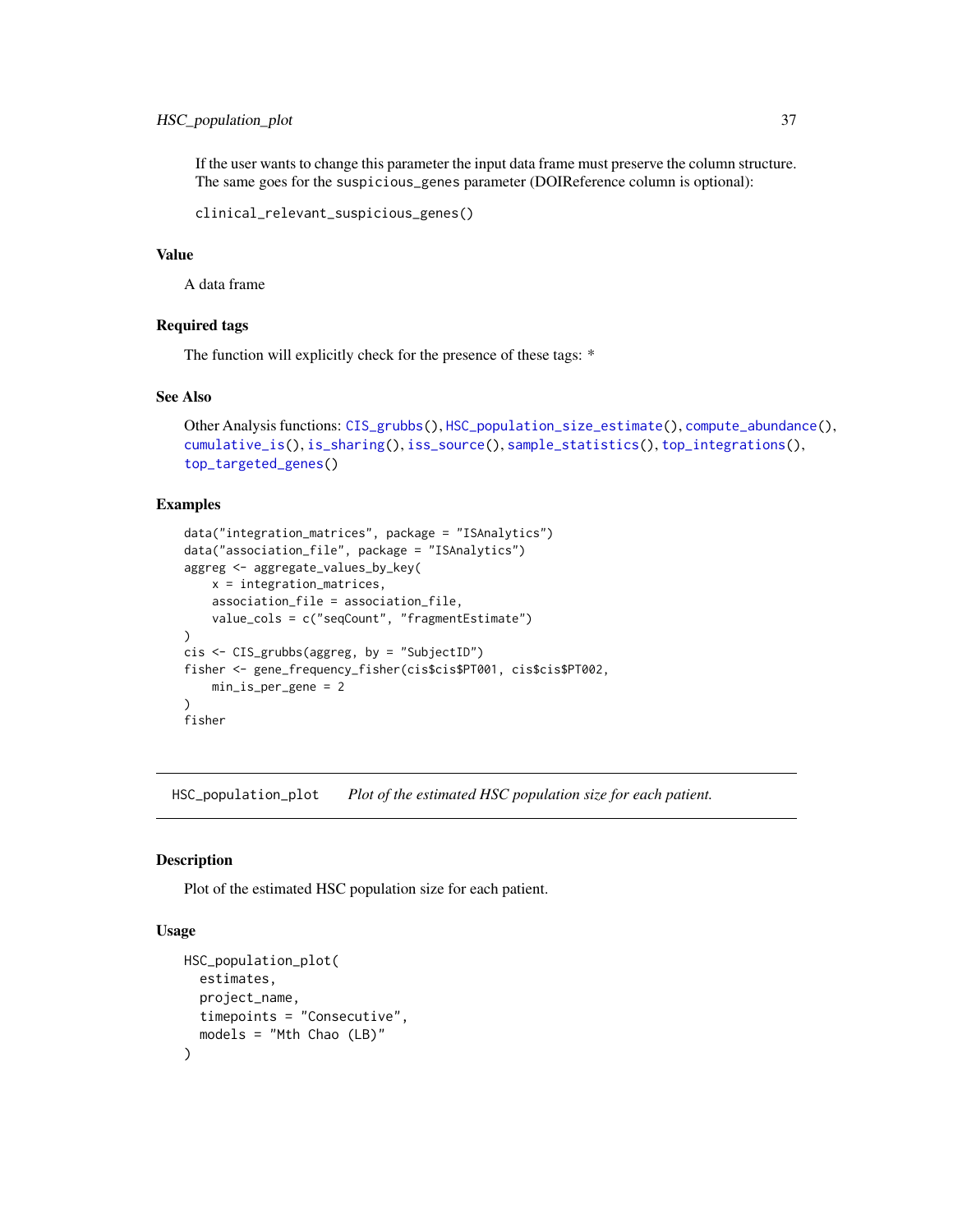### Arguments

| estimates    | The estimates data frame, obtained via HSC_population_size_estimate        |
|--------------|----------------------------------------------------------------------------|
| project_name | The project name, will be included in the plot title                       |
| timepoints   | Which time points to plot? One between "All", "Stable" and "Consecutive"   |
| models       | Name of the models to plot (as they appear in the column of the estimates) |

### Value

A plot

# See Also

```
Other Plotting functions: CIS_volcano_plot(), circos_genomic_density(), fisher_scatterplot(),
integration_alluvial_plot(), sharing_heatmap(), sharing_venn(), top_abund_tableGrob(),
top_cis_overtime_heatmap()
```
### Examples

```
data("integration_matrices", package = "ISAnalytics")
data("association_file", package = "ISAnalytics")
aggreg <- aggregate_values_by_key(
   x = integration_matrices,
   association_file = association_file,
   value_cols = c("seqCount", "fragmentEstimate")
)
aggreg_meta <- aggregate_metadata(
   association_file = association_file
)
estimate <- HSC_population_size_estimate(
   x =aggreg,
   metadata = aggreg_meta,
   stable_timepoints = c(90, 180, 360),
   cell_type = "Other"
\mathcal{L}p <- HSC_population_plot(estimate, "PJ01")
p
```
<span id="page-37-0"></span>HSC\_population\_size\_estimate *Hematopoietic stem cells population size estimate.*

### Description

[Stable] Hematopoietic stem cells population size estimate with capture-recapture models.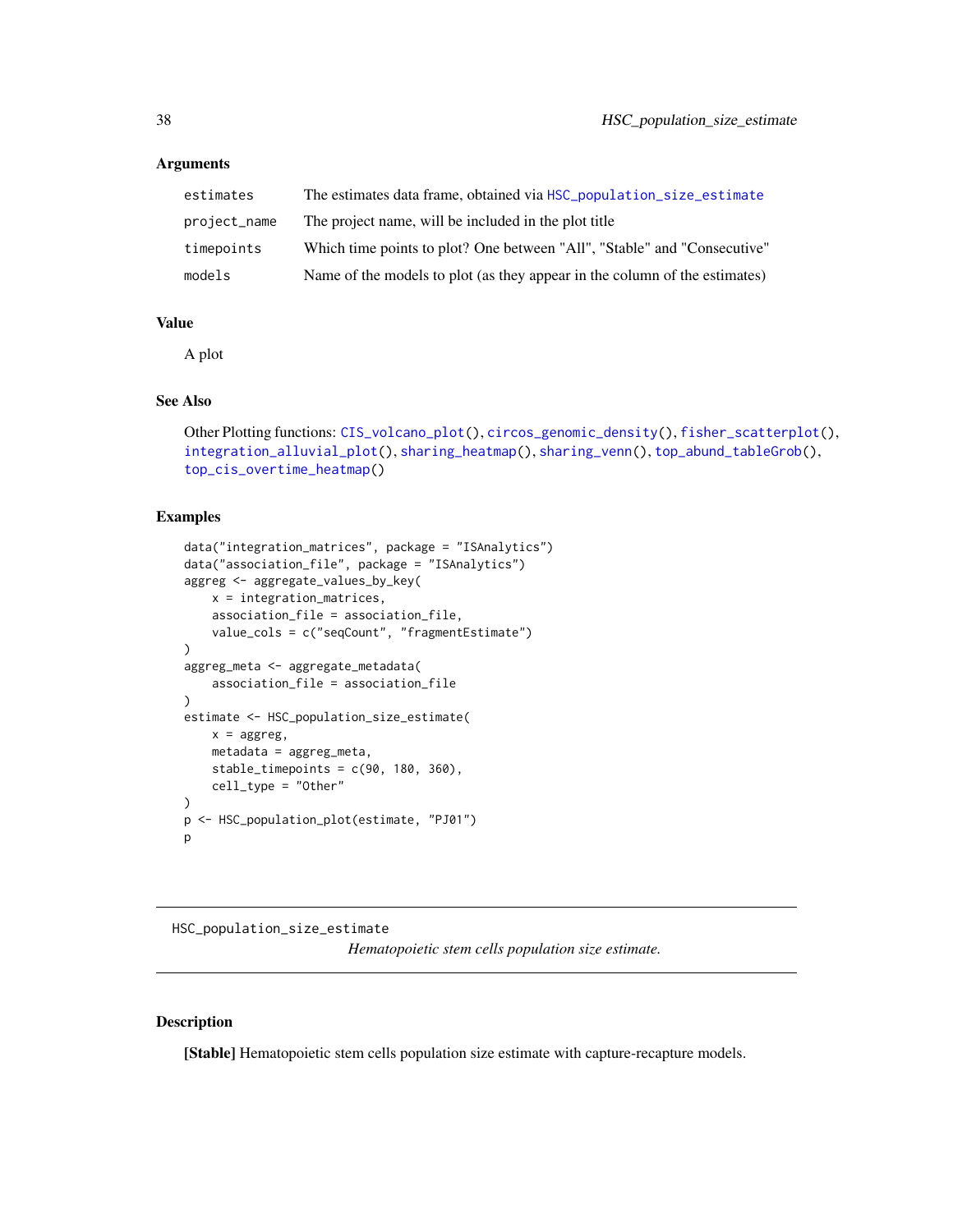# Usage

```
HSC_population_size_estimate(
 x,
 metadata,
 stable_timepoints = NULL,
  aggregation_key = c("SubjectID", "CellMarker", "Tissue", "TimePoint"),
 blood_lineages = blood_lineages_default(),
  timepoint_column = "TimePoint",
  seqCount_column = "seqCount_sum",
  fragmentEstimate_column = "fragmentEstimate_sum",
  seqCount_threshold = 3,
  fragmentEstimate_threshold = 3,
 nIS_threshold = 5,
 cell_type = "MYELOID",
  tissue_type = "PB"
)
```
# Arguments

| X                          | An aggregated integration matrix. See details.                                                                                                                                                |  |
|----------------------------|-----------------------------------------------------------------------------------------------------------------------------------------------------------------------------------------------|--|
| metadata                   | An aggregated association file. See details.                                                                                                                                                  |  |
| stable_timepoints          |                                                                                                                                                                                               |  |
|                            | A numeric vector or NULL if there are no stable time points.                                                                                                                                  |  |
| aggregation_key            |                                                                                                                                                                                               |  |
|                            | A character vector indicating the key used for aggregating x and metadata. Note<br>that x and metadata should always be aggregated with the same key.                                         |  |
|                            | blood_lineages A data frame containing information on the blood lineages. Users can supply<br>their own, provided the columns CellMarker and CellType are present.                            |  |
| timepoint_column           |                                                                                                                                                                                               |  |
|                            | What is the name of the time point column to use? Note that this column must<br>be present in the key.                                                                                        |  |
| seqCount_column            |                                                                                                                                                                                               |  |
|                            | What is the name of the column in x containing the values of sequence count<br>quantification?                                                                                                |  |
| fragmentEstimate_column    |                                                                                                                                                                                               |  |
|                            | What is the name of the column in x containing the values of fragment estimate<br>quantification? If fragment estimate is not present in the matrix, param should<br>be set to NULL.          |  |
| seqCount_threshold         |                                                                                                                                                                                               |  |
|                            | A single numeric value. After re-aggregating x, rows with a value greater or<br>equal will be kept, the others will be discarded.                                                             |  |
| fragmentEstimate_threshold |                                                                                                                                                                                               |  |
|                            | A single numeric value. Threshold value for fragment estimate, see details.                                                                                                                   |  |
| nIS_threshold              | A single numeric value. If a group (row) in the metadata data frame has a count<br>of distinct integration sites strictly greater than this number it will be kept, oth-<br>erwise discarded. |  |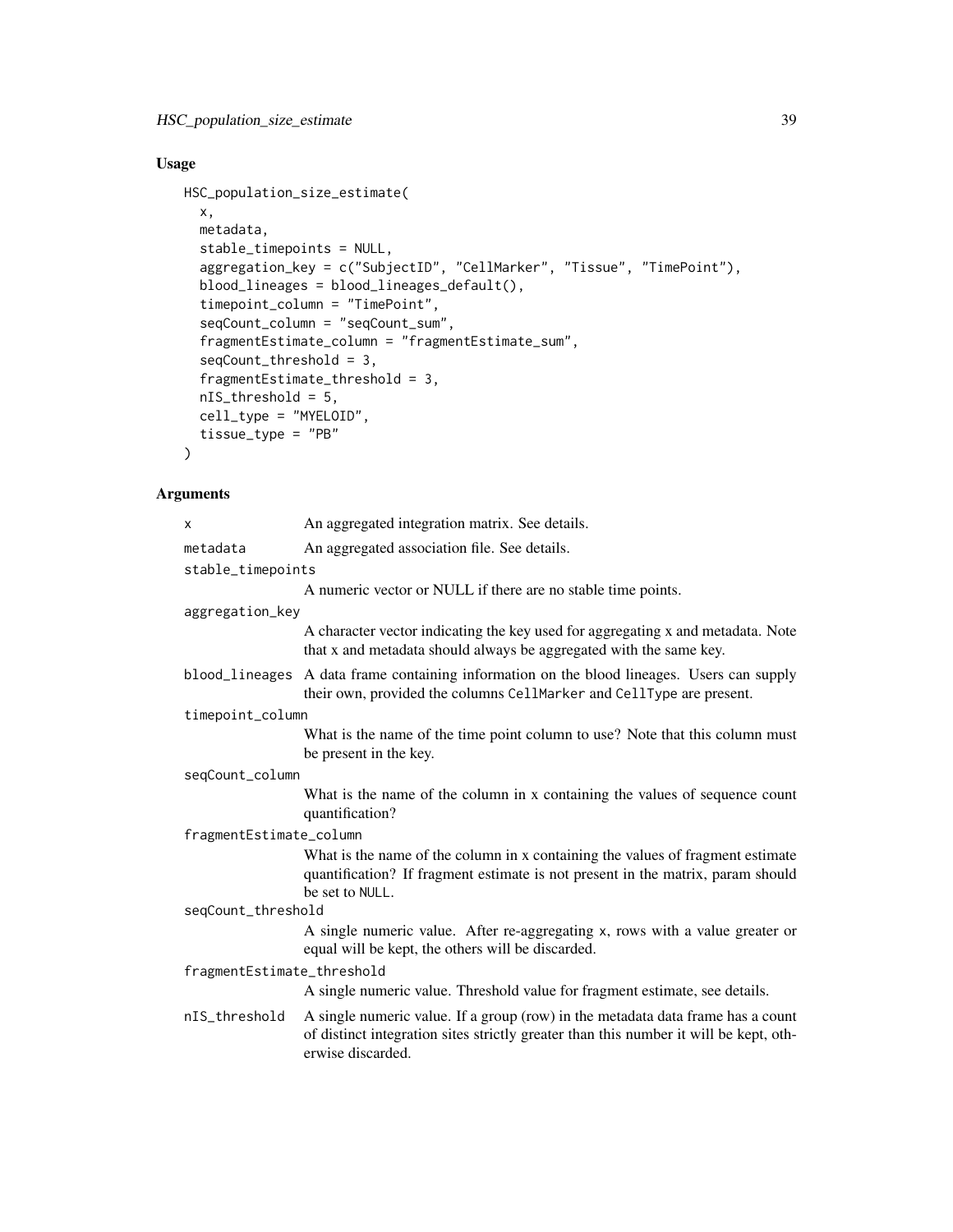| cell_type   | The cell types to include in the models. Note that the matching is case-insensitive.       |  |
|-------------|--------------------------------------------------------------------------------------------|--|
| tissue_type | The tissue types to include in the models. Note that the matching is case-<br>insensitive. |  |

#### Value

A data frame with the results of the estimates

### Input formats

Both x and metadata should be supplied to the function in aggregated format (ideally through the use of [aggregate\\_metadata](#page-3-0) and [aggregate\\_values\\_by\\_key](#page-4-0)). Note that the aggregation\_key, aka the vector of column names used for aggregation, must contain at least the columns associated with the tags subject, cell\_marker, tissue and a time point column (the user can specify the name of the column in the argument timepoint\_column).

### On time points

If stable\_timepoints is a vector with length  $> 1$ , the function will look for the first available stable time point and slice the data from that time point onward. If NULL is supplied instead, it means there are no stable time points available. Note that 0 time points are ALWAYS discarded. Also, to be included in the analysis, a group must have at least 2 distinct non-zero time points.

#### Setting a threshold for fragment estimate

If fragment estimate is present in the input matrix, the filtering logic changes slightly: rows in the original matrix are kept if the sequence count value is greater or equal than the seqCount\_threshold AND the fragment estimate value is greater or equal to the fragmentEstimate\_threshold IF PRESENT (non-zero value). This means that for rows that miss fragment estimate, the filtering logic will be applied only on sequence count. If the user wishes not to use the combined filtering with fragment estimate, simply set fragmentEstimate\_threshold = 0.

## Required tags

The function will explicitly check for the presence of these tags:

- subject
- tissue
- cell\_marker

#### See Also

```
Other Analysis functions: CIS_grubbs(), compute_abundance(), cumulative_is(), gene_frequency_fisher(),
is_sharing(), iss_source(), sample_statistics(), top_integrations(), top_targeted_genes()
```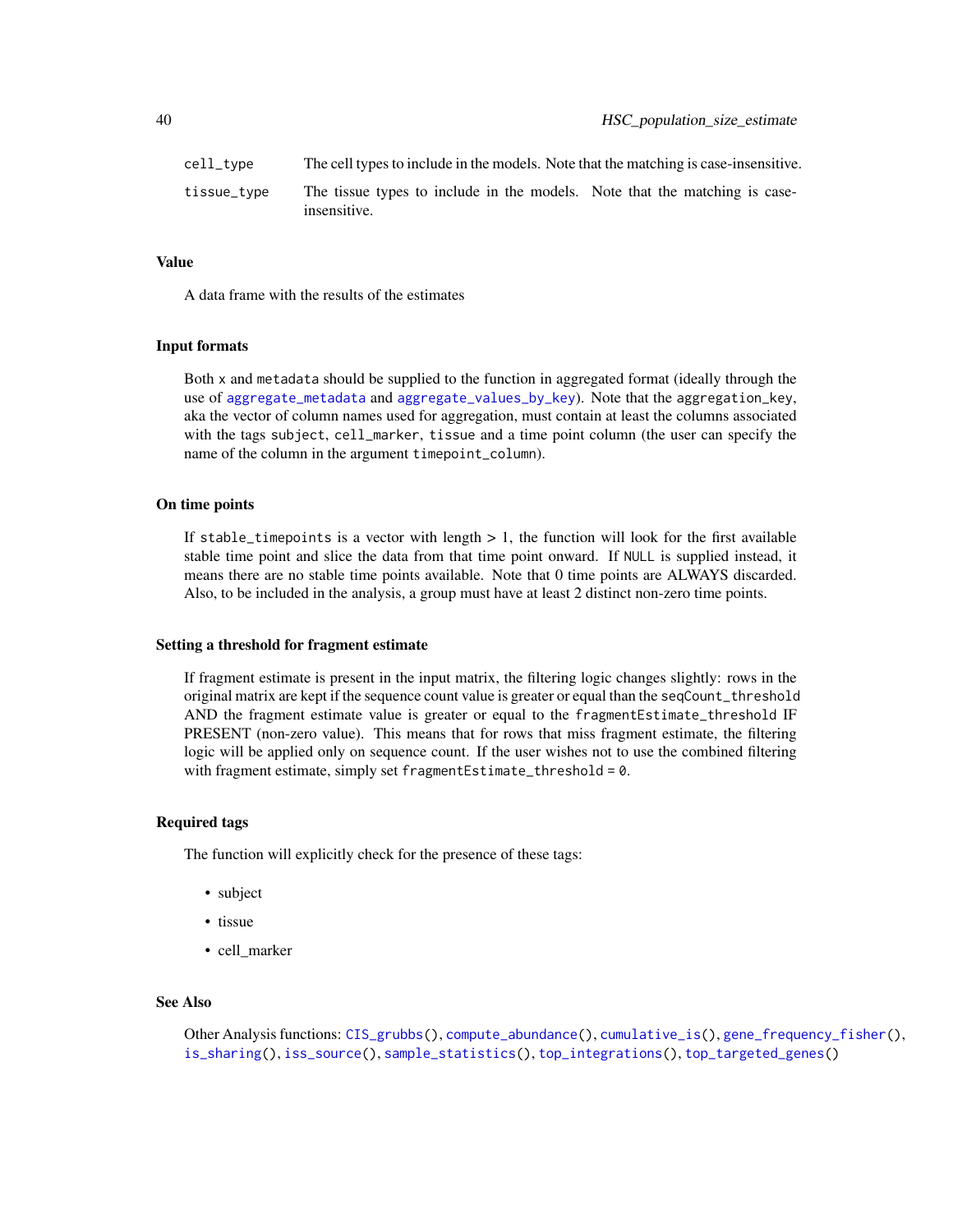## Examples

```
data("integration_matrices", package = "ISAnalytics")
data("association_file", package = "ISAnalytics")
aggreg <- aggregate_values_by_key(
   x = integration_matrices,
   association_file = association_file,
   value_cols = c("seqCount", "fragmentEstimate")
\mathcal{L}aggreg_meta <- aggregate_metadata(association_file = association_file)
estimate <- HSC_population_size_estimate(
   x =aggreg,
   metadata = aggreg_meta,
   fragmentEstimate_column = NULL,
   stable_timepoints = c(90, 180, 360),
   cell_type = "Other"
)
```
<span id="page-40-0"></span>import\_association\_file

*Import the association file from disk*

## Description

[Stable] Imports the association file and optionally performs a check on the file system starting from the root to assess the alignment between the two.

## Usage

```
import_association_file(
 path,
  root = NULL,
  dates_format = "ymd",
  separator = "\iota",
  filter_for = NULL,
  import_iss = FALSE,
  convert_tp = TRUE,
  report_path = default_report_path(),
  transformations = default_af_transform(convert_tp),
  tp_padding = lifecycle::deprecated(),
  ...
```

```
)
```
## Arguments

| path         | The path on disk to the association file.                                                                |  |
|--------------|----------------------------------------------------------------------------------------------------------|--|
| root         | The path on disk of the root folder of VISPA2 output or NULL. See details.                               |  |
| dates_format | A single string indicating how dates should be parsed. Must be a value in:<br>$date_{\text{-}formats()}$ |  |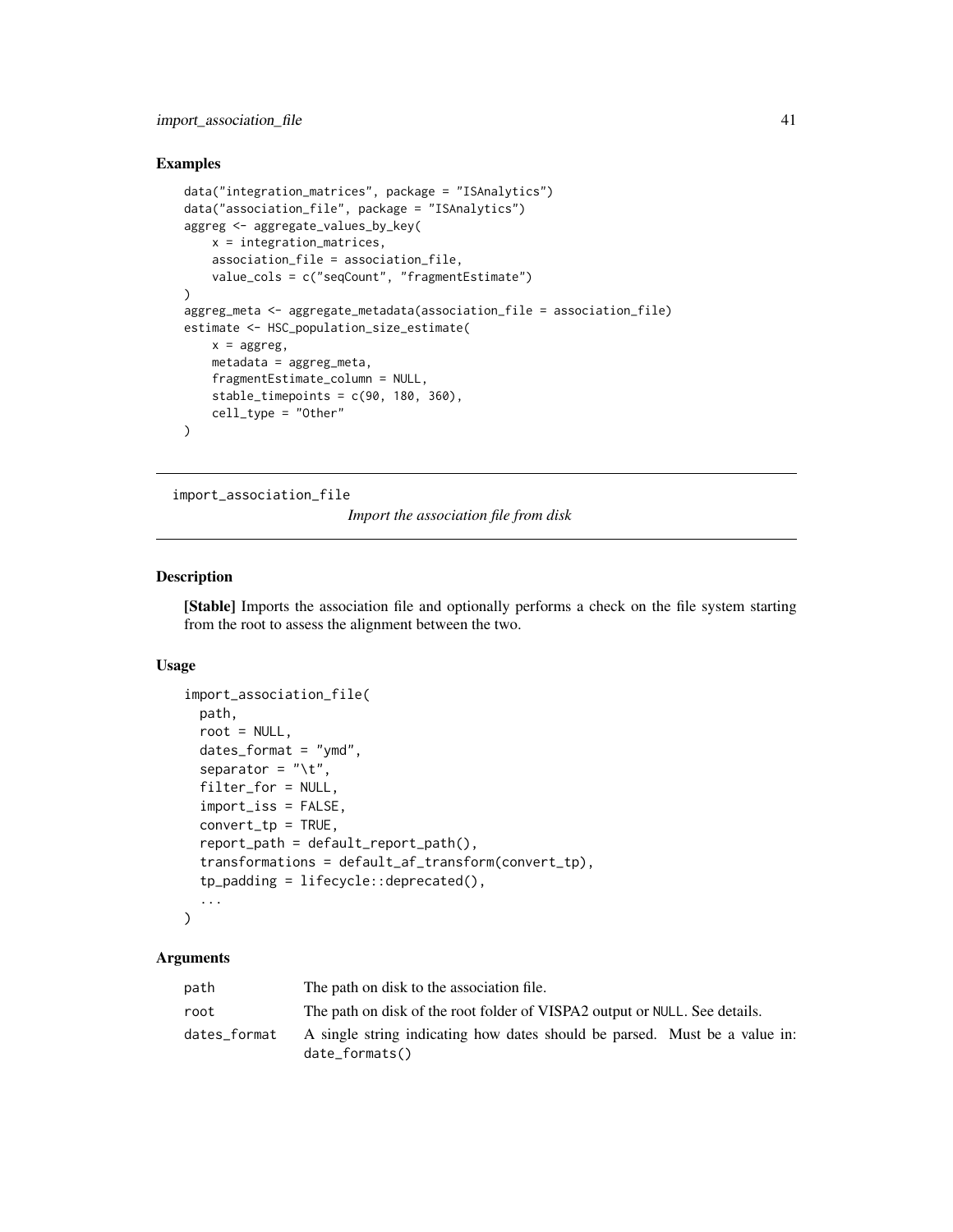| separator       | The column separator used in the file                                                                                                                                                                                                                                                                                                                                                              |  |
|-----------------|----------------------------------------------------------------------------------------------------------------------------------------------------------------------------------------------------------------------------------------------------------------------------------------------------------------------------------------------------------------------------------------------------|--|
| filter_for      | A named list where names represent column names that must be filtered. For<br>example: list(ProjectID = c("PROJECT1", "PROJECT2)) will filter the<br>association file so that it contains only those rows for which the value of the col-<br>umn "ProjectID" is one of the specified values. If multiple columns are present<br>in the list all filtering conditions are applied as a logical AND. |  |
| import_iss      | Import VISPA2 pool stats and merge them with the association file? Logical<br>value                                                                                                                                                                                                                                                                                                                |  |
| convert_tp      | Should be time points be converted into months and years? Logical value                                                                                                                                                                                                                                                                                                                            |  |
| report_path     | The path where the report file should be saved. Can be a folder or NULL if no<br>report should be produced. Defaults to {user_home}/ISAnalytics_reports.                                                                                                                                                                                                                                           |  |
| transformations |                                                                                                                                                                                                                                                                                                                                                                                                    |  |
|                 | Either NULL or a named list of purrr-style lambdas where names are column<br>names the function should be applied to.                                                                                                                                                                                                                                                                              |  |
| tp_padding      | [Deprecated] Deprecated. Use transformations instead.                                                                                                                                                                                                                                                                                                                                              |  |
| $\ddots$ .      | Additional arguments to pass to import_Vispa2_stats                                                                                                                                                                                                                                                                                                                                                |  |

# Details

### Transformations:

Lambdas provided in input in the transformations argument, must be transformations, aka functions that take in input a vector and return a vector of the same length as the input.

If the transformation list contains column names that are not present in the data frame, they are simply ignored.

## File system alignment:

If the root argument is set to NULL no file system alignment is performed. This allows to import the basic file but it won't be possible to perform automated matrix and stats import. For more details see the "How to use import functions" vignette: vignette("workflow\_start", package = "ISAnalytics")

### Time point conversion:

The time point conversion is based on the following logic, given TPD is the column containing the time point expressed in days and TPM and TPY are respectively the time points expressed as month and years

- If TPD is NA  $\rightarrow$  NA (for both months and years)
- TPM = 0, TPY = 0 if and only if  $TPD = 0$  For conversion in months:
- TPM = ceiling(TPD/30) if TPD < 30 otherwise TPM = round(TPD/30) For conversion in years:
- TPY = ceiling(TPD/360)

#### Value

The data frame containing metadata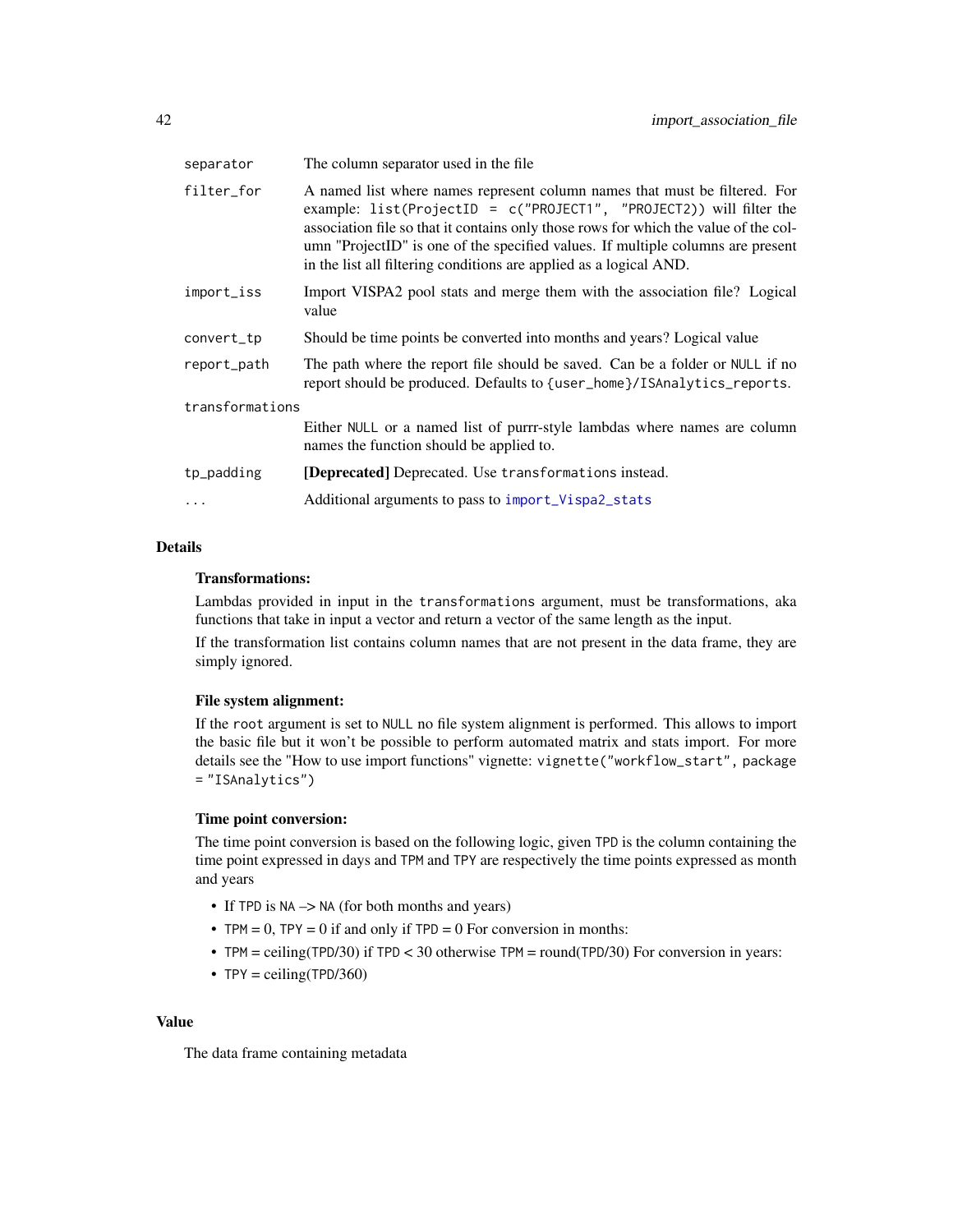## Required tags

The function will explicitly check for the presence of these tags:

- project\_id
- pool\_id
- tag\_seq
- subject
- tissue
- tp\_days
- cell\_marker
- pcr\_replicate
- vispa\_concatenate
- pcr\_repl\_id
- proj\_folder

The function will use all the available specifications contained in association\_file\_columns(TRUE) to read and parse the file. If the specifications contain columns with a type "date", the function will parse the generic date with the format in the dates\_format argument.

# See Also

[transform\\_columns](#page-95-0)

[date\\_formats](#page-25-0)

Other Import functions: [import\\_Vispa2\\_stats\(](#page-47-0)), [import\\_parallel\\_Vispa2Matrices\(](#page-43-0)), [import\\_single\\_Vispa2Matrix\(](#page-45-0))

## Examples

```
fs_path <- generate_default_folder_structure(type = "correct")
af <- import_association_file(fs_path$af,
    root = fs_path$root,
    report_path = NULL
\lambdahead(af)
```
import\_ISA\_settings *Import a dynamic vars settings profile.*

### Description

The function allows the import of an existing dynamic vars profile in json format. This is a quick and convenient way to set up the workflow, alternative to specifying lookup tables manually through the corresponding setter functions. For more details, refer to the dedicated vignette vignette("workflow\_start", package="ISAnalytics").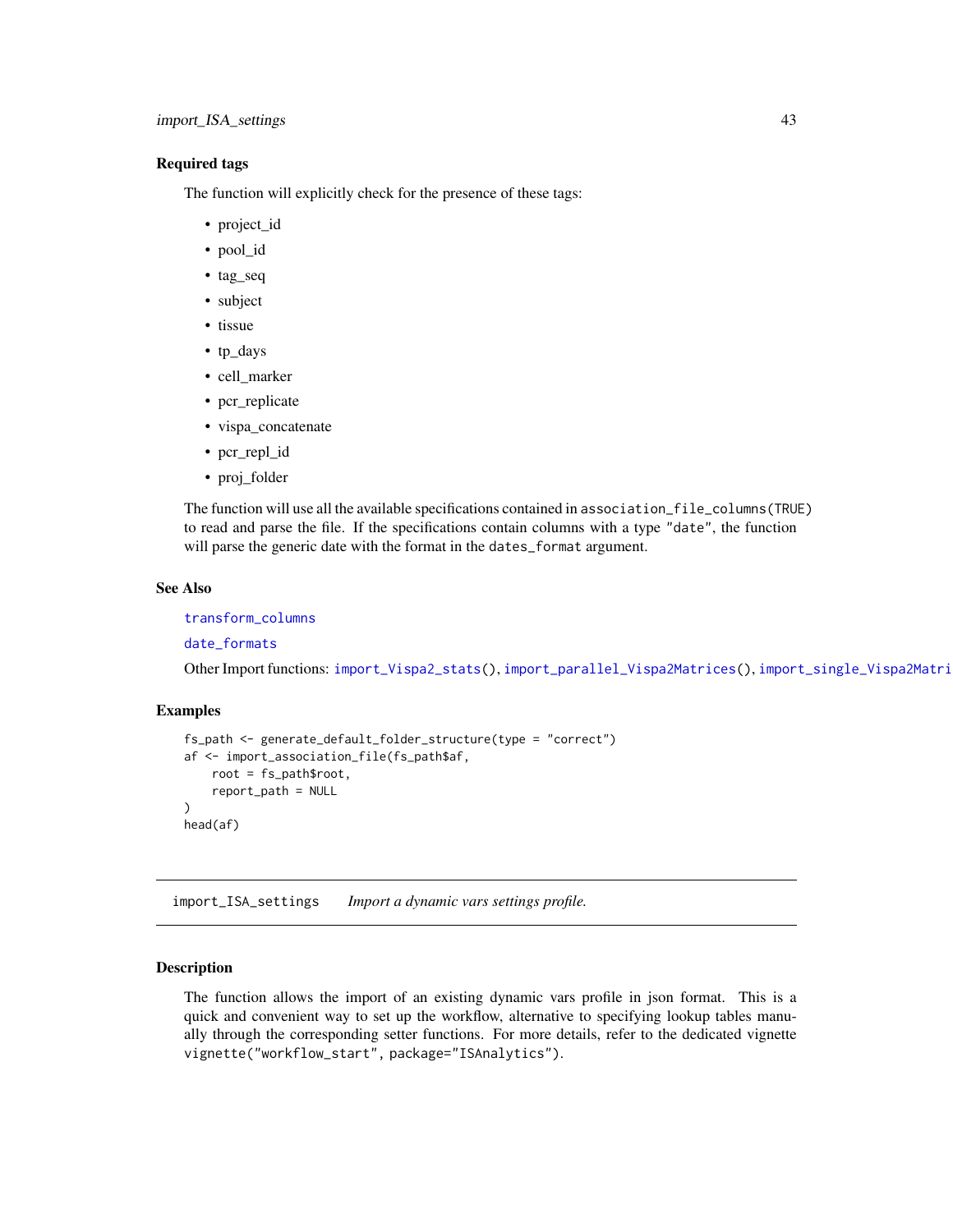#### Usage

import\_ISA\_settings(path)

#### Arguments

path The path to the json file on disk

## Value

NULL

# See Also

```
Other Utilities: as_sparse_matrix(), comparison_matrix(), export_ISA_settings(), generate_Vispa2_launch_AF(),
generate_blank_association_file(), generate_default_folder_structure(), separate_quant_matrices(),
transform_columns()
```
### Examples

```
tmp_folder <- tempdir()
export_ISA_settings(tmp_folder, "DEFAULT")
import_ISA_settings(fs::path(tmp_folder, "DEFAULT_ISAsettings.json"))
reset_dyn_vars_config()
```
<span id="page-43-0"></span>import\_parallel\_Vispa2Matrices

*Import integration matrices from paths in the association file.*

### Description

[Stable] The function offers a convenient way of importing multiple integration matrices in an automated or semi-automated way. For more details see the "How to use import functions" vignette: vignette("workflow\_start", package = "ISAnalytics")

### Usage

```
import_parallel_Vispa2Matrices(
  association_file,
  quantification_type = c("seqCount", "fragmentEstimate"),
 matrix_type = c("annotated", "not_annotated"),
 workers = 2,
 multi_quant_matrix = TRUE,
  report_path = default_report_path(),
 patterns = NULL,
 matching\_opt = matching\_options(),mode = c("AUTO", "INTERACTIVE"),
  ...
)
```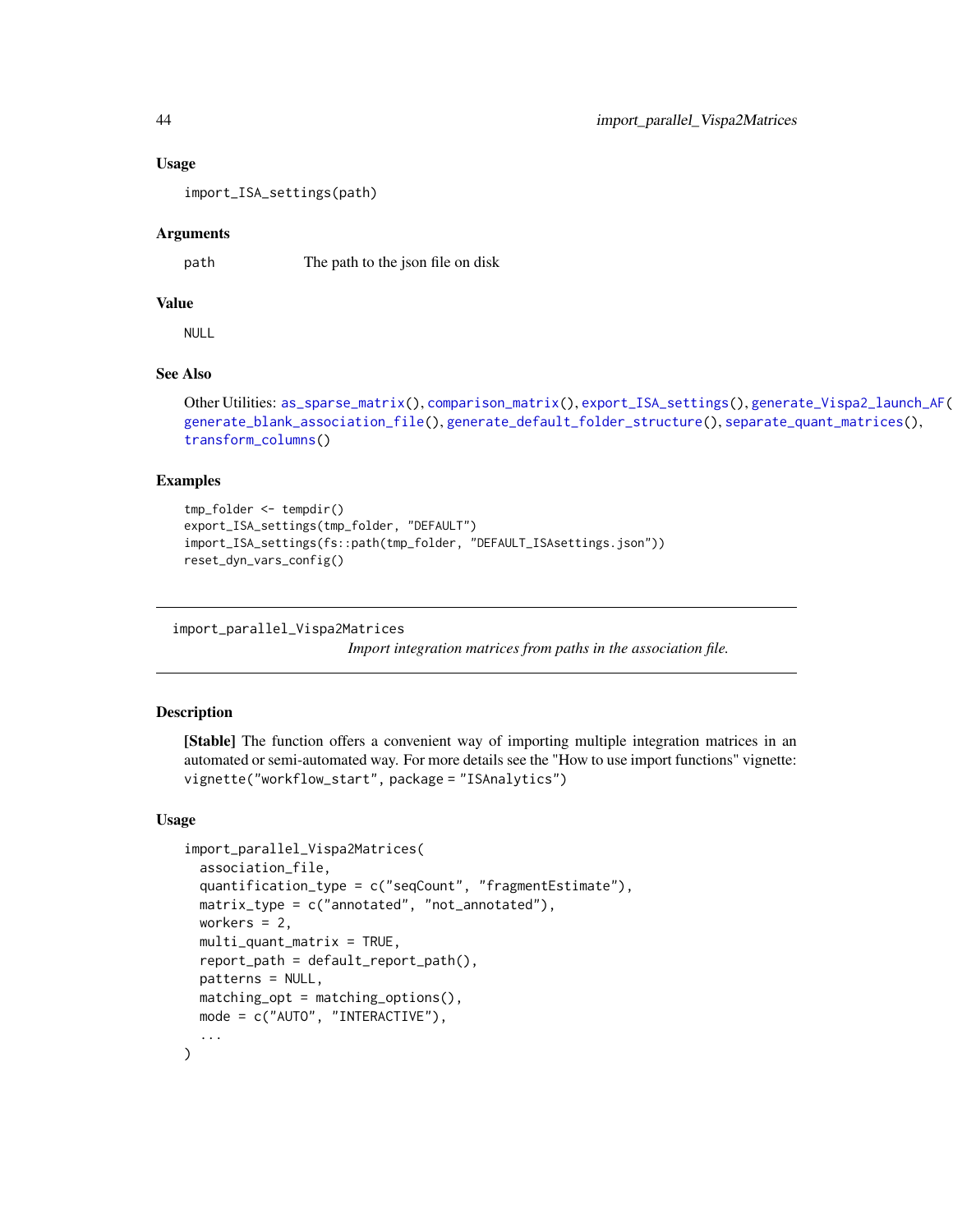# Arguments

| association_file    |                                                                                                                                                                                                                                |
|---------------------|--------------------------------------------------------------------------------------------------------------------------------------------------------------------------------------------------------------------------------|
|                     | Data frame imported via <i>import_association_file</i> (with file system alignment) or<br>a string containing the path to the association file on disk.                                                                        |
| quantification_type |                                                                                                                                                                                                                                |
|                     | A vector of requested quantification_types. Possible choices are quantifica-<br>tion types                                                                                                                                     |
| matrix_type         | A single string representing the type of matrices to be imported. Can only be<br>one in "annotated" or "not_annotated".                                                                                                        |
| workers             | A single integer representing the number of parallel workers to use for the import                                                                                                                                             |
| multi_quant_matrix  |                                                                                                                                                                                                                                |
|                     | If set to TRUE will produce a multi-quantification matrix through comparison_matrix<br>instead of a list.                                                                                                                      |
| report_path         | The path where the report file should be saved. Can be a folder or NULL if no<br>report should be produced. Defaults to {user_home}/ISAnalytics_reports.                                                                       |
| patterns            | Relevant only if argument mode is set to AUTO. A character vector of additional<br>patterns to match on file names. Please note that patterns must be regular ex-<br>pressions. Can be NULL if no patterns need to be matched. |
| matching_opt        | Relevant only if argument mode is set to AUTO. A single value between match-<br>ing_options                                                                                                                                    |
| mode                | A single value between AUTO and INTERACTIVE. If INTERACTIVE, the function<br>will ask for input from the user on console, otherwise the process is fully auto-<br>mated (with limitations, see vignette).                      |
| $\cdots$            | <dynamic-dots> Additional named arguments to pass to import_association_file,<br/>comparison_matrix and import_single_Vispa2_matrix</dynamic-dots>                                                                             |

## Value

Either a multi-quantification matrix or a list of integration matrices

# Required tags

The function will explicitly check for the presence of these tags:

- project\_id
- vispa\_concatenate

# See Also

Other Import functions: [import\\_Vispa2\\_stats\(](#page-47-0)), [import\\_association\\_file\(](#page-40-0)), [import\\_single\\_Vispa2Matrix\(](#page-45-0))

# Examples

```
fs_path <- generate_default_folder_structure(type = "correct")
af <- import_association_file(fs_path$af,
   root = fs_path$root,
   report_path = NULL
```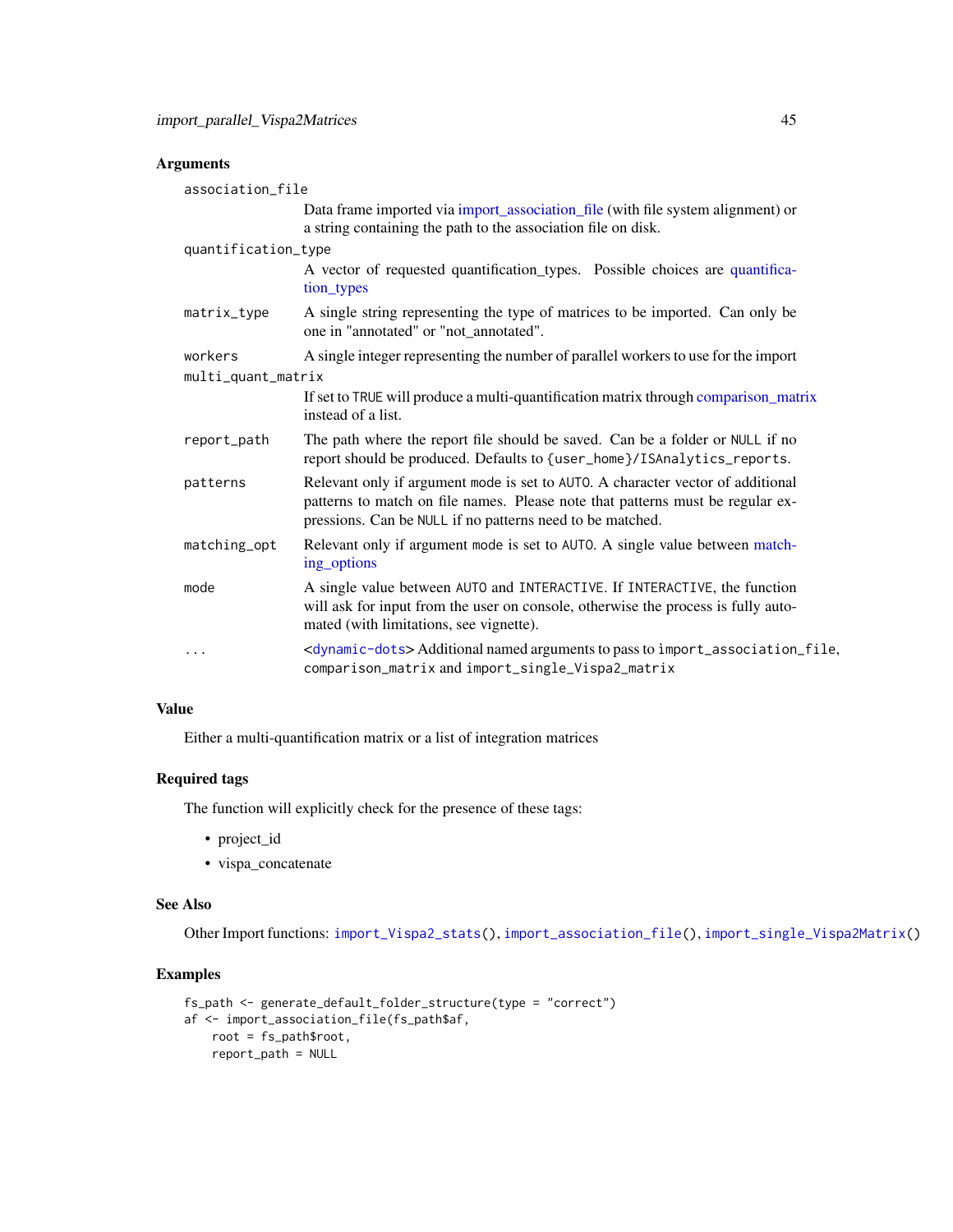```
)
matrices <- import_parallel_Vispa2Matrices(af,
    c("seqCount", "fragmentEstimate"),
    mode = "AUTO", report_path = NULL
)
head(matrices)
```
<span id="page-45-0"></span>import\_single\_Vispa2Matrix

*Import a single integration matrix from file*

# Description

[Stable] This function allows to read and import an integration matrix (ideally produced by VISPA2) and converts it to a tidy format.

## Usage

```
import_single_Vispa2Matrix(
 path,
  separator = "\t t",additional_cols = NULL,
  transformations = NULL,
  sample_names_to = pcr_id_column(),
  values_to = "Value",
  to_exclude = lifecycle::deprecated(),
 keep_excluded = lifecycle::deprecated()
)
```
# Arguments

| path            | The path to the file on disk                                                                                          |  |
|-----------------|-----------------------------------------------------------------------------------------------------------------------|--|
| separator       | The column delimiter used, defaults to $\setminus t$                                                                  |  |
| additional_cols |                                                                                                                       |  |
|                 | Either NULL, a named character vector or a named list. See details.                                                   |  |
| transformations |                                                                                                                       |  |
|                 | Either NULL or a named list of purrr-style lambdas where names are column<br>names the function should be applied to. |  |
| sample_names_to |                                                                                                                       |  |
|                 | Name of the output column holding the sample identifier. Defaults to pcr_id_column()                                  |  |
| values_to       | Name of the output column holding the quantification values. Defaults to Value.                                       |  |
| to_exclude      | <b>[Deprecated]</b> Deprecated. Use additional cols instead                                                           |  |
| keep_excluded   | [Deprecated] Deprecated. Use additional_cols instead                                                                  |  |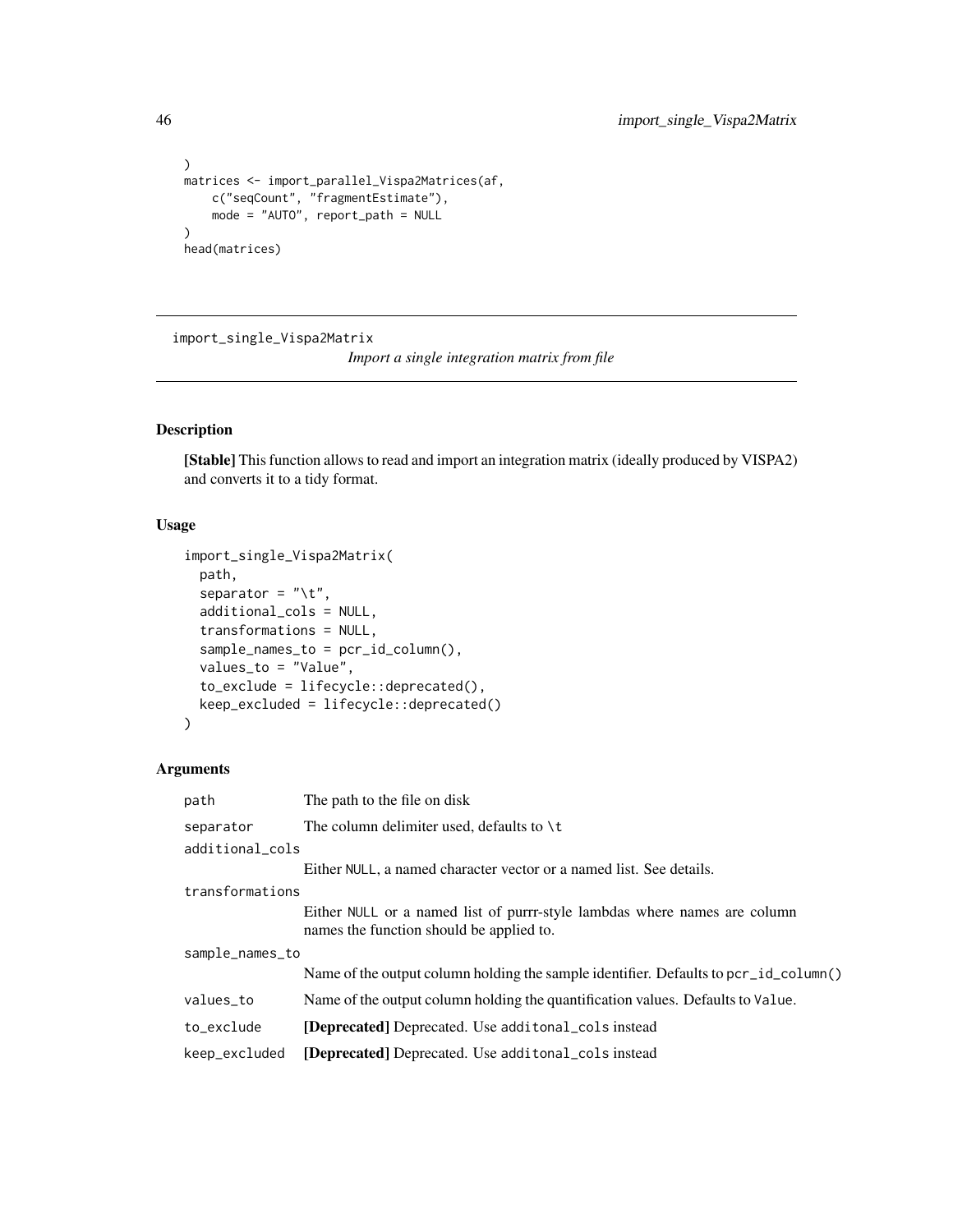## Details

## Additional columns:

Additional columns are annotation columns present in the integration matrix to import that are not

- part of the mandatory IS vars (see mandatory\_IS\_vars())
- part of the annotation IS vars (see annotation\_IS\_vars())
- the sample identifier column
- the quantification column

When specified they tell the function how to treat those columns in the import phase, by providing a named character vector, where names correspond to the additional column names and values are a choice of the following:

- "char" for character (strings)
- "int" for integers
- "logi" for logical values (TRUE / FALSE)
- "numeric" for numeric values
- "factor" for factors
- "date" for generic date format note that functions that need to read and parse files will try to guess the format and parsing may fail
- One of the accepted date/datetime formats by lubridate, you can use ISAnalytics::date\_formats() to view the accepted formats
- "\_" to drop the column

For more details see the "How to use import functions" vignette: vignette("workflow\_start", package = "ISAnalytics")

## Transformations:

Lambdas provided in input in the transformations argument, must be transformations, aka functions that take in input a vector and return a vector of the same length as the input.

If the transformation list contains column names that are not present in the data frame, they are simply ignored.

### Value

A data.table object in tidy format

## Required tags

The function will explicitly check for the presence of these tags:

• All columns declared in mandatory\_IS\_vars()

## See Also

# [transform\\_columns](#page-95-0)

Other Import functions: [import\\_Vispa2\\_stats\(](#page-47-0)), [import\\_association\\_file\(](#page-40-0)), [import\\_parallel\\_Vispa2Matrices\(](#page-43-0))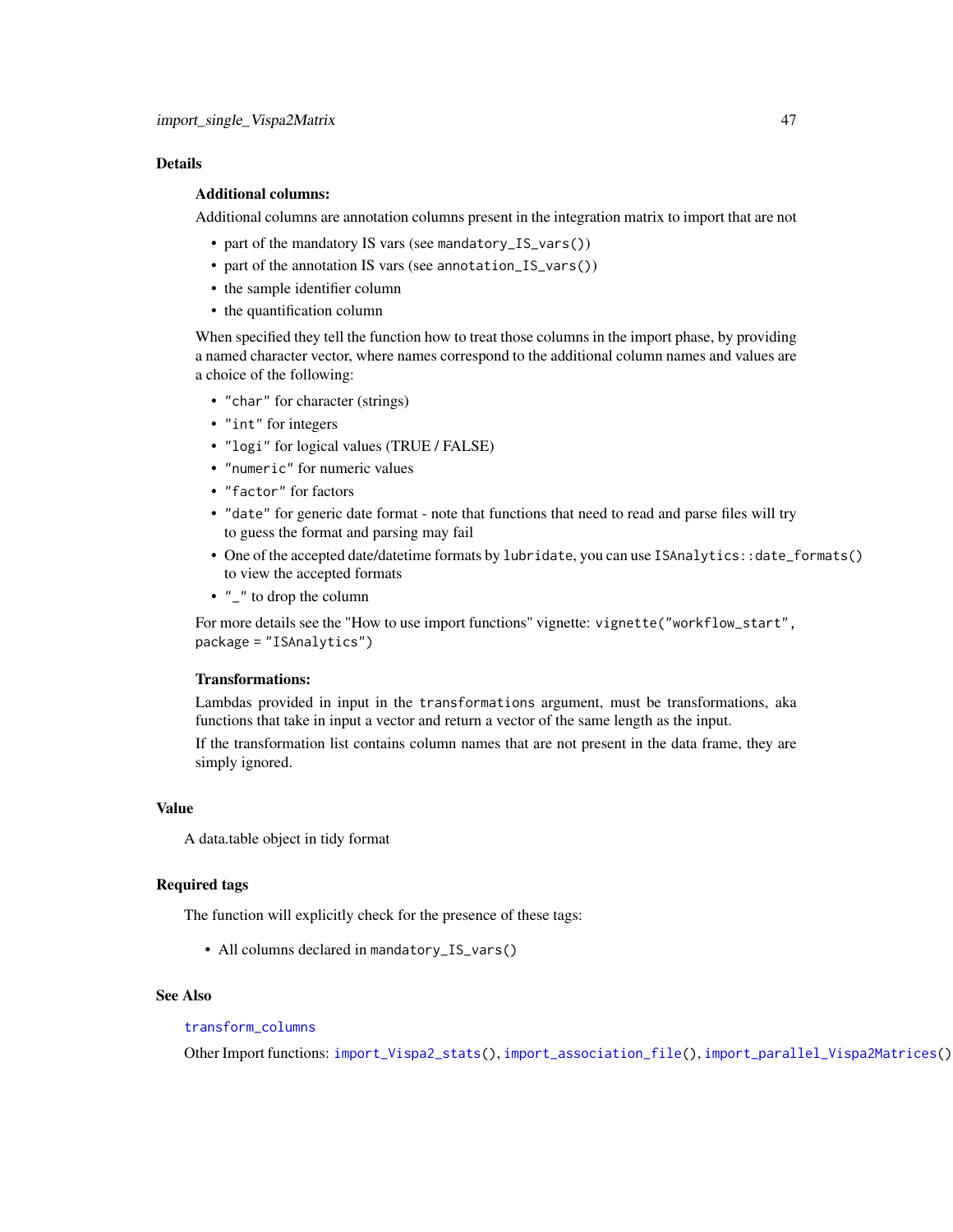# Examples

```
fs_path <- generate_default_folder_structure(type = "correct")
matrix_path <- fs::path(
    fs_path$root, "PJ01", "quantification",
    "POOL01-1", "PJ01_POOL01-1_seqCount_matrix.no0.annotated.tsv.gz"
\mathcal{L}matrix <- import_single_Vispa2Matrix(matrix_path)
head(matrix)
```
<span id="page-47-0"></span>import\_Vispa2\_stats *Import Vispa2 stats given the aligned association file.*

### Description

[Stable] Imports all the Vispa2 stats files for each pool provided the association file has been aligned with the file system (see [import\\_association\\_file](#page-40-0)).

### Usage

```
import_Vispa2_stats(
  association_file,
  file_prefixes = default_iss_file_prefixes(),
  join_with_af = TRUE,
 pool_col = "concatenatePoolIDSeqRun",
  report_path = default_report_path()
)
```
# Arguments

| association_file |                                                                                                                                                                             |
|------------------|-----------------------------------------------------------------------------------------------------------------------------------------------------------------------------|
|                  | The file system aligned association file (contains columns with absolute paths to<br>the 'iss' folder)                                                                      |
| file_prefixes    | A character vector with known file prefixes to match on file names. NOTE: the<br>elements represent regular expressions. For defaults see default_iss_file_prefixes.        |
| join_with_af     | Logical, if TRUE the imported stats files will be merged with the association file,<br>if FALSE a single data frame holding only the stats will be returned.                |
| pool_col         | A single string. What is the name of the pool column used in the Vispa2 run?<br>This will be used as a key to perform a join operation with the stats files POOL<br>column. |
| report_path      | The path where the report file should be saved. Can be a folder or NULL if no<br>report should be produced. Defaults to {user_home}/ISAnalytics_reports.                    |

## Value

A data frame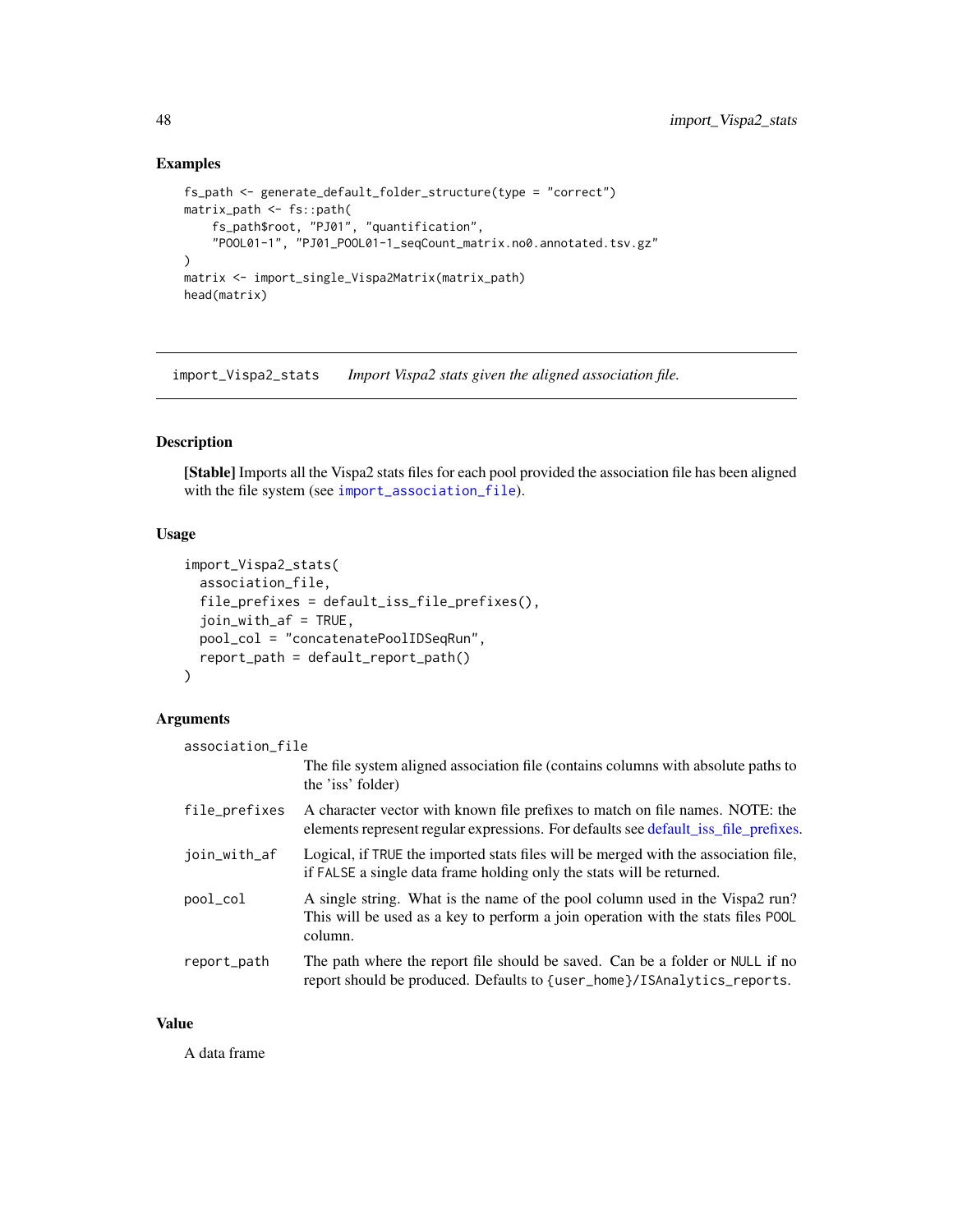# inspect\_tags 49

# Required tags

The function will explicitly check for the presence of these tags:

- project\_id
- tag\_seq
- vispa\_concatenate
- pcr\_repl\_id

# See Also

```
Other Import functions: import_association_file(), import_parallel_Vispa2Matrices(),
import_single_Vispa2Matrix()
```
## Examples

```
fs_path <- generate_default_folder_structure(type = "correct")
af <- import_association_file(fs_path$af,
    root = fs_path$root,
    import_iss = FALSE,
    report_path = NULL
)
stats_files <- import_Vispa2_stats(af,
    join_with_af = FALSE,
    report_path = NULL
\lambdahead(stats_files)
```
<span id="page-48-0"></span>inspect\_tags *Retrieve description of a tag by name.*

### Description

Given one or multiple tags, prints the associated description and functions where the tag is explicitly used.

### Usage

```
inspect_tags(tags)
```
# Arguments

tags A character vector of tag names

## Value

NULL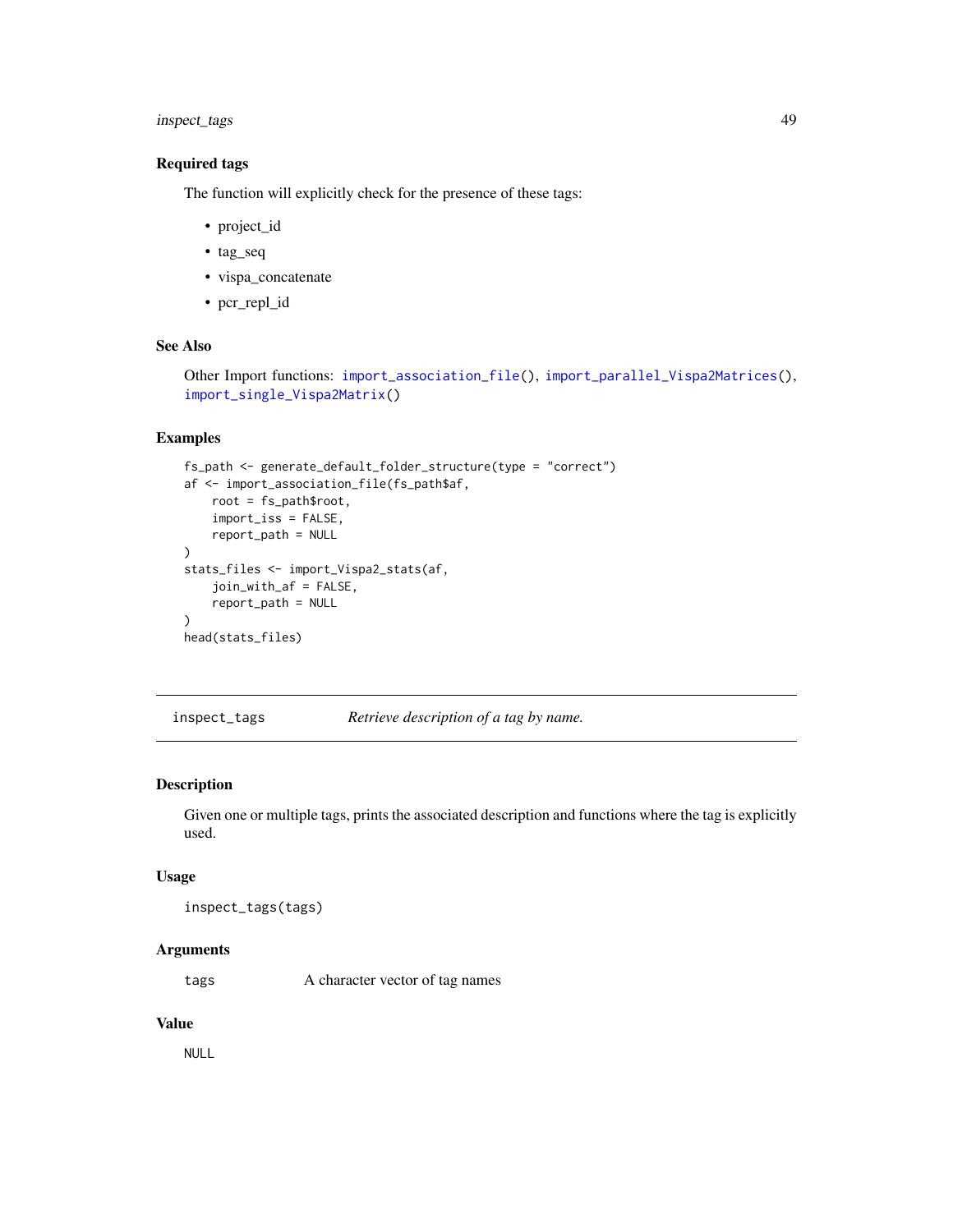## See Also

```
Other dynamic vars: mandatory_IS_vars(), pcr_id_column(), reset_mandatory_IS_vars(),
set_mandatory_IS_vars(), set_matrix_file_suffixes()
```
# Examples

```
inspect_tags(c("chromosome", "project_id", "x"))
```
<span id="page-49-0"></span>integration\_alluvial\_plot

*Alluvial plots for IS distribution in time.*

## Description

[Stable] Alluvial plots allow the visualization of integration sites distribution in different points in time in the same group. This functionality requires the suggested package [ggalluvial.](https://corybrunson.github.io/ggalluvial/)

### Usage

```
integration_alluvial_plot(
 x,
 group = c("SubjectID", "CellMarker", "Tissue"),
 plot_x = "TimePoint",
 plot_y = "fragmentEstimate_sum_PercAbundance",
  alluvia = mandatory_IS_vars(),
 alluvia_plot_y_threshold = 1,
  top_abundant_tbl = TRUE,
  empty_space_color = "grey90",
  ...
\mathcal{L}
```
### Arguments

| X                        | A data frame. See details.                                                                                  |
|--------------------------|-------------------------------------------------------------------------------------------------------------|
| group                    | Character vector containing the column names that identify unique groups.                                   |
| plot_x                   | Column name to plot on the x axis                                                                           |
| $plot_y$                 | Column name to plot on the y axis                                                                           |
| alluvia                  | Character vector of column names that uniquely identify alluvia                                             |
| alluvia_plot_y_threshold |                                                                                                             |
|                          | Numeric value. Everything below this threshold on y will be plotted in grey and<br>aggregated. See details. |
| top_abundant_tbl         |                                                                                                             |
|                          | Logical. Produce the summary top abundant tables via top_abund_tableGrob?                                   |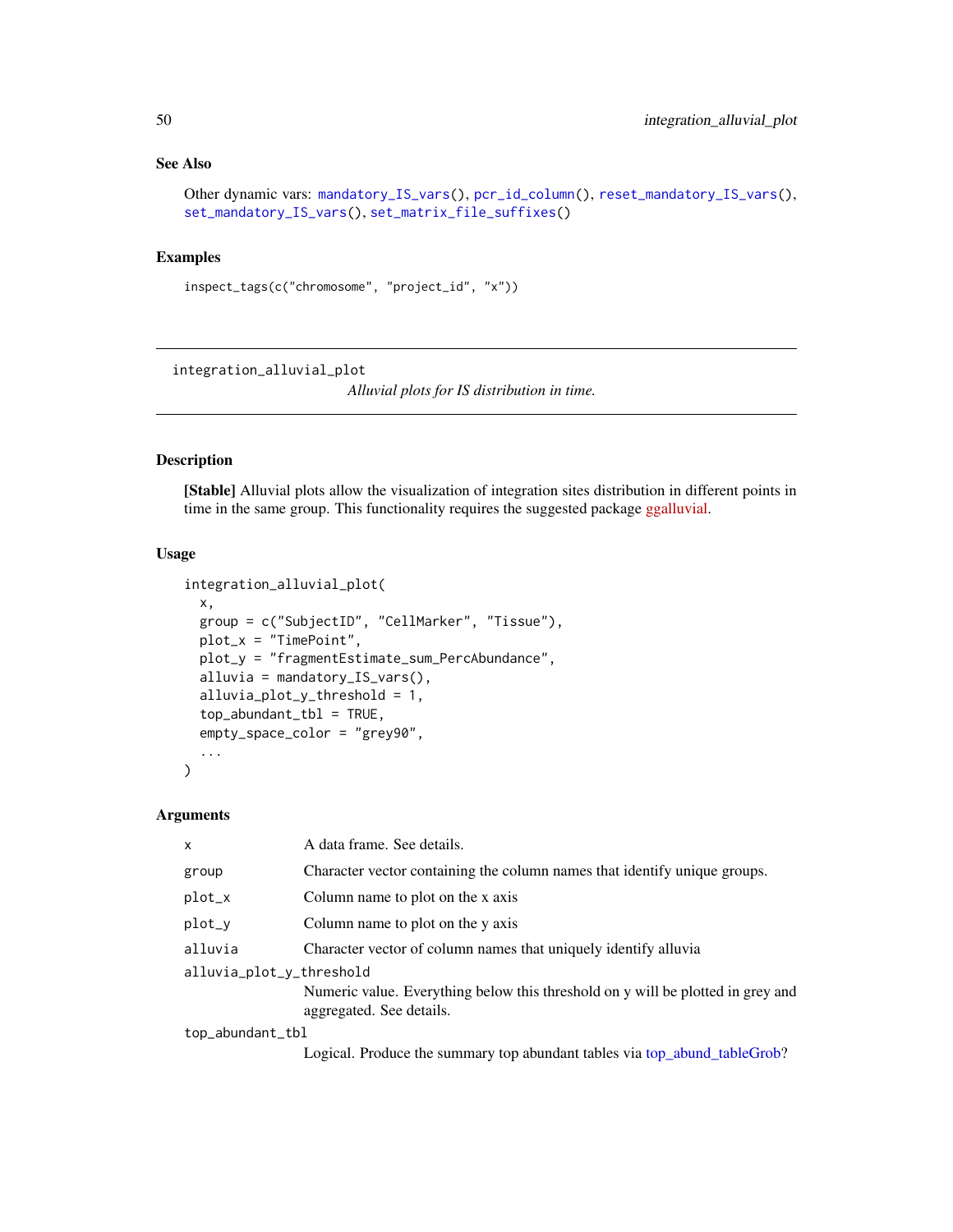| empty_space_color                                                                                                                                                                                                                 |
|-----------------------------------------------------------------------------------------------------------------------------------------------------------------------------------------------------------------------------------|
| Color of the empty portion of the bars (IS below the threshold). Can be either a<br>string of known colors, an hex code or NA_character to set the space transpar-<br>ent. All color specs accepted in ggplot2 are suitable here. |
| Additional arguments to pass on to top_abund_tableGrob<br>$\cdots$                                                                                                                                                                |

# Details

### Input data frame:

The input data frame must contain all the columns specified in the arguments group, plot\_x, plot\_y and alluvia. The standard input for this function is the data frame obtained via the [compute\\_abundance](#page-19-0) function.

### Plotting threshold on y:

The plotting threshold on the quantification on the y axis has the function to highlight only relevant information on the plot and reduce computation time. The default value is 1, that acts on the default column plotted on the y axis which contains a percentage value. This translates in natural language roughly as "highlight with colors only those integrations (alluvia) that at least in 1 point in time have an abundance value  $>= 1 \%$ ". The remaining integrations will be plotted as a unique layer in the column, colored as specified by the argument empty\_space\_color.

### Customizing the plot:

The returned plots are ggplot2 objects and can therefore further modified as any other ggplot2 object. For example, if the user decides to change the fill scale it is sufficient to do

```
plot +
```

```
ggplot2::scale_fill\_viridis_d(...) + # or any other discrete fill scaleggplot2::theme(...) # change theme options
```
NOTE: if you requested the computation of the top ten abundant tables and you want the colors to match you should re-compute them

### A note on strata ordering:

Strata in each column are ordered first by time of appearance and secondly in decreasing order of abundance (value of y). It means, for example, that if the plot has 2 or more columns, in the second column, on top, will appear first appear IS that appeared in the previous columns and then all other IS, ordered in decreasing order of abundance.

## Value

For each group a list with the associated plot and optionally the summary tableGrob

### See Also

Other Plotting functions: [CIS\\_volcano\\_plot\(](#page-15-0)), [HSC\\_population\\_plot\(](#page-36-0)), [circos\\_genomic\\_density\(](#page-10-0)), [fisher\\_scatterplot\(](#page-29-0)), [sharing\\_heatmap\(](#page-80-0)), [sharing\\_venn\(](#page-81-0)), [top\\_abund\\_tableGrob\(](#page-86-0)), [top\\_cis\\_overtime\\_heatmap\(](#page-88-0))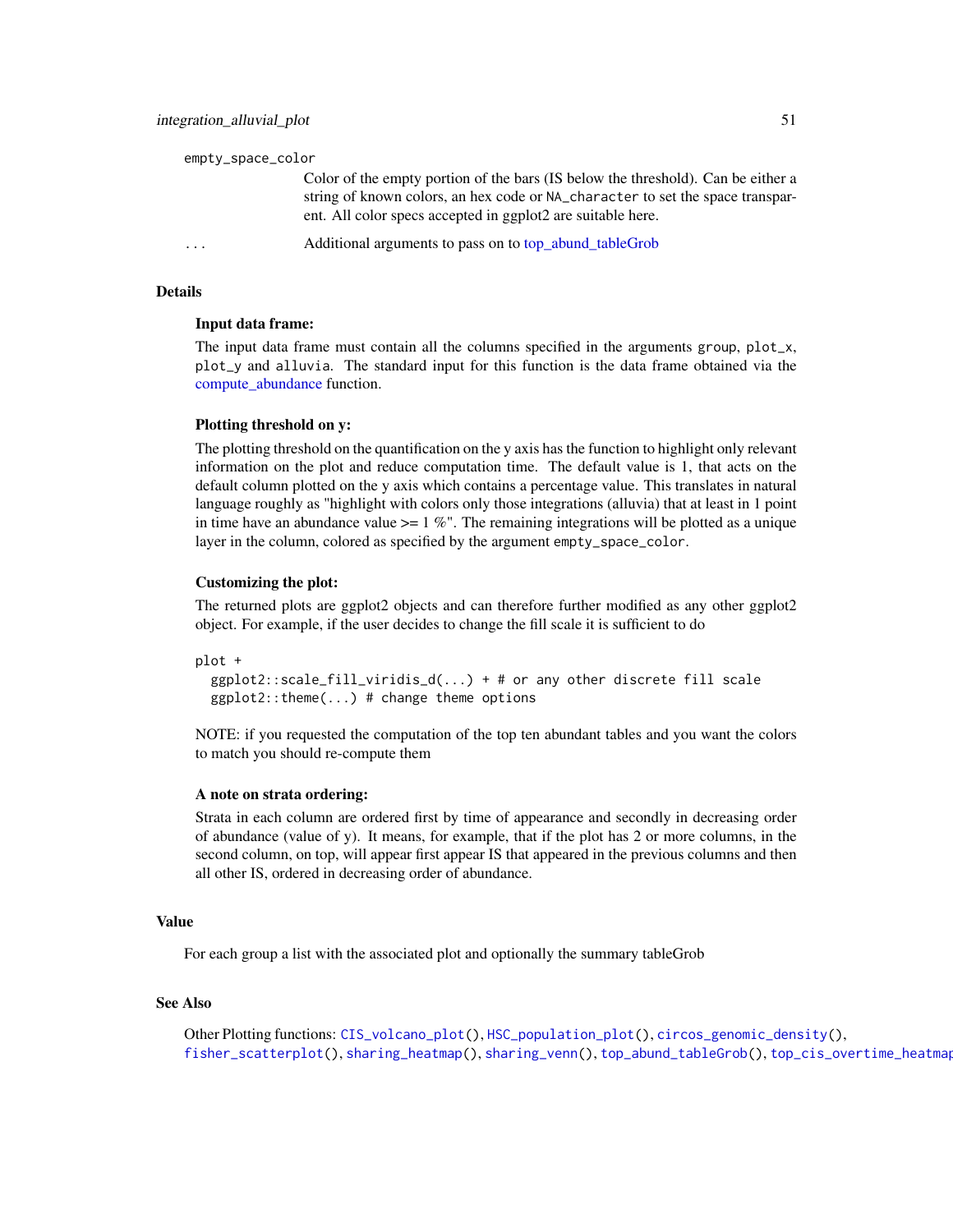## Examples

```
data("integration_matrices", package = "ISAnalytics")
data("association_file", package = "ISAnalytics")
aggreg <- aggregate_values_by_key(
   x = integration_matrices,
   association_file = association_file,
   value_cols = c("seqCount", "fragmentEstimate")
\lambdaabund \leq compute_abundance(x =aggreg)
alluvial_plots <- integration_alluvial_plot(abund,
   alluvia_plot_y_threshold = 0.5
)
ex_plot <- alluvial_plots[[1]]$plot +
   ggplot2::labs(
       title = "IS distribution over time",
       subtitle = "Patient 1, MNC BM",
       y ="Abundance (\%)",
       x = "Time point (days after GT)"
   \lambdaprint(ex_plot)
```
integration\_matrices *Example of imported multi-quantification integration matrices.*

# Description

The data was obtained manually by simulating real research data.

### Usage

data("integration\_matrices")

## Format

Data frame with 1689 rows and 8 columns

chr The chromosome number (as character)

integration\_locus Number of the base at which the viral insertion occurred

strand Strand of the integration

GeneName Symbol of the closest gene

GeneStrand Strand of the closest gene

CompleteAmplificationID Unique sample identifier

seqCount Value of the sequence count quantification

fragmentEstimate Value of the fragment estimate quantification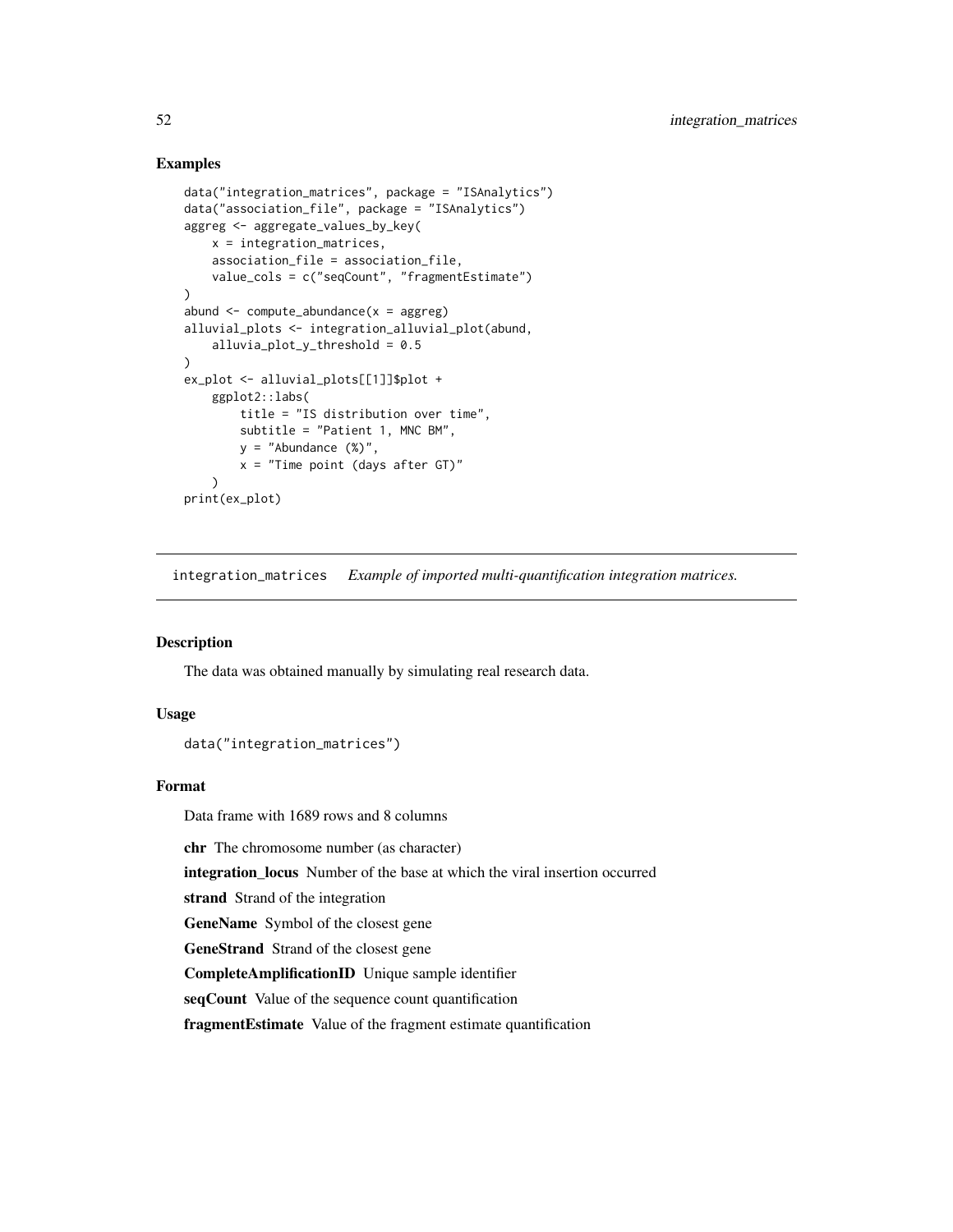<span id="page-52-0"></span>

## Description

[Stable] The function computes the sharing between a reference group of interest for each time point and a selection of groups of interest. In this way it is possible to observe the percentage of shared integration sites between reference and each group and identify in which time point a certain IS was observed for the first time.

### Usage

```
iss_source(
  reference,
  selection,
  ref_group_key = c("SubjectID", "CellMarker", "Tissue", "TimePoint"),
  selection_group_key = c("SubjectID", "CellMarker", "Tissue", "TimePoint"),
  timepoint_column = "TimePoint",
  by_subject = TRUE,
  subject_column = "SubjectID"
)
```
### Arguments

| reference           | A data frame containing one or more groups of reference. Groups are identified<br>by ref_group_key                 |  |
|---------------------|--------------------------------------------------------------------------------------------------------------------|--|
| selection           | A data frame containing one or more groups of interest to compare. Groups are<br>identified by selection_group_key |  |
| ref_group_key       | Character vector of column names that identify a unique group in the reference<br>data frame                       |  |
| selection_group_key |                                                                                                                    |  |
|                     | Character vector of column names that identify a unique group in the selection                                     |  |
|                     | data frame                                                                                                         |  |
| timepoint_column    |                                                                                                                    |  |
|                     | Name of the column holding time point info?                                                                        |  |
| by_subject          | Should calculations be performed for each subject separately?                                                      |  |
|                     | subject_column Name of the column holding subjects information. Relevant only if by_subject<br>$=$ TRUE            |  |

### Value

A list of data frames or a data frame

## See Also

Other Analysis functions: [CIS\\_grubbs\(](#page-11-0)), [HSC\\_population\\_size\\_estimate\(](#page-37-0)), [compute\\_abundance\(](#page-19-0)), [cumulative\\_is\(](#page-23-0)), [gene\\_frequency\\_fisher\(](#page-34-0)), [is\\_sharing\(](#page-53-0)), [sample\\_statistics\(](#page-73-0)), [top\\_integrations\(](#page-91-0)), [top\\_targeted\\_genes\(](#page-93-0))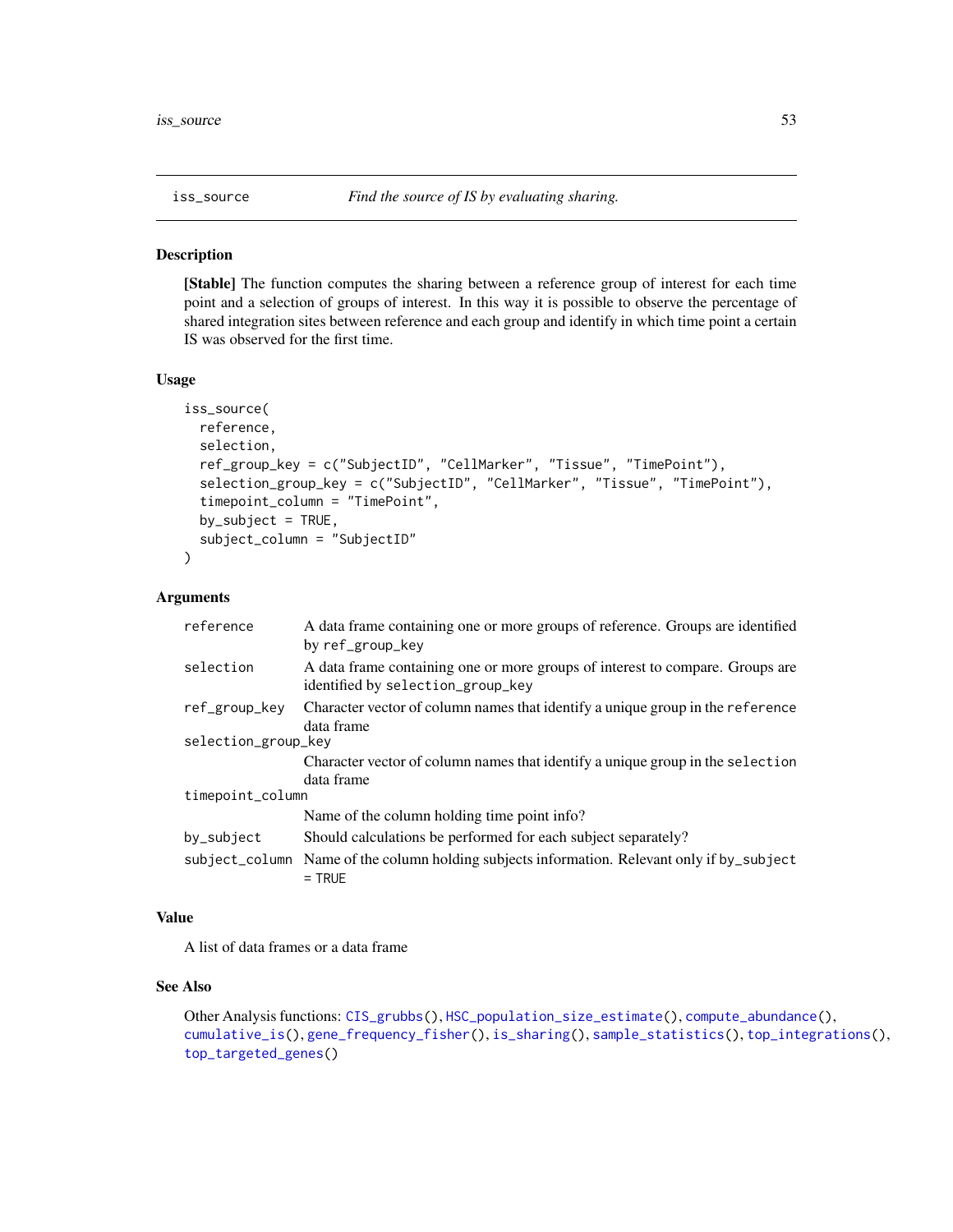## Examples

```
data("integration_matrices", package = "ISAnalytics")
data("association_file", package = "ISAnalytics")
aggreg <- aggregate_values_by_key(
   x = integration_matrices,
   association_file = association_file,
    value_cols = c("seqCount", "fragmentEstimate")
)
df1 <- aggreg %>%
    dplyr::filter(.data$Tissue == "BM")
df2 < - aggreg %>%
    dplyr::filter(.data$Tissue == "PB")
source <- iss_source(df1, df2)
source
ggplot2::ggplot(source$PT001, ggplot2::aes(
   x = as.factor(g2_TimePoint),
   y = sharing\_perc, fill = g1)) +
    ggplot2::geom_col() +
   ggplot2::labs(
        x = "Time point", y = "Shared IS % with MNC BM",
        title = "Source of is MNC BM vs MNC PB"
    )
```
<span id="page-53-0"></span>

#### is\_sharing *Sharing of integration sites between given groups.*

### Description

[Stable] Computes the amount of integration sites shared between the groups identified in the input data.

### Usage

```
is_sharing(
  ...,
  group_key = c("SubjectID", "CellMarker", "Tissue", "TimePoint"),
 group_keys = NULL,
 n_{\text{comp}} = 2,
  is\_count = TRUE,relative_is_sharing = TRUE,
 minimal = TRUE,include_self_comp = FALSE,
 keep_genomic_coord = FALSE,
  table_for_venn = FALSE
)
```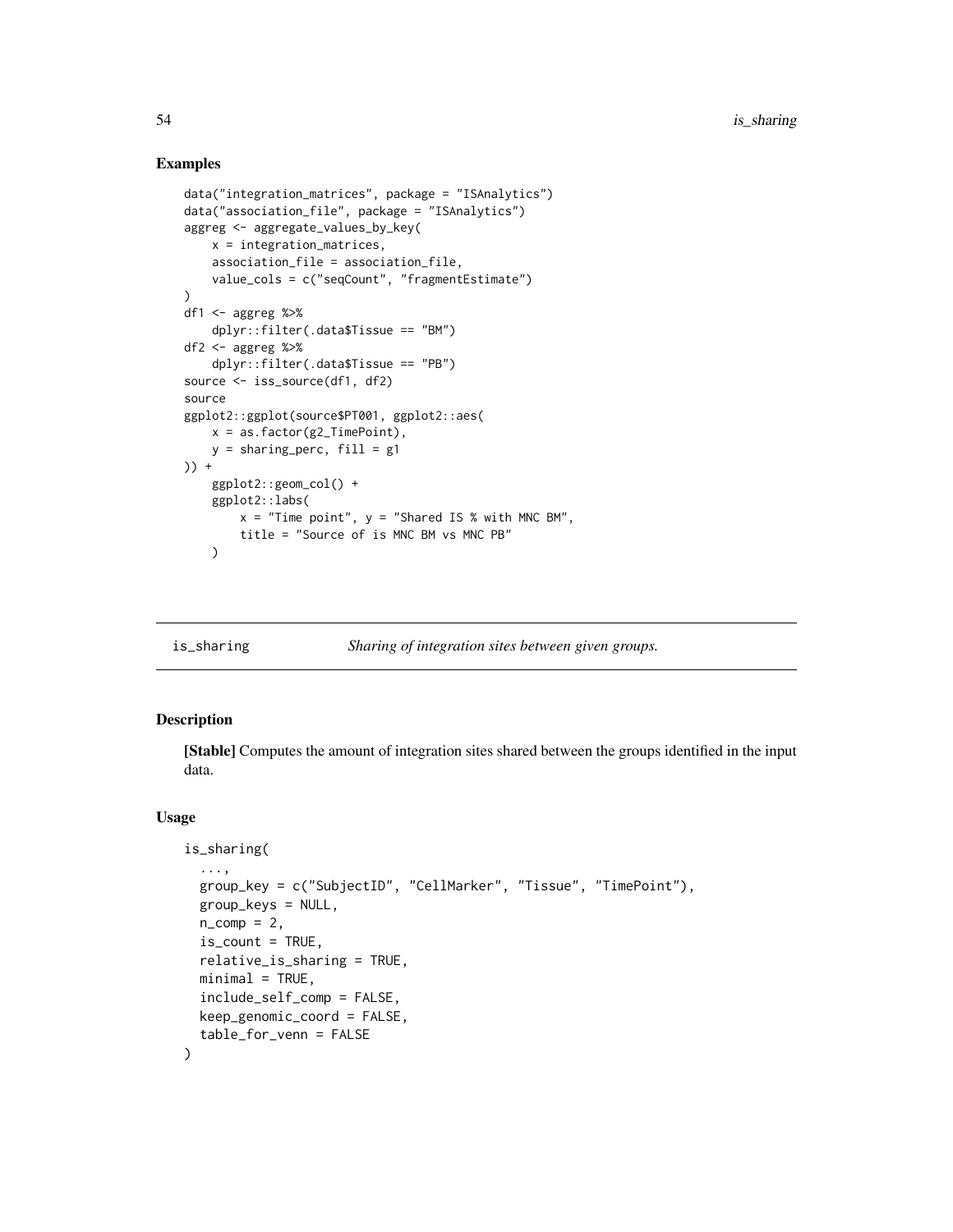# is\_sharing 55

### Arguments

| $\ddots$ .          | One or more integration matrices                                                                                                                                           |  |
|---------------------|----------------------------------------------------------------------------------------------------------------------------------------------------------------------------|--|
| group_key           | Character vector of column names which identify a single group. An associated<br>group id will be derived by concatenating the values of these fields, separated<br>by "_" |  |
| group_keys          | A list of keys for asymmetric grouping. If not NULL the argument group_key<br>is ignored                                                                                   |  |
| $n_{\text{-}}$ comp | Number of comparisons to compute. This argument is relevant only if provided<br>a single data frame and a single key.                                                      |  |
| is_count            | Logical, if TRUE returns also the count of IS for each group and the count for the<br>union set                                                                            |  |
| relative_is_sharing |                                                                                                                                                                            |  |
|                     | Logical, if TRUE also returns the relative sharing.                                                                                                                        |  |
| minimal             | Compute only combinations instead of all possible permutations? If TRUE saves<br>time and excludes redundant comparisons.                                                  |  |
| include_self_comp   |                                                                                                                                                                            |  |
|                     | Include comparisons with the same group?                                                                                                                                   |  |
| keep_genomic_coord  |                                                                                                                                                                            |  |
|                     | If TRUE keeps the genomic coordinates of the shared integration sites in a dedi-<br>cated column (as a nested table)                                                       |  |
|                     | table_for_venn Add column with truth tables for venn plots?                                                                                                                |  |

## Details

An integration site is always identified by the combination of fields in mandatory\_IS\_vars(), thus these columns must be present in the input(s).

The function accepts multiple inputs for different scenarios, please refer to the vignette vignette("sharing\_analyses", package = "ISAnalytics") for a more in-depth explanation.

## Output:

The function outputs a single data frame containing all requested comparisons and optionally individual group counts, genomic coordinates of the shared integration sites and truth tables for plotting venn diagrams.

## Plotting sharing:

The sharing data obtained can be easily plotted in a heatmap via the function [sharing\\_heatmap](#page-80-0) or via the function [sharing\\_venn](#page-81-0)

## Value

A data frame

# Required tags

The function will explicitly check for the presence of these tags:

• All columns declared in mandatory\_IS\_vars()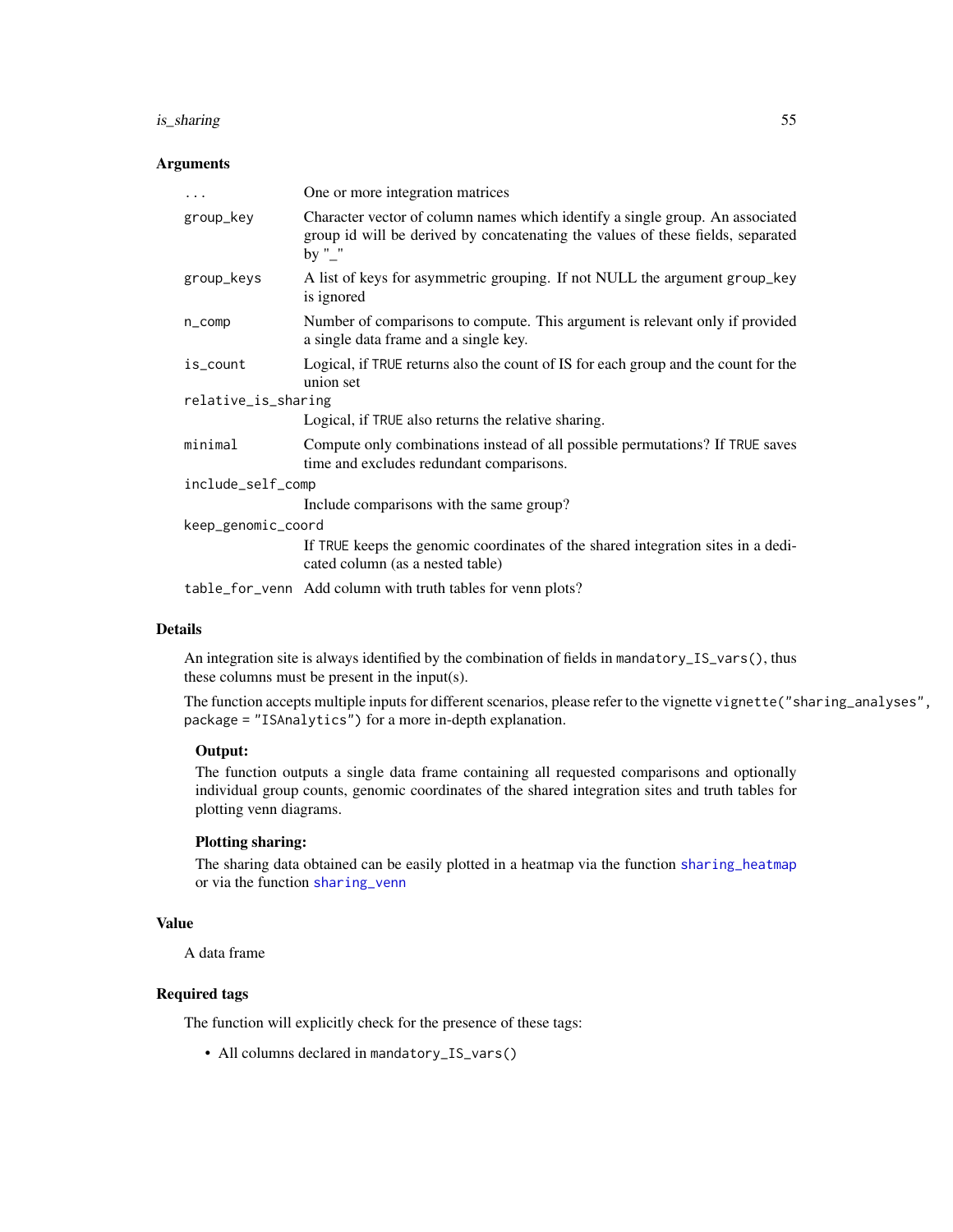# See Also

```
Other Analysis functions: CIS_grubbs(), HSC_population_size_estimate(), compute_abundance(),
cumulative_is(), gene_frequency_fisher(), iss_source(), sample_statistics(), top_integrations(),
top_targeted_genes()
```
# Examples

```
data("integration_matrices", package = "ISAnalytics")
data("association_file", package = "ISAnalytics")
aggreg <- aggregate_values_by_key(
   x = integration_matrices,
   association_file = association_file,
   value_cols = c("seqCount", "fragmentEstimate")
)
sharing <- is_sharing(aggreg)
sharing
```
known\_clinical\_oncogenes

*Known clinical oncogenes (for mouse and human).*

### Description

Known clinical oncogenes (for mouse and human).

## Usage

```
known_clinical_oncogenes()
```
# Value

A data frame

# See Also

Other Plotting function helpers: [clinical\\_relevant\\_suspicious\\_genes\(](#page-17-1))

## Examples

```
known_clinical_oncogenes()
```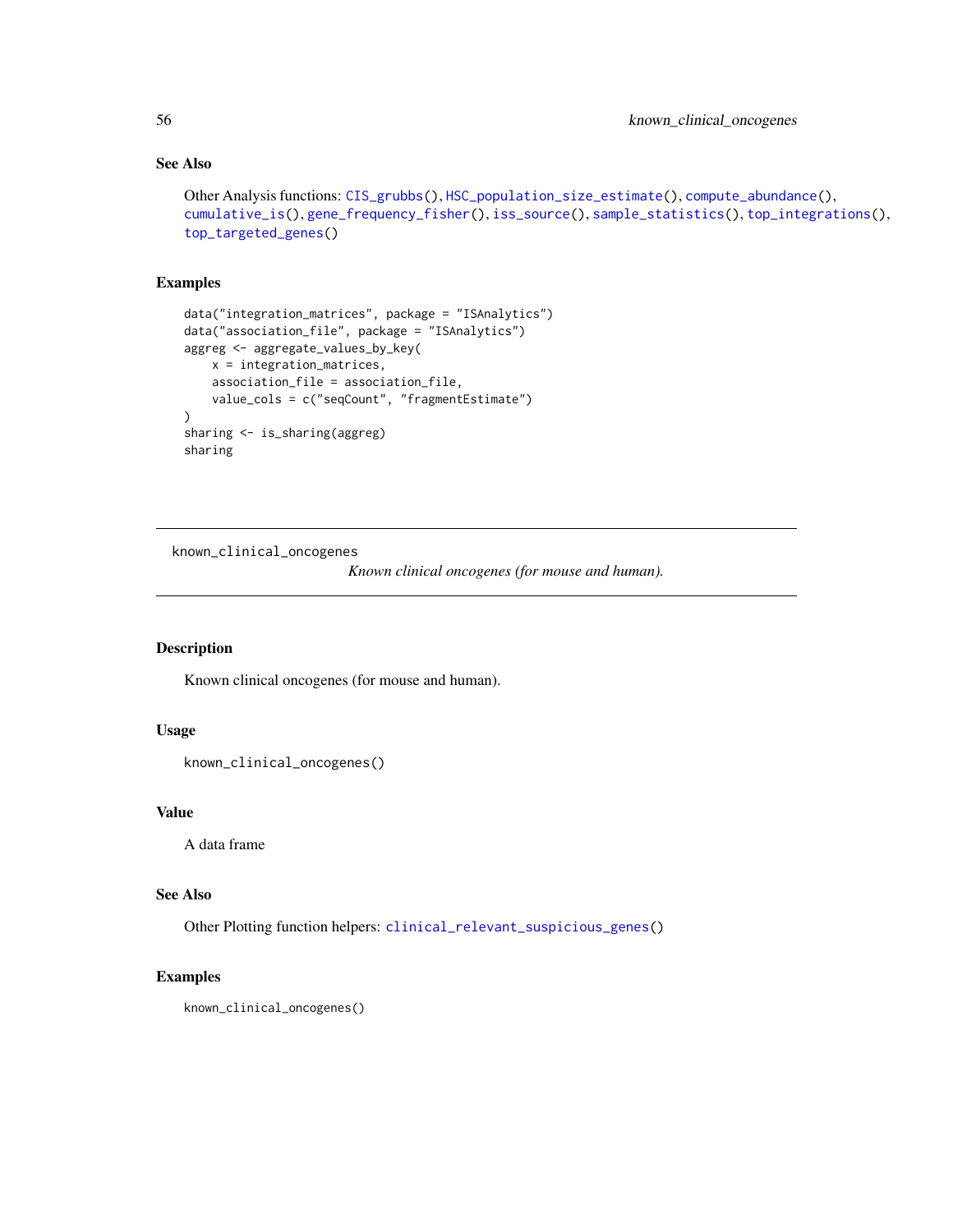<span id="page-56-0"></span>mandatory\_IS\_vars *Current dynamic vars specifications getters.*

### **Description**

Fetches the look-up tables for different categories of dynamic vars. For more details, refer to the dedicated vignette vignette("workflow\_start", package="ISAnalytics").

- mandatory\_IS\_vars returns the look-up table of variables that are used to uniquely identify integration events
- annotation\_IS\_vars() returns the look-up table of variables that contain genomic annotations
- association\_file\_columns() returns the look-up table of variables that contains information on how metadata is structured
- iss\_stats\_specs() returns the look-up table of variables that contains information on the format of pool statistics files produced automatically by VISPA2
- matrix\_file\_suffixes() returns the look-up table of variables that contains all default file names for each quantification type and it is used by automated import functions

### Usage

```
mandatory_IS_vars(include_types = FALSE)
```

```
annotation_IS_vars(include_types = FALSE)
```

```
association_file_columns(include_types = FALSE)
```

```
iss_stats_specs(include_types = FALSE)
```

```
matrix_file_suffixes()
```
## Arguments

include\_types If set to TRUE returns both the names and the types associated, otherwise returns only a character vector of names

# Value

A character vector or a data frame

#### See Also

```
Other dynamic vars: inspect_tags(), pcr_id_column(), reset_mandatory_IS_vars(), set_mandatory_IS_vars(),
set_matrix_file_suffixes()
```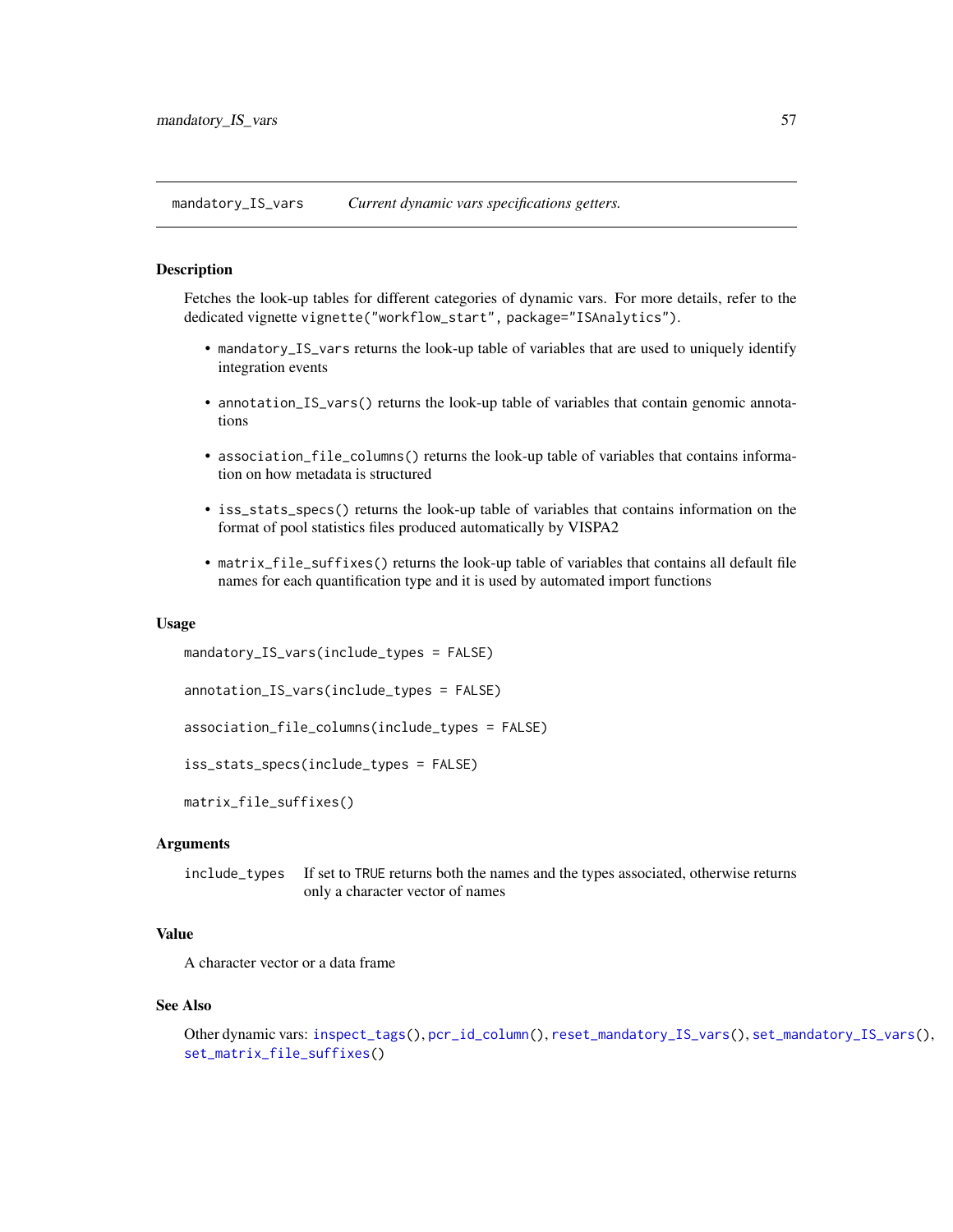## Examples

```
# Names only
mandatory_IS_vars()
# Names and types
mandatory_IS_vars(TRUE)
# Names only
annotation_IS_vars()
# Names and types
annotation_IS_vars(TRUE)
# Names only
association_file_columns()
# Names and types
association_file_columns(TRUE)
# Names only
iss_stats_specs()
# Names and types
iss_stats_specs(TRUE)
# Names only
matrix_file_suffixes()
```
<span id="page-57-0"></span>matching\_options *Possible choices for the* matching\_opt *parameter.*

### Description

These are all the possible values for the matching\_opt parameter in import\_parallel\_vispa2Matrices\_auto.

### Usage

```
matching_options()
```
### Details

The values "ANY", "ALL" and "OPTIONAL", represent how the patterns should be matched, more specifically

- ANY = look only for files that match AT LEAST one of the patterns specified
- ALL = look only for files that match ALL of the patterns specified
- OPTIONAL = look preferentially for files that match, in order, all patterns or any pattern and if no match is found return what is found (keep in mind that duplicates are discarded in automatic mode)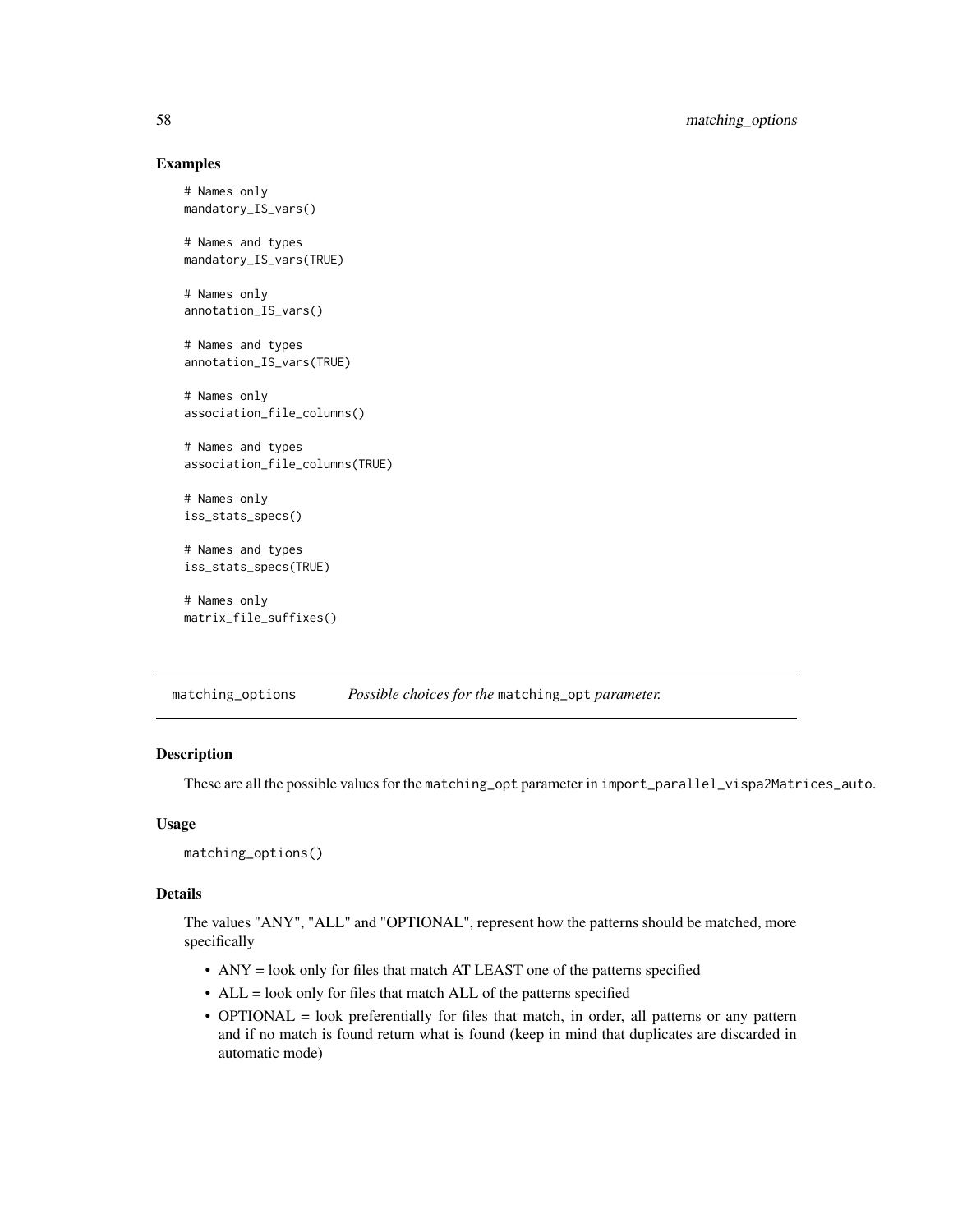# NGSdataExplorer 59

# Value

A vector of characters for matching\_opt

# See Also

[import\\_parallel\\_Vispa2Matrices\\_auto](#page-0-0)

Other Import functions helpers: [annotation\\_issues\(](#page-6-0)), [date\\_formats\(](#page-25-0)), [default\\_af\\_transform\(](#page-25-1)), [default\\_iss\\_file\\_prefixes\(](#page-26-0)), [quantification\\_types\(](#page-66-0))

# Examples

```
opts <- matching_options()
```
NGSdataExplorer *Launch the shiny application NGSdataExplorer.*

# Description

Launch the shiny application NGSdataExplorer.

# Usage

```
NGSdataExplorer()
```
## Value

Nothing

## Examples

## Not run: NGSdataExplorer()

## End(Not run)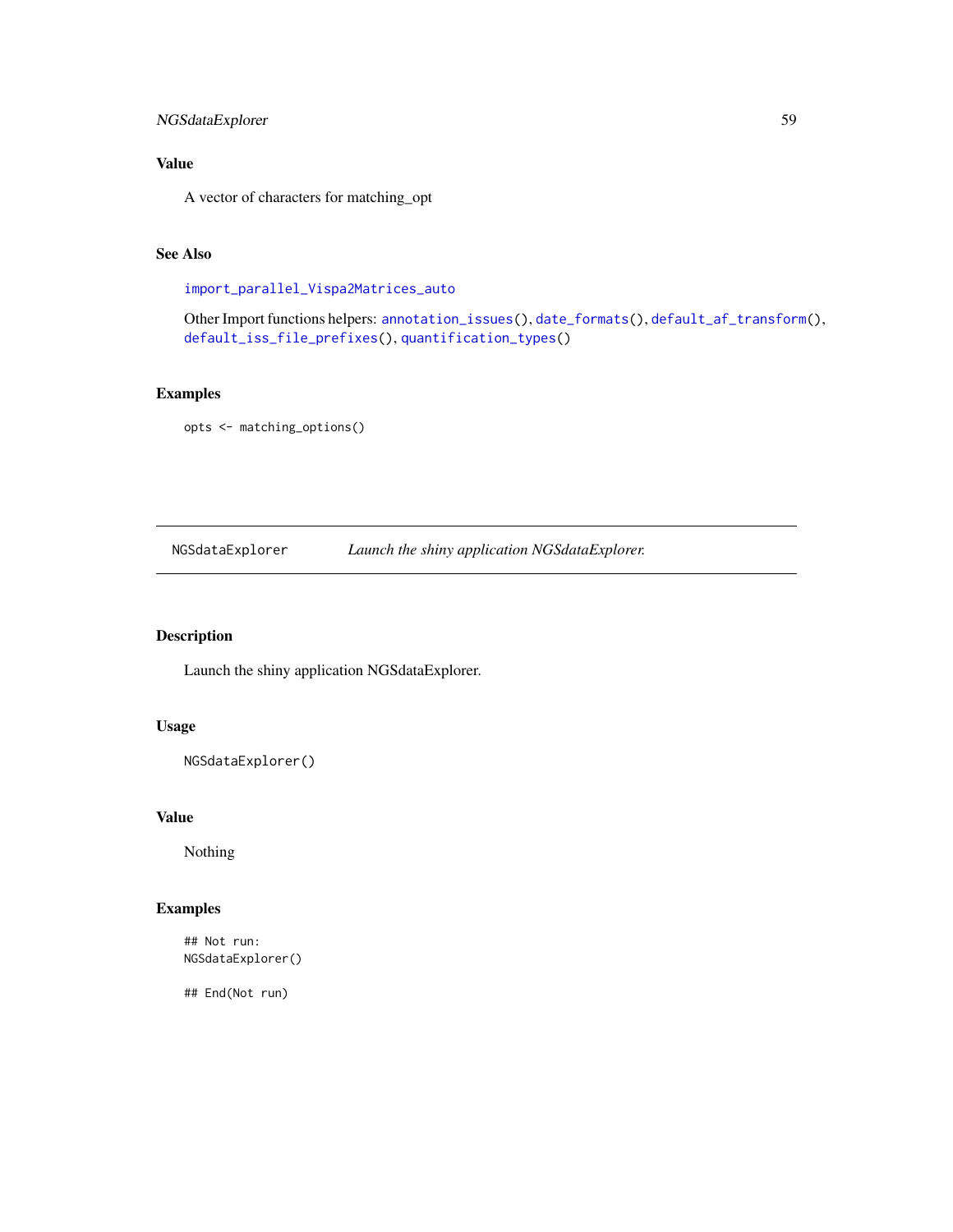<span id="page-59-0"></span>outliers\_by\_pool\_fragments

*Identify and flag outliers based on pool fragments.*

# Description

[Stable] Identify and flag outliers based on expected number of raw reads per pool.

# Usage

```
outliers_by_pool_fragments(
  metadata,
 key = "BARCODE_MUX",
 outlier_p_value_threshold = 0.01,
  normality_test = FALSE,
  normality\_p_value\_threshold = 0.05,
  transform_log2 = TRUE,
 per_pool_test = TRUE,
 pool_col = "PoolID",
 min_samples_per_pool = 5,
  flag_logic = "AND",
 keep_calc_cols = TRUE,
  report_path = default_report_path()
\mathcal{L}
```
# Arguments

| metadata                    | The metadata data frame                                                                                                                                                                                     |
|-----------------------------|-------------------------------------------------------------------------------------------------------------------------------------------------------------------------------------------------------------|
| key                         | A character vector of numeric column names                                                                                                                                                                  |
| outlier_p_value_threshold   |                                                                                                                                                                                                             |
|                             | The p value threshold for a read to be considered an outlier                                                                                                                                                |
|                             | normality_test Perform normality test? Normality is assessed for each column in the key using<br>Shapiro-Wilk test and if the values do not follow a normal distribution, other<br>calculations are skipped |
| normality_p_value_threshold |                                                                                                                                                                                                             |
|                             | Normality threshold                                                                                                                                                                                         |
|                             | transform_log2 Perform a log2 trasformation on values prior the actual calculations?                                                                                                                        |
|                             | per_pool_test Perform the test for each pool?                                                                                                                                                               |
| pool_col                    | A character vector of the names of the columns that uniquely identify a pool                                                                                                                                |
| min_samples_per_pool        |                                                                                                                                                                                                             |
|                             | The minimum number of samples that a pool needs to contain in order to be<br>processed - relevant only if per_pool_test = TRUE                                                                              |
| flag_logic                  | A character vector of logic operators to obtain a global flag formula - only rele-<br>vant if the key is longer than one. All operators must be chosen between: AND,<br>OR, XOR, NAND, NOR, XNOR            |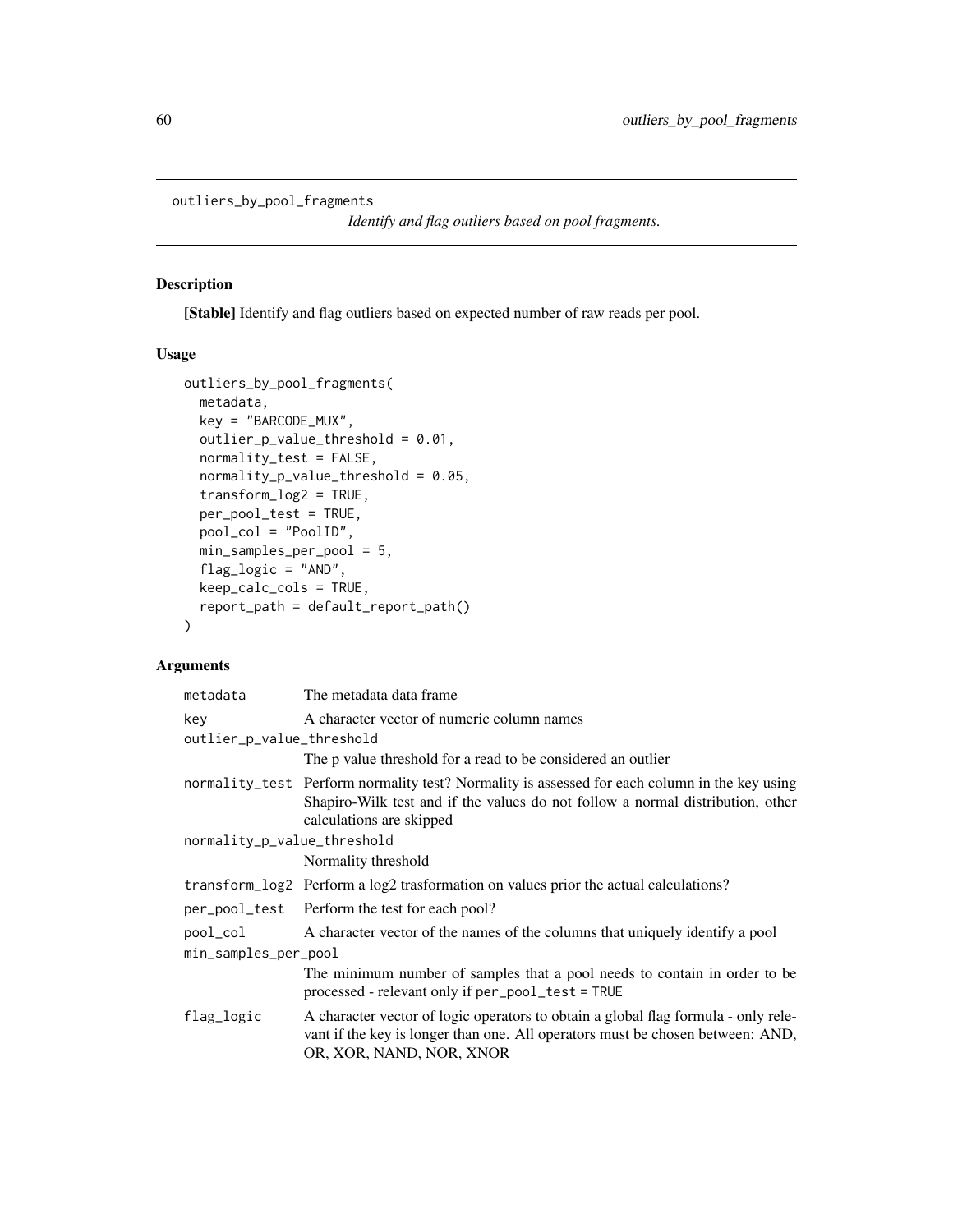keep\_calc\_cols Keep the calculation columns in the output data frame?

report\_path The path where the report file should be saved. Can be a folder, a file or NULL if no report should be produced. Defaults to {user\_home}/ISAnalytics\_reports.

### Details

### Modular structure:

The outlier filtering functions are structured in a modular fashion. There are 2 kind of functions:

- Outlier tests Functions that perform some kind of calculation based on inputs and flags metadata
- Outlier filter A function that takes one or more outlier tests, combines all the flags with a given logic and filters out rows that are flagged as outliers

This function is an outlier test, and calculates for each column in the key

- The zscore of the values
- The tstudent of the values
- The the associated p-value (tdist)

Optionally the test can be performed for each pool and a normality test can be run prior the actual calculations. Samples are flagged if this condition is respected:

• tdist < outlier\_p\_value\_threshold & zscore < 0

If the key contains more than one column an additional flag logic can be specified for combining the results. Example: let's suppose the key contains the names of two columns, X and Y key = c("X", "Y") if we specify the the argument  $flag\_logic = "AND"$  then the reads will be flagged based on this global condition: (tdist\_X < outlier\_p\_value\_threshold & zscore\_X < 0) AND (tdist\_Y < outlier\_p\_value\_threshold  $\&$  zscore\_Y < 0)

The user can specify one or more logical operators that will be applied in sequence.

### Value

A data frame of metadata with the column to\_remove

### See Also

```
Other Data cleaning and pre-processing: aggregate_metadata(), aggregate_values_by_key(),
compute_near_integrations(), default_meta_agg(), outlier_filter(), purity_filter(),
realign_after_collisions(), remove_collisions(), threshold_filter()
```
### Examples

```
data("association_file", package = "ISAnalytics")
flagged <- outliers_by_pool_fragments(association_file,
    report_path = NULL
)
head(flagged)
```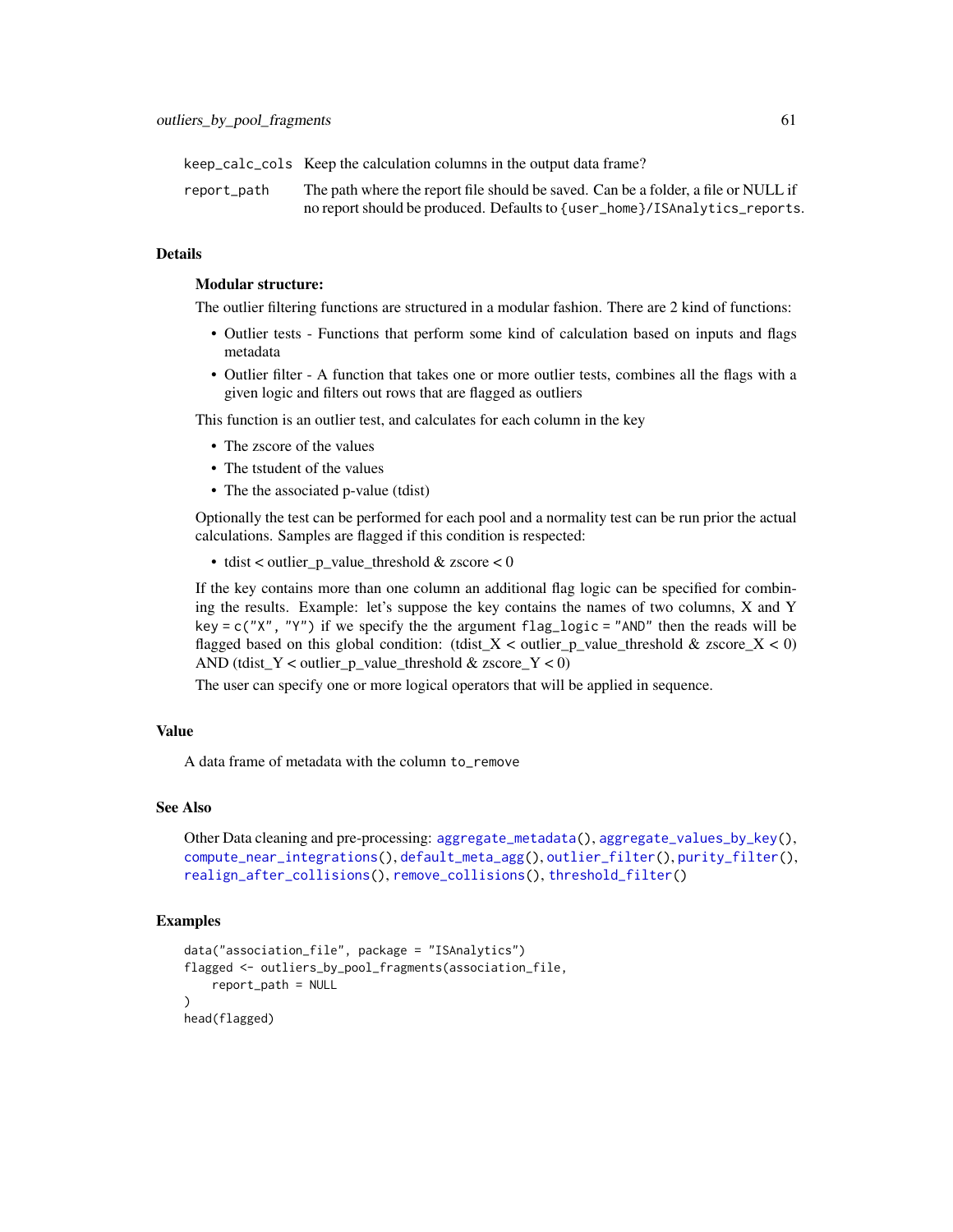<span id="page-61-0"></span>

# Description

[Experimental] Filter out outliers in metadata by using appropriate outlier tests.

### Usage

```
outlier_filter(
 metadata,
 pcr_id_col = pcr_id_column(),
  outlier_test = c(outliers_by_pool_fragments),
  outlier_test_outputs = NULL,
  combination_logic = c("AND"),
  negate = FALSE,
  report_path = default_report_path(),
  ...
\mathcal{L}
```
# Arguments

| metadata             | The metadata data frame                                                                                                                                             |  |
|----------------------|---------------------------------------------------------------------------------------------------------------------------------------------------------------------|--|
| pcr_id_col           | The name of the pcr identifier column                                                                                                                               |  |
| outlier_test         | One or more outlier tests. Must be functions, either from available_outlier_tests()<br>or custom functions that produce an appropriate output format (see details). |  |
| outlier_test_outputs |                                                                                                                                                                     |  |
|                      | NULL, a data frame or a list of data frames. See details.                                                                                                           |  |
| combination_logic    |                                                                                                                                                                     |  |
|                      | One or more logical operators ("AND", "OR", "XOR", "NAND", "NOR", "XNOR").<br>See datails.                                                                          |  |
| negate               | If TRUE will return only the metadata that was flagged to be removed. If FALSE<br>will return only the metadata that wasn't flagged to be removed.                  |  |
| report_path          | The path where the report file should be saved. Can be a folder or NULL if no<br>report should be produced. Defaults to {user_home}/ISAnalytics_reports.            |  |
| $\ddotsc$            | Additional named arguments passed to outliers_test                                                                                                                  |  |

## Details

# Modular structure:

The outlier filtering functions are structured in a modular fashion. There are 2 kind of functions:

- Outlier tests Functions that perform some kind of calculation based on inputs and flags metadata
- Outlier filter A function that takes one or more outlier tests, combines all the flags with a given logic and filters out rows that are flagged as outliers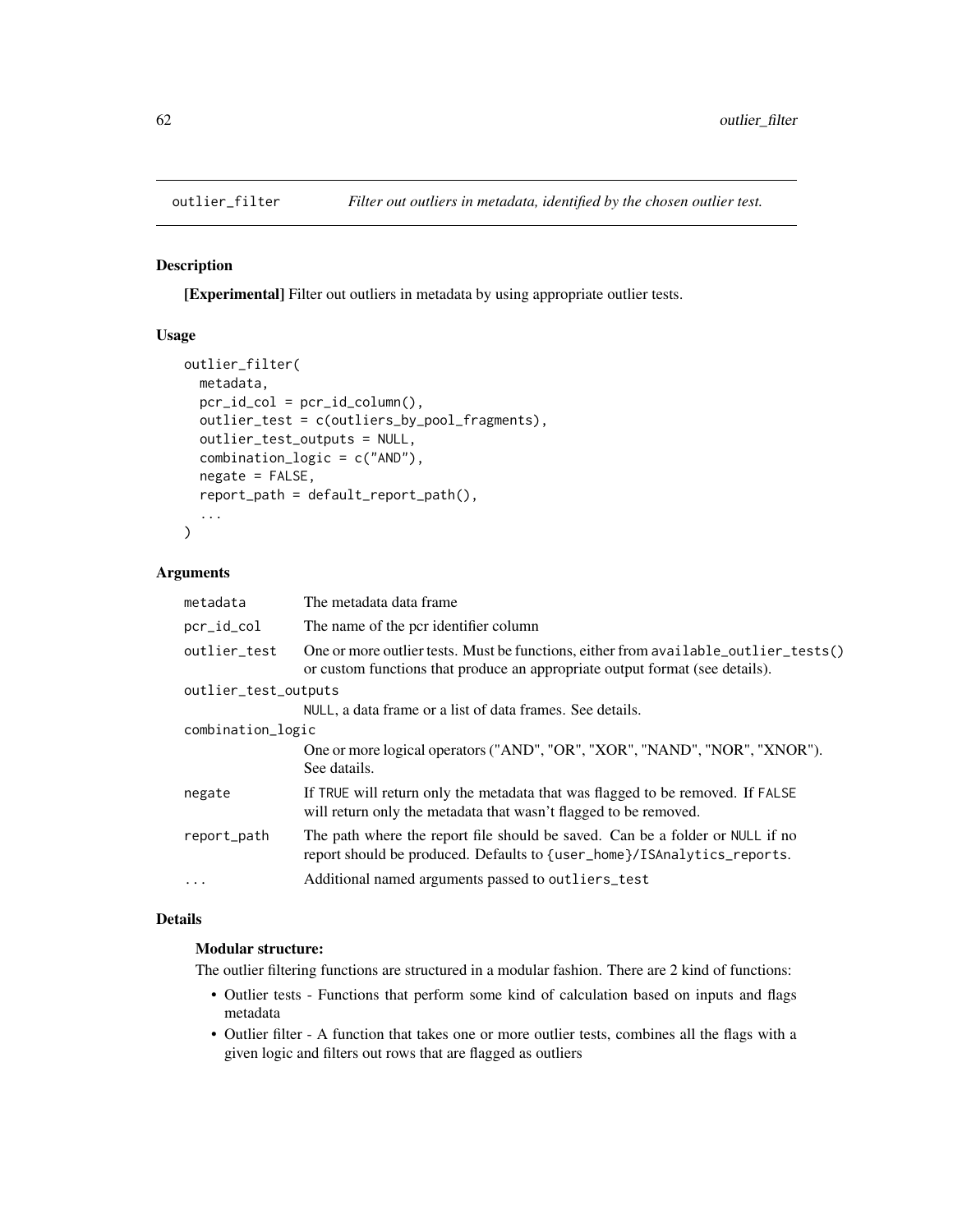This function acts as the filter. It can either take one or more outlier tests as functions and call them through the argument outlier\_test, or it can take directly outputs produced by individual tests in the argument outlier\_test\_outputs - if both are provided the second one has priority. The second method offers a bit more freedom, since single tests can be run independently and intermediate results saved and examined more in detail. If more than one test is to be performed, the argument combination\_logic tells the function how to combine the flags: you can specify 1 logical operator or more than 1, provided it is compatible with the number of tests.

### Writing custom outlier tests:

You have the freedom to provide your own functions as outlier tests. For this purpose, functions provided must respect this guidelines:

- Must take as input the whole metadata df
- Must return a df containing AT LEAST the pcr\_id\_col and a logical column "to\_remove" that contains the flag
- The pcr\_id\_col must contain all the values originally present in the metadata df

### Value

A data frame of metadata which has less or the same amount of rows

### See Also

```
Other Data cleaning and pre-processing: aggregate_metadata(), aggregate_values_by_key(),
compute_near_integrations(), default_meta_agg(), outliers_by_pool_fragments(), purity_filter(),
realign_after_collisions(), remove_collisions(), threshold_filter()
```
### Examples

```
data("association_file", package = "ISAnalytics")
filtered_af <- outlier_filter(association_file,
    key = "BARCODE_MUX",
    report_path = NULL
\lambdahead(filtered_af)
```
<span id="page-62-0"></span>pcr\_id\_column *Easily retrieve the name of the pcr id column.*

### Description

The function is a shortcut to retrieve the currently set pcr id column name from the association file column tags look-up table. This column is needed every time a joining operation with metadata needs to be performed

#### Usage

pcr\_id\_column()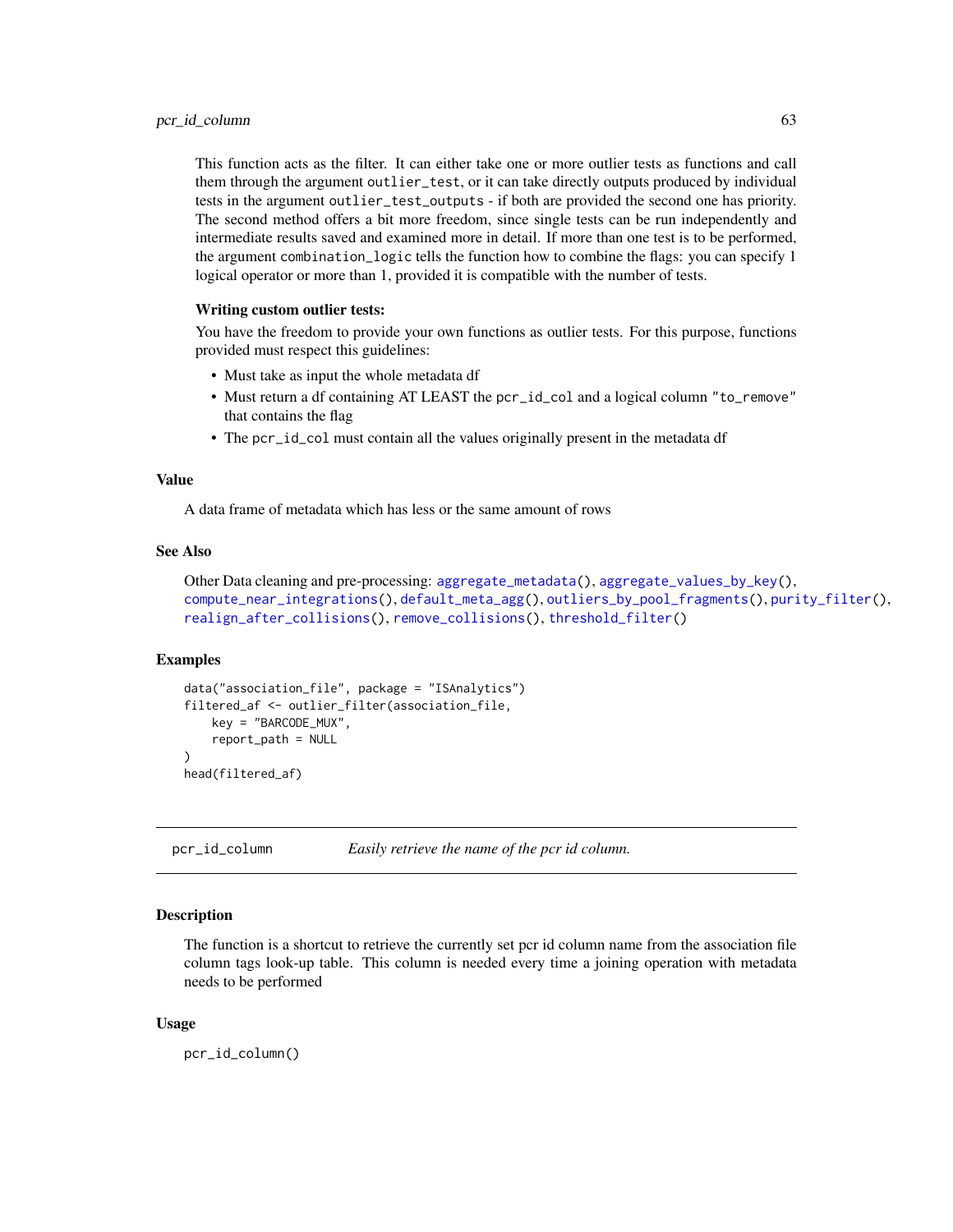# Value

The name of the column

## See Also

```
Other dynamic vars: inspect_tags(), mandatory_IS_vars(), reset_mandatory_IS_vars(),
set_mandatory_IS_vars(), set_matrix_file_suffixes()
```
# Examples

pcr\_id\_column()

| proto_oncogenes | Data frames for proto-oncogenes (human and mouse) amd tumor- |
|-----------------|--------------------------------------------------------------|
|                 | suppressor genes from UniProt.                               |

### Description

The file is simply a result of a research with the keywords "proto-oncogenes" and "tumor suppressor" for the target genomes on UniProt database.

# Usage

```
data("proto_oncogenes")
```
data("tumor\_suppressors")

## Format

An object of class tbl\_df (inherits from tbl, data.frame) with 569 rows and 13 columns.

An object of class tbl\_df (inherits from tbl, data.frame) with 523 rows and 13 columns.

## Functions

• tumor\_suppressors: Data frame for tumor suppressor genes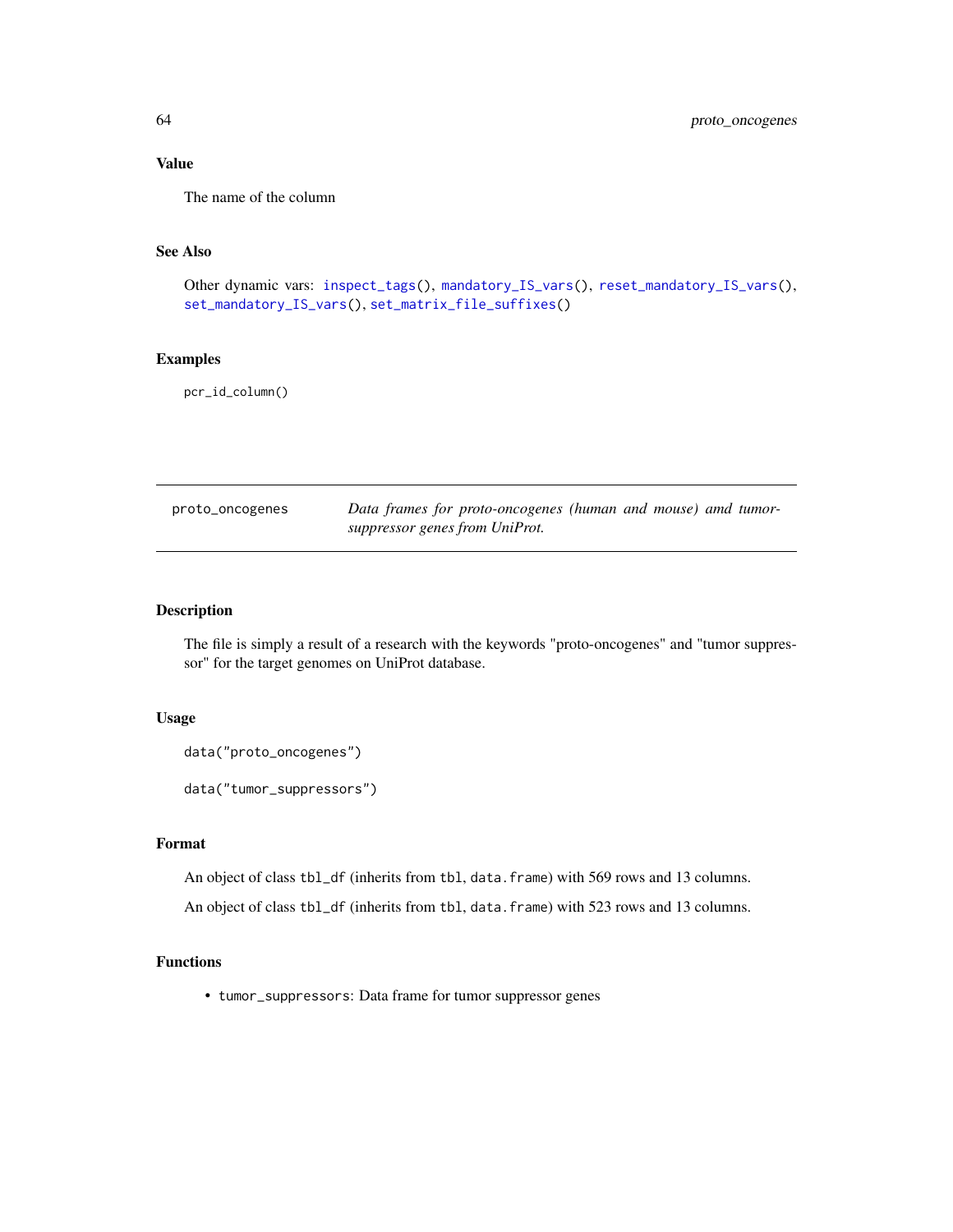# <span id="page-64-0"></span>Description

[Stable] Filter that targets possible contamination between cell lines based on a numeric quantification (likely abundance or sequence count).

# Usage

```
purity_filter(
 x,
 lineages = blood_lineages_default(),
 aggregation_key = c("SubjectID", "CellMarker", "Tissue", "TimePoint"),
 group_key = c("CellMarker", "Tissue"),
  selected_groups = NULL,
  join_on = "CellMarker",
 min_value = 3,impurity_threshold = 10,
 by_timepoint = TRUE,
  timepoint_column = "TimePoint",
  value_column = "seqCount_sum"
)
```
## Arguments

| X                  | An aggregated integration matrix, obtained via aggregate_values_by_key()                                                                       |
|--------------------|------------------------------------------------------------------------------------------------------------------------------------------------|
| lineages           | A data frame containing cell lineages information                                                                                              |
| aggregation_key    |                                                                                                                                                |
|                    | The key used for aggregating x                                                                                                                 |
| group_key          | A character vector of column names for re-aggregation. Column names must be<br>either in x or in lineages. See details.                        |
| selected_groups    |                                                                                                                                                |
|                    | Either NULL, a character vector or a data frame for group selection. See details.                                                              |
| join_on            | Common columns to perform a join operation on                                                                                                  |
| min_value          | A minimum value to filter the input matrix. Integrations with a value strictly<br>lower than min_value are excluded (dropped) from the output. |
| impurity_threshold |                                                                                                                                                |
|                    | The ratio threshold for impurity in groups                                                                                                     |
| by_timepoint       | Should filtering be applied on each time point? If FALSE, all time points are<br>merged together                                               |
| timepoint_column   |                                                                                                                                                |
|                    | Column in x containing the time point                                                                                                          |
| value_column       | Column in x containing the numeric quantification of interest                                                                                  |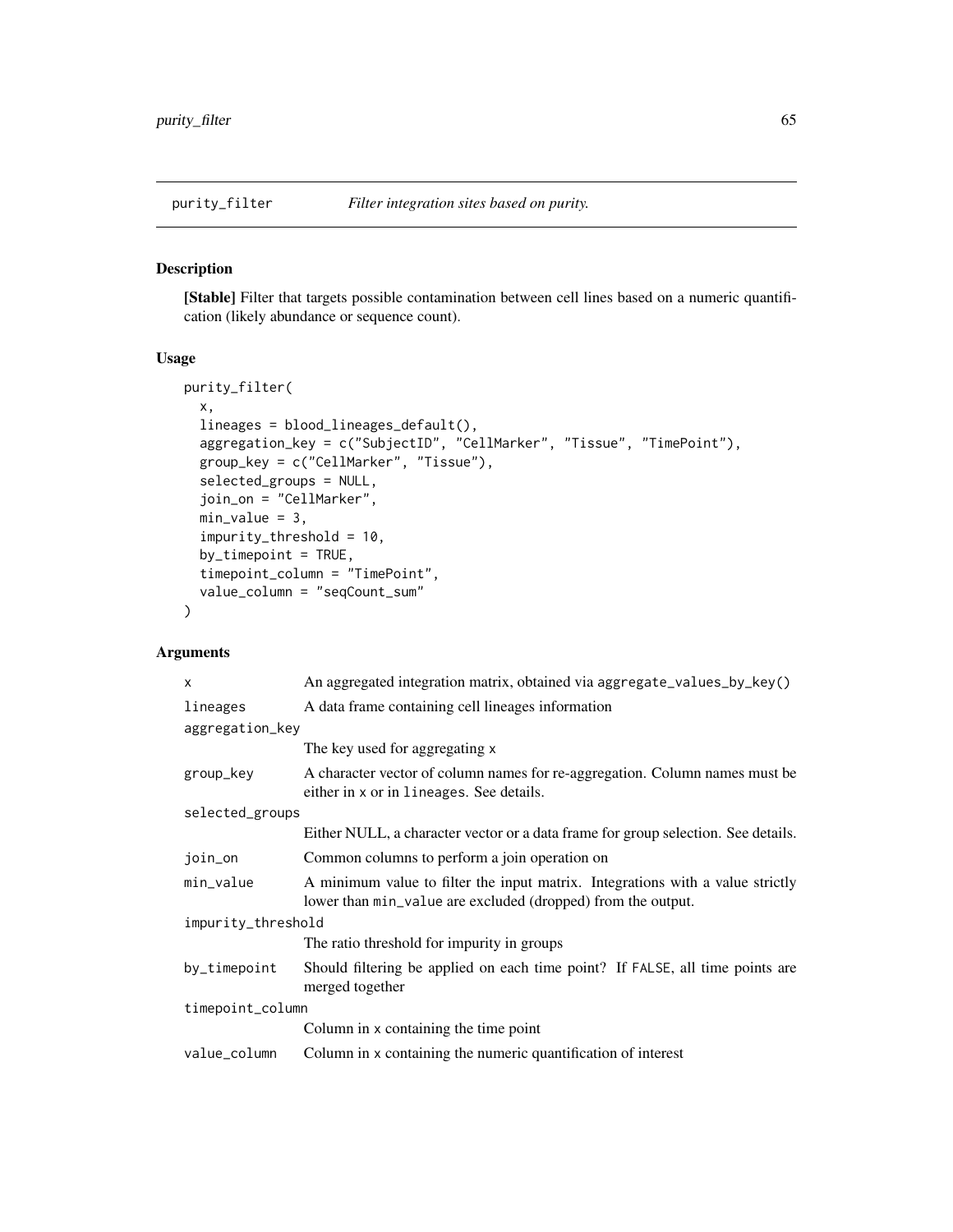# Details

#### Setting input arguments:

The input matrix can be re-aggregated with the provided group\_key argument. This key contains the names of the columns to group on (besides the columns holding genomic coordinates of the integration sites) and must be contained in at least one of x or lineages data frames. If the key is not found only in x, then a join operation with the lineages data frame is performed on the common column(s) join\_on.

#### Group selection:

It is possible for the user to specify on which groups the logic of the filter should be applied to. For example: if we have group\_key =  $c$  ("HematoLineage") and we set selected\_groups = c("CD34", "Myeloid","Lymphoid") it means that a single integration will be evaluated for the filter only for groups that have the values of "CD34", "Myeloid" and "Lymphoid" in the "HematoLineage" column. If the same integration is present in other groups it is kept as it is. selected\_groups can be set to NULL if we want the logic to apply to every group present in the data frame, it can be set as a simple character vector as the example above if the group key has length 1 (and there is no need to filter on time point). If the group key is longer than 1 then the filter is applied only on the first element of the key.

If a more refined selection on groups is needed, a data frame can be provided instead:

```
group_key = c("CellMarker", "Tissue")
selected_groups = tibble::tribble(
~ CellMarker, ~ Tissue,
"CD34", "BM",
"CD14", "BM",
"CD14", "PB"
)
```
Columns in the data frame should be the same as group key (plus, eventually, the time point column). In this example only those groups identified by the rows in the provided data frame are processed.

### Value

A data frame

### See Also

```
aggregate_metadata(aggregate_values_by_key(),
compute_near_integrations(), default_meta_agg(), outlier_filter(), outliers_by_pool_fragments(),
realign_after_collisions(), remove_collisions(), threshold_filter()
```
## Examples

```
data("integration_matrices", package = "ISAnalytics")
data("association_file", package = "ISAnalytics")
aggreg <- aggregate_values_by_key(
   x = integration_matrices,
   association_file = association_file,
   value_cols = c("seqCount", "fragmentEstimate")
```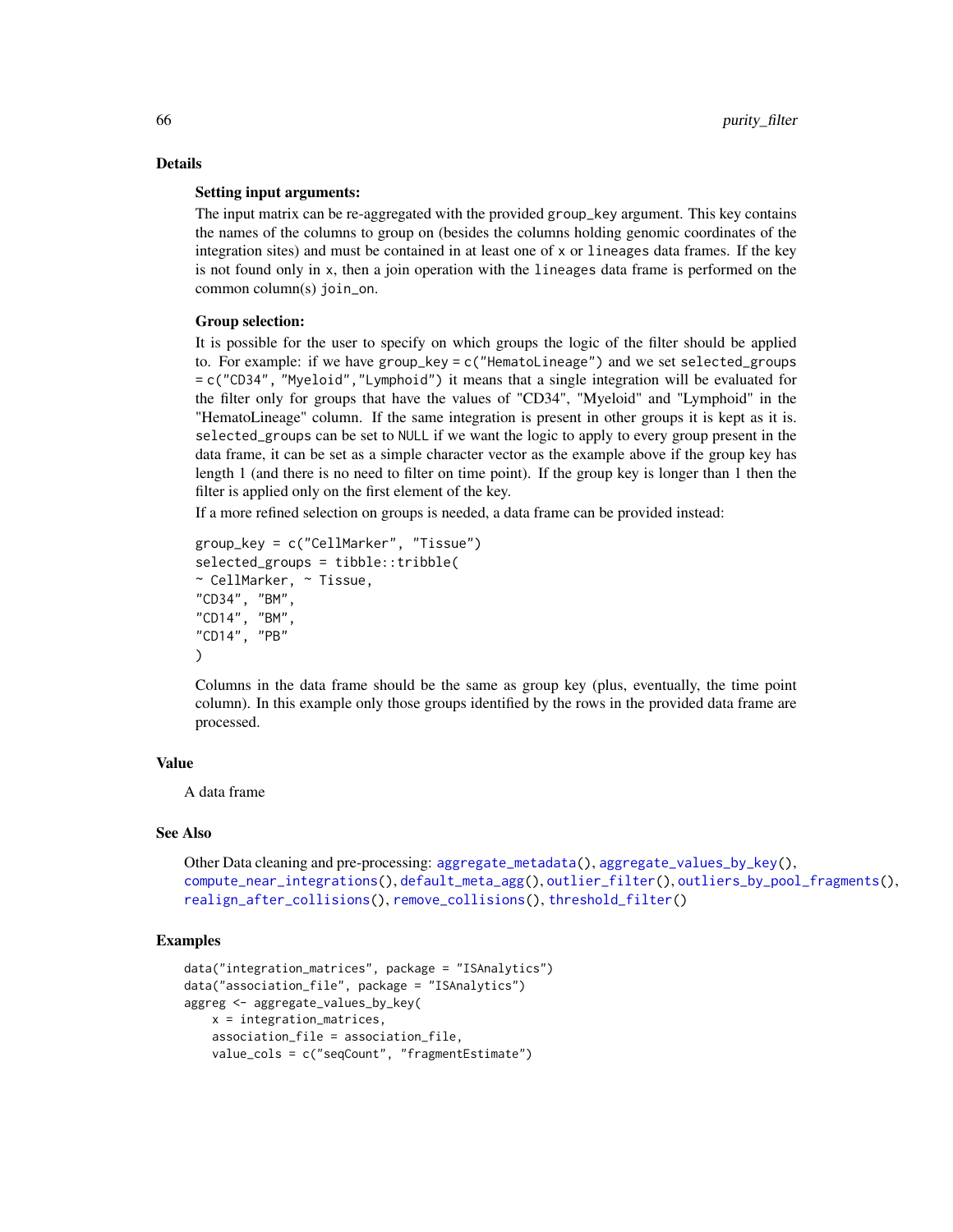# quantification\_types 67

```
)
filtered_by_purity <- purity_filter(
   x =aggreg,
   value_column = "seqCount_sum"
)
head(filtered_by_purity)
```
<span id="page-66-0"></span>quantification\_types *Possible choices for the* quantification\_type *parameter.*

### Description

These are all the possible values for the quantification\_type parameter in import\_parallel\_vispa2Matrices\_interac and import\_parallel\_vispa2Matrices\_auto.

## Usage

```
quantification_types()
```
## Details

The possible values are:

- fragmentEstimate
- seqCount
- barcodeCount
- cellCount
- ShsCount

#### Value

A vector of characters for quantification types

## See Also

[import\\_parallel\\_Vispa2Matrices\\_interactive](#page-0-0), [import\\_parallel\\_Vispa2Matrices\\_auto](#page-0-0)

Other Import functions helpers: [annotation\\_issues\(](#page-6-0)), [date\\_formats\(](#page-25-0)), [default\\_af\\_transform\(](#page-25-1)), [default\\_iss\\_file\\_prefixes\(](#page-26-0)), [matching\\_options\(](#page-57-0))

### Examples

quant\_types <- quantification\_types()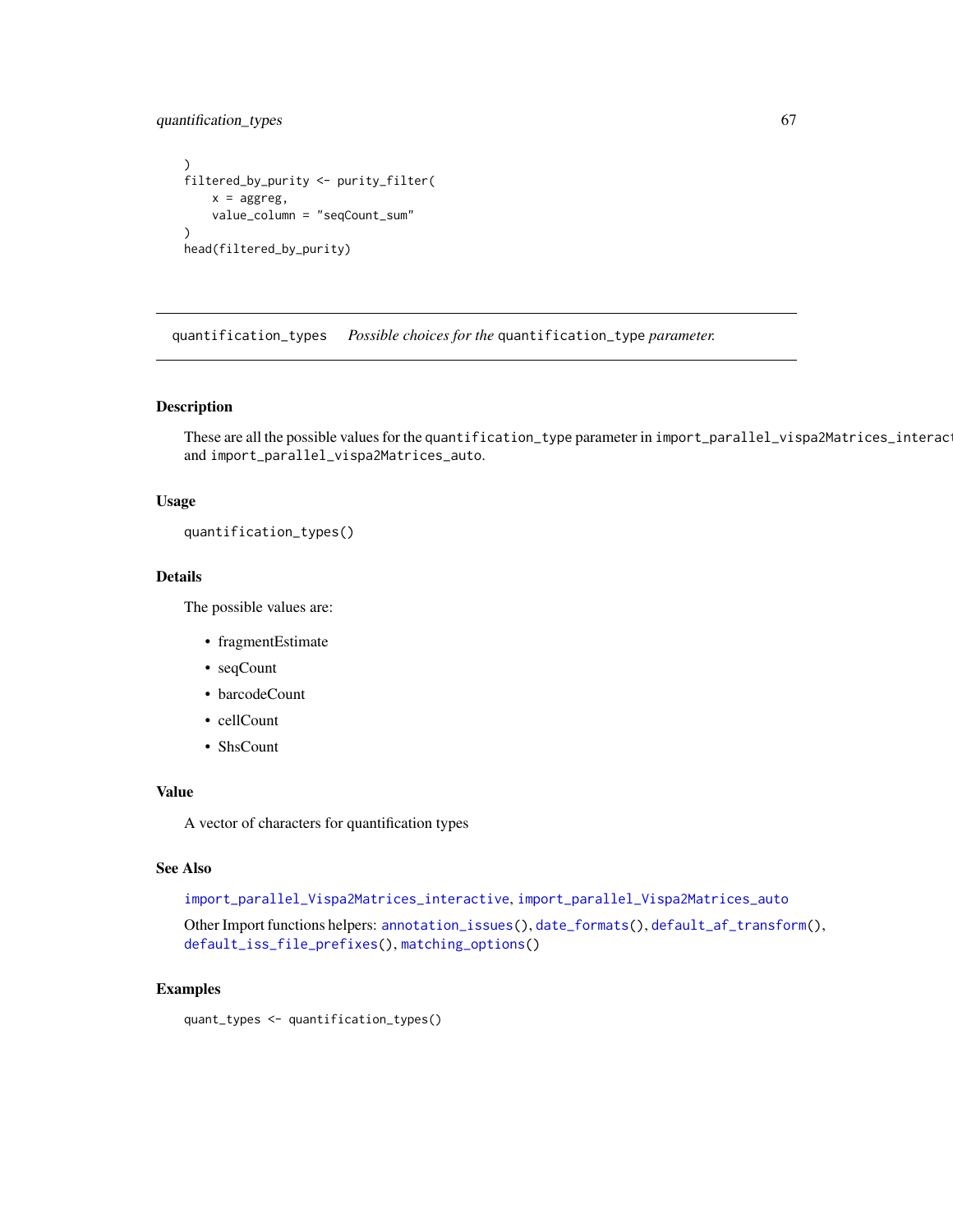```
realign_after_collisions
```
*Re-aligns matrices of other quantification types based on the processed sequence count matrix.*

### Description

[Stable] This function should be used to keep data consistent among the same analysis: if for some reason you removed the collisions by passing only the sequence count matrix to remove\_collisions(), you should call this function afterwards, providing a list of other quantification matrices. NOTE: if you provided a list of several quantification types to remove\_collisions() before, there is no need to call this function.

### Usage

```
realign_after_collisions(
  sc_matrix,
 other_matrices,
  sample_column = pcr_id_column()
\lambda
```
### Arguments

| sc_matrix | The sequence count matrix already processed for collisions via remove_collisions()                                                                 |
|-----------|----------------------------------------------------------------------------------------------------------------------------------------------------|
|           | other matrices A named list of matrices to re-align. Names in the list must be quantification<br>types (quantification_types()) except "seqCount". |
|           | sample_column The name of the column containing the sample identifier                                                                              |

### Details

For more details on how to use collision removal functionality: vignette("workflow\_start", package = "ISAnalytics")

## Value

A named list with re-aligned matrices

# See Also

[remove\\_collisions](#page-70-0)

Other Data cleaning and pre-processing: [aggregate\\_metadata\(](#page-3-0)), [aggregate\\_values\\_by\\_key\(](#page-4-0)), [compute\\_near\\_integrations\(](#page-20-0)), [default\\_meta\\_agg\(](#page-26-1)), [outlier\\_filter\(](#page-61-0)), [outliers\\_by\\_pool\\_fragments\(](#page-59-0)), [purity\\_filter\(](#page-64-0)), [remove\\_collisions\(](#page-70-0)), [threshold\\_filter\(](#page-82-0))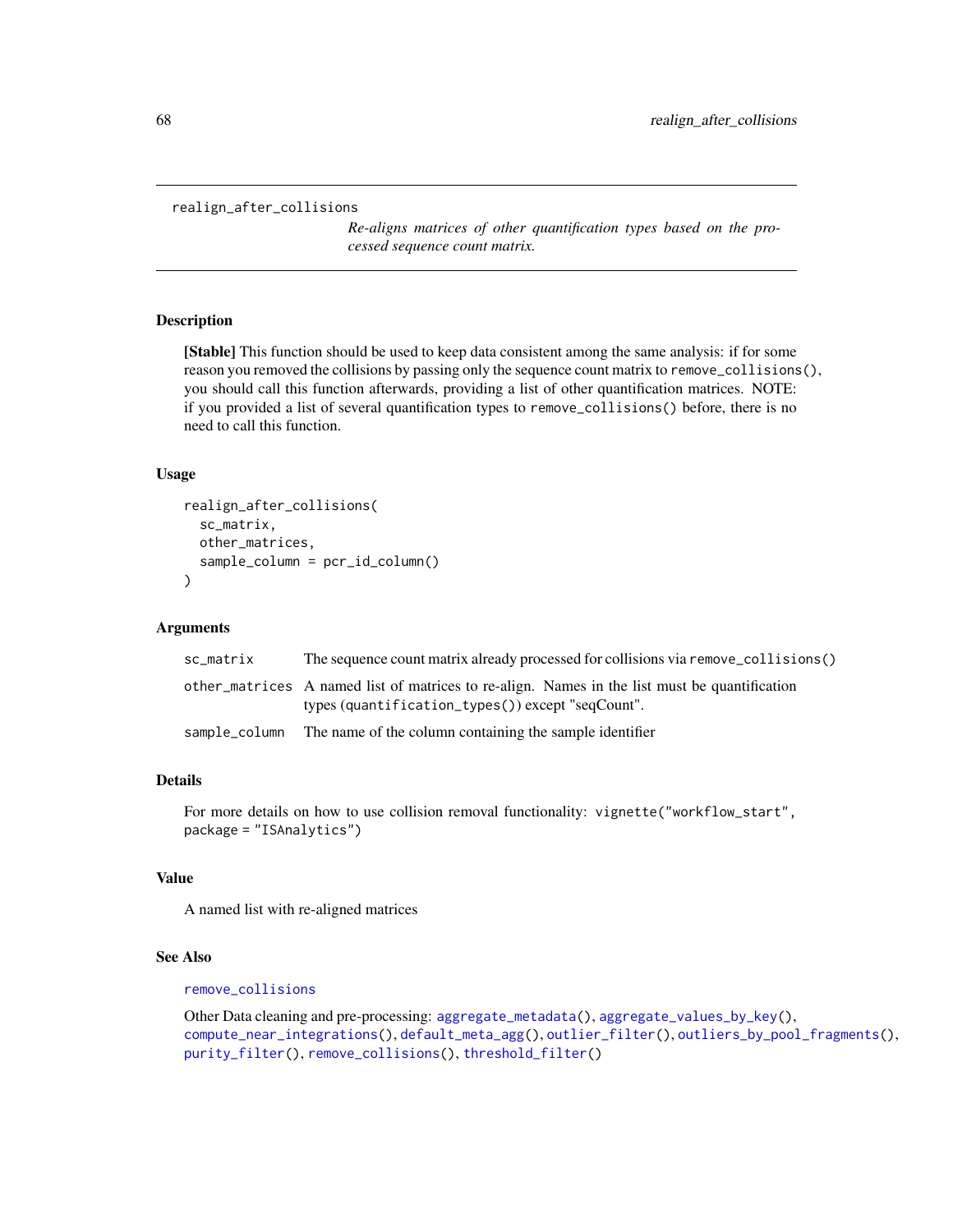# reduced\_AF\_columns 69

## Examples

```
data("integration_matrices", package = "ISAnalytics")
data("association_file", package = "ISAnalytics")
separated <- separate_quant_matrices(
    integration_matrices
\mathcal{L}no_coll <- remove_collisions(
   x = separated$seqCount,
   association_file = association_file,
    quant_cols = c(seqCount = "Value"),
    report_path = NULL
\mathcal{L}realigned <- realign_after_collisions(
    sc_matrix = no_coll,
    other_matrices = list(fragmentEstimate = separated$fragmentEstimate)
)
realigned
```
reduced\_AF\_columns *Names of the columns of the association file to consider for Vispa2 launch.*

### Description

Selection of column names from the association file to be considered for Vispa2 launch. NOTE: the TagID column appears only once but needs to be repeated twice for generating the launch file. Use the appropriate function to generate the file automatically.

### Usage

reduced\_AF\_columns()

### Value

A character vector

## Examples

reduced\_AF\_columns()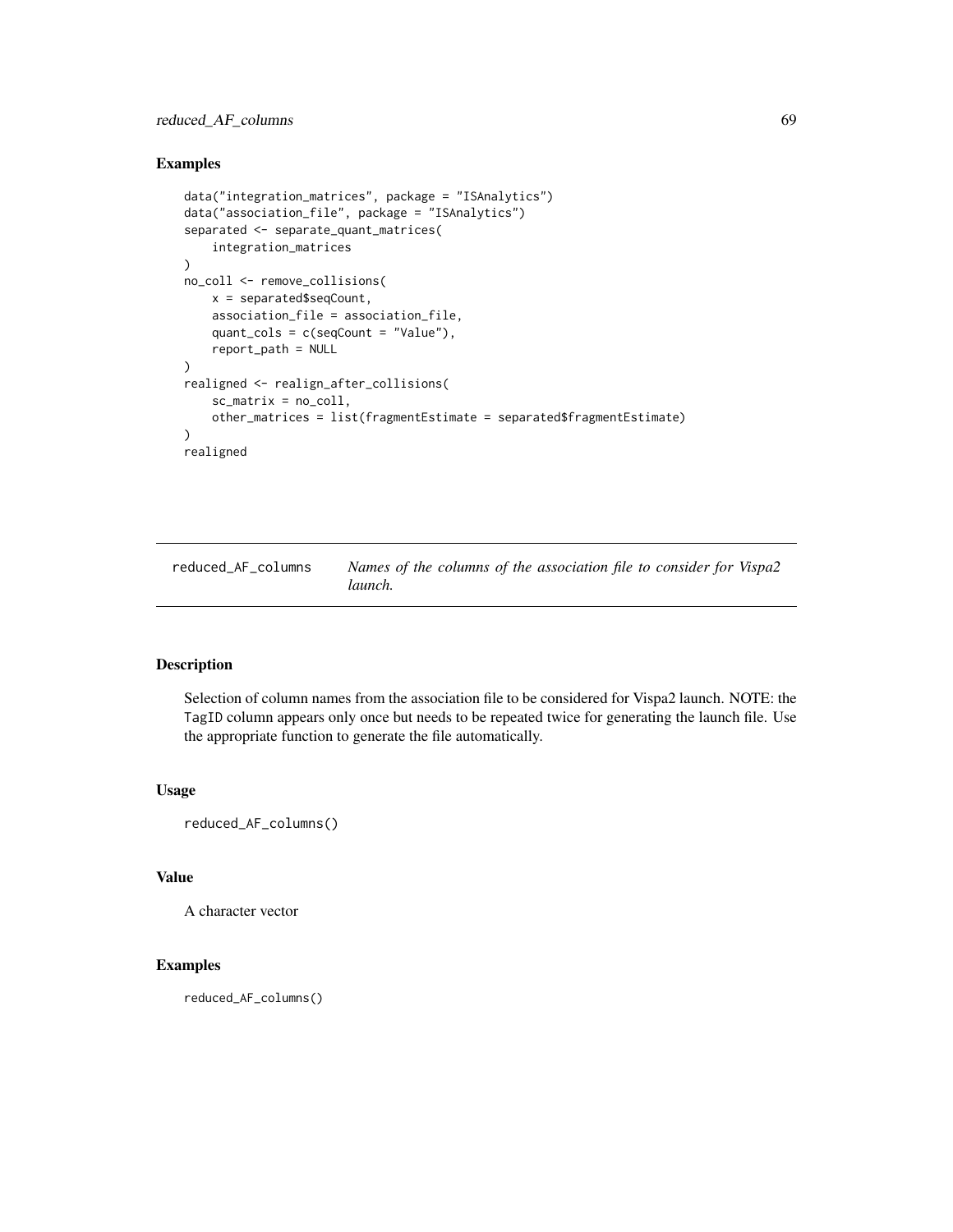## Description

This file was obtained following this steps:

- 1. Download from http://hgdownload.soe.ucsc.edu/goldenPath/hg19/database/ the refGene.sql, knownGene.sql, knownToRefSeq.sql, kgXref.sql tables
- 2. Import everything it in mysql
- 3. Generate views for annotation:

```
3. Generate views for annotation:<br>SELECT kg.`chrom`, min(kg.cdsStart) as CDS_minStart,
s. Generate views for annotation:<br>SELECT kg.`chrom`, min(kg.cdsStart) as CDS_minS<br>max(kg.`cdsEnd`) as CDS_maxEnd, k2a.geneSymbol,
SELECT kg.`chrom`, min(kg.cdsStart) as CDS_minStart,<br>max(kg.`cdsEnd`) as CDS_maxEnd, k2a.geneSymbol,<br>kg.`strand` as GeneStrand, min(kg.txStart) as TSS_minStart,
max(kg.txEnd) as TSS_maxStart,
kg.proteinID as ProteinID, k2a.protAcc as ProteinAcc, k2a.spDisplayID
kg.`strand` as GeneStrand, min(kg.txStart<br>max(kg.txEnd) as TSS_maxStart,<br>kg.proteinID as ProteinID, k2a.protAcc as<br>FROM `knownGene` AS kg JOIN kgXref AS k2a
ON BINARY kg.name = k2a.kgID COLLATE latin1_bin<br>-- latin1_swedish_ci<br>-- WHERE k2a.spDisplayID IS NOT NULL and (k2a.`<br>k2a.`geneSymbol` LIKE 'TCRA%')
-- latin1_swedish_ci
FROM `knownGene` AS kg JOIN kgXref AS k2a<br>ON BINARY kg.name = k2a.kgID COLLATE latin1_bin<br>-- latin1_swedish_ci<br>-- WHERE k2a.spDisplayID IS NOT NULL and (k2a.`geneSymbol` LIKE 'Tcra%' or
WHERE (k2a.spDisplayID IS NOT NULL or k2a.spDisplayID NOT LIKE '')
-- WHERE k2a.spDisplayID IS NOT N<br>k2a.`geneSymbol` LIKE 'TCRA%')<br>WHERE (k2a.spDisplayID IS NOT NUL<br>and k2a.`geneSymbol` LIKE 'Tcra%'
k2a.`geneSymbol` LIKE 'TCRA%')<br>WHERE (k2a.spDisplayID IS NOT NULL<br>and k2a.`geneSymbol` LIKE 'Tcra%'<br>group by kg.`chrom`, k2a.geneSymbol
ORDER BY kg.chrom ASC , kg.txStart ASC
```
#### Usage

```
data("refGenes_hg19")
```
data("refGenes\_mm9")

### Format

An object of class tbl\_df (inherits from tbl, data.frame) with 27275 rows and 12 columns. An object of class tbl\_df (inherits from tbl, data.frame) with 24487 rows and 12 columns.

## Functions

• refGenes\_mm9: Data frame for murine mm9 genome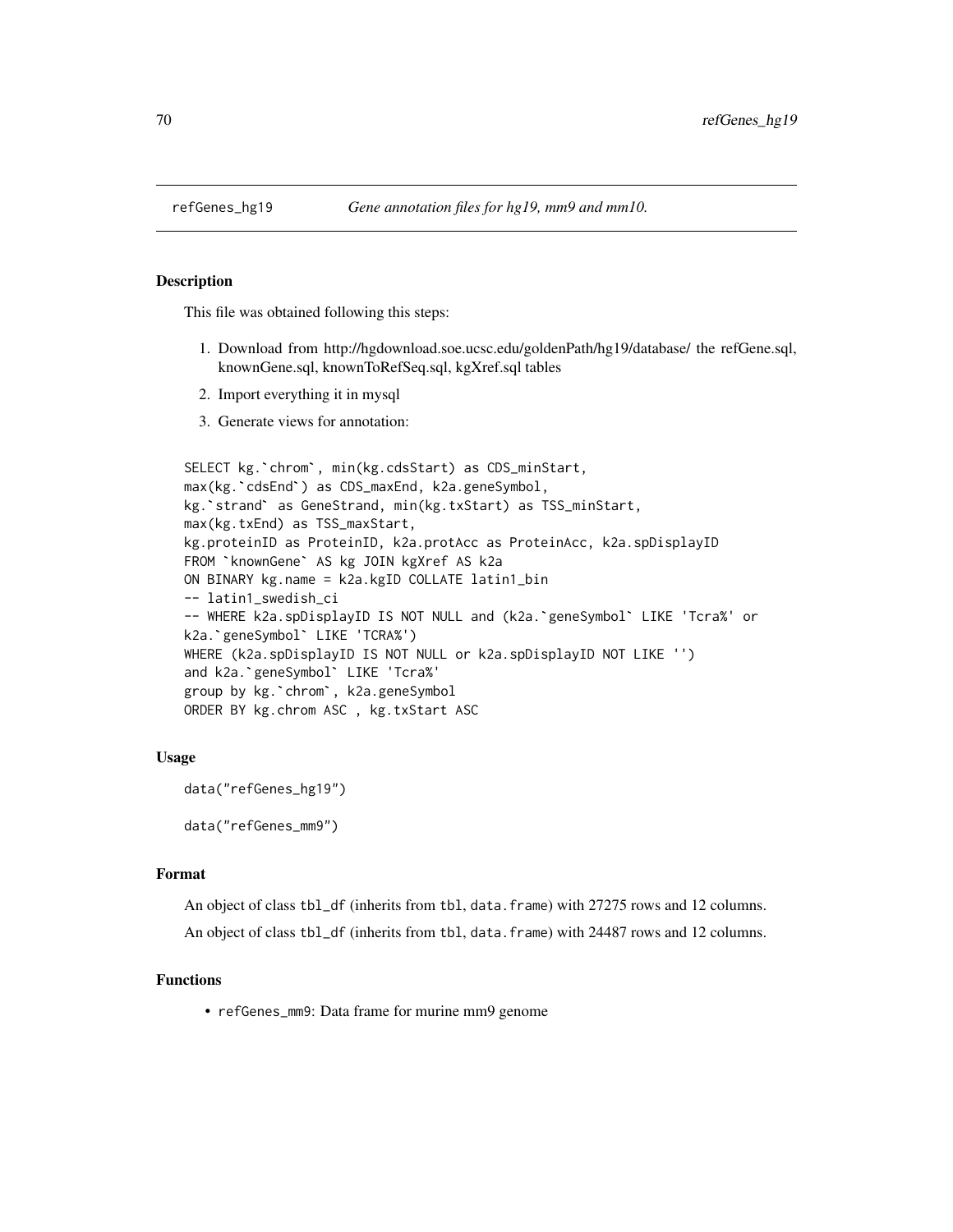### Description

Required columns for refGene file.

### Usage

refGene\_table\_cols()

### Value

Character vector of column names

## Examples

refGene\_table\_cols()

<span id="page-70-0"></span>remove\_collisions *Identifies and removes collisions.*

# Description

[Stable] A collision is an integration (aka a unique combination of the provided mandatory\_IS\_vars()) which is observed in more than one independent sample. The function tries to decide to which independent sample should an integration event be assigned to, and if no decision can be taken, the integration is completely removed from the data frame. For more details refer to the vignette "Collision removal functionality": vignette("workflow\_start", package = "ISAnalytics")

# Usage

```
remove_collisions(
  x,
  association_file,
  independent_sample_id = c("ProjectID", "SubjectID"),
  date_col = "SequencingDate",
  reads_ratio = 10,
  quant_cols = c(seqCount = "seqCount", fragmentEstimate = "fragmentEstimate"),
  report_path = default_report_path(),
  max_workers = NULL
)
```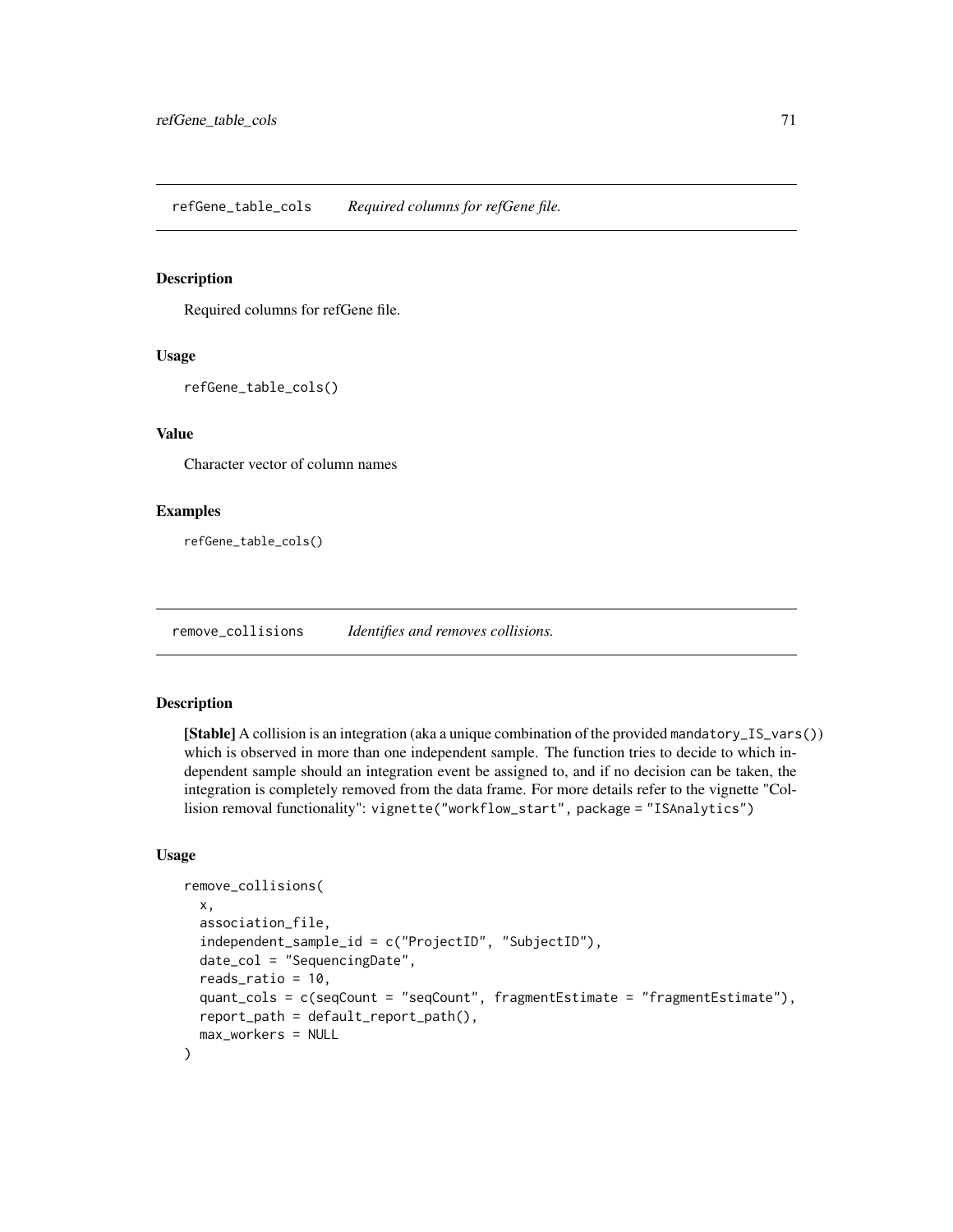# Arguments

| x                     | Either a multi-quantification matrix (recommended) or a named list of matrices                                                                                                                                                                                                                                      |
|-----------------------|---------------------------------------------------------------------------------------------------------------------------------------------------------------------------------------------------------------------------------------------------------------------------------------------------------------------|
|                       | (names must be quantification types)                                                                                                                                                                                                                                                                                |
| association_file      |                                                                                                                                                                                                                                                                                                                     |
|                       | The association file imported via import_association_file()                                                                                                                                                                                                                                                         |
| independent_sample_id |                                                                                                                                                                                                                                                                                                                     |
|                       | A character vector of column names that identify independent samples                                                                                                                                                                                                                                                |
| date_col              | The date column that should be considered.                                                                                                                                                                                                                                                                          |
| reads_ratio           | A single numeric value that represents the ratio that has to be considered when<br>deciding between seqCount value.                                                                                                                                                                                                 |
| quant_cols            | A named character vector where names are quantification types and values are<br>the names of the corresponding columns. The quantification seqCount MUST<br>be included in the vector.                                                                                                                              |
| report_path           | The path where the report file should be saved. Can be a folder or NULL if no<br>report should be produced. Defaults to {user_home}/ISAnalytics_reports.                                                                                                                                                            |
| max_workers           | Maximum number of parallel workers to distribute the workload. If NULL (de-<br>fault) produces the maximum amount of workers allowed, a numeric value is<br>requested otherwise. WARNING: a higher number of workers speeds up com-<br>putation at the cost of memory consumption! Tune this parameter accordingly. |

# Value

Either a multi-quantification matrix or a list of data frames

# Required tags

The function will explicitly check for the presence of these tags:

- project\_id
- pool\_id
- pcr\_replicate

# See Also

```
Other Data cleaning and pre-processing: aggregate_metadata(), aggregate_values_by_key(),
compute_near_integrations(), default_meta_agg(), outlier_filter(), outliers_by_pool_fragments(),
purity_filter(), realign_after_collisions(), threshold_filter()
```
# Examples

```
data("integration_matrices", package = "ISAnalytics")
data("association_file", package = "ISAnalytics")
no_coll <- remove_collisions(
   x = integration_matrices,
   association_file = association_file,
   report_path = NULL
)
head(no_coll)
```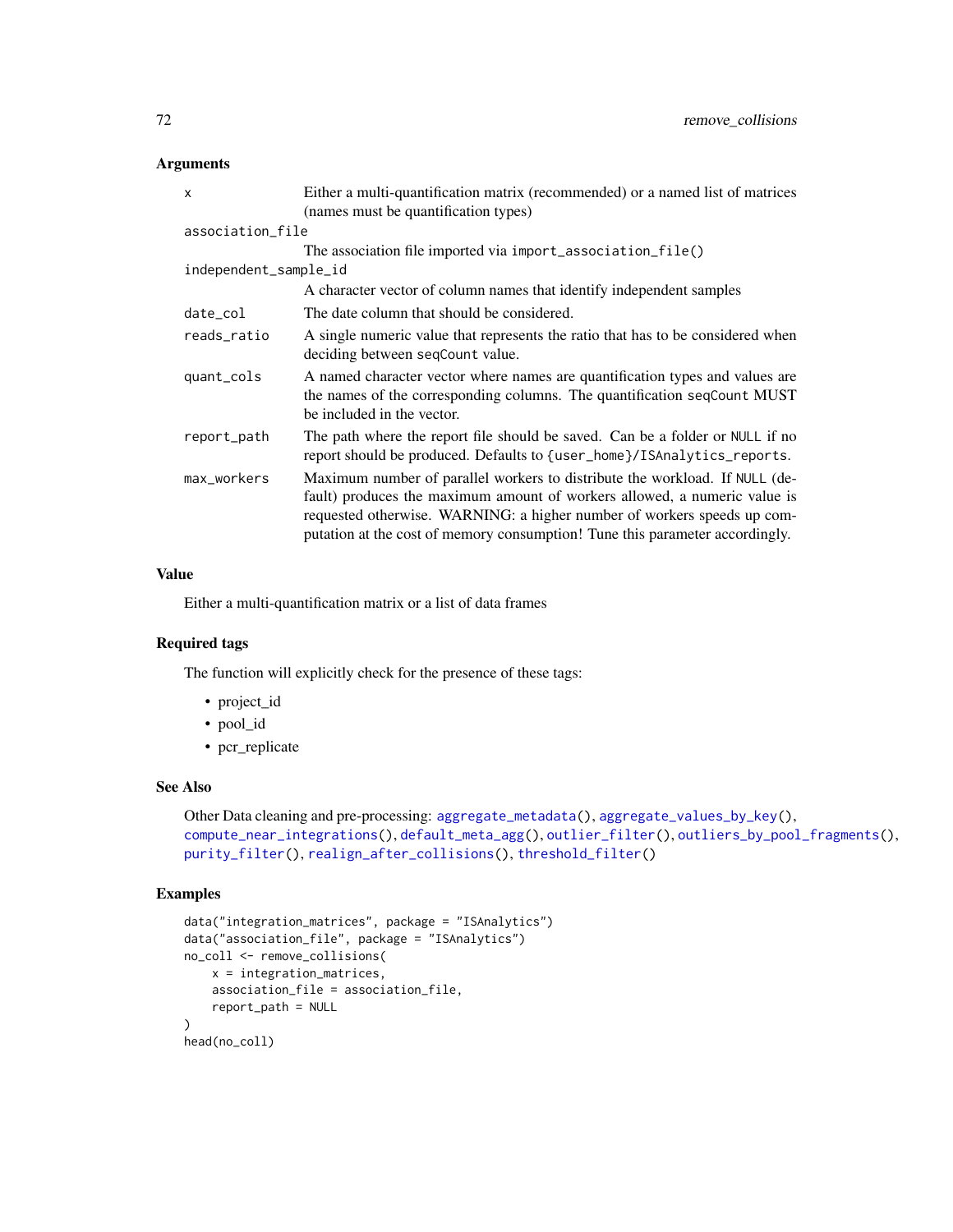<span id="page-72-1"></span><span id="page-72-0"></span>reset\_mandatory\_IS\_vars

*Resets dynamic vars to the default values.*

# Description

Reverts all changes to dynamic vars to the default values. For more details, refer to the dedicated vignette vignette("workflow\_start", package="ISAnalytics").

- reset\_mandatory\_IS\_vars() re-sets the look-up table for mandatory IS vars.
- reset\_annotation\_IS\_vars() re-sets the look-up table for genomic annotation IS vars.
- reset\_af\_columns\_def() re-sets the look-up table for association file columns vars
- reset\_iss\_stats\_specs() re-sets the look-up table for VISPA2 pool statistics vars
- reset\_matrix\_file\_suffixes() re-sets the matrix file suffixes look-up table
- reset\_dyn\_vars\_config() re-sets all look-up tables

#### Usage

```
reset_mandatory_IS_vars()
```

```
reset_annotation_IS_vars()
```

```
reset_af_columns_def()
```

```
reset_iss_stats_specs()
```
reset\_matrix\_file\_suffixes()

```
reset_dyn_vars_config()
```
#### Value

NULL

# See Also

```
Other dynamic vars: inspect_tags(), mandatory_IS_vars(), pcr_id_column(), set_mandatory_IS_vars(),
set_matrix_file_suffixes()
```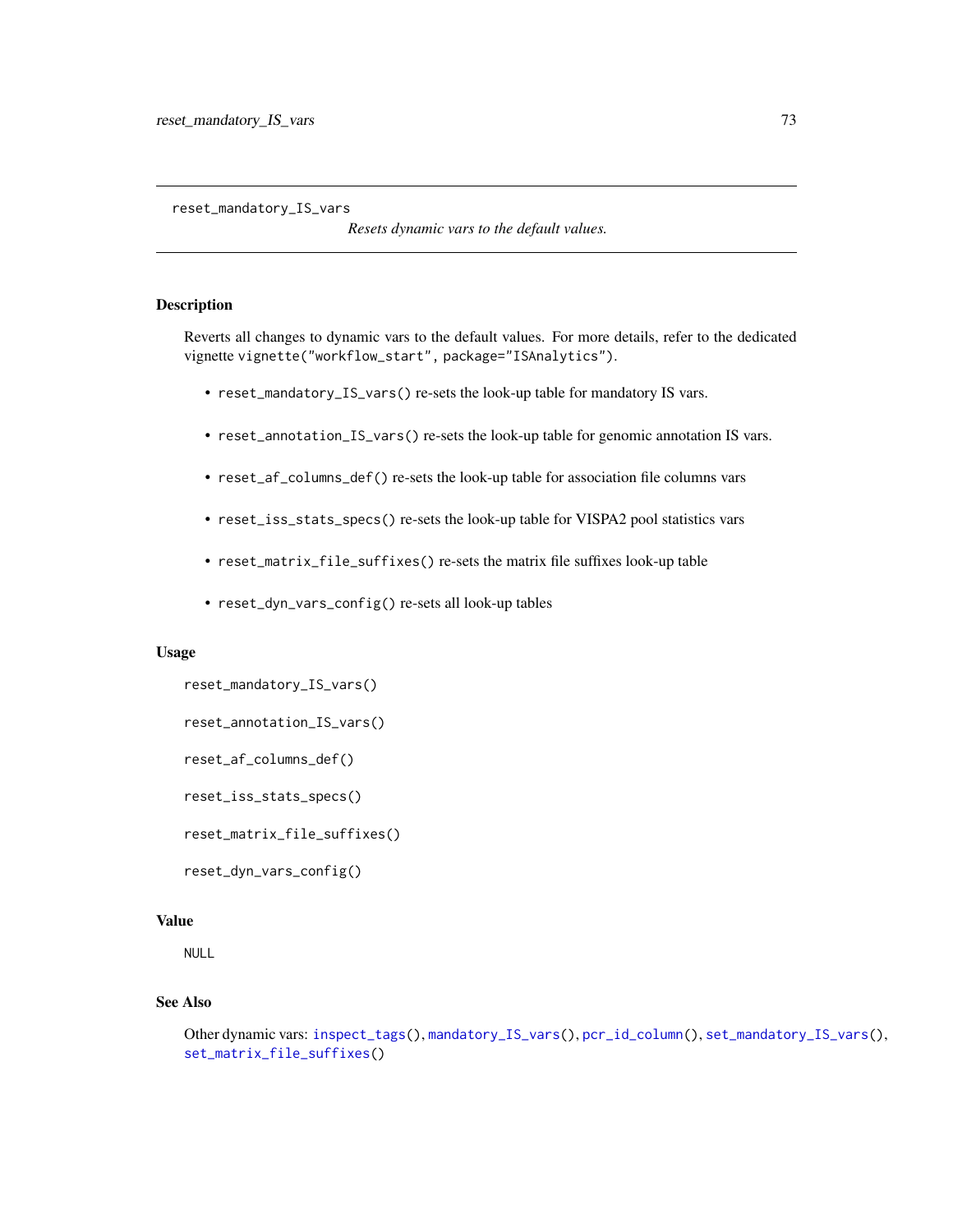#### Examples

```
reset_mandatory_IS_vars()
reset_annotation_IS_vars()
reset_af_columns_def()
reset_iss_stats_specs()
reset_matrix_file_suffixes()
reset_dyn_vars_config()
```
<span id="page-73-0"></span>sample\_statistics *Computes user specified functions on numerical columns and updates the metadata data frame accordingly.*

## Description

[Stable] The function operates on a data frame by grouping the content by the sample key and computing every function specified on every column in the value\_columns parameter. After that the metadata data frame is updated by including the computed results as columns for the corresponding key. For this reason it's required that both x and metadata have the same sample key, and it's particularly important if the user is working with previously aggregated data. For example:

```
data("integration_matrices", package = "ISAnalytics")
data("association_file", package = "ISAnalytics")
aggreg <- aggregate_values_by_key(
x = integration_matrices,
association_file = association_file,
value_cols = c("seqCount", "fragmentEstimate")
)
aggreg_meta <- aggregate_metadata(association_file = association_file)
sample_stats <- sample_statistics(x = aggreg,
metadata = aggreg_meta,
value_columns = c("seqCount", "fragmentEstimate"),
sample_key = c("SubjectID", "CellMarker","Tissue", "TimePoint"))
```
## Usage

```
sample_statistics(
 x,
 metadata,
  sample_key = "CompleteAmplificationID",
  value_columns = "Value",
```
<span id="page-73-1"></span>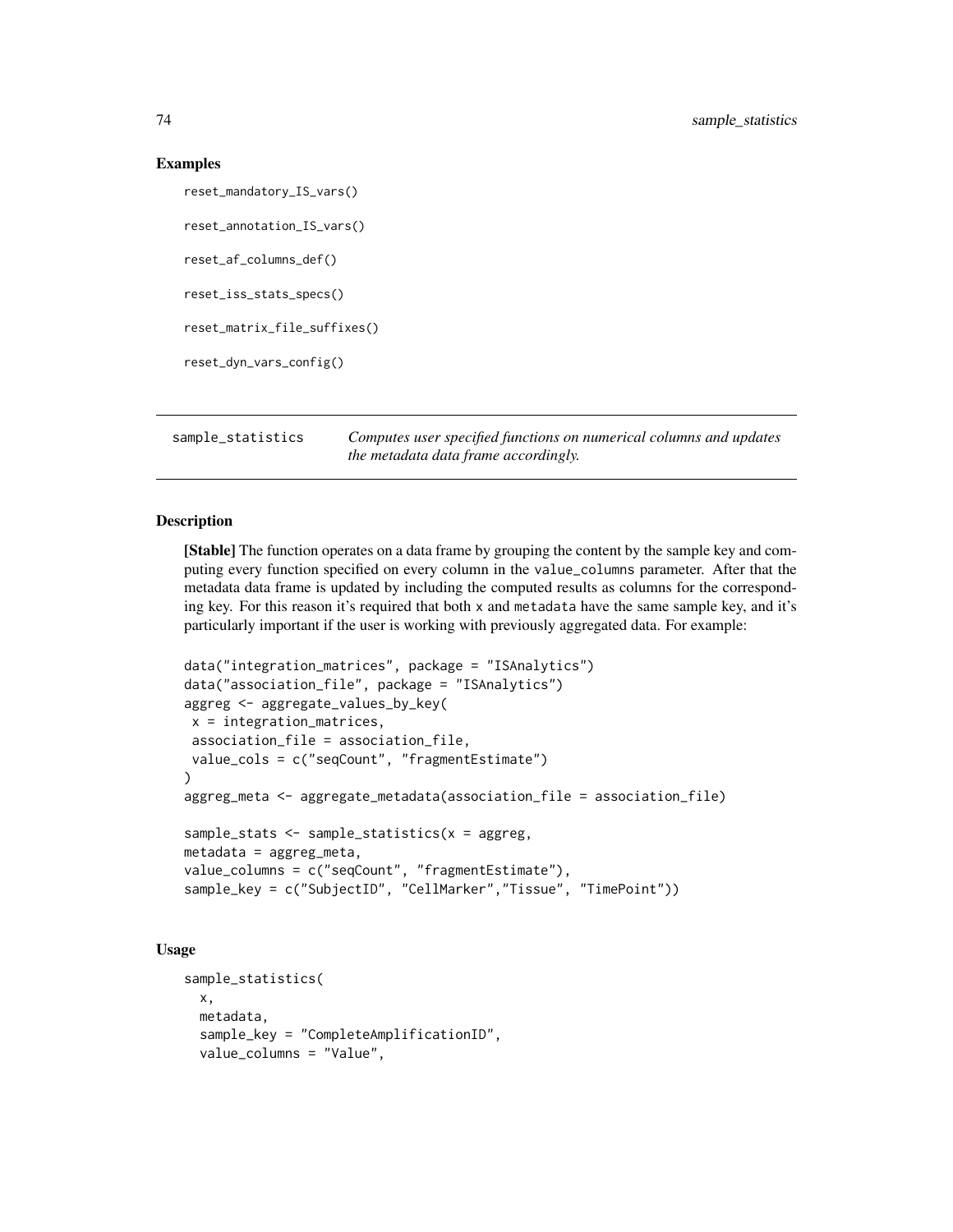```
functions = default\_stats(),add_integrations_count = TRUE
\lambda
```
#### Arguments

| A data frame                                                                                                                                |  |  |
|---------------------------------------------------------------------------------------------------------------------------------------------|--|--|
| The metadata data frame                                                                                                                     |  |  |
| Character vector representing the key for identifying a sample                                                                              |  |  |
| The name of the columns to be computed, must be numeric or integer                                                                          |  |  |
| A named list of function or purrr-style lambdas                                                                                             |  |  |
| add_integrations_count                                                                                                                      |  |  |
| Add the count of distinct integration sites for each group? Can be computed<br>only if x contains the mandatory columns mandatory_IS_vars() |  |  |
|                                                                                                                                             |  |  |

## Value

A list with modified x and metadata data frames

#### Required tags

The function will explicitly check for the presence of these tags:

• All columns declared in mandatory\_IS\_vars()

These are checked only if add\_integrations\_count = TRUE.

# See Also

```
Other Analysis functions: CIS_grubbs(), HSC_population_size_estimate(), compute_abundance(),
cumulative_is(), gene_frequency_fisher(), is_sharing(), iss_source(), top_integrations(),
top_targeted_genes()
```

```
data("integration_matrices", package = "ISAnalytics")
data("association_file", package = "ISAnalytics")
stats <- sample_statistics(
    x = integration_matrices,
    metadata = association_file,
    value_columns = c("seqCount", "fragmentEstimate")
\mathcal{L}stats
```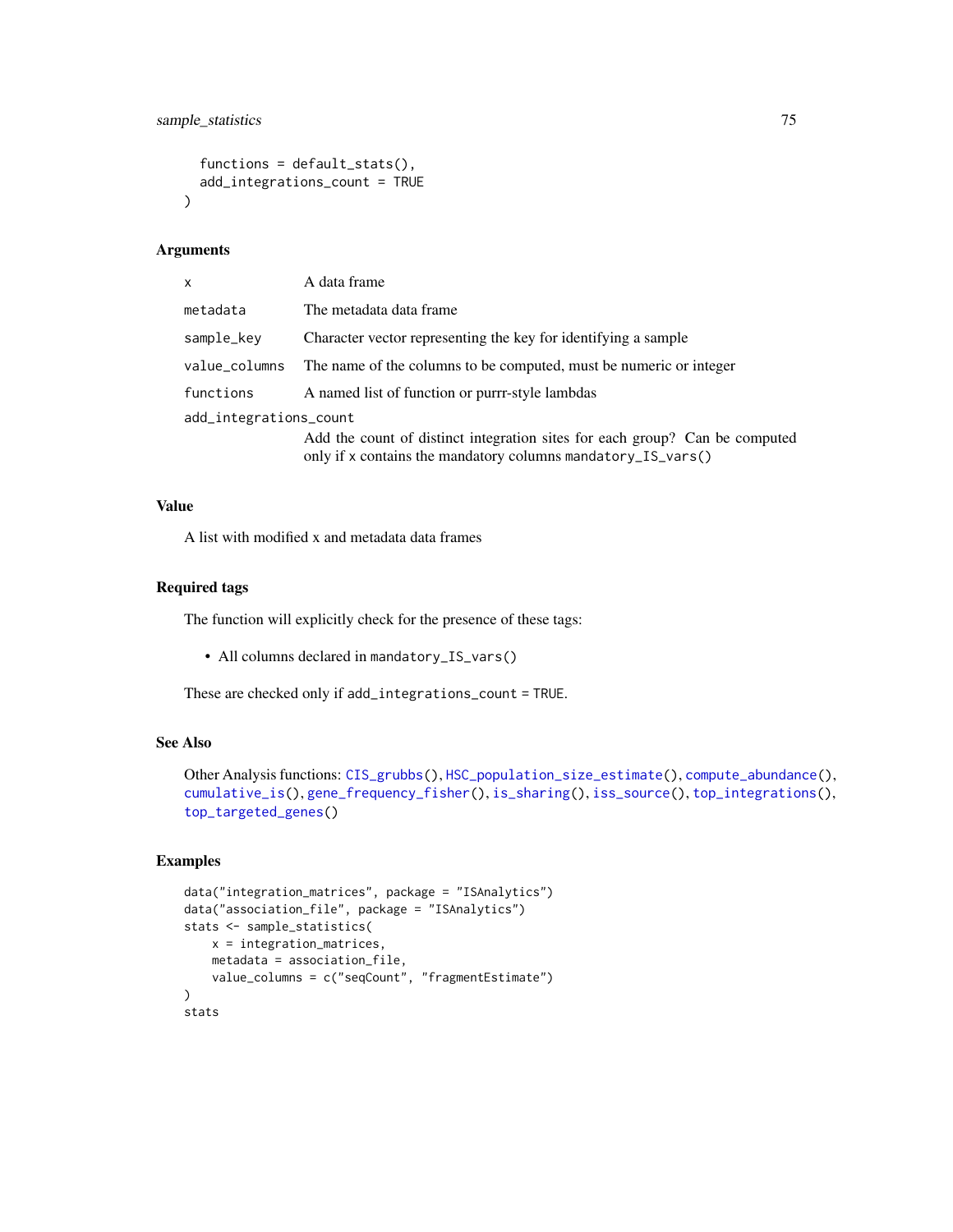```
separate_quant_matrices
```
*Separate a multiple-quantification matrix into single quantification matrices.*

# Description

[Stable] The function separates a single multi-quantification integration matrix, obtained via [com](#page-17-0)[parison\\_matrix,](#page-17-0) into single quantification matrices as a named list of tibbles.

#### Usage

```
separate_quant_matrices(
  x,
  fragmentEstimate = "fragmentEstimate",
  seqCount = "seqCount",
 barcodeCount = "barcodeCount",
  cellCount = "cellCount",
  ShsCount = "ShsCount",
 key = c(mandatory_IS_vars(), annotation_IS_vars(), "CompleteAmplificationID")
\lambda
```
# Arguments

|                  | X            | Single integration matrix with multiple quantification value columns, obtained<br>via comparison_matrix. |
|------------------|--------------|----------------------------------------------------------------------------------------------------------|
| fragmentEstimate |              |                                                                                                          |
|                  |              | Name of the fragment estimate values column in input                                                     |
|                  | segCount     | Name of the sequence count values column in input                                                        |
|                  | barcodeCount | Name of the barcode count values column in input                                                         |
|                  | cellCount    | Name of the cell count values column in input                                                            |
|                  | ShsCount     | Name of the shall count values column in input                                                           |
|                  | key          | Key columns to perform the joining operation                                                             |
|                  |              |                                                                                                          |

#### Value

A named list of data frames, where names are quantification types

#### See Also

# [quantification\\_types](#page-66-0)

Other Utilities: [as\\_sparse\\_matrix\(](#page-7-0)), [comparison\\_matrix\(](#page-17-0)), [export\\_ISA\\_settings\(](#page-29-0)), [generate\\_Vispa2\\_launch\\_AF\(](#page-33-0)), [generate\\_blank\\_association\\_file\(](#page-31-0)), [generate\\_default\\_folder\\_structure\(](#page-32-0)), [import\\_ISA\\_settings\(](#page-42-0)), [transform\\_columns\(](#page-95-0))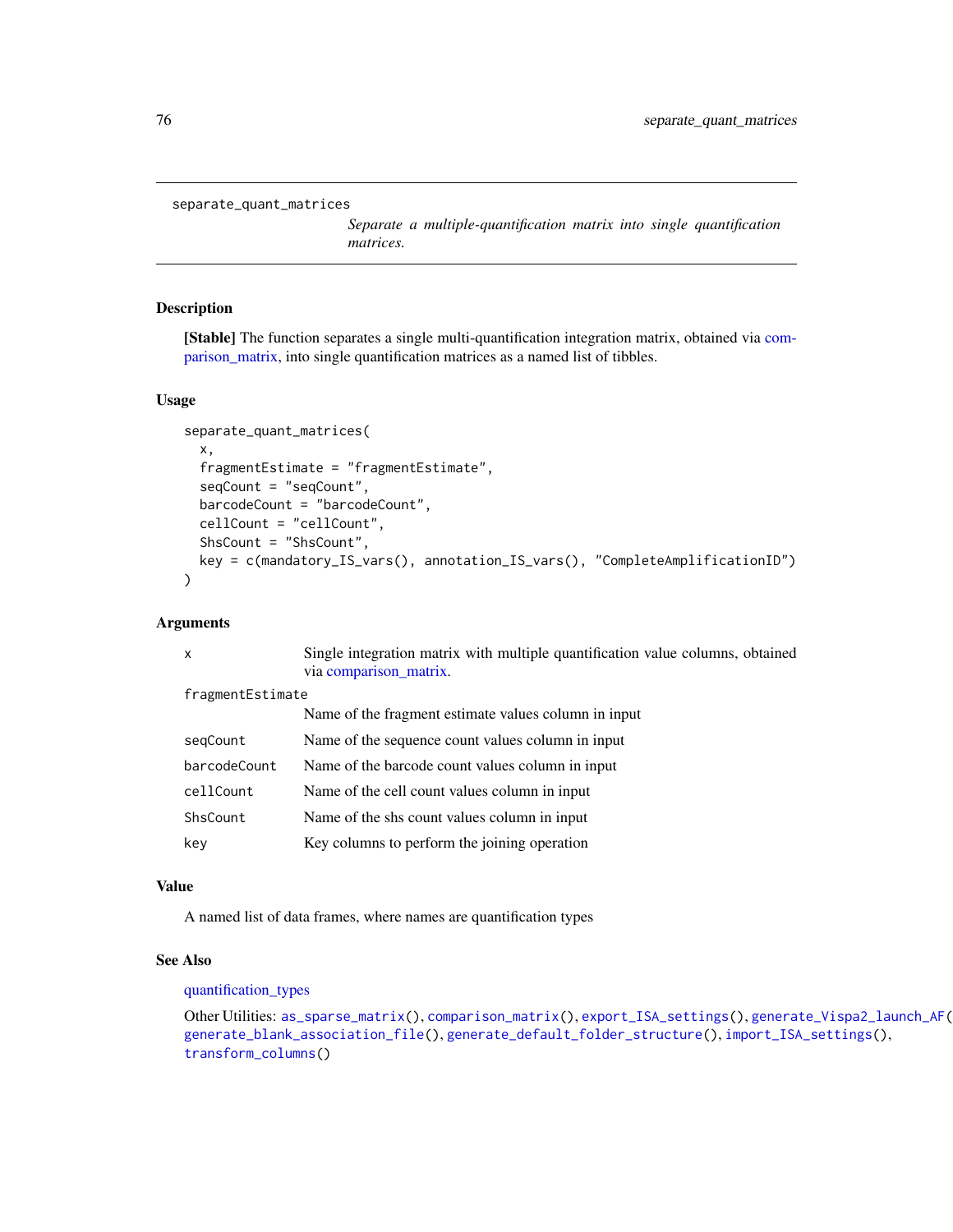# <span id="page-76-1"></span>set\_mandatory\_IS\_vars 77

## Examples

```
data("integration_matrices", package = "ISAnalytics")
separated <- separate_quant_matrices(
    integration_matrices
)
```
<span id="page-76-0"></span>set\_mandatory\_IS\_vars *Define custom dynamic vars.*

#### Description

This set of function allows users to specify custom look-up tables for dynamic variables. For more details, refer to the dedicated vignette vignette("workflow\_start", package="ISAnalytics").

- set\_mandatory\_IS\_vars() sets the look-up table for mandatory IS vars.
- set\_annotation\_IS\_vars() sets the look-up table for genomic annotation IS vars.
- set\_af\_columns\_def() sets the look-up table for association file columns vars
- set\_iss\_stats\_specs() sets the look-up table for VISPA2 pool statistics vars

#### Usage

set\_mandatory\_IS\_vars(specs)

set\_annotation\_IS\_vars(specs)

set\_af\_columns\_def(specs)

set\_iss\_stats\_specs(specs)

# Arguments

specs Either a named vector or a data frame with specific format. See details.

## Details

The user can supply specifications in the form of a named vector or a data frame.

#### Named vector:

When using a named vector, names should be the names of the columns, values should be the type associated with each column in the form of a string. The vector gets automatically converted into a data frame with the right format (default values for the columns transform and flag are NULL and required respectively). Use of this method is however discouraged: data frame inputs are preferred since they offer more control.

#### Look-up table structure:

The look-up table for dynamic vars should always follow this structure: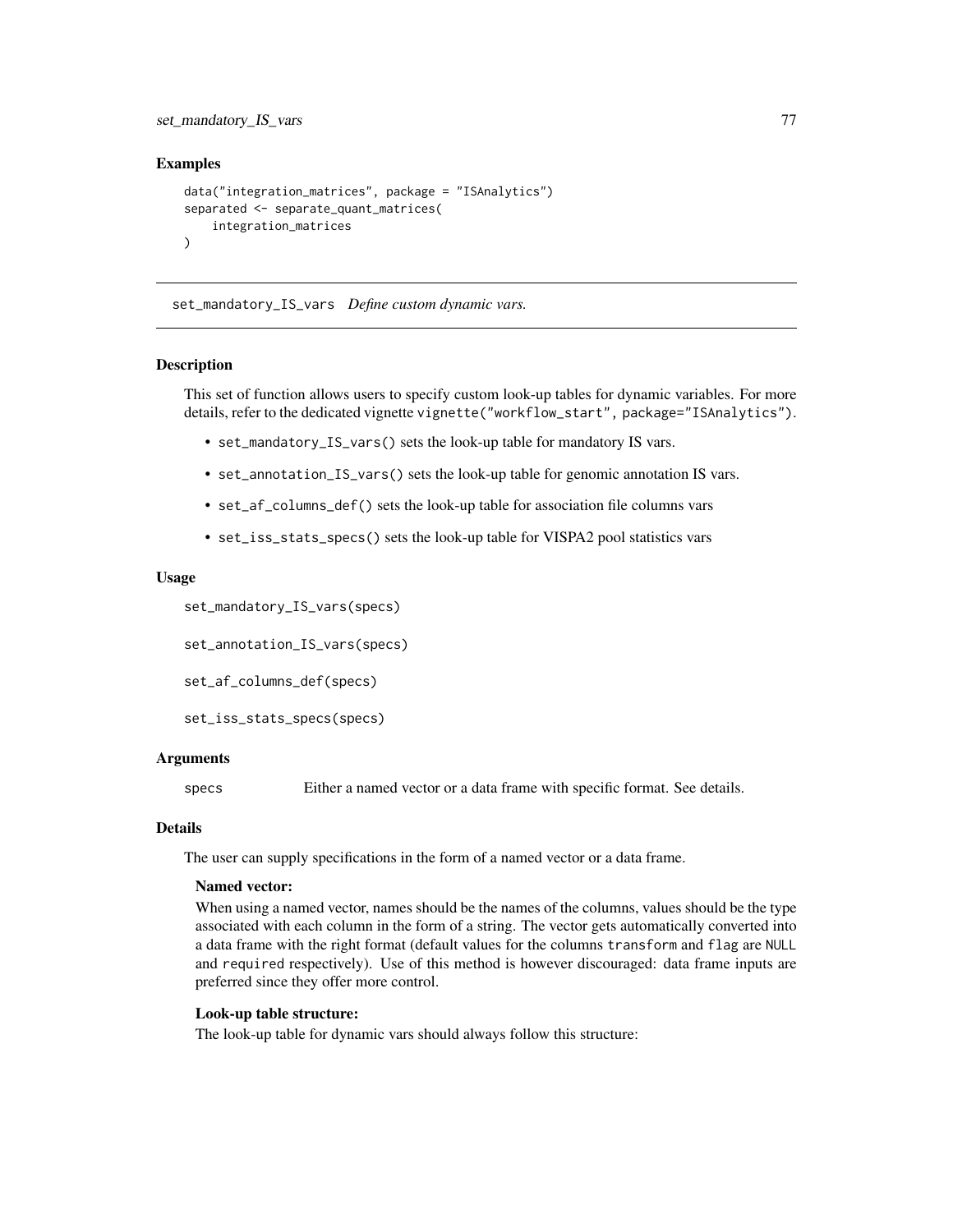| names | types | transform                                                                                                                                                     | flag | tag |
|-------|-------|---------------------------------------------------------------------------------------------------------------------------------------------------------------|------|-----|
|       |       | $\alpha$ <name column="" of="" the=""> <math>\alpha</math> <type> <a lambda="" null="" or=""> <math>\alpha</math> <flag> <tag></tag></flag></a></type></name> |      |     |

## where

- names contains the name of the column as a character
- types contains the type of the column. Type should be expressed as a string and should be in one of the allowed types
- char for character (strings)
- int for integers
- logi for logical values (TRUE / FALSE)
- numeric for numeric values
- factor for factors
- date for generic date format note that functions that need to read and parse files will try to guess the format and parsing may fail
- One of the accepted date/datetime formats by lubridate, you can use ISAnalytics::date\_formats() to view the accepted formats
- transform: a purrr-style lambda that is applied immediately after importing. This is useful to operate simple transformations like removing unwanted characters or rounding to a certain precision. Please note that these lambdas need to be functions that accept a vector as input and only operate a transformation, aka they output a vector of the same length as the input. For more complicated applications that may require the value of other columns, appropriate functions should be manually applied post-import.
- flag: as of now, it should be set either to required or optional some functions internally check for only required tags presence and if those are missing from inputs they fail, signaling failure to the user
- tag: a specific tag expressed as a string

#### Column types::

Type should be expressed as a string and should be in one of the allowed types

- char for character (strings)
- int for integers
- logi for logical values (TRUE / FALSE)
- numeric for numeric values
- factor for factors
- date for generic date format note that functions that need to read and parse files will try to guess the format and parsing may fail
- One of the accepted date/datetime formats by lubridate, you can use ISAnalytics::date\_formats() to view the accepted formats

#### Value

NULL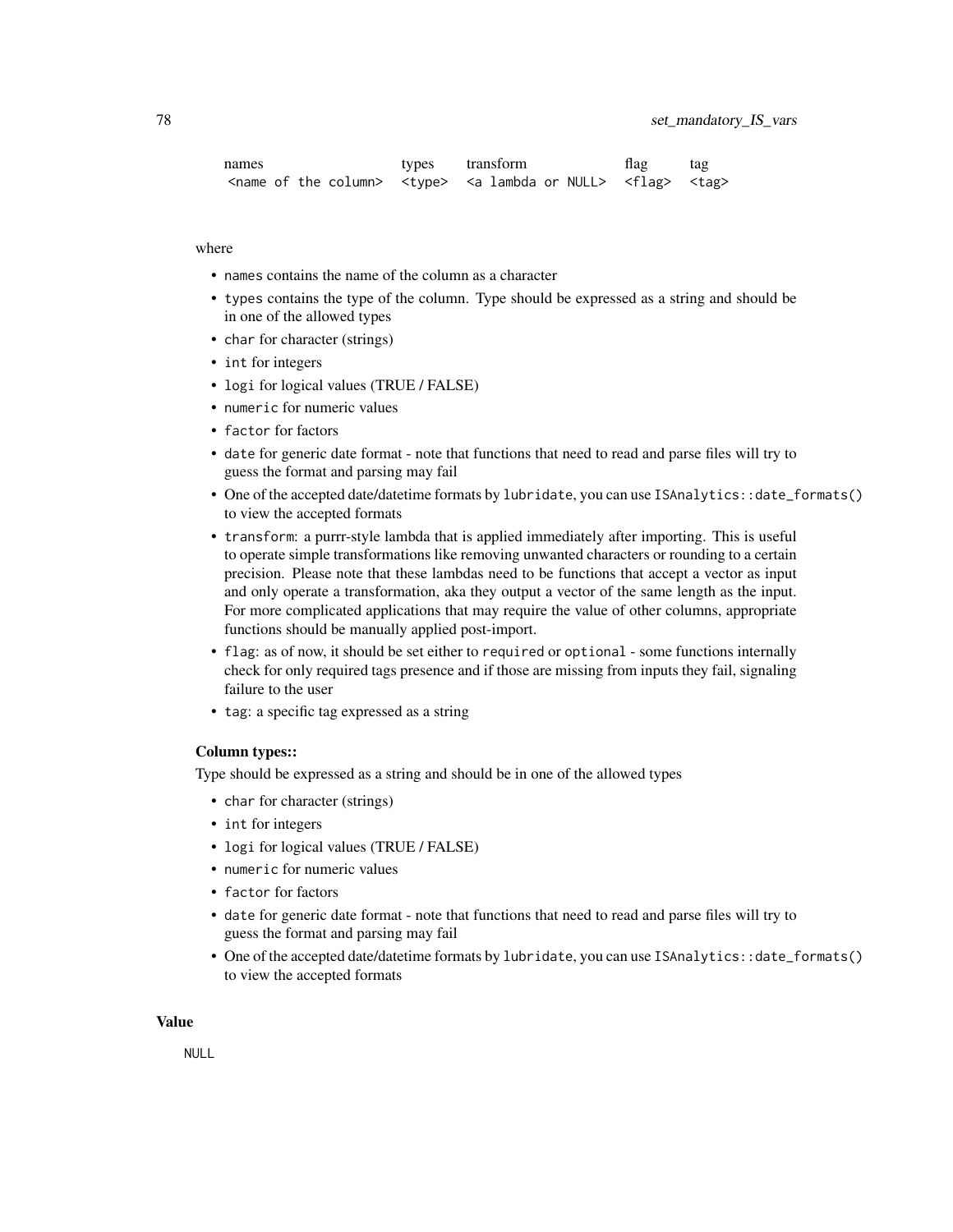## <span id="page-78-0"></span>See Also

```
Other dynamic vars: inspect_tags(), mandatory_IS_vars(), pcr_id_column(), reset_mandatory_IS_vars(),
set_matrix_file_suffixes()
```

```
tmp_mand_vars <- tibble::tribble(
   ~names, ~types, ~transform, ~flag, ~tag,
    "chrom", "char", ~ stringr::str_replace_all(.x, "chr", ""), "required",
    "chromosome",
    "position", "int", NULL, "required", "locus",
    "strand", "char", NULL, "required", "is_strand",
    "gap", "int", NULL, "required", NA_character_,
    "junction", "int", NULL, "required", NA_character_
)
set_mandatory_IS_vars(tmp_mand_vars)
print(mandatory_IS_vars(TRUE))
reset_mandatory_IS_vars()
tmp_annot_vars <- tibble::tribble(
    ~names, ~types, ~transform, ~flag, ~tag,
    "gene", "char", NULL, "required",
    "gene_symbol",
    "gene_strand", "char", NULL, "required", "gene_strand"
)
print(annotation_IS_vars(TRUE))
reset_annotation_IS_vars()
temp_af_cols <- tibble::tribble(
   ~names, ~types, ~transform, ~flag, ~tag,
    "project", "char", NULL, "required",
    "project_id",
    "pcr_id", "char", NULL, "required", "pcr_repl_id",
    "subject", "char", NULL, "required", "subject"
\lambdaset_af_columns_def(temp_af_cols)
print(association_file_columns(TRUE))
reset_af_columns_def()
tmp_iss_vars <- tibble::tribble(
   ~names, ~types, ~transform, ~flag, ~tag,
    "pool", "char", NULL, "required",
    "vispa_concatenate",
    "tag", "char", NULL, "required", "tag_seq",
    "barcode", "int", NULL, "required", NA_character_
)
set_iss_stats_specs(tmp_iss_vars)
iss_stats_specs(TRUE)
reset_iss_stats_specs()
```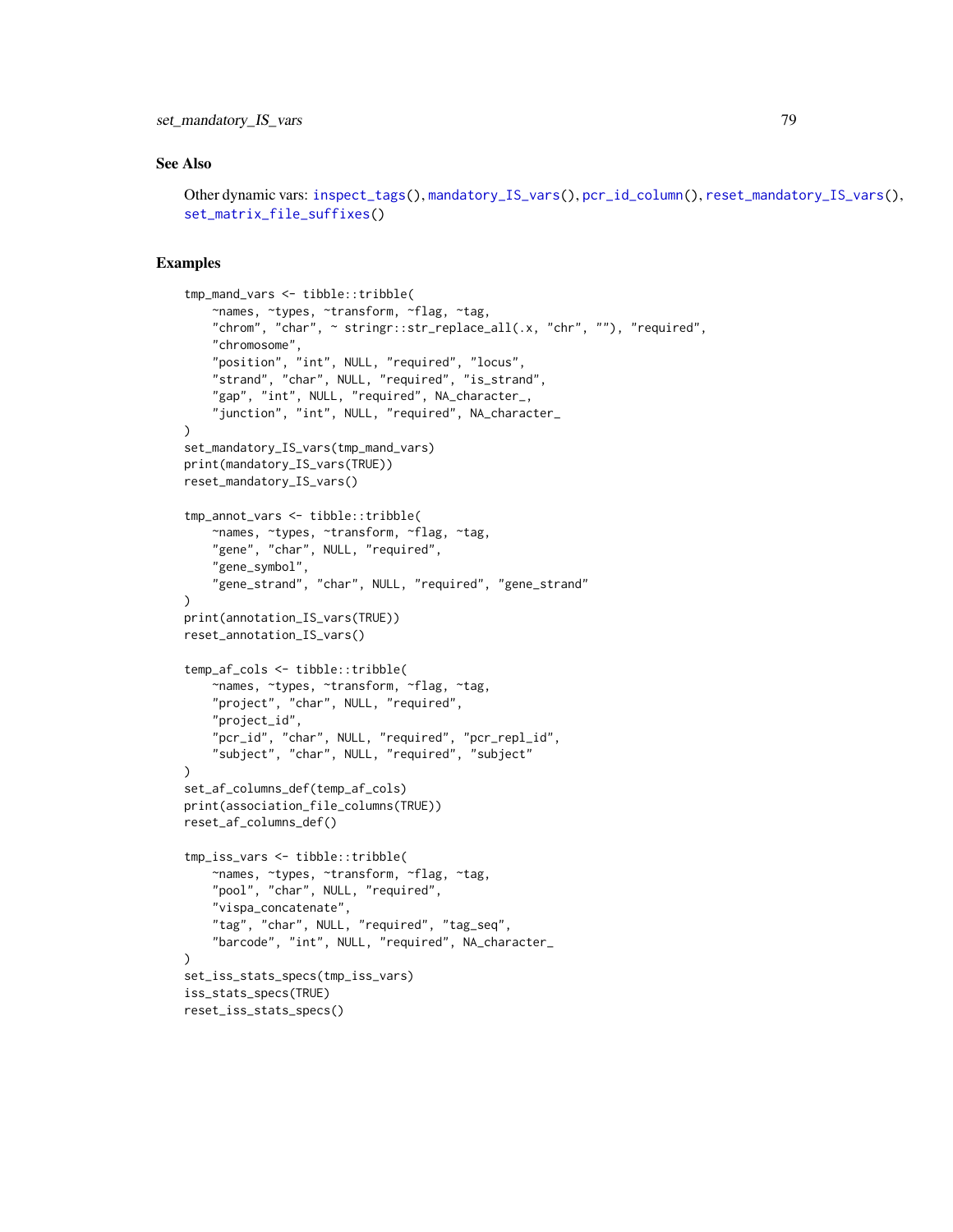```
set_matrix_file_suffixes
```
*Sets the look-up table for matrix file suffixes.*

# Description

The function automatically produces and sets a look-up table of matrix file suffixes based on user input.

#### Usage

```
set_matrix_file_suffixes(
  quantification_suffix = list(seqCount = "seqCount", fragmentEstimate =
  "fragmentEstimate", barcodeCount = "barcodeCount", cellCount = "cellCount", ShsCount
    = "ShsCount"),
  annotation_suffix = list(annotated = "no0.annotation.com), annotated", not_annotated = ""),
  file_ext = "tsv.gz",
 glue_file_spec = "{quantification_suffix}_matrix{annotation_suffix}.{file_ext}"
\mathcal{L}
```
## Arguments

| quantification_suffix |                                                                                                                                                                                                                                                               |
|-----------------------|---------------------------------------------------------------------------------------------------------------------------------------------------------------------------------------------------------------------------------------------------------------|
|                       | A named list - names must be quantification types in quantification_types(),<br>and values must be single strings, containing the associated suffix. Please note<br>that ALL quantification types must be specified or the function will produce an<br>error. |
| annotation_suffix     |                                                                                                                                                                                                                                                               |
|                       | A named list - names must be annotated and not_annotated, values must be<br>single strings, containing the associated suffix. Please note that both names must<br>be present in the list or the function will produce an error.                               |
| file_ext              | The file extension (e.g. $tsv, tsv, gz$ )                                                                                                                                                                                                                     |
|                       | $glue_file_spec$ A string specifying the pattern used to form the entire suffix, as per glue: : glue()<br>requirements. The string should contain the reference to quantification_suffix,<br>annotation_suffix and file_ext.                                  |

# Value

NULL

#### See Also

```
Other dynamic vars: inspect_tags(), mandatory_IS_vars(), pcr_id_column(), reset_mandatory_IS_vars(),
set_mandatory_IS_vars()
```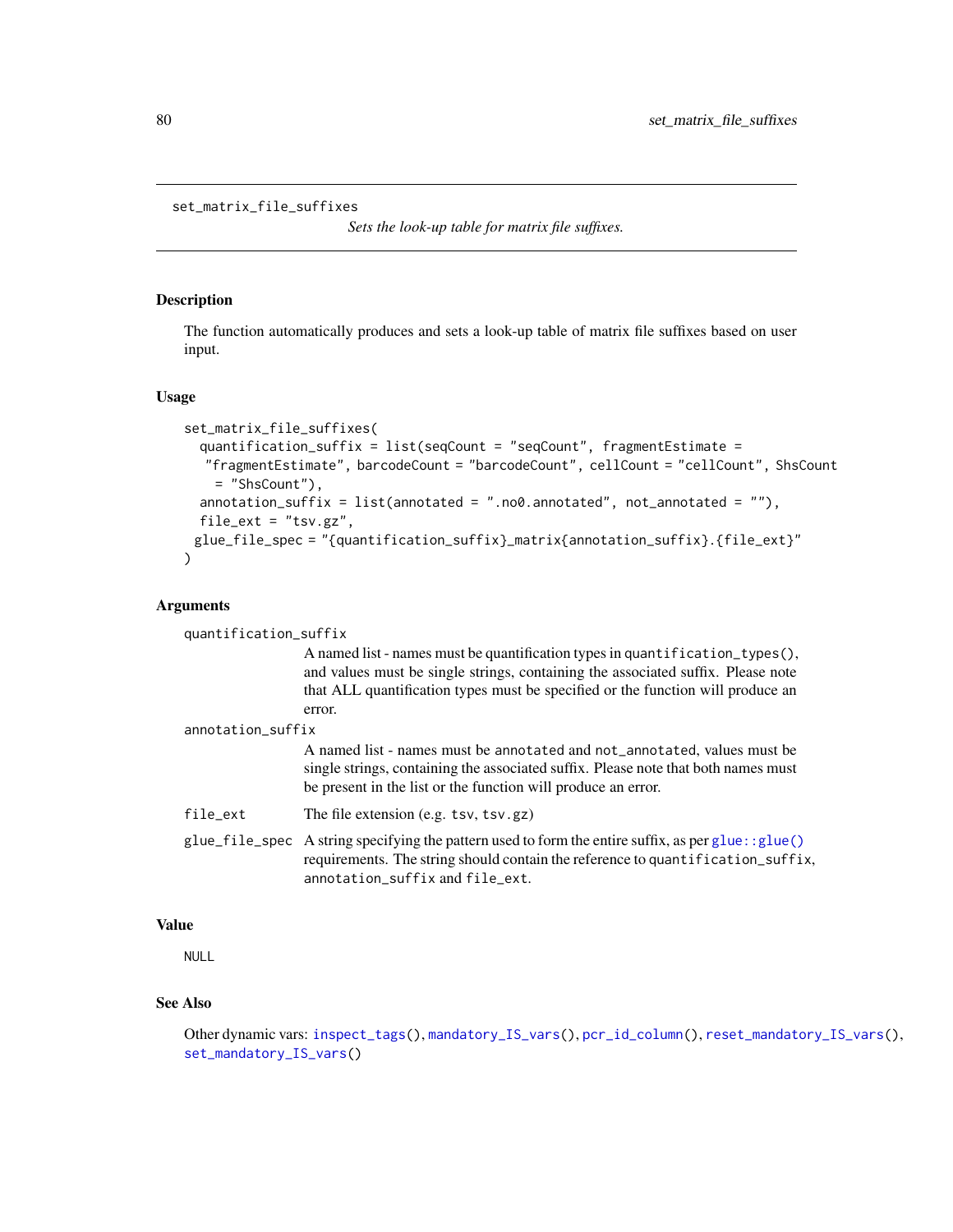# <span id="page-80-1"></span>sharing\_heatmap 81

# Examples

```
set_matrix_file_suffixes(
    quantification_suffix = list(
       seqCount = "sc",fragmentEstimate = "fe",
       barcodeCount = "barcodeCount",
       cellCount = "cellCount",
       ShsCount = "ShsCount"
   ),
   annotation_suffix = list(annotated = "annot", not_annotated = "")
)
matrix_file_suffixes()
reset_matrix_file_suffixes()
```
<span id="page-80-0"></span>sharing\_heatmap *Plot IS sharing heatmaps.*

# Description

[Stable] Displays the IS sharing calculated via [is\\_sharing](#page-53-0) as heatmaps.

# Usage

```
sharing_heatmap(
  sharing_df,
  show_on_x = "g1",show_on_y = "g2",
  absolute_sharing_col = "shared",
  title_annot = NULL,
 plot_relative_sharing = TRUE,
  rel_sharing_col = c("on_g1", "on_union"),
  show_perc_symbol_rel = TRUE,
  interactive = FALSE
\lambda
```
#### Arguments

| sharing_df            | The data frame containing the IS sharing data                      |
|-----------------------|--------------------------------------------------------------------|
| show_on_x             | Name of the column to plot on the x axis                           |
| show_on_y             | Name of the column to plot on the y axis                           |
| absolute_sharing_col  |                                                                    |
|                       | Name of the column that contains the absolute values of IS sharing |
| title_annot           | Additional text to display in the title                            |
| plot_relative_sharing |                                                                    |
|                       | Logical. Compute heatmaps also for relative sharing?               |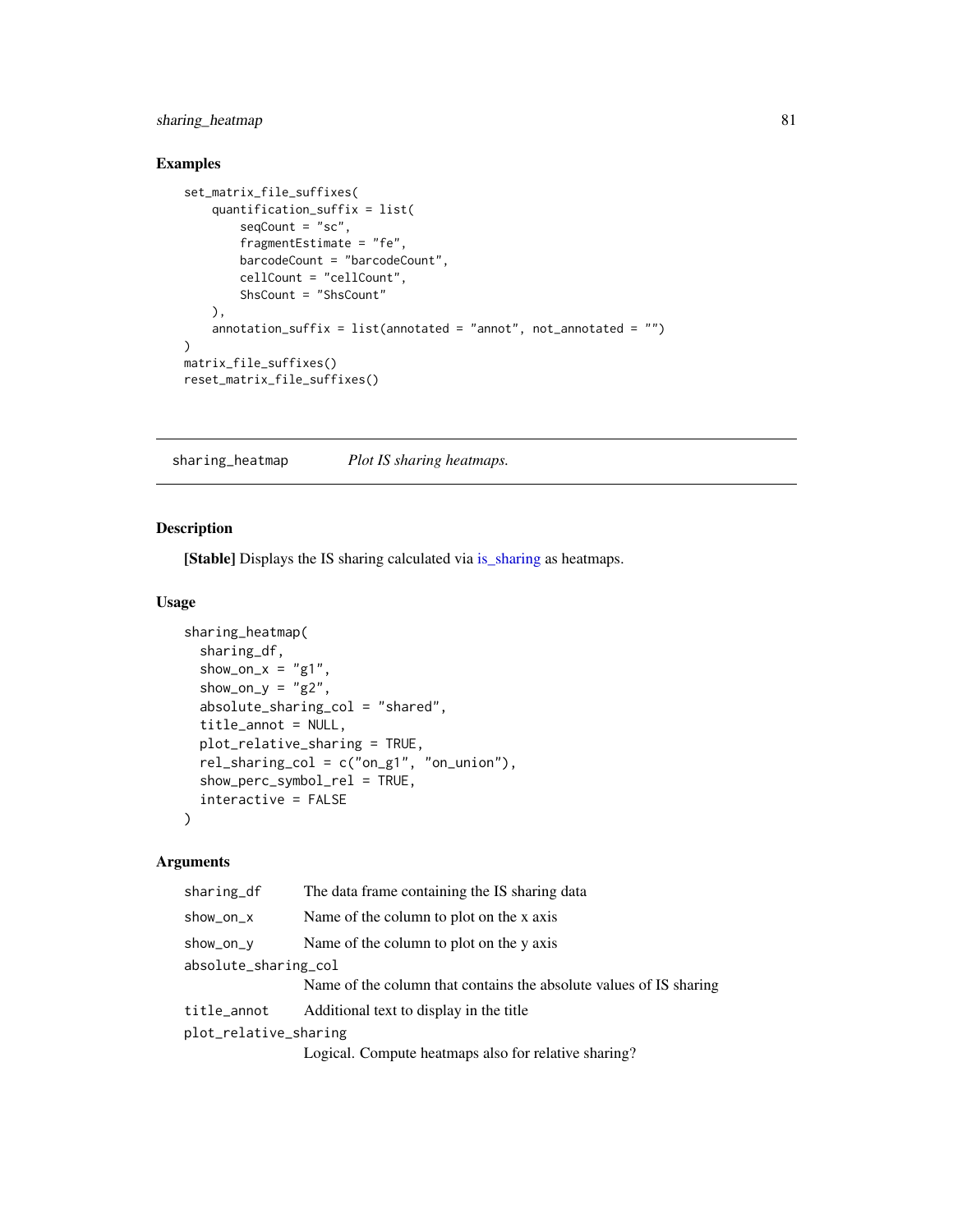<span id="page-81-1"></span>

| rel_sharing_col      |                                                                                                                                    |  |
|----------------------|------------------------------------------------------------------------------------------------------------------------------------|--|
|                      | Names of the columns to consider as relative sharing. The function is going to<br>plot one heatmap per column in this argument.    |  |
| show_perc_symbol_rel |                                                                                                                                    |  |
|                      | Logical. Only relevant if plot_relative_sharing is set to TRUE, should the<br>percentage symbol be displayed in relative heatmaps? |  |
| interactive          | Logical. Requires the package plotly is required for this functionality. Returns<br>the heatmaps as interactive HTML widgets.      |  |

# Value

A list of plots or widgets

# See Also

#### is sharing

```
Other Plotting functions: CIS_volcano_plot(), HSC_population_plot(), circos_genomic_density(),
fisher_scatterplot(), integration_alluvial_plot(), sharing_venn(), top_abund_tableGrob(),
top_cis_overtime_heatmap()
```
# Examples

```
data("integration_matrices", package = "ISAnalytics")
data("association_file", package = "ISAnalytics")
aggreg <- aggregate_values_by_key(
   x = integration_matrices,
   association_file = association_file,
   value_cols = c("seqCount", "fragmentEstimate")
\mathcal{L}sharing <- is_sharing(aggreg,
   minimal = FALSE,
    include_self_comp = TRUE
\lambdasharing_heatmaps <- sharing_heatmap(sharing_df = sharing)
sharing_heatmaps$absolute
sharing_heatmaps$on_g1
sharing_heatmaps$on_union
```
<span id="page-81-0"></span>sharing\_venn *Produce tables to plot sharing venn or euler diagrams.*

## **Description**

[Stable] This function processes a sharing data frame obtained via is\_sharing() with the option table\_for\_venn = TRUE to obtain a list of objects that can be plotted as venn or euler diagrams.

## Usage

```
sharing_venn(sharing_df, row_range = NULL, euler = TRUE)
```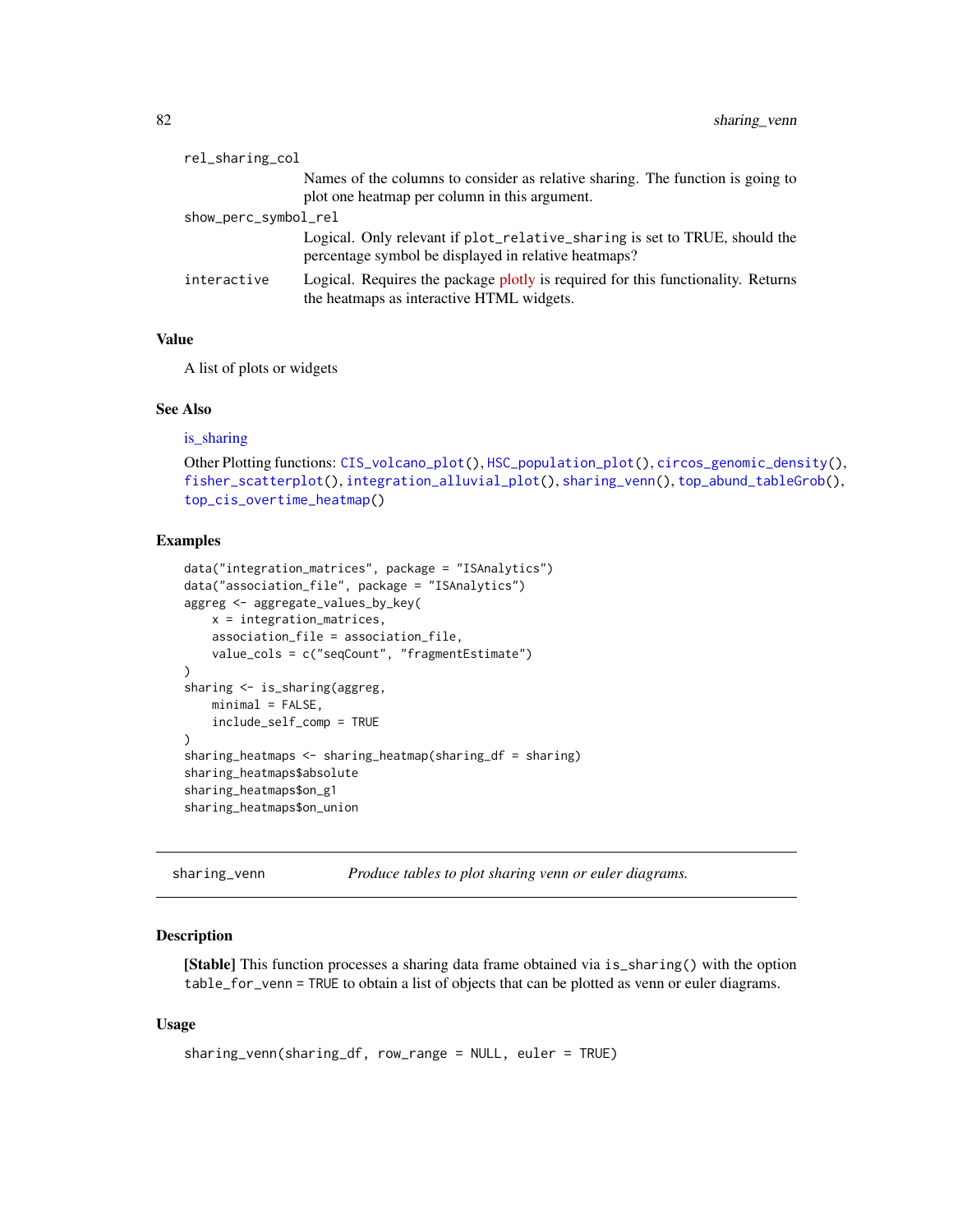# <span id="page-82-0"></span>threshold\_filter 83

#### **Arguments**

| sharing_df | The sharing data frame.                                                                                                 |
|------------|-------------------------------------------------------------------------------------------------------------------------|
| row_range  | Either NULL or a numeric vector of row indexes (e.g. $c(1, 4, 5)$ will produce<br>tables only for rows $1, 4$ and $5$ ) |
| euler      | If TRUE will produce tables for euler diagrams, otherwise will produce tables for<br>venn diagrams                      |

## Details

The functions requires the package [eulerr.](https://jolars.github.io/eulerr/index.html) Each row of the input data frame is representable as a venn/euler diagram. The function allows to specify a range of row indexes to obtain a list of plottable objects all at once, leave it to NULL to process all rows.

To actually plot the data it is sufficient to call the function plot() and specify optional customization arguments. See [eulerr docs](https://jolars.github.io/eulerr/reference/plot.euler.html) for more detail on this.

# Value

A list of data frames

## See Also

```
Other Plotting functions: CIS_volcano_plot(), HSC_population_plot(), circos_genomic_density(),
fisher_scatterplot(), integration_alluvial_plot(), sharing_heatmap(), top_abund_tableGrob(),
top_cis_overtime_heatmap()
```
## Examples

```
data("integration_matrices", package = "ISAnalytics")
data("association_file", package = "ISAnalytics")
aggreg <- aggregate_values_by_key(
   x = integration_matrices,
   association_file = association_file,
   value_cols = c("seqCount", "fragmentEstimate")
)
sharing <- is_sharing(aggreg, n_comp = 3, table_for_venn = TRUE)
venn_tbls <- sharing_venn(sharing, row_range = 1:3, euler = FALSE)
venn_tbls
plot(venn_tbls[[1]])
```
threshold\_filter *Filter data frames with custom predicates*

#### **Description**

[Stable] Filter a single data frame or a list of data frames with custom predicates assembled from the function parameters.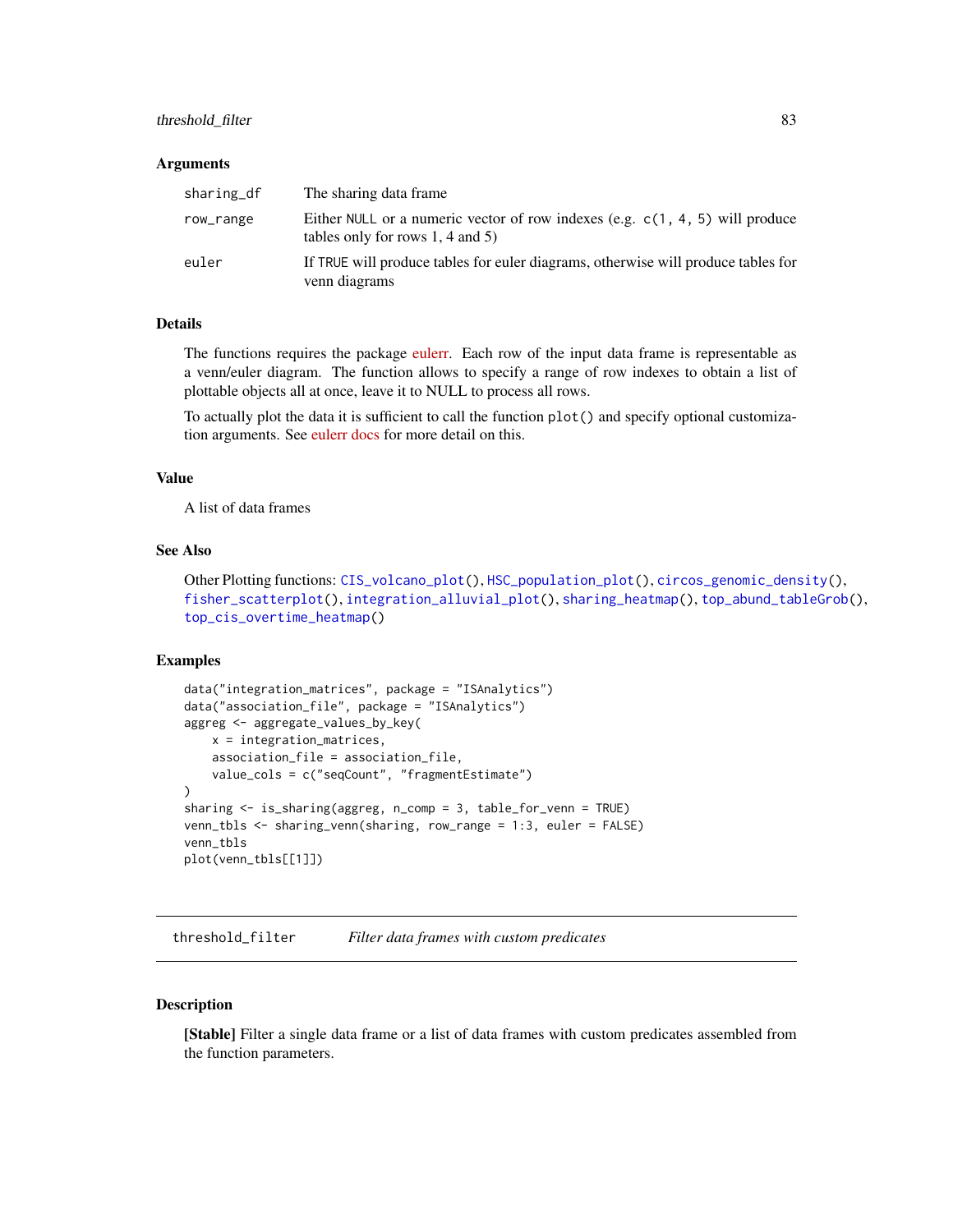#### Usage

```
threshold_filter(x, threshold, cols_to_compare = "Value", comparators = ">")
```
#### Arguments

| <b>X</b>        | A data frame or a list of data frames                                                                                                             |
|-----------------|---------------------------------------------------------------------------------------------------------------------------------------------------|
| threshold       | A numeric/integer vector or a named list of numeric/integer vectors                                                                               |
| cols_to_compare |                                                                                                                                                   |
|                 | A character vector or a named list of character vectors                                                                                           |
| comparators     | A character vector or a named list of character vectors. Must be one of the<br>allowed values between $c("2", "2", "==", "!=", ">=", "<=", "<=")$ |

# Details

#### A single data frame as input:

If the user chooses to operate on a single data frame, the other parameters should only be vectors: numeric vector for threshold and character vectors for both cols\_to\_compare and comparators. A filtering condition is obtained by combining element by element cols\_to\_compare + comparators + threshold (similarly to the paste function). For example:

```
threshold = c(20, 35, 50)cols_tojcompare = c("a", "b", "c")comparators = "<"
```
given these vectors, the input data frame will be filtered by checking which values in column "a" are less than 20 AND which values in column "b" are less than 35 AND which values in column "c" are less than 50. Things the user should keep in mind are:

- The vectors of length 1 are going to be recycled if one or more parameters are longer (in the example, the comparators value)
- If vectors are not of length 1 they must have the same length
- Columns to compare, of course, need to be included in the input data frame and need to be numeric/integer
- The filtering will perform a logical "AND" on all the conditions, only rows that satisfy ALL the conditions are preserved

#### A list of data frames as input:

The input for the function may also be a list of data frames, either named or unnamed.

#### *Unnamed list:*

If the input is a simple unnamed list, the other parameters should be simple vectors (as for data frames). All the predicates will simply be applied to every data frame in the list: this is useful if it's desirable to filter for the same conditions different data frames that have the same structure but different data.

#### *Named list:*

It is also possible to filter different data frames with different sets of conditions. Besides having the possibility of defining the other parameters as simple vector, which has the same results as operating on an unnamed list, the user can define the parameters as named lists containing vectors. For example: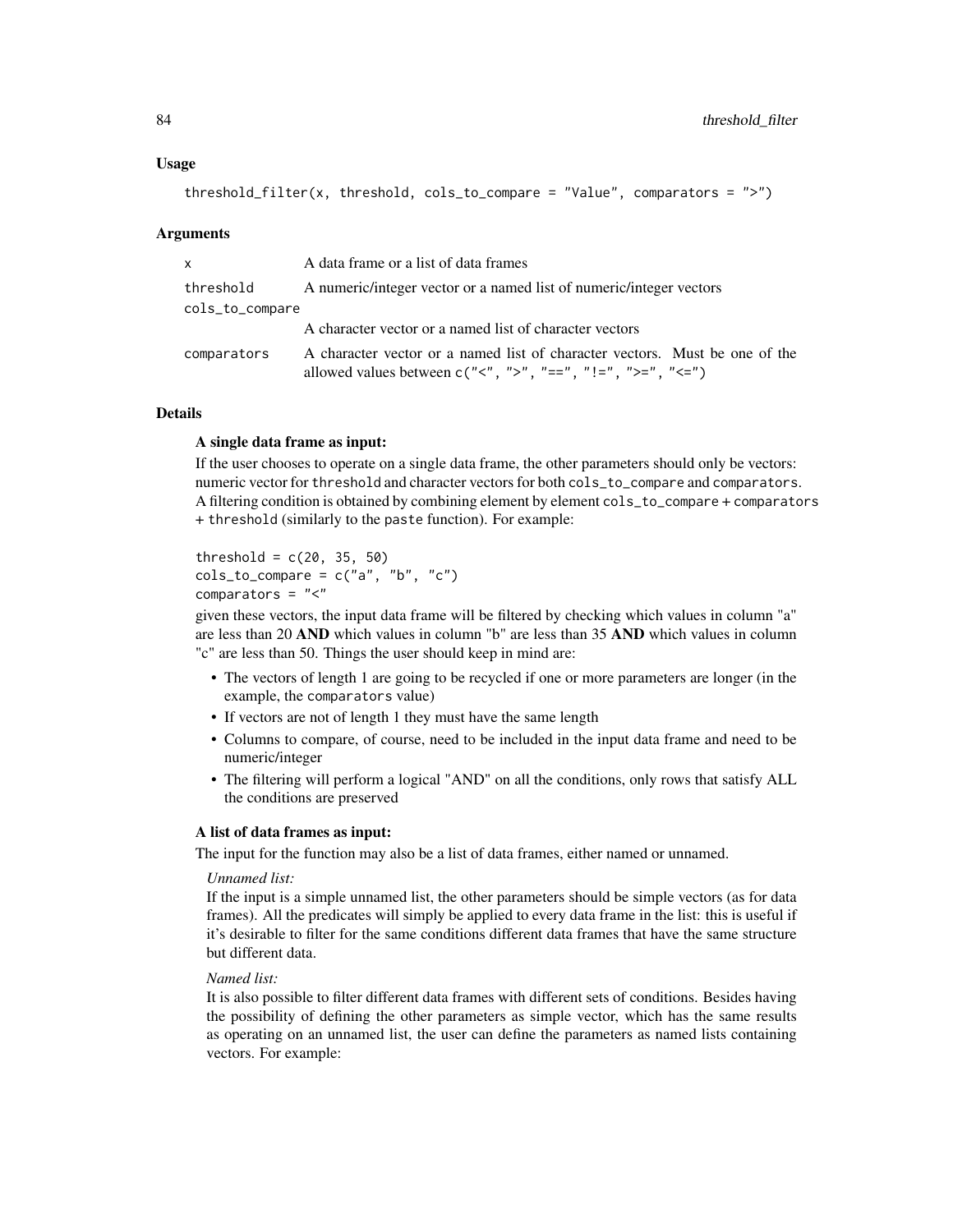```
example_df \le tibble::tibble(a = c(20, 30, 40),
                       b = c(40, 50, 60),
                       c = c("a", "b", "c"),d = c(3L, 4L, 5L)example_list <- list(first = example_df,
                 second = example_df,
                 third = example_df)
print(example_list)
## $first
## # A tibble: 3 \times 4## a b c d
## <dbl> <dbl> <chr> <int>
## 1 20 40 a 3
## 2 30 50 b 4
## 3 40 60 c 5
##
## $second
## # A tibble: 3 \times 4## a b c d
## <dbl> <dbl> <chr> <int>
## 1 20 40 a 3
## 2 30 50 b 4
## 3 40 60 c 5
##
## $third
## # A tibble: 3 × 4
## a b c d
## <dbl> <dbl> <chr> <int>
## 1 20 40 a 3
## 2 30 50 b 4
## 3 40 60 c 5
filtered <- threshold_filter(example_list,
threshold = list(first = c(20, 60)),
third = c(25),
cols_tojcompare = list(first = c("a", "b"),
third = c("a")).
comparators = list(first = c(">", "<"),
third = c(">="))
print(filtered)
## $first
## # A tibble: 1 × 4
## a b c d
## <dbl> <dbl> <chr> <int>
## 1 30 50 b 4
##
## $second
## # A tibble: 3 \times 4## a b c d
```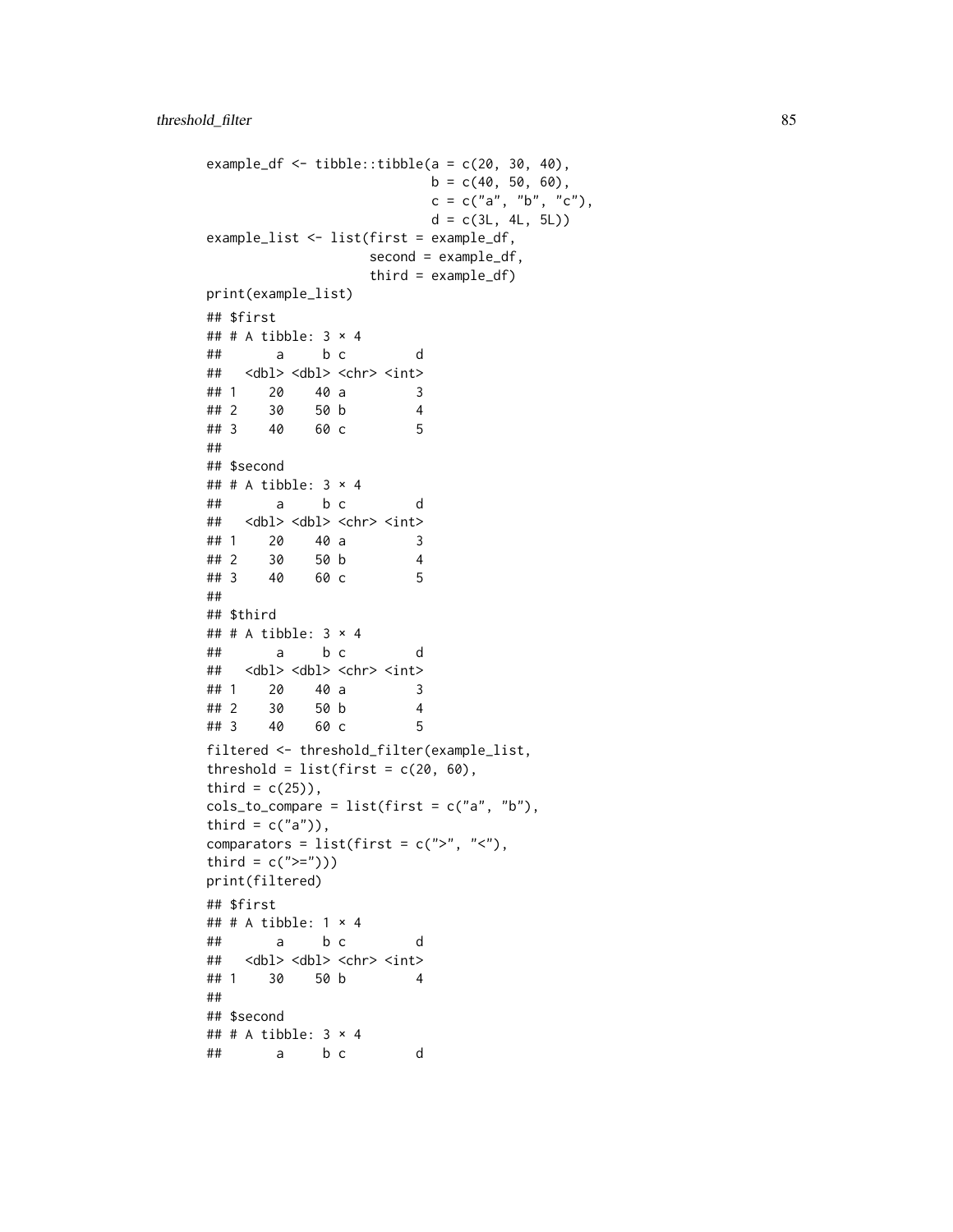```
## <dbl> <dbl> <chr> <int>
## 1 20 40 a 3
## 2 30 50 b 4
## 3 40 60 c 5
##
## $third
## # A tibble: 2 \times 4## a b c d
## <dbl> <dbl> <chr> <int>
## 1 30 50 b 4
## 2 40 60 c 5
```
The above signature will roughly be translated as:

- Filter the element "first" in the list by checking that values in column "a" are bigger than 20 AND values in column "b" are less than 60
- Don't apply any filter to the element "second" (returns the data frame as is)
- Filter the element "third" by checking that values in column "a" are equal or bigger than 25.

It is also possible to use some parameters as vectors and some as lists: vectors will be recycled for every element filtered.

```
filtered <- threshold_filter(example_list,
threshold = list(first = c(20, 60),
third = c(25, 65),
cols_tojcompare = c("a", "b"),
comparators = list(first = c(">", "<"),
third = c(">=", "<=")
```
In this example, different threshold and comparators will be applied to the same columns in all data frames.

Things the user should keep in mind are:

- Names for the list parameters must be the same names in the input list
- Only elements explicited in list parameters as names will be filtered
- Lengths of both vectors and lists must be consistent

## Value

A data frame or a list of data frames

## See Also

Other Data cleaning and pre-processing: [aggregate\\_metadata\(](#page-3-0)), [aggregate\\_values\\_by\\_key\(](#page-4-0)), [compute\\_near\\_integrations\(](#page-20-0)), [default\\_meta\\_agg\(](#page-26-0)), [outlier\\_filter\(](#page-61-0)), [outliers\\_by\\_pool\\_fragments\(](#page-59-0)), [purity\\_filter\(](#page-64-0)), [realign\\_after\\_collisions\(](#page-67-0)), [remove\\_collisions\(](#page-70-0))

```
example_df <- tibble::tibble(
   a = c(20, 30, 40),
   b = c(40, 50, 60),
   c = c("a", "b", "c"),d = c(3L, 4L, 5L)
```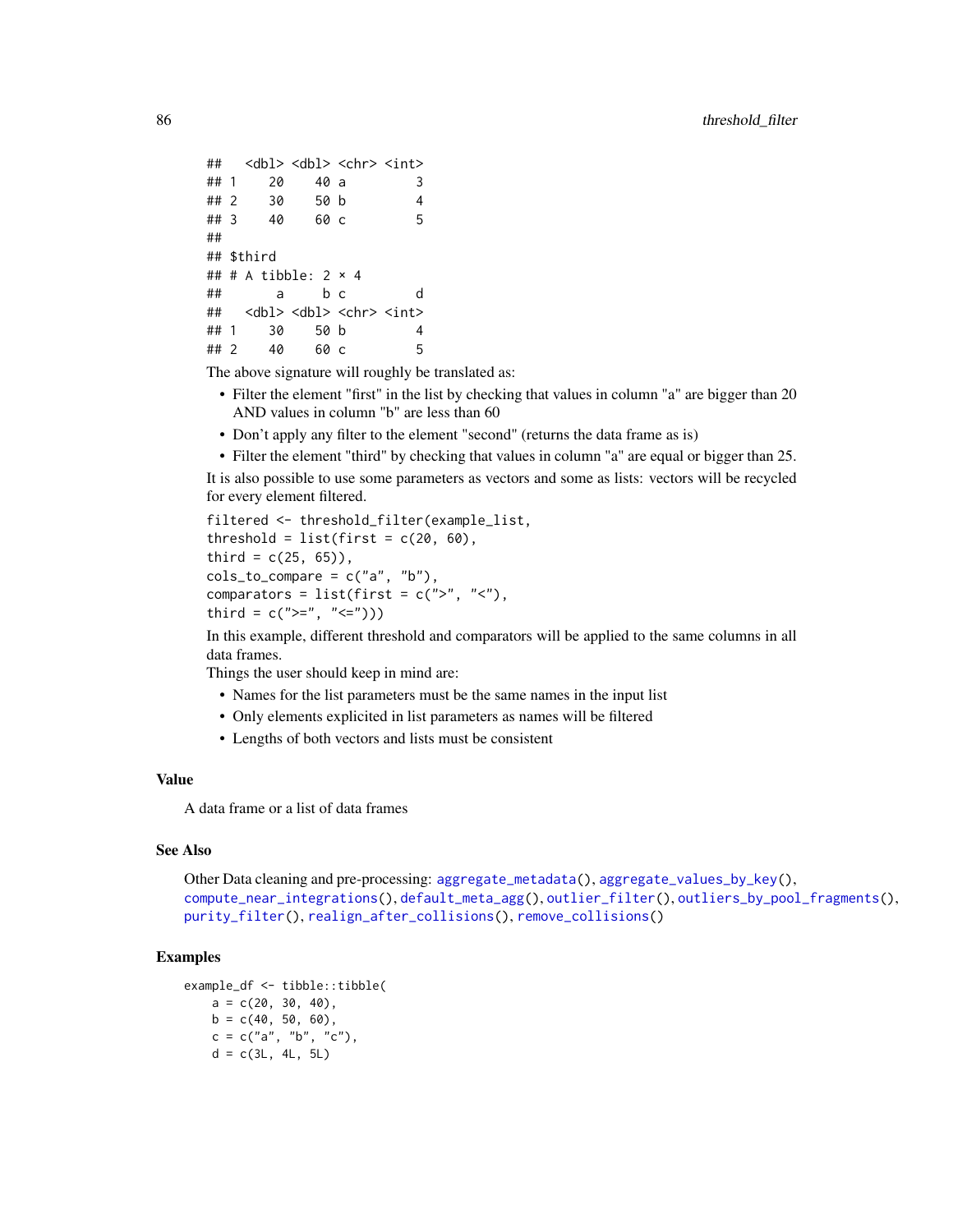<span id="page-86-1"></span>top\_abund\_tableGrob 87

```
\mathcal{L}example_list <- list(
    first = example_df,
    second = example_df,
    third = example_df
\mathcal{L}filtered <- threshold_filter(example_list,
    threshold = list(
        first = c(20, 60),
        third = c(25)),
    cols_to_compare = list(
        first = c("a", "b"),third = c("a")),
    comparators = list(
        first = c(">", "<"),
        third = c(">=")\mathcal{L})
filtered
```
<span id="page-86-0"></span>top\_abund\_tableGrob *Summary top abundant tableGrobs for plots.*

# Description

Produce summary tableGrobs as R graphics. For this functionality the suggested package [gridExtra](https://cran.r-project.org/web/packages/gridExtra/index.html) is required. To visualize the resulting object:

gridExtra::grid.arrange(tableGrob)

## Usage

```
top_abund_tableGrob(
  df,
  id_cols = mandatory_IS_vars(),
  quant_col = "fragmentEstimate_sum_PercAbundance",
 by = "TimePoint",
  alluvial_plot = NULL,
  top_n = 10,
  tbl_cols = "GeneName",
  include_id_cols = FALSE,
 digits = 2,
 perc_symbol = TRUE
)
```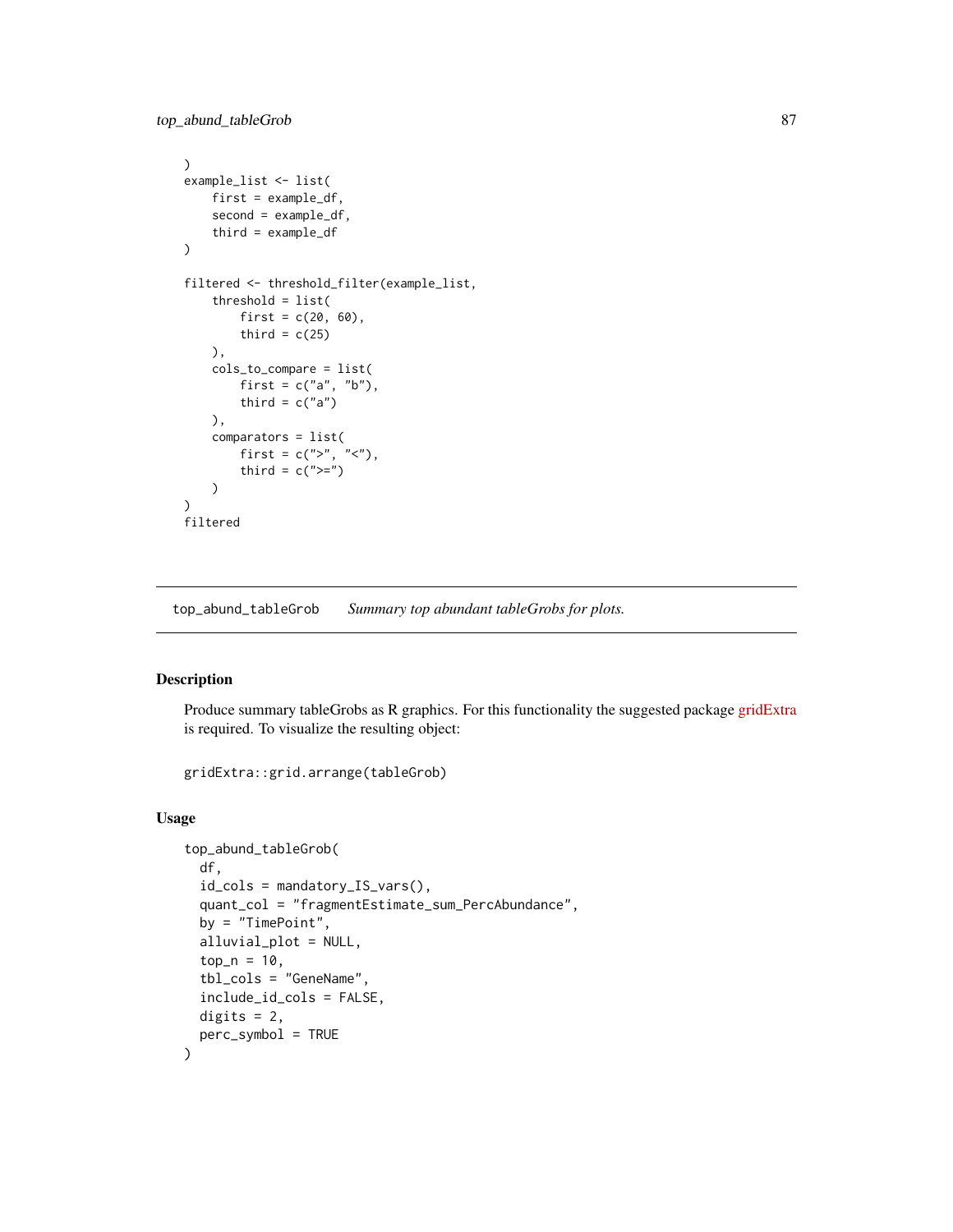# <span id="page-87-0"></span>Arguments

| df              | A data frame                                                                                                                                                                                                                  |
|-----------------|-------------------------------------------------------------------------------------------------------------------------------------------------------------------------------------------------------------------------------|
| id_cols         | Character vector of id column names. To plot after alluvial, these columns must<br>be the same as the alluvia argument of integration alluvial plot.                                                                          |
| quant_col       | Column name holding the quantification value. To plot after alluvial, these<br>columns must be the same as the plot_y argument of integration_alluvial_plot.                                                                  |
| by              | The column name to subdivide tables for. The function will produce one table<br>for each distinct value in by. To plot after alluvial, these columns must be the<br>same as the plot_x argument of integration_alluvial_plot. |
| alluvial_plot   | Either NULL or an alluvial plot for color mapping between values of y.                                                                                                                                                        |
| top_n           | Integer. How many rows should the table contain at most?                                                                                                                                                                      |
| tbl_cols        | Table columns to show in the final output besides quant_col.                                                                                                                                                                  |
| include_id_cols |                                                                                                                                                                                                                               |
|                 | Logical. Include id_cols in the output?                                                                                                                                                                                       |
| digits          | Integer. Digits to show for the quantification column                                                                                                                                                                         |
| perc_symbol     | Logical. Show percentage symbol in the quantification column?                                                                                                                                                                 |

# Value

A tableGrob object

## See Also

```
Other Plotting functions: CIS_volcano_plot(), HSC_population_plot(), circos_genomic_density(),
fisher_scatterplot(), integration_alluvial_plot(), sharing_heatmap(), sharing_venn(),
top_cis_overtime_heatmap()
```

```
data("integration_matrices", package = "ISAnalytics")
data("association_file", package = "ISAnalytics")
aggreg <- aggregate_values_by_key(
   x = integration_matrices,
   association_file = association_file,
   value_cols = c("seqCount", "fragmentEstimate")
\mathcal{L}abund \leq compute_abundance(x = aggreg)
grob <- top_abund_tableGrob(abund)
gridExtra::grid.arrange(grob)
```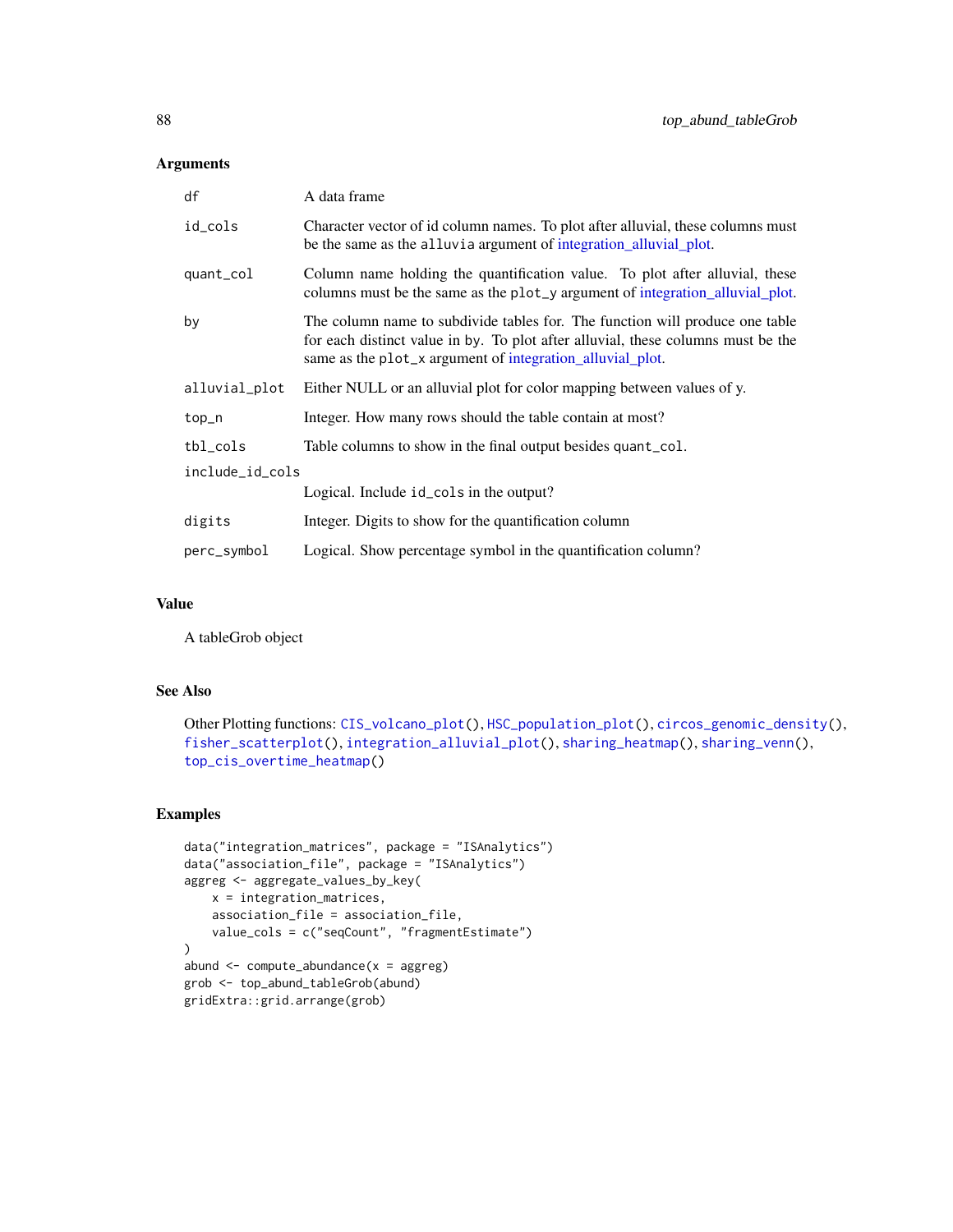<span id="page-88-1"></span><span id="page-88-0"></span>top\_cis\_overtime\_heatmap

*Heatmaps for the top N common insertion sites over time.*

## Description

[Experimental] This function computes the visualization of the results of the function CIS\_grubbs\_overtime() in the form of heatmaps for the top N selected genes over time.

# Usage

```
top_cis_overtime_heatmap(
  x,
  ngenes = 20,
  timepoint_col = "TimePoint",
  group\_col = "group",onco_db_file = "proto_oncogenes",
  tumor_suppressors_db_file = "tumor_suppressors",
  species = "human",
  known_onco = known_clinical_oncogenes(),
  suspicious_genes = clinical_relevant_suspicious_genes(),
  significance_threshold = 0.05,
  plot_values = c("minus_log_p", "p"),
 p_value_correction = c("fdr", "bonferroni"),
 prune_tp_treshold = 20,
 gene_selection_param = c("trimmed", "n", "mean", "sd", "median", "mad", "min", "max"),
  fill_0_selection = TRUE,
  fill_NA_in_heatmap = FALSE,
  heatmap_color_palette = "default",
  title_generator = NULL,
  save_as_files = FALSE,
  files_format = c("pdf", "png", "tiff", "bmp", "jpg"),
  folder_path = NULL,
  ...
\lambda
```
#### Arguments

| x             | Output of the function CIS_grubbs_overtime(), either in single data frame<br>form or nested lists                     |
|---------------|-----------------------------------------------------------------------------------------------------------------------|
| $n$ genes     | Number of top genes to consider                                                                                       |
| timepoint_col | The name of the time point column in x                                                                                |
| group_col     | The name of the group column in x                                                                                     |
| onco_db_file  | Uniprot file for proto-oncogenes (see details). If different from default, should<br>be supplied as a path to a file. |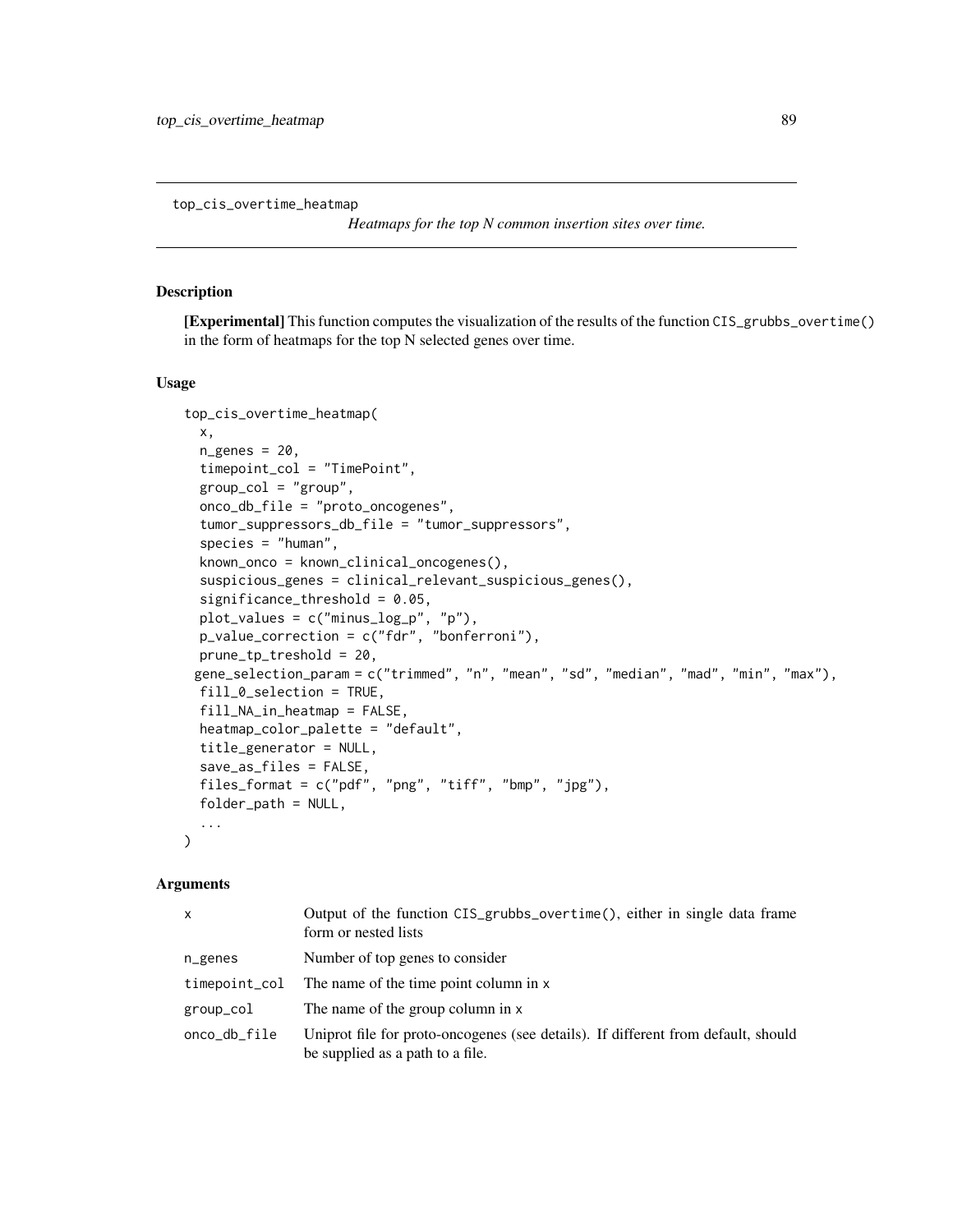| tumor_suppressors_db_file |                                                                                                                                                                       |
|---------------------------|-----------------------------------------------------------------------------------------------------------------------------------------------------------------------|
|                           | Uniprot file for tumor-suppressor genes. If different from default, should be<br>supplied as a path to a file.                                                        |
| species                   | One between "human", "mouse" and "all"                                                                                                                                |
| known_onco                | Data frame with known oncogenes. See details.                                                                                                                         |
| suspicious_genes          |                                                                                                                                                                       |
|                           | Data frame with clinical relevant suspicious genes. See details.                                                                                                      |
| significance_threshold    |                                                                                                                                                                       |
|                           | The significance threshold                                                                                                                                            |
| plot_values               | Which kind of values should be plotted? Can either be "p" for the p-value or<br>"minus_log_p" for a scaled p-value of the Grubbs test                                 |
| p_value_correction        |                                                                                                                                                                       |
|                           | One among "bonferroni" and "fdr"                                                                                                                                      |
| prune_tp_treshold         |                                                                                                                                                                       |
|                           | Minimum number of genes to retain a time point. See details.                                                                                                          |
| gene_selection_param      |                                                                                                                                                                       |
|                           | The descriptive statistic measure to decide which genes to plot, possible choices<br>are "trimmed", "n", "mean", "sd", "median", "mad", "min", "max". See<br>details. |
| fill_0_selection          |                                                                                                                                                                       |
|                           | Fill NA values with 0s before computing statistics for each gene? (TRUE/FALSE)                                                                                        |
| fill_NA_in_heatmap        |                                                                                                                                                                       |
|                           | Fill NA values with 0 when plotting the heatmap? (TRUE/FALSE)                                                                                                         |
| heatmap_color_palette     |                                                                                                                                                                       |
|                           | Colors for values in the heatmaps, either "default" or a function producing a<br>color palette, obtainable via grDevices:: colorRampPalette.                          |
| title_generator           |                                                                                                                                                                       |
|                           | Either NULL or a function. See details.                                                                                                                               |
| save_as_files             | Should heatmaps be saved to files on disk? (TRUE/FALSE)                                                                                                               |
| files_format              | The extension of the files produced, supported formats are "pdf", "png", "tiff", "bmp", "jpg".<br>Relevant only if files_format = TRUE                                |
| folder_path               | Path to the folder where files will be saved                                                                                                                          |
| $\cdots$                  | Other params to pass to pheatmap:: pheatmap                                                                                                                           |
|                           |                                                                                                                                                                       |

# Details

# Oncogene and tumor suppressor genes files:

These files are included in the package for user convenience and are simply UniProt files with gene annotations for human and mouse. For more details on how this files were generated use the help ?tumor\_suppressors, ?proto\_oncogenes

# Known oncogenes:

The default values are included in this package and it can be accessed by doing:

```
known_clinical_oncogenes()
```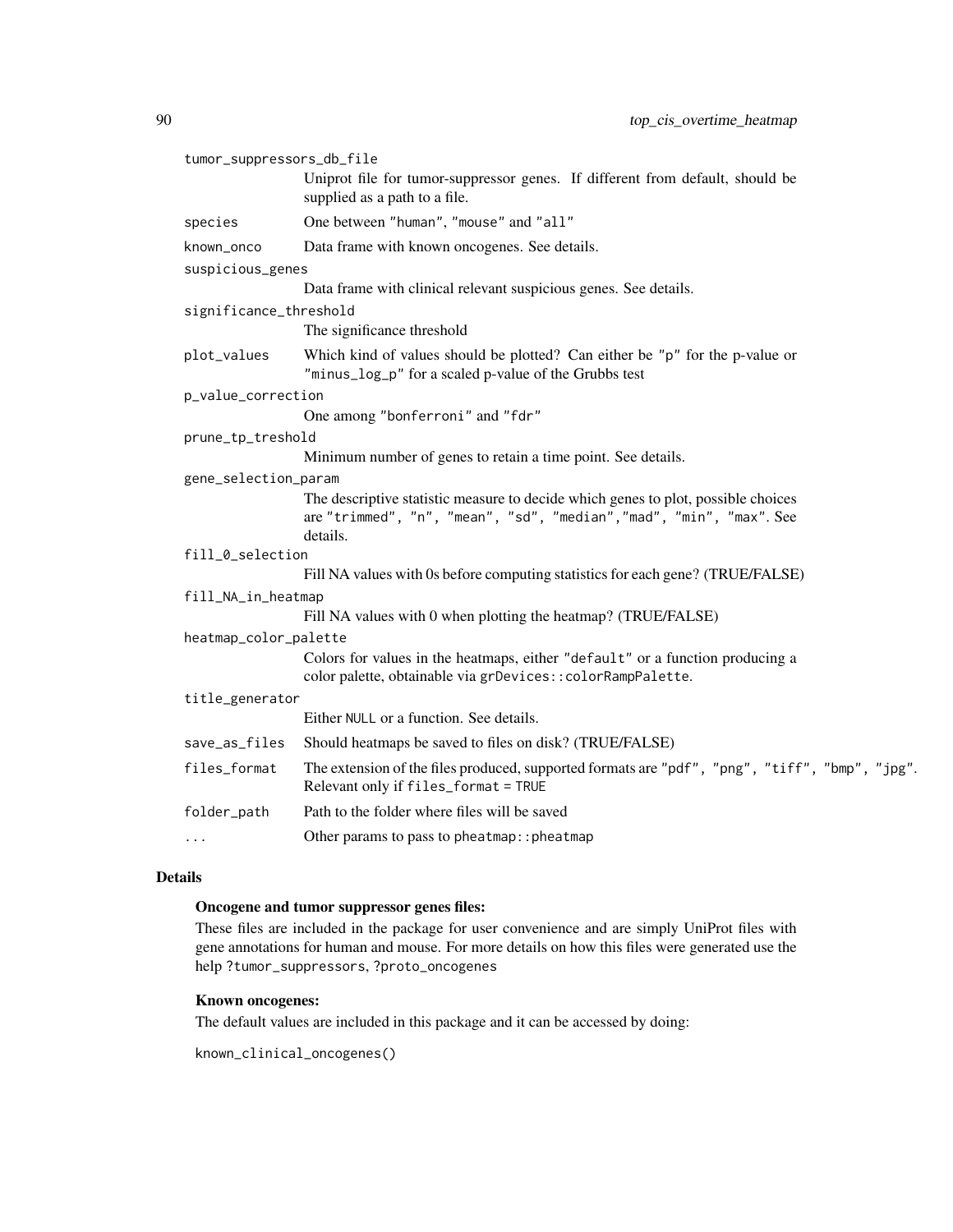If the user wants to change this parameter the input data frame must preserve the column structure. The same goes for the suspicious\_genes parameter (DOIReference column is optional):

clinical\_relevant\_suspicious\_genes()

## Top N gene selection:

Since the genes present in different time point slices are likely different, the decision process to select the final top N genes to represent in the heatmap follows this logic:

- Each time point slice is arranged either in ascending order (if we want to plot the p-value) or in descending order (if we want to plot the scaled p-value) and the top n genes are selected
- A series of statistics are computed over the union set of genes on ALL time points (min, max, mean, ...)
- A decision is taken by considering the ordered gene\_selection\_param (order depends once again if the values are scaled or not), and the first N genes are selected for plotting.

#### *Filling NA values prior calculations:*

It is possible to fill NA values (aka missing combinations of GENE/TP) with 0s prior computing the descriptive statistics on which gene selection is based. Please keep in mind that this has an impact on the final result, since for computing metrics such as the mean, NA values are usually removed, decreasing the overall number of values considered - this does not hold when NA values are substituted with 0s.

## *The statistics:*

Statistics are computed for each gene over all time points of each group. More in detail, n: counts the number of instances (rows) in which the genes appears, aka it counts the time points in which the gene is present. NOTE: if fill\_0\_selection option is set to TRUE this value will be equal for all genes! All other statistics as per the argument gene\_selection\_param map to the corresponding R functions with the exception of trimmed which is a simple call to the mean function with the argument  $triangle = 0.1$ .

#### Aesthetics:

It is possible to customise the appearence of the plot through different parameters.

- fill\_NA\_in\_heatmap tells the function whether missing combinations of GENE/TP should be plotted as NA or filled with a value (1 if p-value, 0 if scaled p-value)
- A title generator function can be provided to dynamically create a title for the plots: the function can accept two positional arguments for the group identifier and the number of selected genes respectively. If one or none of the arguments are of interest, they can be absorbed with ....
- heatmap\_color\_palette can be used to specify a function from which colors are sampled (refers to the colors of values only)
- To change the colors associated with annotations instead, use the argument annotation\_colors of pheatmap::pheatmap() - it must be set to a list with this format:

#### list(

```
KnownGeneClass = c("OncoGene" = color_spec,
                   "Other" = color_spec,
                   "TumSuppressor" = color_spec),
ClinicalRelevance = c("TRUE" = color_spec,
                      "FALSE" = color_spec),
```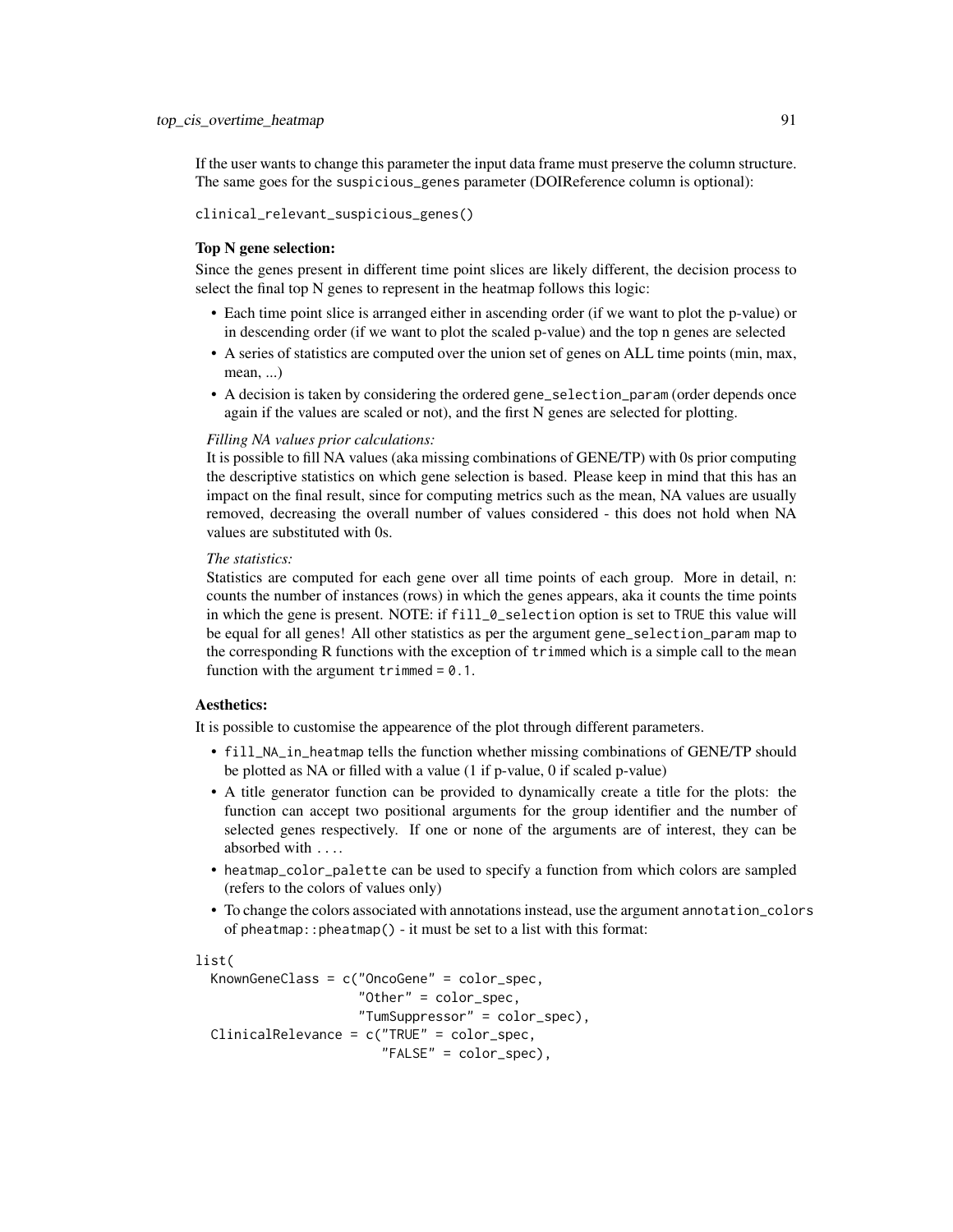```
CriticalForInsMut = c("TRUE" = color_spec,
                      "FALSE" = color_spec)
```
#### Value

)

Either a list of graphical objects or a list of paths where plots were saved

## See Also

```
Other Plotting functions: CIS_volcano_plot(), HSC_population_plot(), circos_genomic_density(),
fisher_scatterplot(), integration_alluvial_plot(), sharing_heatmap(), sharing_venn(),
top_abund_tableGrob()
```
# Examples

```
data("integration_matrices", package = "ISAnalytics")
data("association_file", package = "ISAnalytics")
aggreg <- aggregate_values_by_key(
   x = integration_matrices,
    association_file = association_file,
    value_cols = c("seqCount", "fragmentEstimate")
)
cis_overtime <- CIS_grubbs_overtime(aggreg)
hmaps <- top_cis_overtime_heatmap(cis_overtime$cis,
fill_NA_in_heatmap = TRUE)
# To re-plot:
# grid::grid.newpage()
# grid::grid.draw(hmaps$PT001$gtable)
```
<span id="page-91-0"></span>top\_integrations *Sorts and keeps the top n integration sites based on the values in a given column.*

# **Description**

[Stable] The input data frame will be sorted by the highest values in the columns specified and the top n rows will be returned as output. The user can choose to keep additional columns in the output by passing a vector of column names or passing 2 "shortcuts":

- keep = "everything" keeps all columns in the original data frame
- keep = "nothing" only keeps the mandatory columns (mandatory\_IS\_vars()) plus the columns in the columns parameter.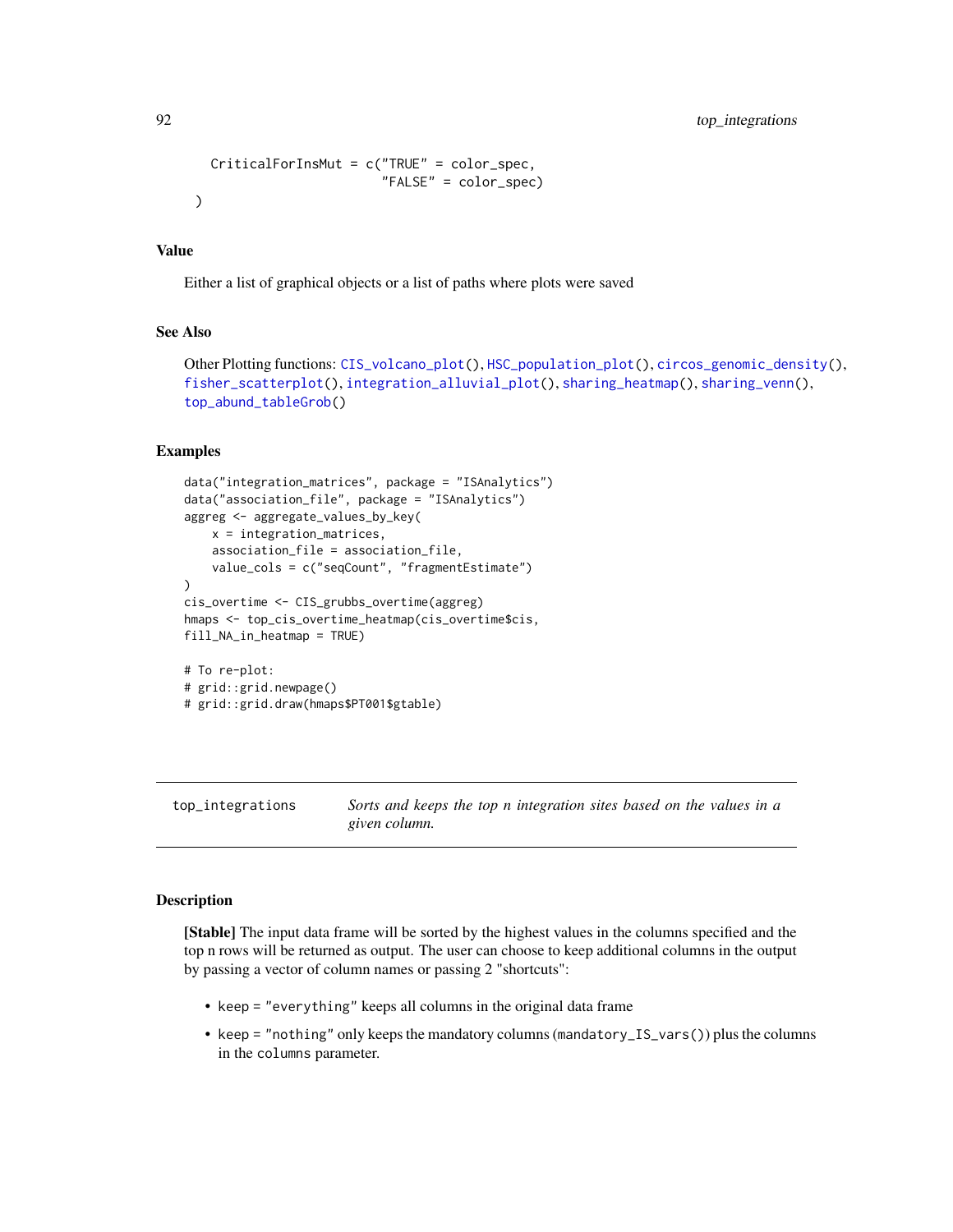# <span id="page-92-0"></span>top\_integrations 93

# Usage

```
top_integrations(
 x,
 n = 20,
 columns = "fragmentEstimate_sum_RelAbundance",
 keep = "everything",
 key = NULL
)
```
# Arguments

| $\mathsf{x}$ | An integration matrix (data frame containing mandatory_IS_vars())                                                                                               |
|--------------|-----------------------------------------------------------------------------------------------------------------------------------------------------------------|
| n.           | How many integrations should be sliced (in total or for each group)? Must be<br>numeric or integer and greater than 0                                           |
| columns      | Columns to use for the sorting. If more than a column is supplied primary<br>ordering is done on the first column, secondary ordering on all other columns      |
| keep         | Names of the columns to keep besides mandatory_IS_vars() and columns                                                                                            |
| key          | Either NULL or a character vector of column names to group by. If not NULL the<br>input will be grouped and the top fraction will be extracted from each group. |

# Value

Either a data frame with at most n rows or a data frames with at most  $n^*$  (number of groups) rows.

#### Required tags

The function will explicitly check for the presence of these tags:

• All columns declared in mandatory\_IS\_vars()

# See Also

```
Other Analysis functions: CIS_grubbs(), HSC_population_size_estimate(), compute_abundance(),
cumulative_is(), gene_frequency_fisher(), is_sharing(), iss_source(), sample_statistics(),
top_targeted_genes()
```

```
smpl <- tibble::tibble(
    chr = c("1", "2", "3", "4", "5", "6"),
    integration_locus = c(14536, 14544, 14512, 14236, 14522, 14566),
    strand = c("+", "+", "-", "+", "-", "+", "+"),
    CompleteAmplificationID = c("ID1", "ID2", "ID1", "ID1", "ID3", "ID2"),
    Value = c(3, 10, 40, 2, 15, 150),
    Value2 = c(456, 87, 87, 9, 64, 96),
    Value3 = c("a", "b", "c", "d", "e", "f")\mathcal{L}top <- top_integrations(smpl,
   n = 3,
```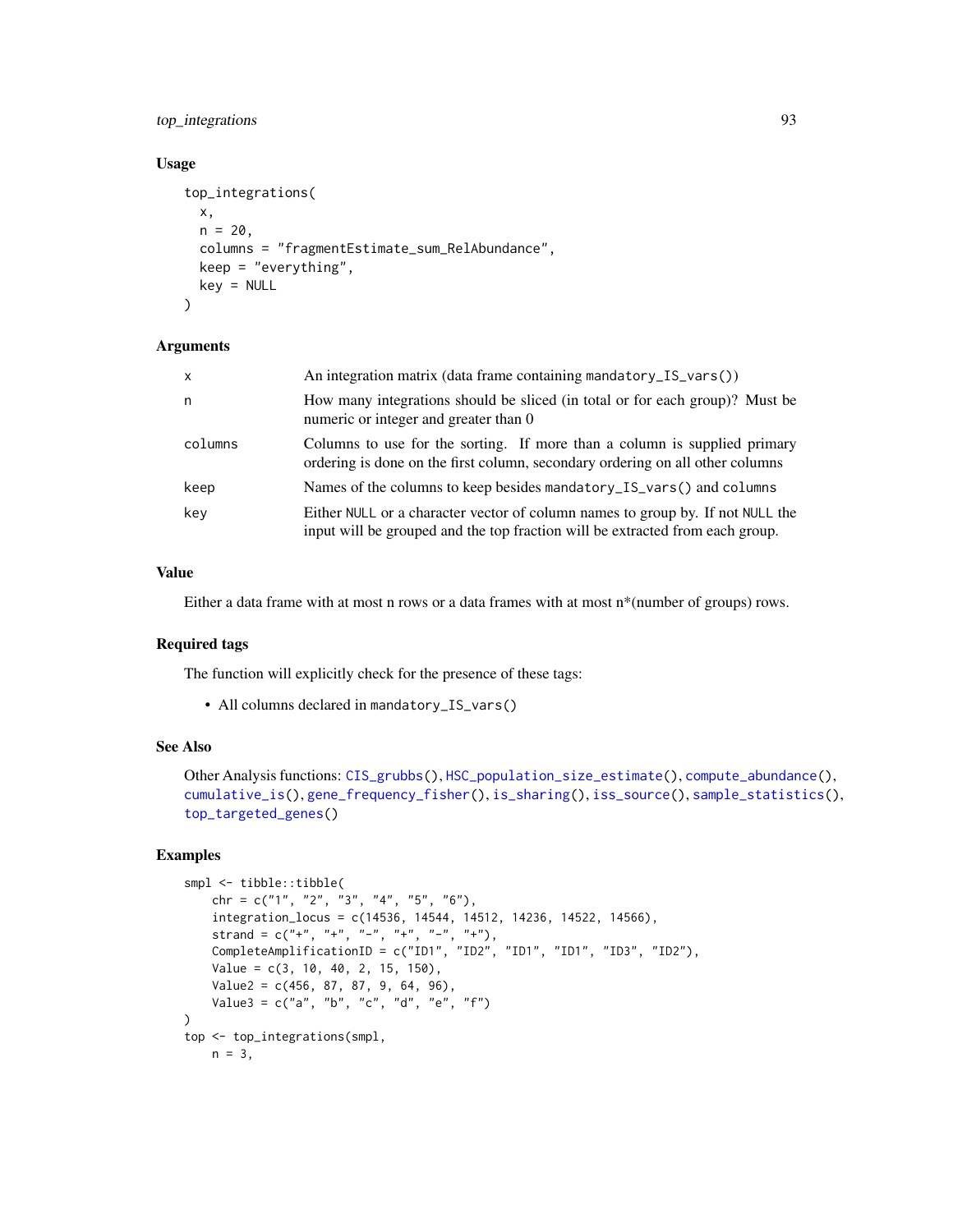```
columns = c("Value", "Value2"),
    keep = "nothing"
)
top_key <- top_integrations(smpl,
    n = 3,
    columns = "Value",
    keep = "Value2",
    key = "CompleteAmplificationID"
\mathcal{L}
```
<span id="page-93-0"></span>top\_targeted\_genes *Top n targeted genes based on number of IS.*

# Description

[Experimental] Produces a summary of the number of integration events per gene, orders the table in decreasing order and slices the first n rows - either on all the data frame or by group.

# Usage

```
top_targeted_genes(
 x,
 n = 20,
 key = c("SubjectID", "CellMarker", "Tissue", "TimePoint"),
 consider_chr = TRUE,
 consider_gene_strand = TRUE,
 as_df = TRUE)
```
## Arguments

| x                                    | An integration matrix - must be annotated                                                                                                                            |
|--------------------------------------|----------------------------------------------------------------------------------------------------------------------------------------------------------------------|
| n                                    | Number of rows to slice.                                                                                                                                             |
| key                                  | If slice has to be performed for each group, the character vector of column names<br>that identify the groups. If NULL considers the whole input data frame.         |
| consider_chr<br>consider_gene_strand | Logical, should the chromosome be taken into account? See details.                                                                                                   |
|                                      | Logical, should the gene strand be taken into account? See details.                                                                                                  |
| as_df                                | If computation is performed by group, TRUE returns all groups merged in a single<br>data frame with a column containing the group id. If FALSE returns a named list. |

# Details

# Gene grouping:

When producing a summary of IS by gene, there are different options that can be chosen. The argument consider\_chr accounts for the fact that some genes (same gene symbol) may span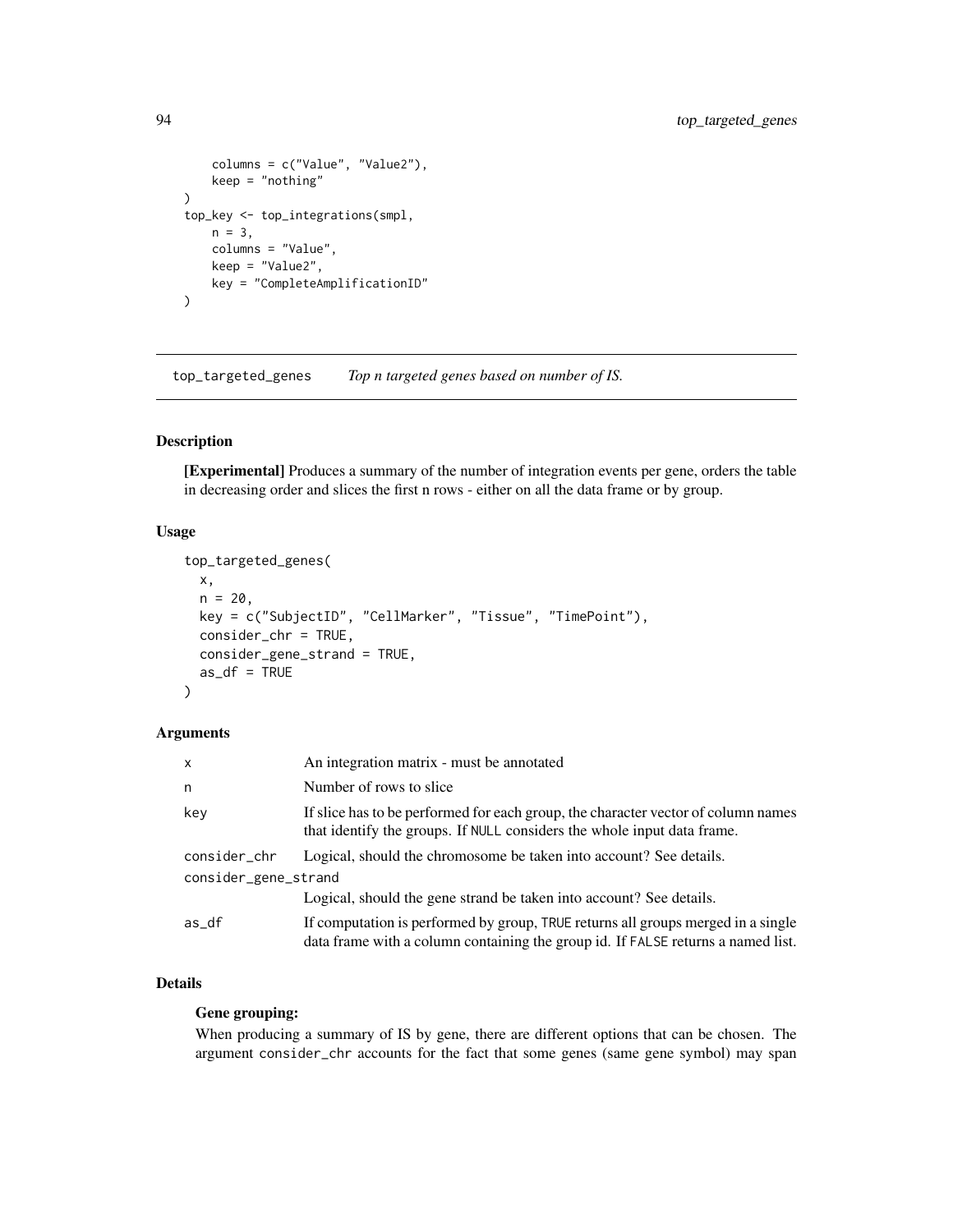<span id="page-94-0"></span>more than one chromosome: if set to TRUE counts of IS will be separated for those genes that span 2 or more chromosomes - in other words they will be in 2 different rows of the output table. On the contrary, if the argument is set to FALSE, counts will be produced in a single row.

NOTE: the function counts DISTINCT integration events, which logically corresponds to a union of sets. Be aware of the fact that counts per group and counts with different arguments might be different: if for example counts are performed by considering chromosome and there is one gene symbol with 2 different counts, the sum of those 2 will likely not be equal to the count obtained by performing the calculations without considering the chromosome.

The same reasoning can be applied for the argument consider\_gene\_strand, that takes into account the strand of the gene.

## Value

A data frame or a list of data frames

#### Required tags

The function will explicitly check for the presence of these tags:

- chromosome
- locus
- gene\_symbol
- gene\_strand

Note that the tags "gene\_strand" and "chromosome" are explicitly required only if consider\_chr = TRUE and/or consider\_gene\_strand = TRUE.

# See Also

```
Other Analysis functions: CIS_grubbs(), HSC_population_size_estimate(), compute_abundance(),
cumulative_is(), gene_frequency_fisher(), is_sharing(), iss_source(), sample_statistics(),
top_integrations()
```

```
data("integration_matrices", package = "ISAnalytics")
top_targ <- top_targeted_genes(
    integration_matrices,
    key = NULL
\lambdatop_targ
```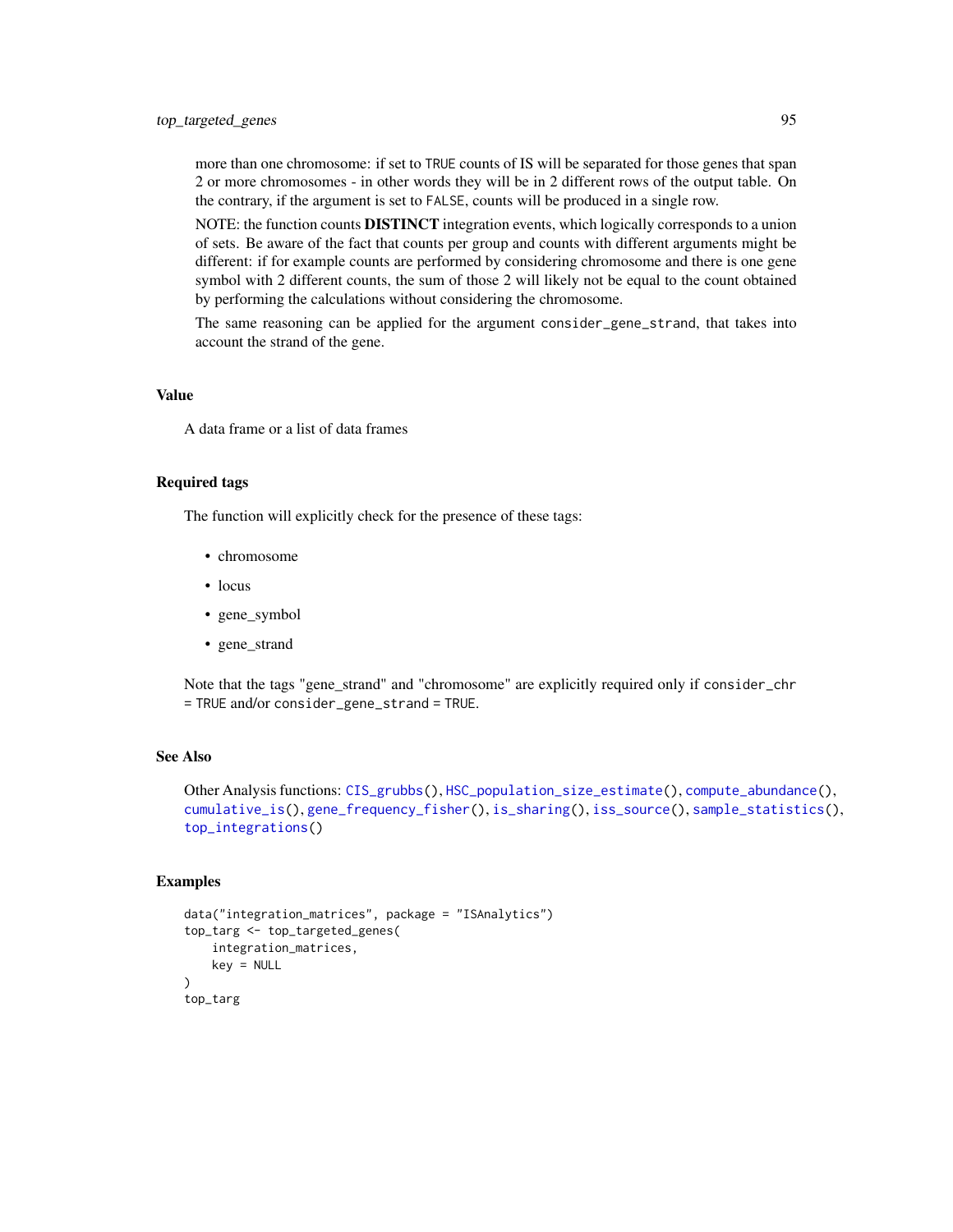<span id="page-95-1"></span><span id="page-95-0"></span>transform\_columns *Apply transformations to an arbitrary number of columns.*

#### Description

This function takes a named list of purr-style lambdas where names are the names of the columns in the data frame that must be transformed. NOTE: the columns are overridden, not appended.

## Usage

```
transform_columns(df, transf_list)
```
## Arguments

| df          | The data frame on which transformations should be operated                  |
|-------------|-----------------------------------------------------------------------------|
| transf list | A named list of purrr-style lambdas, where names are column names the func- |
|             | tion should be applied to.                                                  |

# Details

Lambdas provided in input must be transformations, aka functions that take in input a vector and return a vector of the same length as the input.

If the input transformation list contains column names that are not present in the input data frame, they are simply ignored.

#### Value

A data frame with transformed columns

#### See Also

```
Other Utilities: as_sparse_matrix(), comparison_matrix(), export_ISA_settings(), generate_Vispa2_launch_AF(),
generate_blank_association_file(), generate_default_folder_structure(), import_ISA_settings(),
separate_quant_matrices()
```

```
df <- tibble::tribble(
   ~A, ~B, ~C, ~D,
   1, 2, "a", "aa",
    3, 4, "b", "bb",
    5, 6, "c", "cc"
)
lambdas \le list(A = \sim .x + 1, B = \sim .x + 2, C = \sim stringr::str_to_upper(.x))
transform_columns(df, lambdas)
```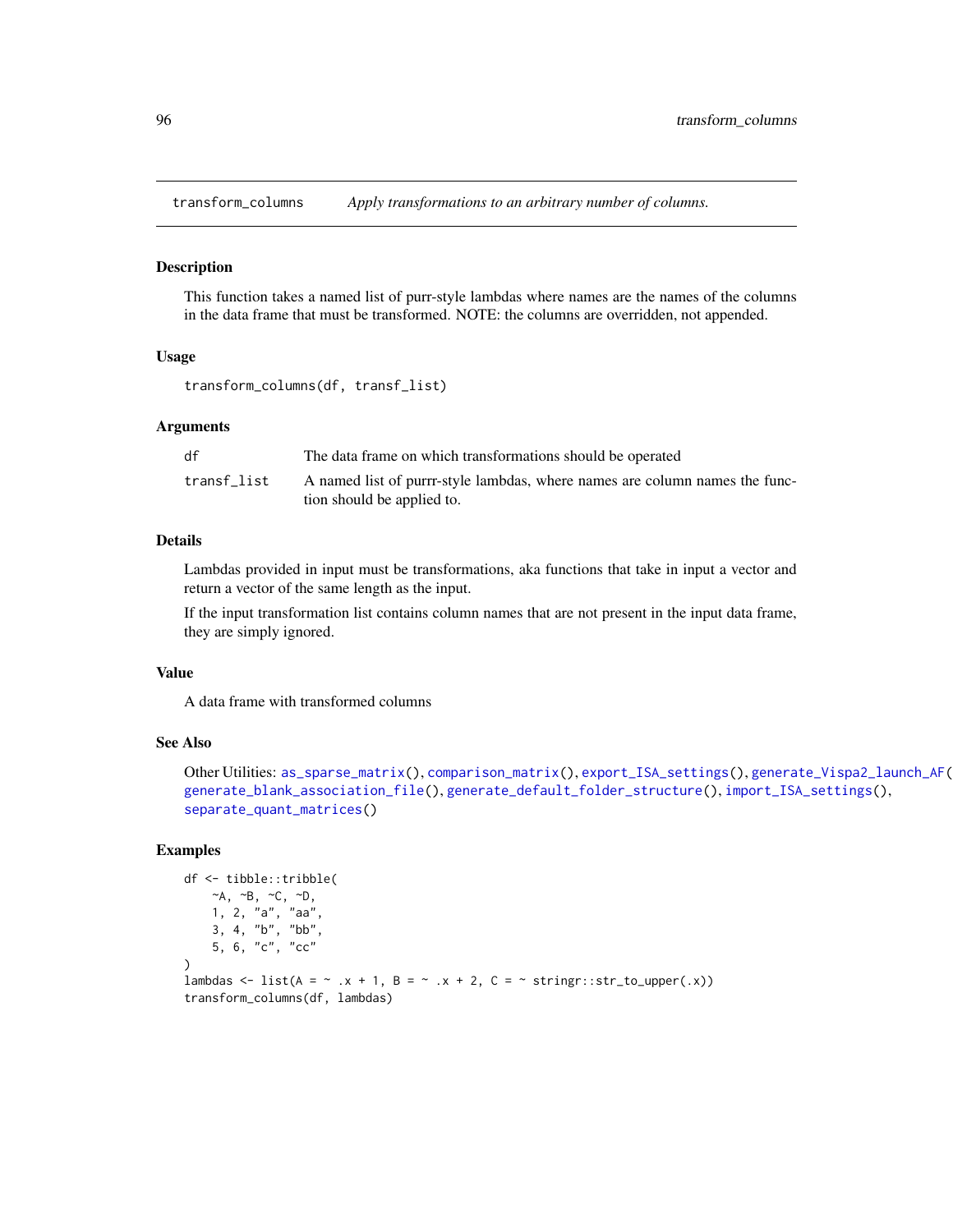# **Index**

```
∗ Analysis functions helpers
    default_stats, 29
∗ Analysis functions
    CIS_grubbs, 12
    compute_abundance, 20
    cumulative_is, 24
    gene_frequency_fisher, 35
    HSC_population_size_estimate, 38
    is_sharing, 54
    53
    sample_statistics, 74
    top_integrations, 92
    top_targeted_genes, 94
∗ Data cleaning and pre-processing
    aggregate_metadata, 4
    aggregate_values_by_key, 5
    compute_near_integrations, 21
    default_meta_agg, 27
    outlier_filter, 62
    outliers_by_pool_fragments, 60
    purity_filter, 65
    realign_after_collisions, 68
    remove_collisions, 71
    threshold_filter, 83
∗ Import functions helpers
    annotation_issues, 7
    date_formats, 26
    default_af_transform, 26
    default_iss_file_prefixes, 27
    matching_options, 58
    quantification_types, 67
∗ Import functions
    import_association_file, 41
    import_parallel_Vispa2Matrices, 44
    import_single_Vispa2Matrix, 46
    import_Vispa2_stats, 48
∗ Outlier tests
    available_outlier_tests, 9
∗ Plotting function helpers
```
clinical\_relevant\_suspicious\_genes, [18](#page-17-1) known\_clinical\_oncogenes, [56](#page-55-0) ∗ Plotting functions circos\_genomic\_density, [11](#page-10-1) CIS\_volcano\_plot, [16](#page-15-1) fisher\_scatterplot, [30](#page-29-2) HSC\_population\_plot, [37](#page-36-1) integration\_alluvial\_plot, [50](#page-49-1) sharing\_heatmap, [81](#page-80-1) sharing\_venn, [82](#page-81-1) top\_abund\_tableGrob, [87](#page-86-1) top\_cis\_overtime\_heatmap, [89](#page-88-1) ∗ Utilities as\_sparse\_matrix, [8](#page-7-1) comparison\_matrix, [18](#page-17-1) export\_ISA\_settings, [30](#page-29-2) generate\_blank\_association\_file, [32](#page-31-1) generate\_default\_folder\_structure, [33](#page-32-1) generate\_Vispa2\_launch\_AF, [34](#page-33-1) import\_ISA\_settings, [43](#page-42-1) separate\_quant\_matrices, [76](#page-75-1) transform\_columns, [96](#page-95-1) ∗ datasets association\_file, [7](#page-6-0) integration\_matrices, [52](#page-51-0) proto\_oncogenes, [64](#page-63-0) refGenes\_hg19, [70](#page-69-0) ∗ dynamic vars inspect\_tags, [49](#page-48-1) mandatory\_IS\_vars, [57](#page-56-1) pcr\_id\_column, [63](#page-62-1) reset\_mandatory\_IS\_vars, [73](#page-72-1) set\_mandatory\_IS\_vars, [77](#page-76-1) set\_matrix\_file\_suffixes, [80](#page-79-1) aggregate\_metadata, [4,](#page-3-1) *[6](#page-5-0)*, *[24](#page-23-1)*, *[27,](#page-26-1) [28](#page-27-0)*, *[40](#page-39-0)*, *[61](#page-60-0)*, *[63](#page-62-1)*, *[66](#page-65-0)*, *[68](#page-67-1)*, *[72](#page-71-0)*, *[86](#page-85-0)*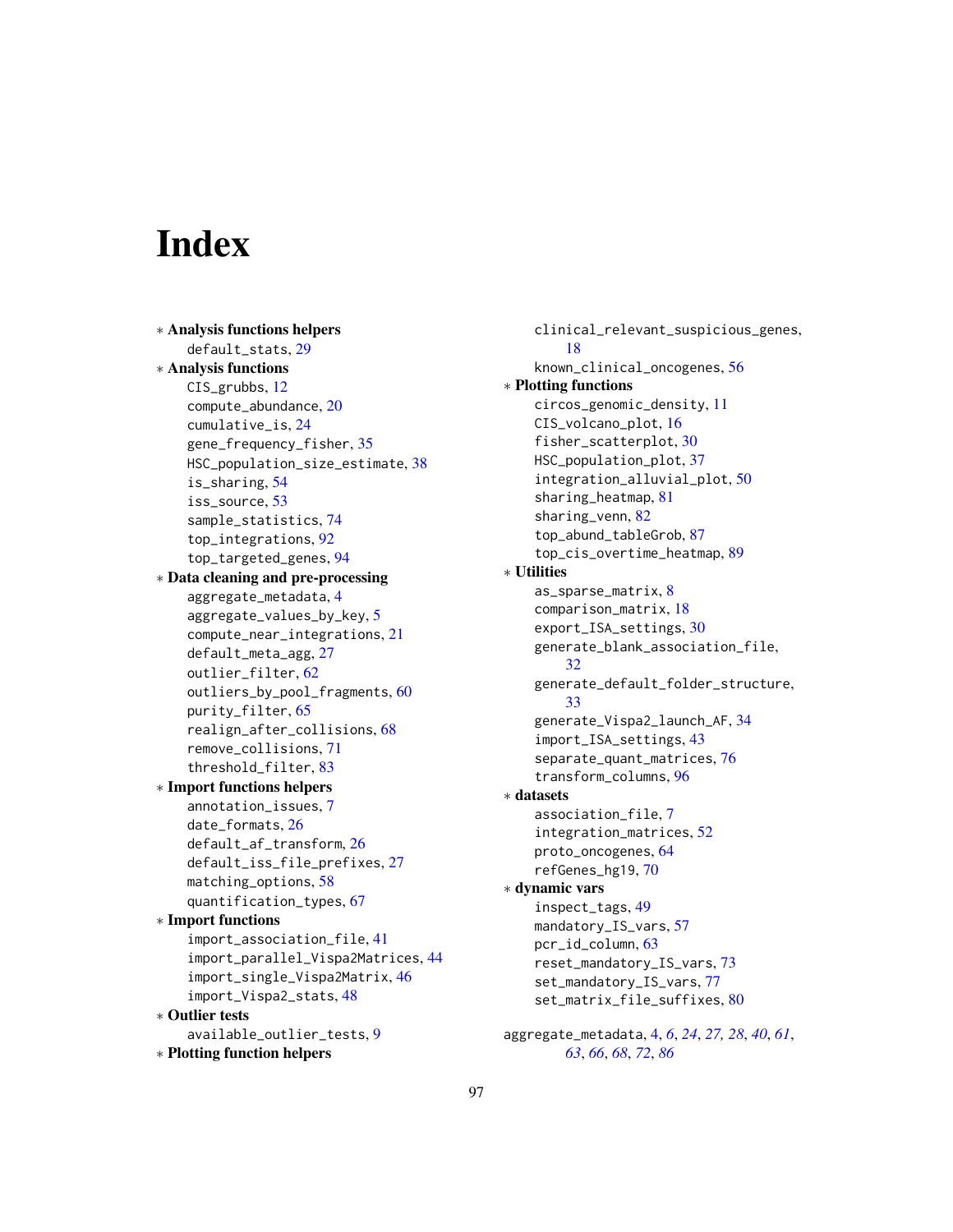aggregate\_values\_by\_key, *[4](#page-3-1)*, [5,](#page-4-1) *[24](#page-23-1)*, *[28](#page-27-0)*, *[40](#page-39-0)*, *[61](#page-60-0)*, *[63](#page-62-1)*, *[66](#page-65-0)*, *[68](#page-67-1)*, *[72](#page-71-0)*, *[86](#page-85-0)* annotation\_IS\_vars *(*mandatory\_IS\_vars*)*, [57](#page-56-1) annotation\_issues, [7,](#page-6-0) *[26,](#page-25-0) [27](#page-26-1)*, *[59](#page-58-0)*, *[67](#page-66-1)* as\_sparse\_matrix, [8,](#page-7-1) *[19](#page-18-0)*, *[30](#page-29-2)*, *[32](#page-31-1)*, *[34,](#page-33-1) [35](#page-34-1)*, *[44](#page-43-0)*, *[76](#page-75-1)*, *[96](#page-95-1)* association\_file, [7](#page-6-0) association\_file\_columns *(*mandatory\_IS\_vars*)*, [57](#page-56-1) available\_outlier\_tests, [9](#page-8-0) available\_tags, [10](#page-9-0) blood\_lineages\_default, [10](#page-9-0) circos\_genomic\_density, [11,](#page-10-1) *[17](#page-16-0)*, *[32](#page-31-1)*, *[38](#page-37-1)*, *[51](#page-50-0)*, *[82,](#page-81-1) [83](#page-82-0)*, *[88](#page-87-0)*, *[92](#page-91-1)* CIS\_grubbs, [12,](#page-11-1) *[16,](#page-15-1) [17](#page-16-0)*, *[21](#page-20-1)*, *[25](#page-24-0)*, *[37](#page-36-1)*, *[40](#page-39-0)*, *[53](#page-52-1)*, *[56](#page-55-0)*, *[75](#page-74-0)*, *[93](#page-92-0)*, *[95](#page-94-0)* CIS\_grubbs\_overtime, [14](#page-13-0) CIS\_volcano\_plot, *[12](#page-11-1)*, [16,](#page-15-1) *[32](#page-31-1)*, *[38](#page-37-1)*, *[51](#page-50-0)*, *[82,](#page-81-1) [83](#page-82-0)*, *[88](#page-87-0)*, *[92](#page-91-1)* clinical\_relevant\_suspicious\_genes, [18,](#page-17-1) *[56](#page-55-0)* comparison\_matrix, *[8,](#page-7-1) [9](#page-8-0)*, [18,](#page-17-1) *[24](#page-23-1)*, *[30](#page-29-2)*, *[32](#page-31-1)*, *[34,](#page-33-1) [35](#page-34-1)*, *[44,](#page-43-0) [45](#page-44-0)*, *[76](#page-75-1)*, *[96](#page-95-1)* compute\_abundance, *[14](#page-13-0)*, [20,](#page-19-1) *[25](#page-24-0)*, *[37](#page-36-1)*, *[40](#page-39-0)*, *[51](#page-50-0)*, *[53](#page-52-1)*, *[56](#page-55-0)*, *[75](#page-74-0)*, *[93](#page-92-0)*, *[95](#page-94-0)* compute\_near\_integrations, *[4](#page-3-1)*, *[6](#page-5-0)*, [21,](#page-20-1) *[28](#page-27-0)*, *[61](#page-60-0)*, *[63](#page-62-1)*, *[66](#page-65-0)*, *[68](#page-67-1)*, *[72](#page-71-0)*, *[86](#page-85-0)* cumulative\_is, *[14](#page-13-0)*, *[21](#page-20-1)*, [24,](#page-23-1) *[37](#page-36-1)*, *[40](#page-39-0)*, *[53](#page-52-1)*, *[56](#page-55-0)*, *[75](#page-74-0)*, *[93](#page-92-0)*, *[95](#page-94-0)* date\_formats, *[7](#page-6-0)*, [26,](#page-25-0) *[27](#page-26-1)*, *[43](#page-42-1)*, *[59](#page-58-0)*, *[67](#page-66-1)* default\_af\_transform, *[7](#page-6-0)*, *[26](#page-25-0)*, [26,](#page-25-0) *[27](#page-26-1)*, *[59](#page-58-0)*, *[67](#page-66-1)* default\_iss\_file\_prefixes, *[7](#page-6-0)*, *[26,](#page-25-0) [27](#page-26-1)*, [27,](#page-26-1) *[48](#page-47-0)*, *[59](#page-58-0)*, *[67](#page-66-1)* default\_meta\_agg, *[4](#page-3-1)*, *[6](#page-5-0)*, *[24](#page-23-1)*, [27,](#page-26-1) *[61](#page-60-0)*, *[63](#page-62-1)*, *[66](#page-65-0)*, *[68](#page-67-1)*, *[72](#page-71-0)*, *[86](#page-85-0)* default\_rec\_agg\_lambdas, [28](#page-27-0) default\_report\_path, [29](#page-28-0) default\_stats, [29](#page-28-0)

export\_ISA\_settings, *[9](#page-8-0)*, *[19](#page-18-0)*, [30,](#page-29-2) *[32](#page-31-1)*, *[34,](#page-33-1) [35](#page-34-1)*, *[44](#page-43-0)*, *[76](#page-75-1)*, *[96](#page-95-1)*

fisher\_scatterplot, *[12](#page-11-1)*, *[17](#page-16-0)*, [30,](#page-29-2) *[38](#page-37-1)*, *[51](#page-50-0)*, *[82,](#page-81-1) [83](#page-82-0)*, *[88](#page-87-0)*, *[92](#page-91-1)*

gene\_frequency\_fisher, *[14](#page-13-0)*, *[21](#page-20-1)*, *[25](#page-24-0)*, [35,](#page-34-1) *[40](#page-39-0)*, *[53](#page-52-1)*, *[56](#page-55-0)*, *[75](#page-74-0)*, *[93](#page-92-0)*, *[95](#page-94-0)* generate\_blank\_association\_file, *[8,](#page-7-1) [9](#page-8-0)*, *[19](#page-18-0)*, *[30](#page-29-2)*, [32,](#page-31-1) *[34,](#page-33-1) [35](#page-34-1)*, *[44](#page-43-0)*, *[76](#page-75-1)*, *[96](#page-95-1)* generate\_default\_folder\_structure, *[9](#page-8-0)*, *[19](#page-18-0)*, *[30](#page-29-2)*, *[32](#page-31-1)*, [33,](#page-32-1) *[35](#page-34-1)*, *[44](#page-43-0)*, *[76](#page-75-1)*, *[96](#page-95-1)* generate\_Vispa2\_launch\_AF, *[9](#page-8-0)*, *[19](#page-18-0)*, *[30](#page-29-2)*, *[32](#page-31-1)*, *[34](#page-33-1)*, [34,](#page-33-1) *[44](#page-43-0)*, *[76](#page-75-1)*, *[96](#page-95-1)* glue, *[28](#page-27-0)* glue::glue(), *[80](#page-79-1)* HSC\_population\_plot, *[12](#page-11-1)*, *[17](#page-16-0)*, *[32](#page-31-1)*, [37,](#page-36-1) *[51](#page-50-0)*, *[82,](#page-81-1) [83](#page-82-0)*, *[88](#page-87-0)*, *[92](#page-91-1)* HSC\_population\_size\_estimate, *[10](#page-9-0)*, *[14](#page-13-0)*, *[21](#page-20-1)*, *[25](#page-24-0)*, *[37,](#page-36-1) [38](#page-37-1)*, [38,](#page-37-1) *[53](#page-52-1)*, *[56](#page-55-0)*, *[75](#page-74-0)*, *[93](#page-92-0)*, *[95](#page-94-0)* import\_association\_file, *[4](#page-3-1)*, *[26](#page-25-0)*, [41,](#page-40-0) *[45](#page-44-0)*, *[47](#page-46-0)[–49](#page-48-1)* import\_ISA\_settings, *[9](#page-8-0)*, *[19](#page-18-0)*, *[30](#page-29-2)*, *[32](#page-31-1)*, *[34,](#page-33-1) [35](#page-34-1)*, [43,](#page-42-1) *[76](#page-75-1)*, *[96](#page-95-1)* import\_parallel\_Vispa2Matrices, *[19](#page-18-0)*, *[43](#page-42-1)*, [44,](#page-43-0) *[47](#page-46-0)*, *[49](#page-48-1)* import\_parallel\_Vispa2Matrices\_auto, *[26](#page-25-0)*, *[59](#page-58-0)*, *[67](#page-66-1)* import\_parallel\_Vispa2Matrices\_interactive, *[67](#page-66-1)* import\_single\_Vispa2Matrix, *[43](#page-42-1)*, *[45](#page-44-0)*, [46,](#page-45-0) *[49](#page-48-1)* import\_Vispa2\_stats, *[4](#page-3-1)*, *[42,](#page-41-0) [43](#page-42-1)*, *[45](#page-44-0)*, *[47](#page-46-0)*, [48](#page-47-0) inspect\_tags, [49,](#page-48-1) *[57](#page-56-1)*, *[64](#page-63-0)*, *[73](#page-72-1)*, *[79,](#page-78-0) [80](#page-79-1)* integration\_alluvial\_plot, *[12](#page-11-1)*, *[17](#page-16-0)*, *[32](#page-31-1)*, *[38](#page-37-1)*, [50,](#page-49-1) *[82,](#page-81-1) [83](#page-82-0)*, *[88](#page-87-0)*, *[92](#page-91-1)* integration\_matrices, [52](#page-51-0) is\_sharing, *[14](#page-13-0)*, *[21](#page-20-1)*, *[25](#page-24-0)*, *[37](#page-36-1)*, *[40](#page-39-0)*, *[53](#page-52-1)*, [54,](#page-53-1) *[75](#page-74-0)*, *[81,](#page-80-1) [82](#page-81-1)*, *[93](#page-92-0)*, *[95](#page-94-0)* iss\_source, *[14](#page-13-0)*, *[21](#page-20-1)*, *[25](#page-24-0)*, *[37](#page-36-1)*, *[40](#page-39-0)*, [53,](#page-52-1) *[56](#page-55-0)*, *[75](#page-74-0)*, *[93](#page-92-0)*, *[95](#page-94-0)* iss\_stats\_specs *(*mandatory\_IS\_vars*)*, [57](#page-56-1) known\_clinical\_oncogenes, *[18](#page-17-1)*, [56](#page-55-0) mandatory\_IS\_vars, *[50](#page-49-1)*, [57,](#page-56-1) *[64](#page-63-0)*, *[73](#page-72-1)*, *[79,](#page-78-0) [80](#page-79-1)* matching\_options, *[7](#page-6-0)*, *[26,](#page-25-0) [27](#page-26-1)*, *[45](#page-44-0)*, [58,](#page-57-0) *[67](#page-66-1)* matrix\_file\_suffixes *(*mandatory\_IS\_vars*)*, [57](#page-56-1) NGSdataExplorer, [59](#page-58-0)

outlier\_filter, *[4](#page-3-1)*, *[6](#page-5-0)*, *[9](#page-8-0)*, *[24](#page-23-1)*, *[28](#page-27-0)*, *[61](#page-60-0)*, [62,](#page-61-1) *[66](#page-65-0)*, *[68](#page-67-1)*, *[72](#page-71-0)*, *[86](#page-85-0)*